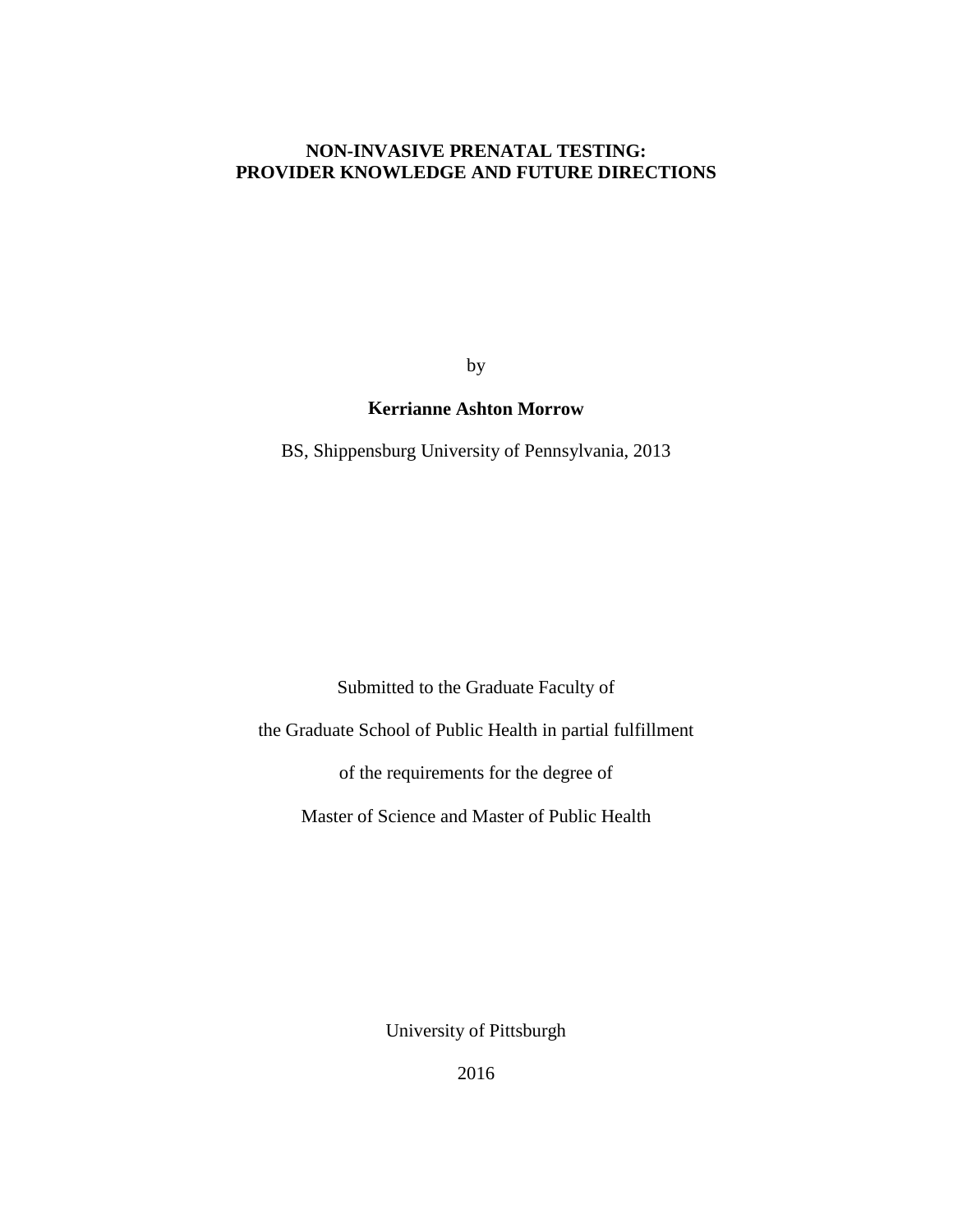## UNIVERSITY OF PITTSBURGH

# GRADUATE SCHOOL OF PUBLIC HEALTH

This thesis was presented

by

## **Kerrianne Ashton Morrow**

It was defended on

April 12, 2016

and approved by

# **Thesis Director:**

Andrea L. Durst, MS, DrPh, LCGC, Assistant Professor, Assistant Director, Genetic Counseling Program, Department of Human Genetics, Graduate School of Public Health, University of Pittsburgh

## **Committee Members:**

David G. Peters, PhD, Associate Professor, Department of Obstetrics, Gynecology & Reproductive Sciences, School of Medicine, University of Pittsburgh, Magee-Womens Research Institute & Foundation

David N. Finegold, MD, Professor, Department of Human Genetics, Graduate School of Public Health, University of Pittsburgh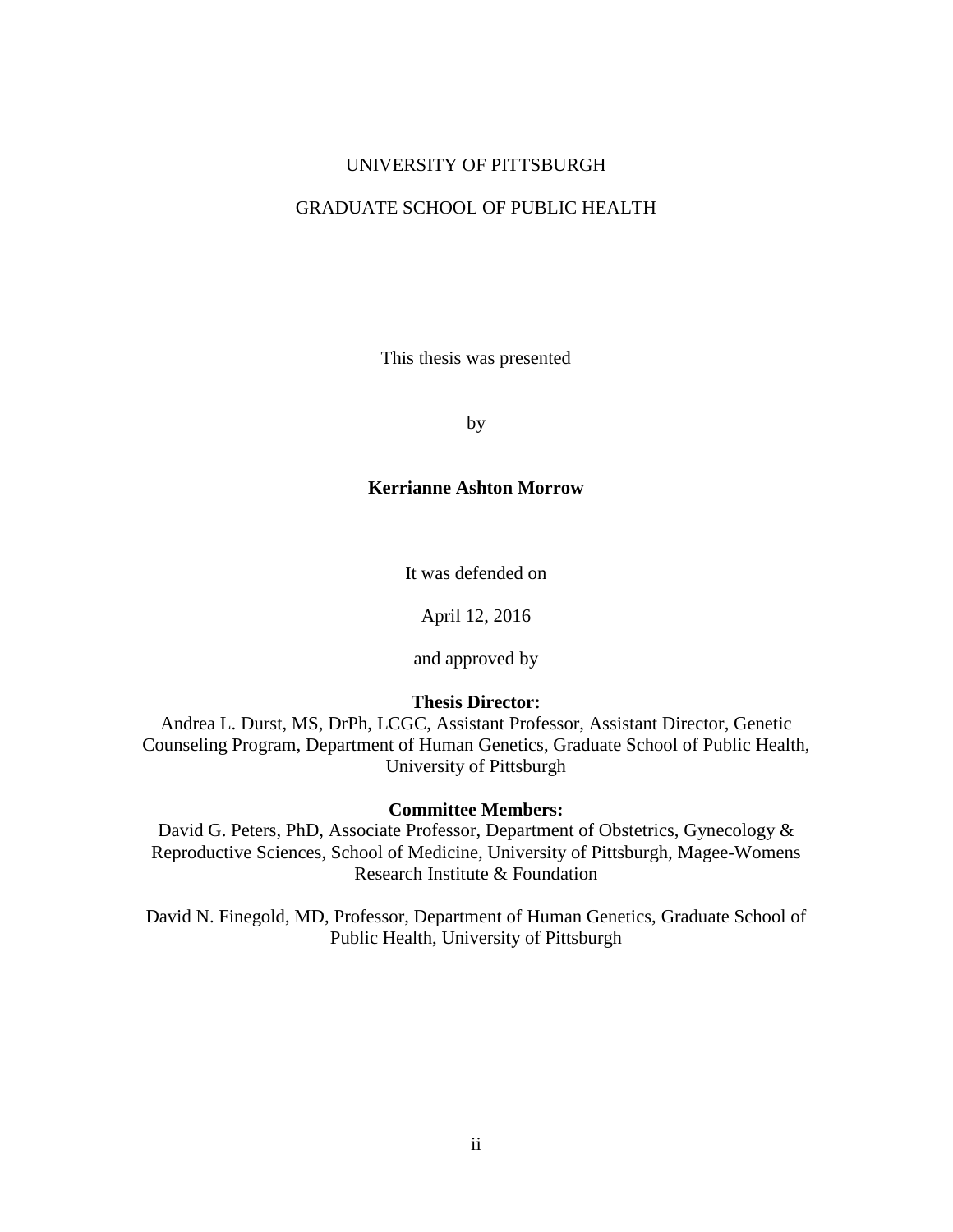Copyright © by Kerrianne A. Morrow

2016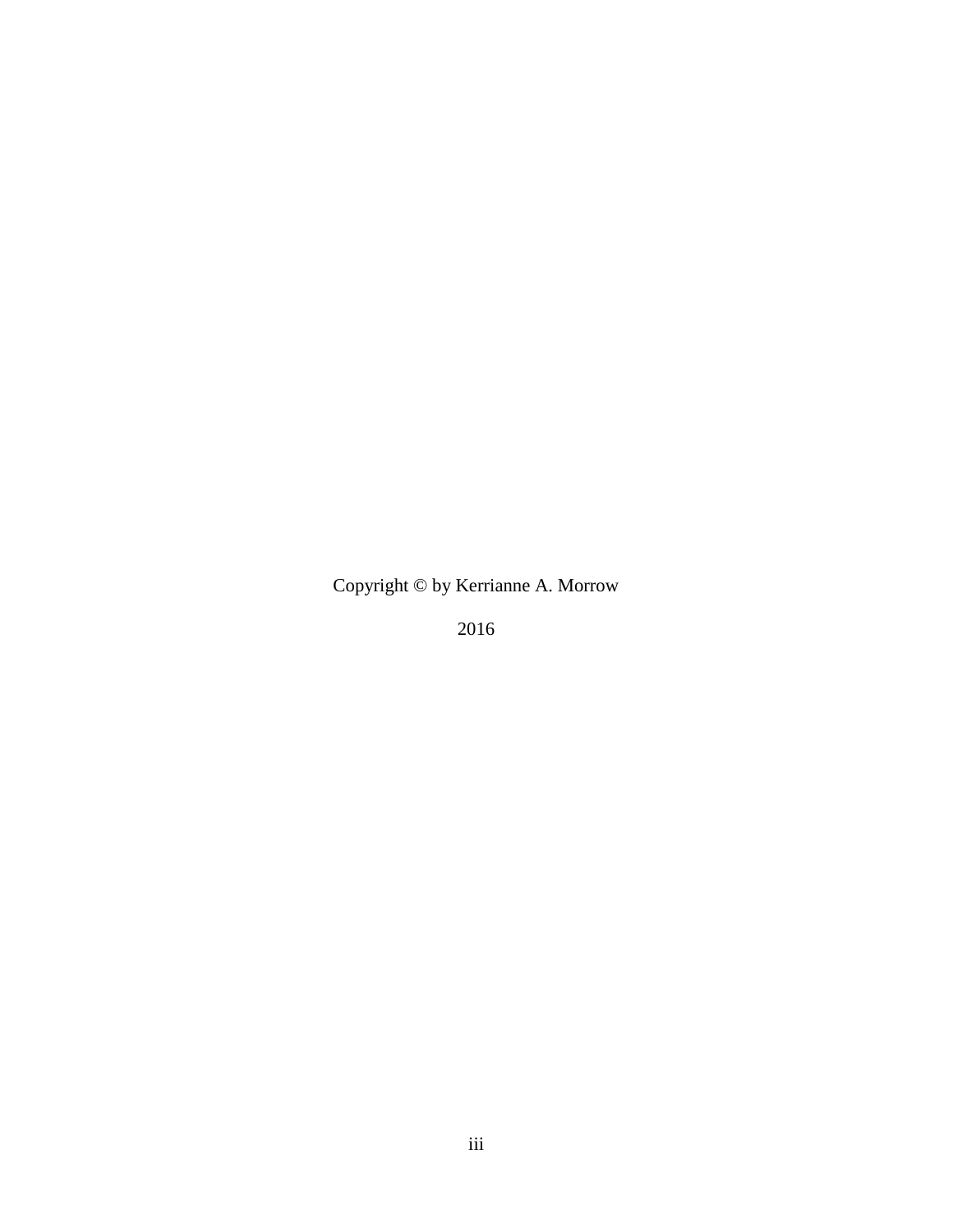# **NON-INVASIVE PRENATAL TESTING: PROVIDER KNOWLEDGE AND FUTURE DIRECTIONS**

Kerrianne A. Morrow, MS, MPH

University of Pittsburgh, 2016

# **ABSTRACT**

Non-Invasive Prenatal Testing (NIPT) is a commercially available technology that analyzes cell-free fetal DNA circulating in maternal blood with the purpose of detecting specific fetal aneuploidies. Currently, this technology can be ordered by any prenatal medical professional including genetic counselors, obstetricians, and midwives. Professional societies recommend that NIPT be used as a screening method that is followed up with diagnostic testing and also that testing be accompanied with genetic counseling. With the increasing accessibility and relatively low cost of NIPT, prenatal medical professionals and labs are considering offering NIPT to all pregnant women.

A questionnaire focusing on knowledge and views of NIPT was distributed to genetic counselors via the National Society of Genetic Counselors. Results were analyzed using descriptive statistics. Results showed that a total of 95% of genetic counselors agreed/strongly agreed with being familiar with NIPT clinical data. 99% are mostly confident/very confident when interpreting or explaining NIPT results to their patients. 89% agreed/strongly agreed they are familiar with microdeletion and microduplication conditions analyzed via NIPT. Although there is a strong understanding of microdeletions and microduplications, 26% agreed that they should be analyzed via NIPT while 35% did not agree. 95% of genetic counselors currently order NIPT for high-risk pregnancies, while 36% order NIPT for average-risk pregnancies. Regarding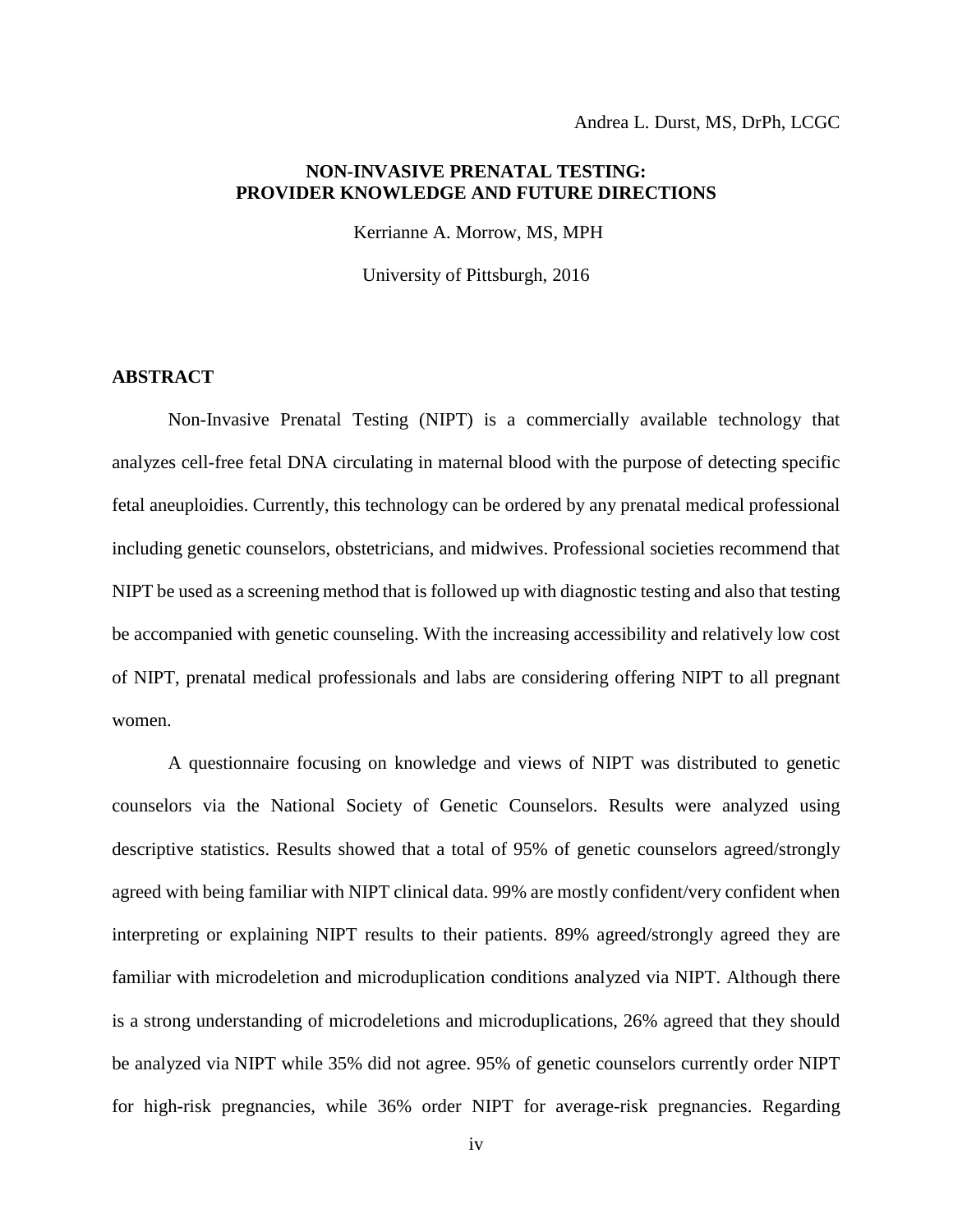monogenic disorder analysis, 32% approved of this addition to NIPT, 47% remained neutral, and 21% disapproved.

In the future, it is likely that NIPT will be offered via a public health-based model to all pregnancies rather than only pregnancies meeting high-risk criteria. This study aims to assess current opinions of genetic counselors regarding their knowledge and comfort level of genetic testing regarding NIPT in order to identify advantages, limitations, concerns, and gaps in knowledge. The public health significance of this research is that it will allow for the creation of appropriate educational materials regarding NIPT. Therefore, providers will become informed and skilled in their interactions with patients. This will in turn lead to a greater level of competency and education among all prenatal providers. Understanding these factors will help streamline patient interaction with the most benefit to the patient.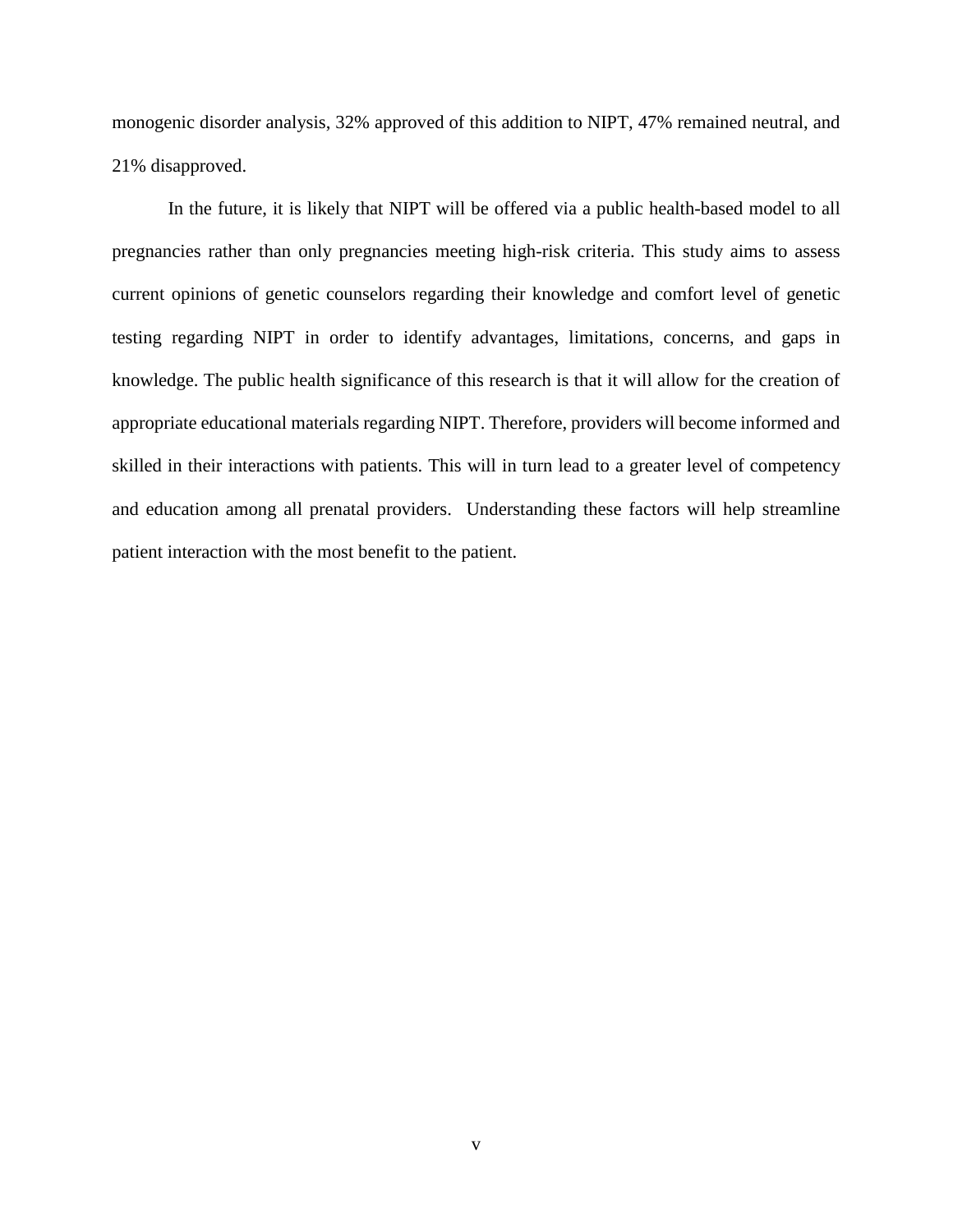# **TABLE OF CONTENTS**

| 1.0 |                                                                     |  |  |  |  |  |  |  |  |  |  |  |  |  |
|-----|---------------------------------------------------------------------|--|--|--|--|--|--|--|--|--|--|--|--|--|
|     | 1.1                                                                 |  |  |  |  |  |  |  |  |  |  |  |  |  |
|     | 1.1.1                                                               |  |  |  |  |  |  |  |  |  |  |  |  |  |
|     | 1.1.2                                                               |  |  |  |  |  |  |  |  |  |  |  |  |  |
|     | 1.1.3                                                               |  |  |  |  |  |  |  |  |  |  |  |  |  |
|     | 1.1.4                                                               |  |  |  |  |  |  |  |  |  |  |  |  |  |
|     | 1.1.4.1                                                             |  |  |  |  |  |  |  |  |  |  |  |  |  |
|     | <b>Current State of Non-Invasive Prenatal Testing 18</b><br>1.1.4.2 |  |  |  |  |  |  |  |  |  |  |  |  |  |
|     |                                                                     |  |  |  |  |  |  |  |  |  |  |  |  |  |
|     |                                                                     |  |  |  |  |  |  |  |  |  |  |  |  |  |
|     | 1.2                                                                 |  |  |  |  |  |  |  |  |  |  |  |  |  |
| 2.0 |                                                                     |  |  |  |  |  |  |  |  |  |  |  |  |  |
|     | FROM A MEDICAL MODEL TO A PUBLIC HEALTH MODEL 30<br>2.1             |  |  |  |  |  |  |  |  |  |  |  |  |  |
|     | 2.2                                                                 |  |  |  |  |  |  |  |  |  |  |  |  |  |
|     | 2.3                                                                 |  |  |  |  |  |  |  |  |  |  |  |  |  |
|     |                                                                     |  |  |  |  |  |  |  |  |  |  |  |  |  |
|     | 3.1                                                                 |  |  |  |  |  |  |  |  |  |  |  |  |  |
|     |                                                                     |  |  |  |  |  |  |  |  |  |  |  |  |  |
|     | 3.2                                                                 |  |  |  |  |  |  |  |  |  |  |  |  |  |
| 4.0 |                                                                     |  |  |  |  |  |  |  |  |  |  |  |  |  |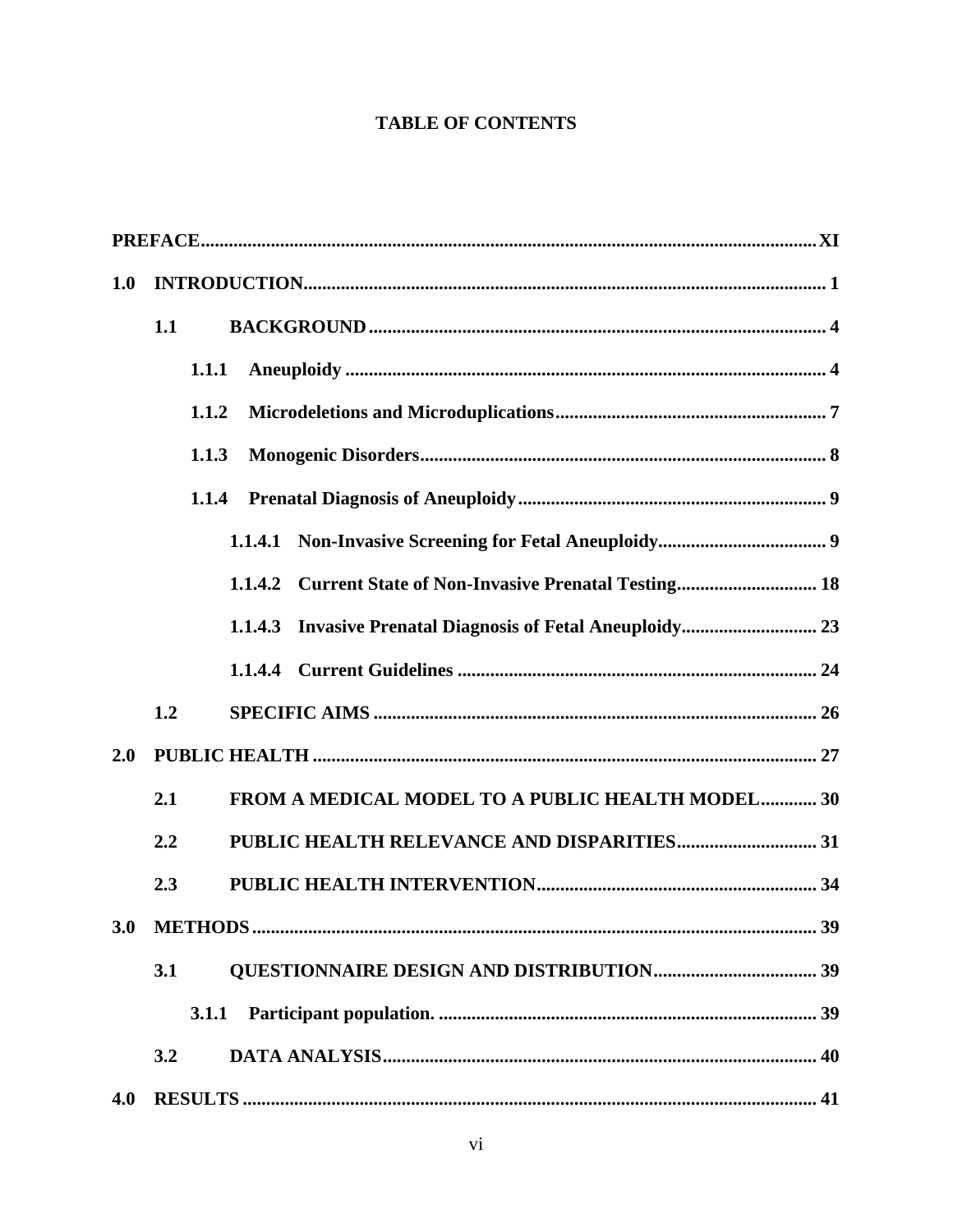| 5.1 |                                                               |  |
|-----|---------------------------------------------------------------|--|
| 5.2 | <b>LIMITATIONS OF STUDY AND FUTURE DIRECTIONS  61</b>         |  |
| 5.3 |                                                               |  |
| 5.4 |                                                               |  |
|     | APPENDIX A : UNIVERSITY OF PITTSBURGH IRB APPROVAL LETTER  65 |  |
|     | APPENDIX B : NON-INVASIVE PRENATAL TESTING QUESTIONNAIRE  67  |  |
|     | APPENDIX C : ADDITIONAL RESULTS FROM QUESTIONNAIRE  80        |  |
|     |                                                               |  |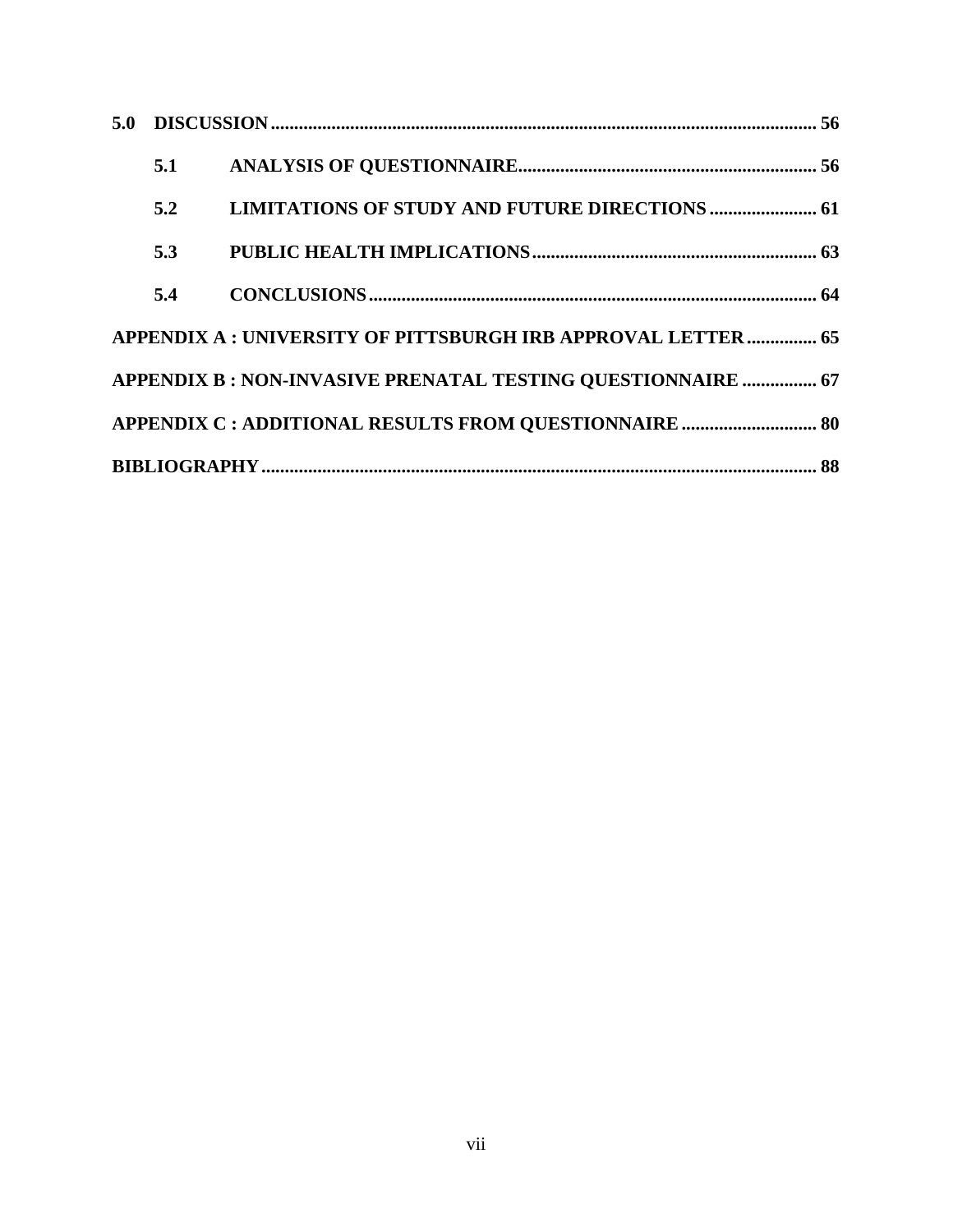# **LIST OF TABLES**

| Table 1. Comparison of currently available Non-Invasive Prenatal Testing screening panels.  20 |  |
|------------------------------------------------------------------------------------------------|--|
|                                                                                                |  |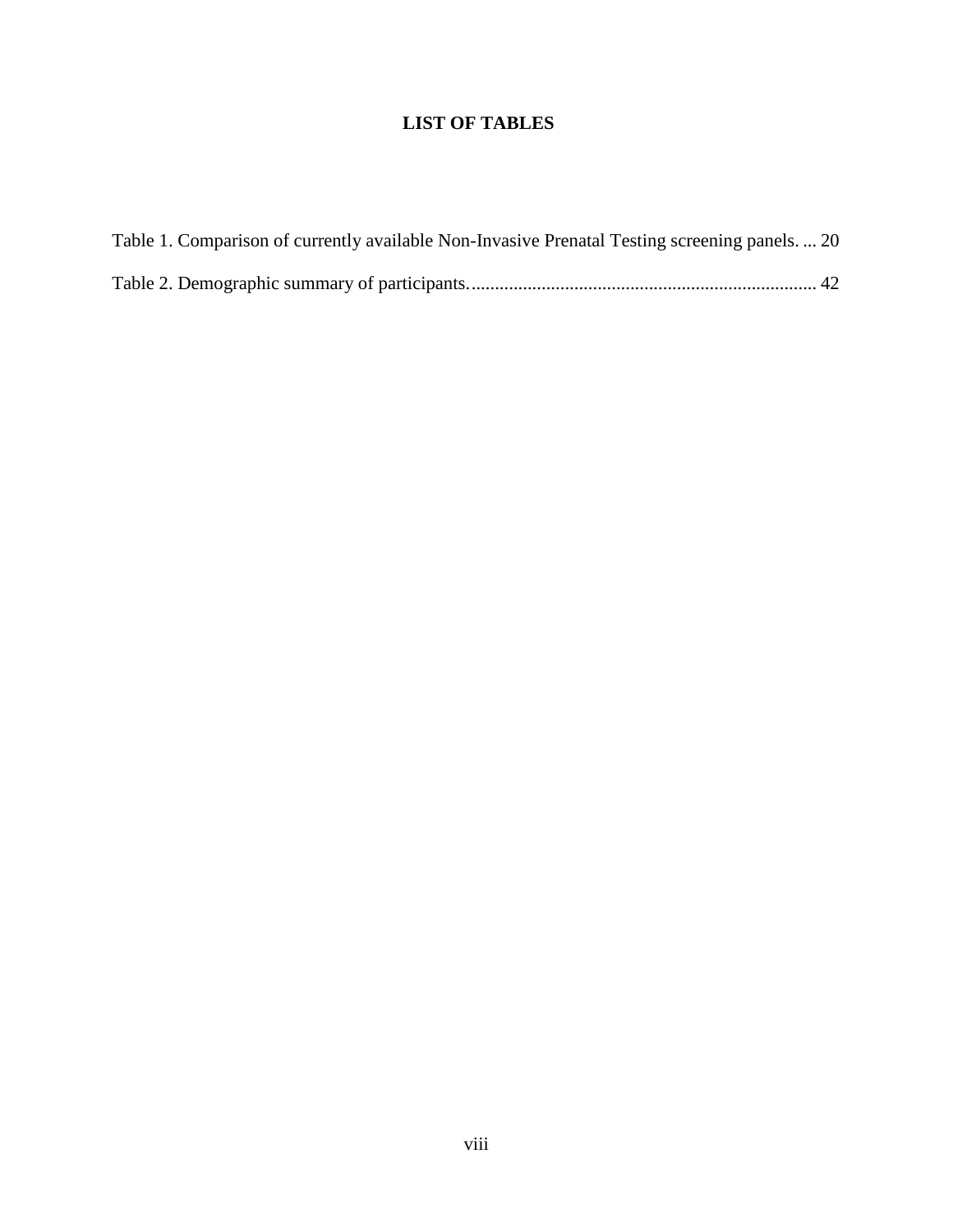# **LIST OF FIGURES**

| Figure 1. Proposed public health intervention regarding the creation and assessment of prenatal        |
|--------------------------------------------------------------------------------------------------------|
|                                                                                                        |
|                                                                                                        |
| Figure 3. Participant reported methods of learning about Non-Invasive Prenatal Testing 45              |
| Figure 4. Reported methods of learning about Non-Invasive Prenatal Testing broken down by              |
|                                                                                                        |
| Figure 5. Criteria participants use to classify a patient with having a high-risk for fetal aneuploidy |
|                                                                                                        |
| Figure 6. Participant perception of multiple Non-Invasive Prenatal Testing factors (n=111) 49          |
| Figure 7. Respondent perception toward Non-Invasive Prenatal Testing inclusion of microdeletion        |
|                                                                                                        |
| Figure 8. Respondent opinions regarding the inclusion of microdeletion and microduplication            |
|                                                                                                        |
| Figure 9. Respondent offering of Non-Invasive Prenatal Testing categories to high-risk                 |
|                                                                                                        |
| Figure 10. Respondent perception toward future Non-Invasive Prenatal Testing inclusion of              |
|                                                                                                        |
| Supplemental Figure 1. Methods indicated to teach patients about Non-Invasive Prenatal                 |
|                                                                                                        |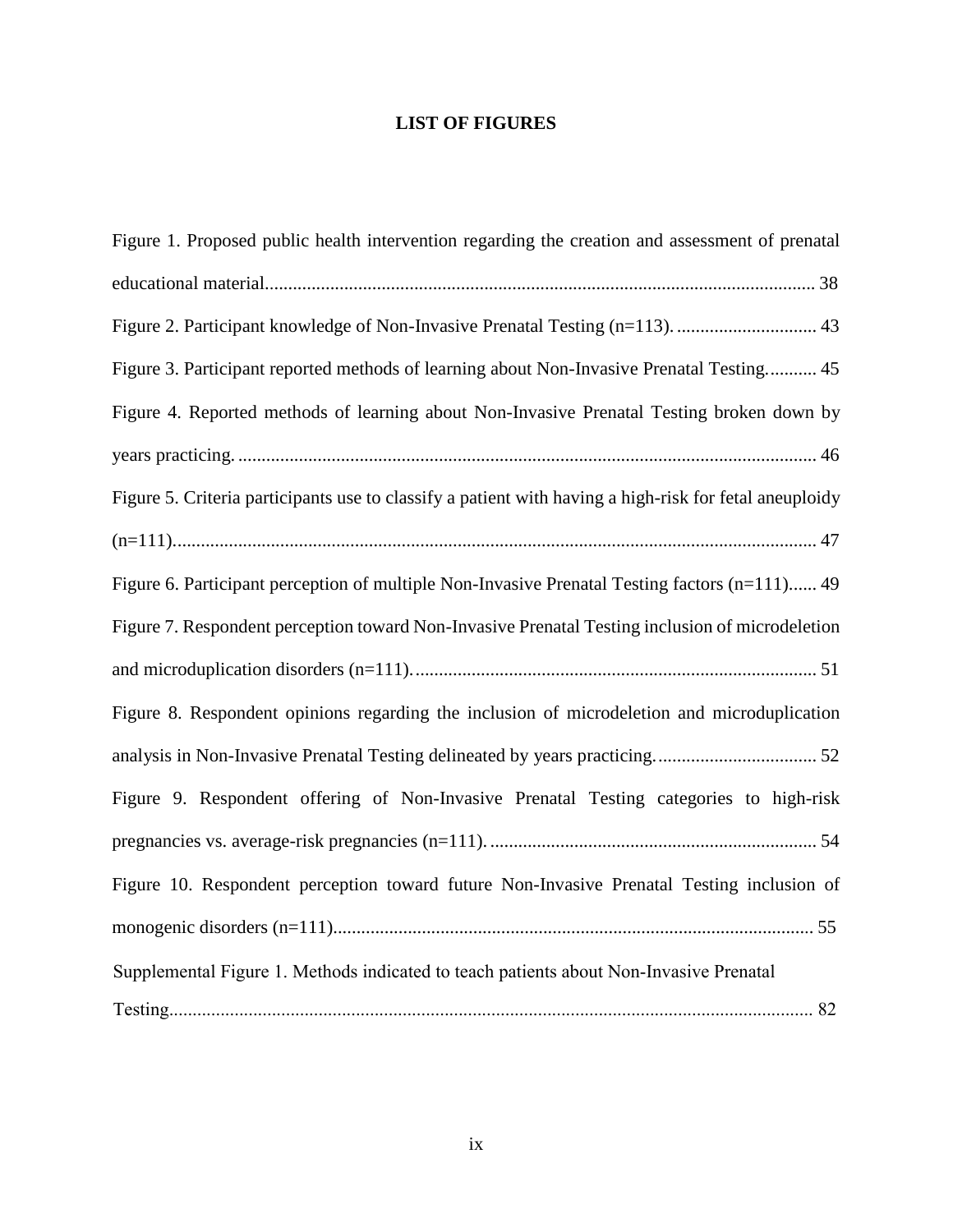| Supplemental Figure 2. When genetic counselors would prefer to see patients with Non-        |  |
|----------------------------------------------------------------------------------------------|--|
|                                                                                              |  |
| Supplemental Figure 3. Method used to teach patients about submicroscopic chromosomal        |  |
|                                                                                              |  |
| Supplemental Figure 4. Genetic counselor's criteria to determine if a fetus has an increased |  |
|                                                                                              |  |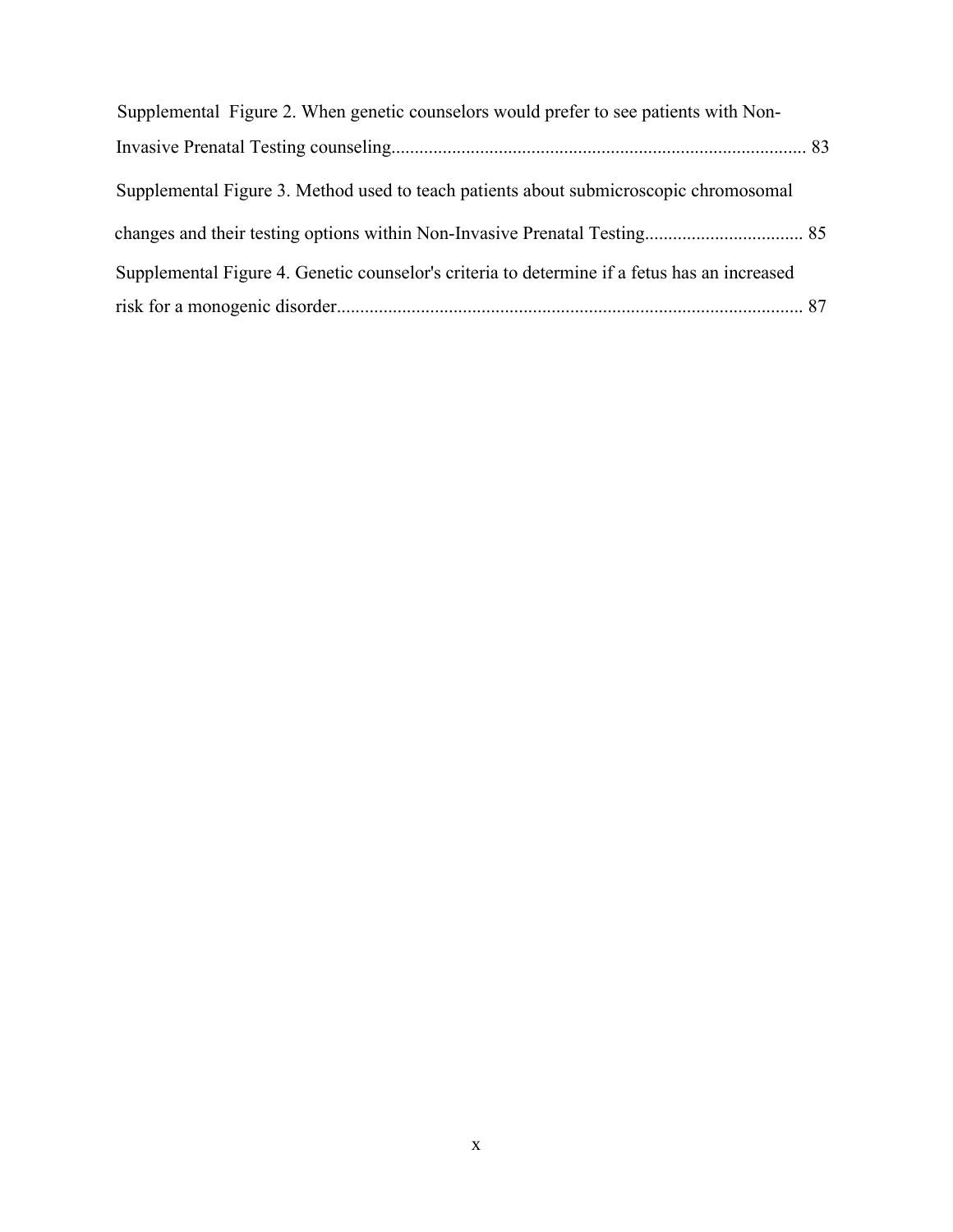#### <span id="page-10-0"></span>**PREFACE**

I would like to take this opportunity to express my gratitude toward the many individuals who have supported me throughout this project. First and foremost, I would like to thank my family and classmates for their encouragement and continual support as I work to pursue my dream.

I would like to thank my committee members, Dr. Andrea Durst, Dr. David Peters, and Dr. David Finegold for their encouragement and suggestions throughout this entire project. I would like to thank Dr. David Peters for taking me on as a student worker and allowing me to listen to his many conversations with Dr. Finegold, where we were able to conceptualize my project. A special thank you to Dr. Andrea Durst for her constant guidance, inspiration, and dedication; you have allowed me to see my true potential as both a student and professional.

This project also would not be able to be completed without the help from the many genetic counselors and obstetricians who were willing to provide recommendations, critiques, and support in the creation and distribution of this project. I am thankful to everyone who helped me during this process and for all of their guidance which allowed me to grow immensely within my profession.

xi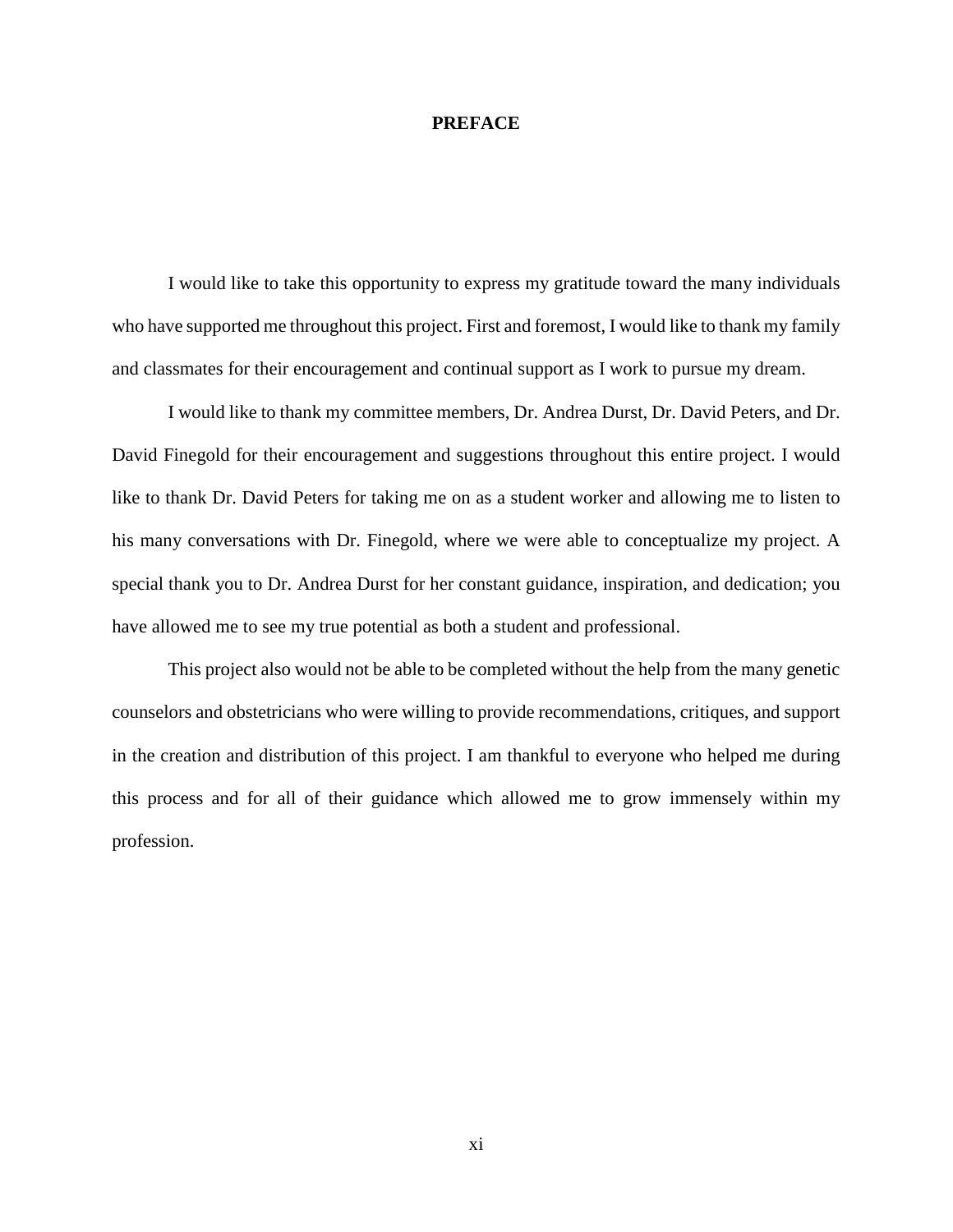#### **1.0 INTRODUCTION**

<span id="page-11-0"></span>Prenatal testing throughout the antenatal period is a standard practice of care around the world. The goal of prenatal testing is to monitor a pregnancy, allowing physicians to detect any fetal congenital anomalies that may suggest a particular condition or to detect conditions that may require immediate surgery post-birth. It has been well documented that chromosome abnormalities, such as aneuploidy, constitute approximately 0.65% of all live births and greater than 50% of all clinically recognized early pregnancy losses.<sup>1-3</sup> It is understood that the chance a pregnancy will be effected with aneuploidy increases with maternal age.<sup>3,4</sup> Based on this information, women are routinely offered additional prenatal screening and/or testing to increase the detection of chromosome conditions.

Broadly, prenatal testing has two categories: screening tests and diagnostic tests. Screening tests include the use of ultrasonography and/or maternal serum marker screening during the first and second trimesters of pregnancy. Screening tests during the first trimester include first trimester screening which uses both biochemical markers and ultrasonography. Second trimester screening includes level II ultrasonography, quad screening which involves only biochemical markers, combined screening and sequential/contingent screening which combine first trimester screening and quad screening for more accurate results. Non-invasive prenatal screening analyzes maternal blood for chromosomal markers and is available during both the first and second trimesters.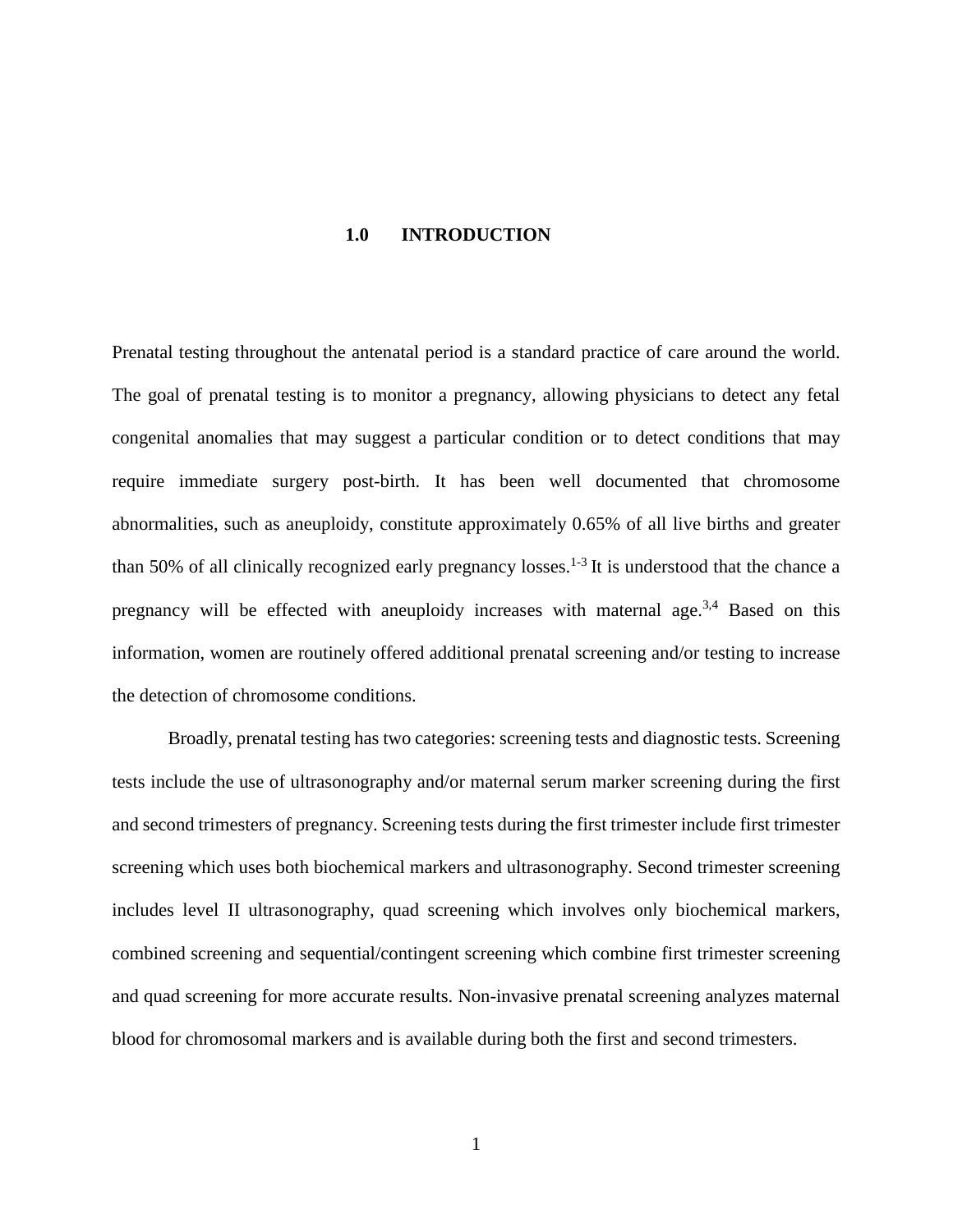These screening technologies are offered in all pregnancies to increase detection of birth defects and potential chromosomal aneuploidies.<sup>5</sup> However, these technologies are known to have low detection rates and high false positive rates.<sup>5</sup> If screening tests are pursued and indicate the fetus is at a greater risk for a fetal aneuploidy, invasive diagnostic procedures such as chorionic villus sampling or amniocentesis are recommended to provide a definitive diagnosis.

Diagnostic tests are invasive procedures that give definitive genetic diagnoses via extraction of fetal cells from either the placenta or the amniotic fluid surrounding the baby. Diagnostic procedures are less commonly pursued as they are associated with an increased risk of miscarriage  $(<0.5\%)$  and have a more limited window of execution.<sup>6-9</sup>

Prenatal screening and diagnostic tests are available to all pregnant women regardless of maternal age or other risk factors. The decision to opt for or decline screening and testing as well as which specific screening or testing to pursue should be a shared-decision between the patient and provider. Although all screening and testing options are viable, certain testing procedures are recommended for high-risk pregnancies. According to the American College of Obstetricians and Gynecologists (ACOG), individuals considered to have a high-risk pregnancy include: 1) individuals of advanced maternal age (35 years of age or greater at the time of delivery), 2) individuals with an abnormal serum screen result, 3) individuals with a personal or family history of aneuploidy, or 4) individuals who have an abnormal ultrasound.<sup>10,11</sup> ACOG also recommends that pretest counseling and informed consent should be performed for each patient.<sup>10</sup> They also state that non-invasive prenatal testing should not be a part of routine prenatal laboratory assessment for average-risk pregnancies, but a woman and her physician can choose any screening test. 10,12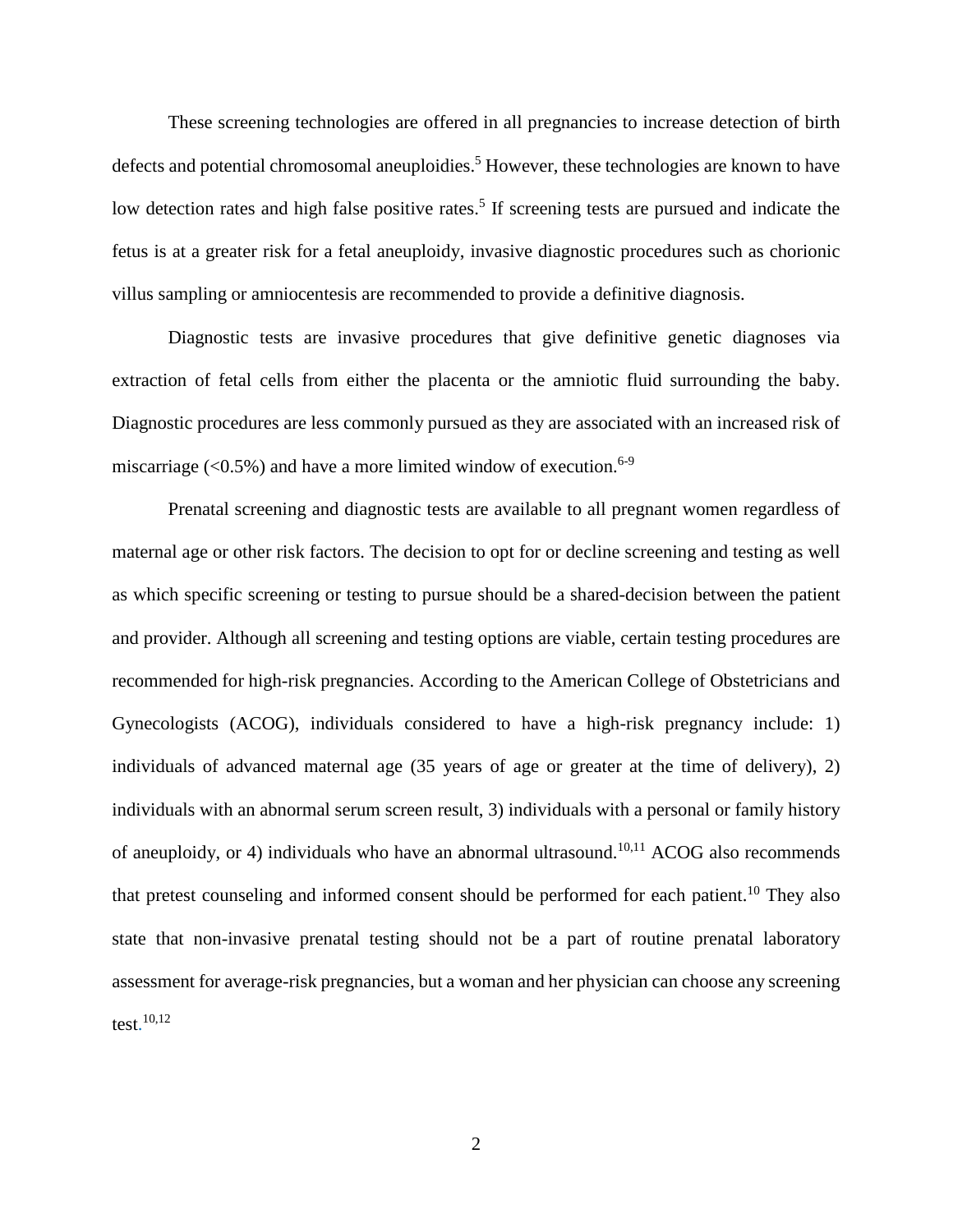Recent advancements in technology have increased the number of prenatal screening options available to mothers, particularly those of high-risk pregnancies. In 1997, it was discovered that the fragments of cell-free fetal DNA (cffDNA) circulating in maternal blood can be amplified and analyzed for aneuploidies.<sup>7,13,14</sup> Introduced commercially in 2011, this screening test is called non-invasive prenatal testing (NIPT) and has drastically changed the way prenatal screening tests are viewed. This non-invasive screening test is attractive to both medical professionals and mothers of high-risk pregnancies due to increased aneuploidy detection accuracy and a decreased false-positive rate (as compared to other prenatal screening options).

A recent study assessed genetic counselors experience with NIPT and their perceptions of patient attitudes regarding this screening.15 Genetic counselors felt all screening options should be available for their patients, which was the biggest reason for offering NIPT as well as feeling confident in NIPT validation studies. <sup>15</sup> Genetic counselors indicated they felt knowledgeable regarding NIPT clinical information (96.1%) and confident offering NIPT as an option for their patients (94.2%).<sup>15</sup> Regarding perceptions of patient attitudes, genetic counselors felt the majority of patients pursued NIPT when it was offered and have indicated a noticeable decline in the uptake of diagnostic testing options.<sup>15</sup> The assumption is that patients are not undergoing invasive diagnostic procedures due to being comfortable with NIPT testing detection rates and accuracies.<sup>15</sup>

Given the rapid adoption of NIPT for both high-risk and average-risk pregnancies as well as the continuing advancements of the test's analytic capabilities, there have been a number of studies to assess providers' attitudes, knowledge, and comfort with NIPT. It is important to understand how all providers feel regarding various aspects of NIPT so that prenatal professional organizations can adequately address these concerns and help streamline patient interaction with appropriate medical professions. Current guidelines recommend that NIPT be accompanied by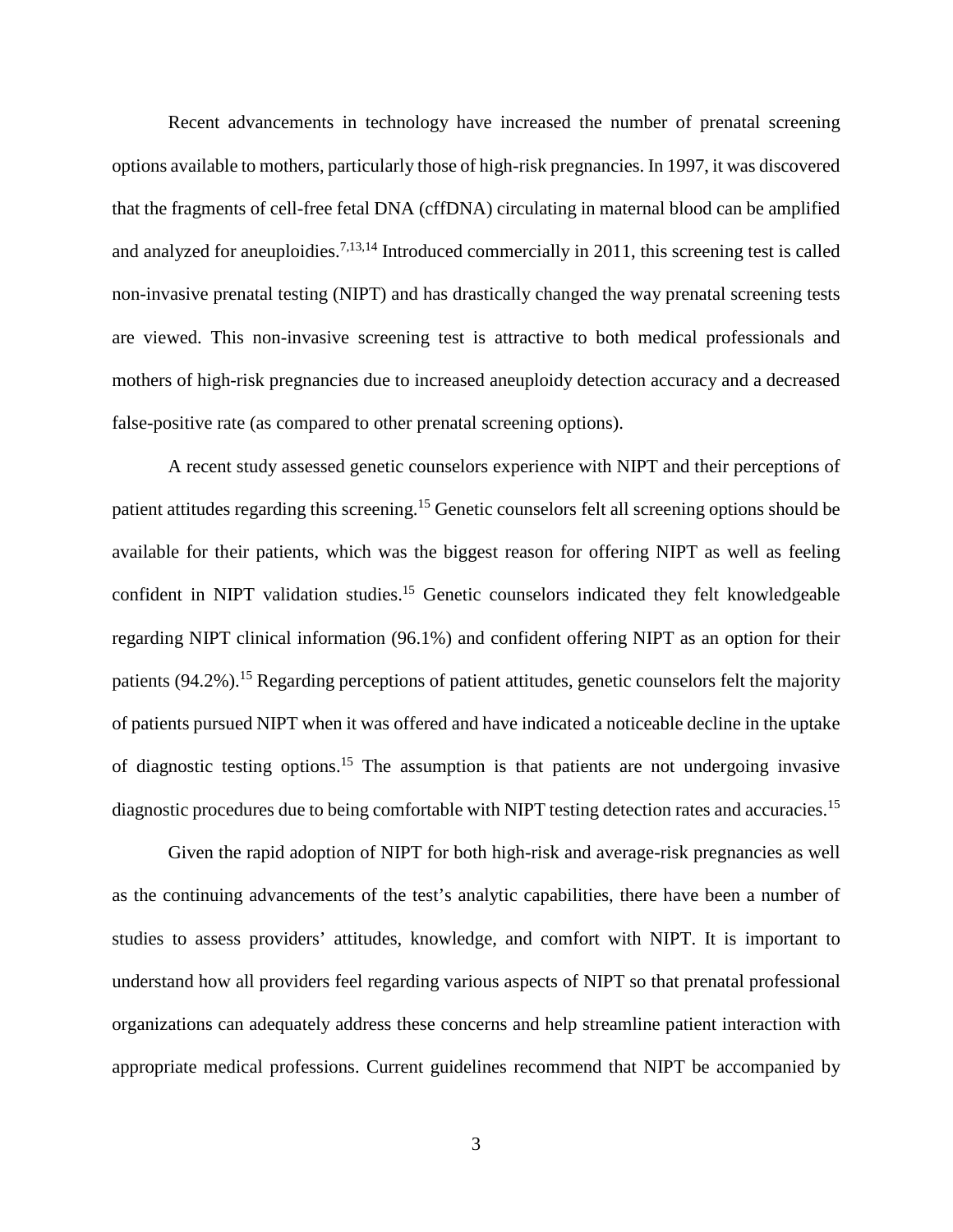<span id="page-14-0"></span>genetic counseling to allow families to make informed decisions.12 Therefore, this study aims to assess the knowledge, practice and professional opinions of genetic counselors regarding NIPT.

#### **1.1 BACKGROUND**

## <span id="page-14-1"></span>**1.1.1 Aneuploidy**

Aneuploidy refers to the presence of an abnormal number of chromosomes within a cell without loss or gain of an entire chromosome set. Every cell in the human body typically constitutes 23 pairs of chromosomes for a total of 46 chromosomes. The chromosomes are paired together via similarity in banding patterns and are ordered by the size of the chromosome. The last pair of chromosomes are the sex chromosomes, listed as X for female and Y for male. One chromosome in each pair is inherited from our mother while the other chromosome is inherited from our father. Our chromosomes give instructions on how our body is to grow and function, therefore, having extra or missing chromosomes or pieces of chromosomes can affect an individual's health and body functioning.

The majority of aneuploidy cases are due to nondisjunction of chromosomes during cell division (meiosis). Nondisjunction is the failure of homologous chromosomes to separate properly during meiosis resulting in an uneven distribution of chromosomes within the gametes. There are two stages to meiosis. During meiosis I, the chromosomes are copied creating an extra set of DNA, then the homologous chromosome pairs divide into separate cells. During meiosis II, the cells divide again to ultimately end with 23 chromosomes per cell.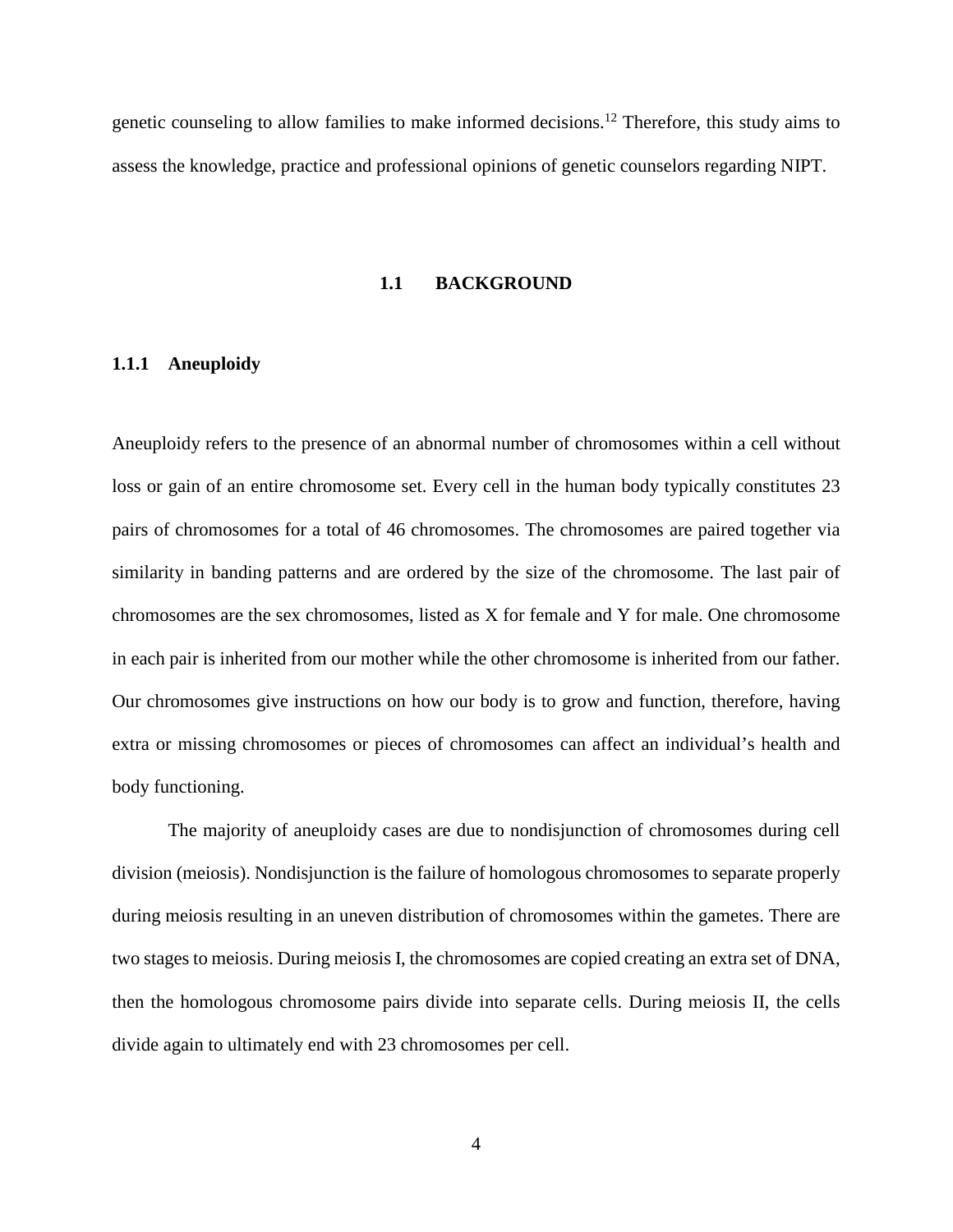Nondisjunction can occur during both meiosis I and meiosis II. When the cells are dividing, an error may occur causing a failure of the homologous chromosome pairs to separate. In this case, the chromosomes from one pair would both go into one cell rather than separating into two cells. Fertilization of a gamete containing an extra or missing chromosome would result in a fetal aneuploidy. Cells with one missing chromosome result in a monosomy, while cells with one extra chromosome result in a trisomy. Fetal aneuploidy is the major cause of miscarriages with the greatest risk of miscarriage in the first trimester of pregnancy.2 Although nondisjunction occurs spontaneously and cannot be prevented, it is recognized that the risk of aneuploidy increases with maternal age.<sup>2</sup> Most fetal aneuploidies are non-viable with the exception of a few that are commonly seen in live births, these include monosomy X and trisomies 13, 16, 18, 21, and 22.<sup>16-</sup> <sup>19</sup> There are also live born cases that result from additional sex chromosomes including XXX, XXY, and XYY.20 In general, approximately 18-19% of oocytes and 3-4% of sperm show aneuploidy.2

Although all autosomal chromosomes can result in a fetal aneuploidy, there are a few that are more commonly recognized within pregnancy. These include chromosomes 13, 16, 18, 21, and 22. Errors that occur during maternal meiosis I most commonly involve chromosomes 13, 16, 21 and  $22.^{21,22}$  Errors during maternal meiosis II most commonly involve chromosome 18.<sup>21,23-25</sup>

Trisomy 13, or Patau syndrome, occurs in approximately 1 in 4,000-29,000 liveborns and constitutes approximately 2% of first trimester spontaneous miscarriages.<sup>21</sup> 80% of affected fetuses will result in spontaneous miscarriage during the second and third trimesters.<sup>21</sup> Approximately only 4% of trisomy 13 fetuses survive to term.<sup>3</sup> Trisomy 18, or Edwards syndrome, occurs in approximately 1 in 8,000 live births.<sup>21</sup> Approximately 80% of fetuses will result in spontaneous miscarriage during the second and third trimester, while 4% of fetuses with trisomy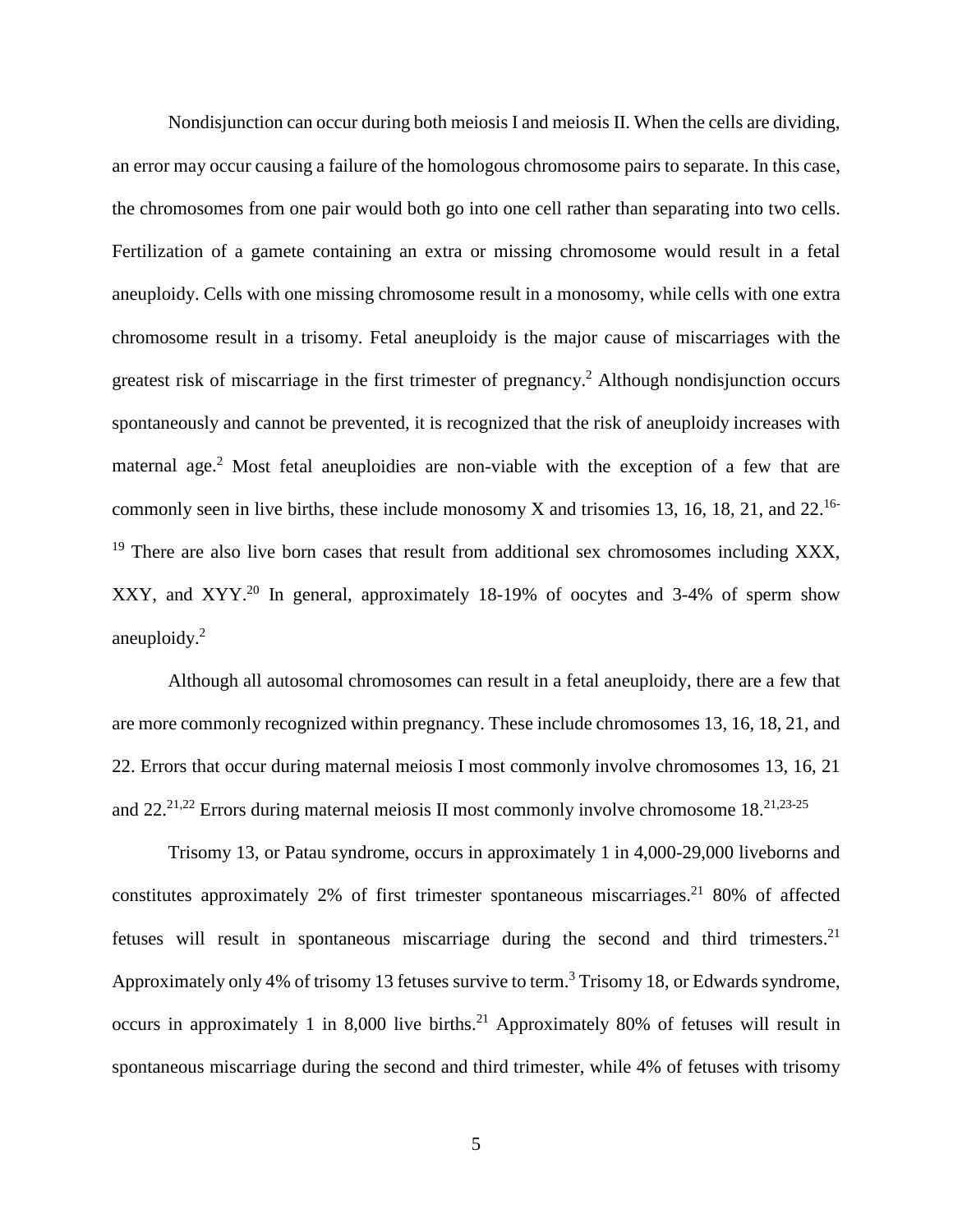18 will survive to term.3,21 Maternal meiosis II nondisjunction is more frequent among trisomy 18 cases, but this condition can also result from maternal meiosis I nondisjunction.<sup>26</sup> Trisomy 21, or Down syndrome, is the most common live born trisomy with an incidence of approximately 1 in 700-1,000 newborns.<sup>27</sup> Approximately 20% of trisomy 21 fetuses survive to term.<sup>3</sup>

Trisomy 16 occurs in >1% of all clinically recognized pregnancies and is one of the leading reasons for first trimester spontaneous miscarriage.<sup>28</sup> Trisomy 22 is also commonly observed among first trimester miscarriages.<sup>22</sup> Trisomy 16 and 22 fetuses are not observed in liveborns.<sup>22</sup>

Most monosomies are nonviable and result in miscarriage with the exception of Turner syndrome.<sup>20,29</sup> Turner syndrome occurs when there is a single X chromosome. The incidence of this condition is approximately 1 in 2,500 live born females.<sup>29</sup> The expected prevalence of Turner syndrome in all clinically recognized pregnancies is approximately  $1-2\%$ .<sup>20,29</sup> Turner syndrome has a high rate of spontaneous miscarriage with approximately only 10% of affected fetuses surviving to term.<sup>20</sup> Approximately 74.2% of the time, this condition results from maternal meiosis II nondisjunction, the remaining 25.8% of the time it results from maternal meiosis I nondisjunction.20

Errors involving additional sex chromosomes can also be noted in liveborns. XXX females occur in approximately 1 in 1,000 liveborns.30 XXX aneuploidy is typically due to maternal meiosis I nondisjunction errors (58%) with approximately only 10% of cases due to paternal nondisjunction errors.<sup>20</sup> Klinefelter syndrome, or XXY males, have a live born prevalence of 1 in 660 live born males.<sup>31</sup> 50% of the time, this aneuploidy originates from paternal meiosis I nondisjunction.20 Lastly, XYY males occur due to paternal meiosis II nondisjunction 84% of the time.<sup>20</sup> This condition has a live born prevalence of approximately 1 in 1,000 males.<sup>20,32</sup>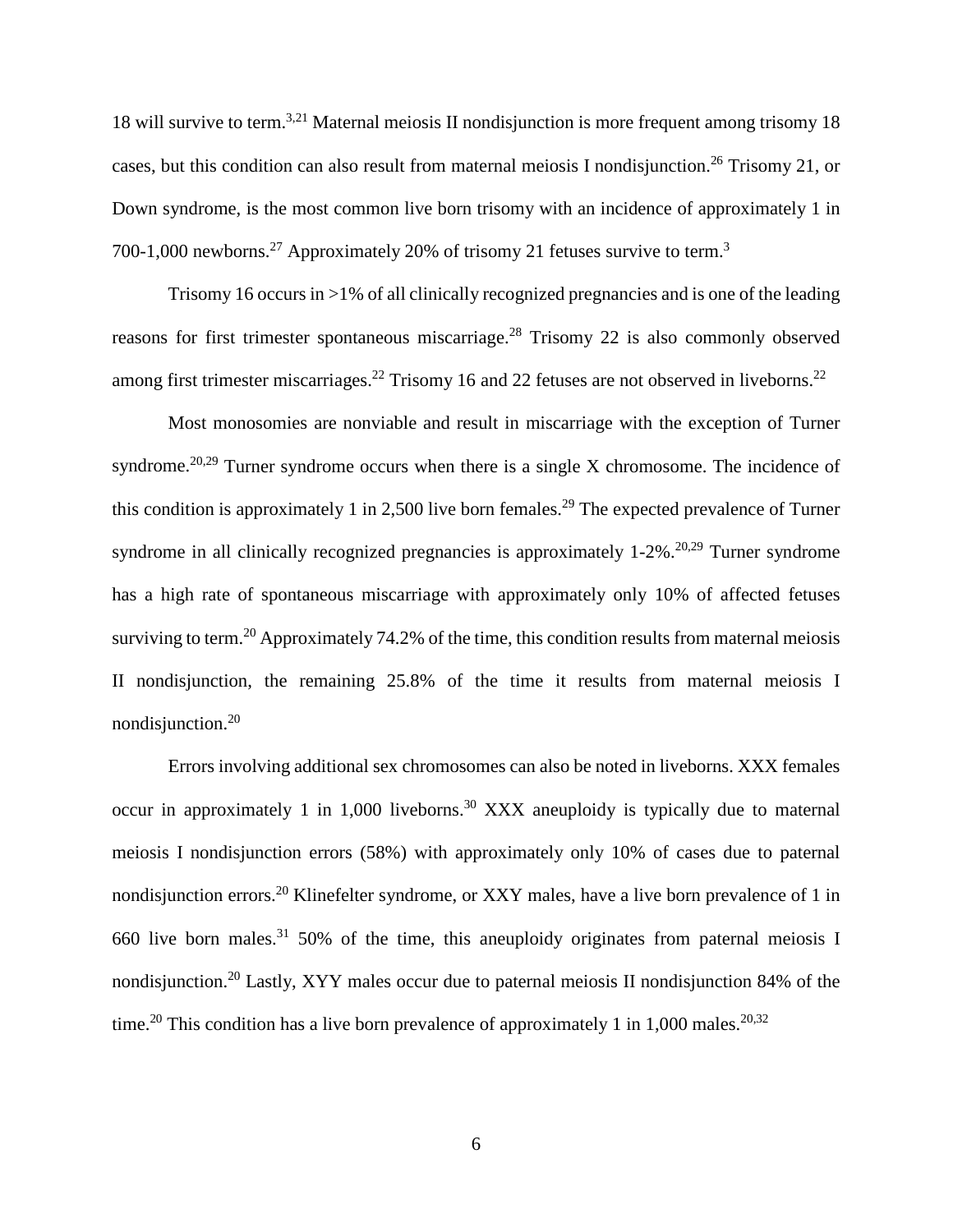During fertilization and embryogenesis there is also an independent risk for mosaicism to occur. Mosaicism results when there is a presence of two independent cell lines within one individual who developed from a single fertilized egg. During early development, errors in mitosis may occur which can result in fetal aneuploidy. Mosaicism, including monosomic and trisomic cell lines, may be difficult to discern as not all body systems may be constituted of the monosomic or trisomic cell line. In order to delineate aneuploidy mosaicism in individuals, multiple tissue samples may be taken to see which, if any, systems are affected.

## <span id="page-17-0"></span>**1.1.2 Microdeletions and Microduplications**

A microdeletion is the loss of a small fragment of a chromosome that involves several contiguous genes. A microduplication is a gain of a small fragment of a chromosome. Typically, microdeletions and microduplications are too small to be detected by conventional cytogenetic methods such as light microscopy using high resolution banding.<sup>33</sup> Methods for detecting microdeletions and microduplications traditionally include fluorescence *in situ* hybridization (FISH) or microarray analysis. The risks of microdeletions and microduplications occurring are independent of maternal age, unlike aneuploidies.<sup>34</sup> In comparison to karyotyping, microarray analysis was able to detect genetic anomalies in an additional 1.7% pregnancies presenting with positive screening results and advanced maternal age as well as an additional 6% of cases with an abnormal ultrasound.33

Microdeletion and microduplication conditions screened for via NIPT include conditions that can be associated with heart defects, cleft lip and/or palate, learning delays, difficulty with speech, and poor muscle tone.<sup>34-38</sup> Microdeletion and microduplication conditions are rare, therefore impacting the positive predictive values.<sup>39</sup>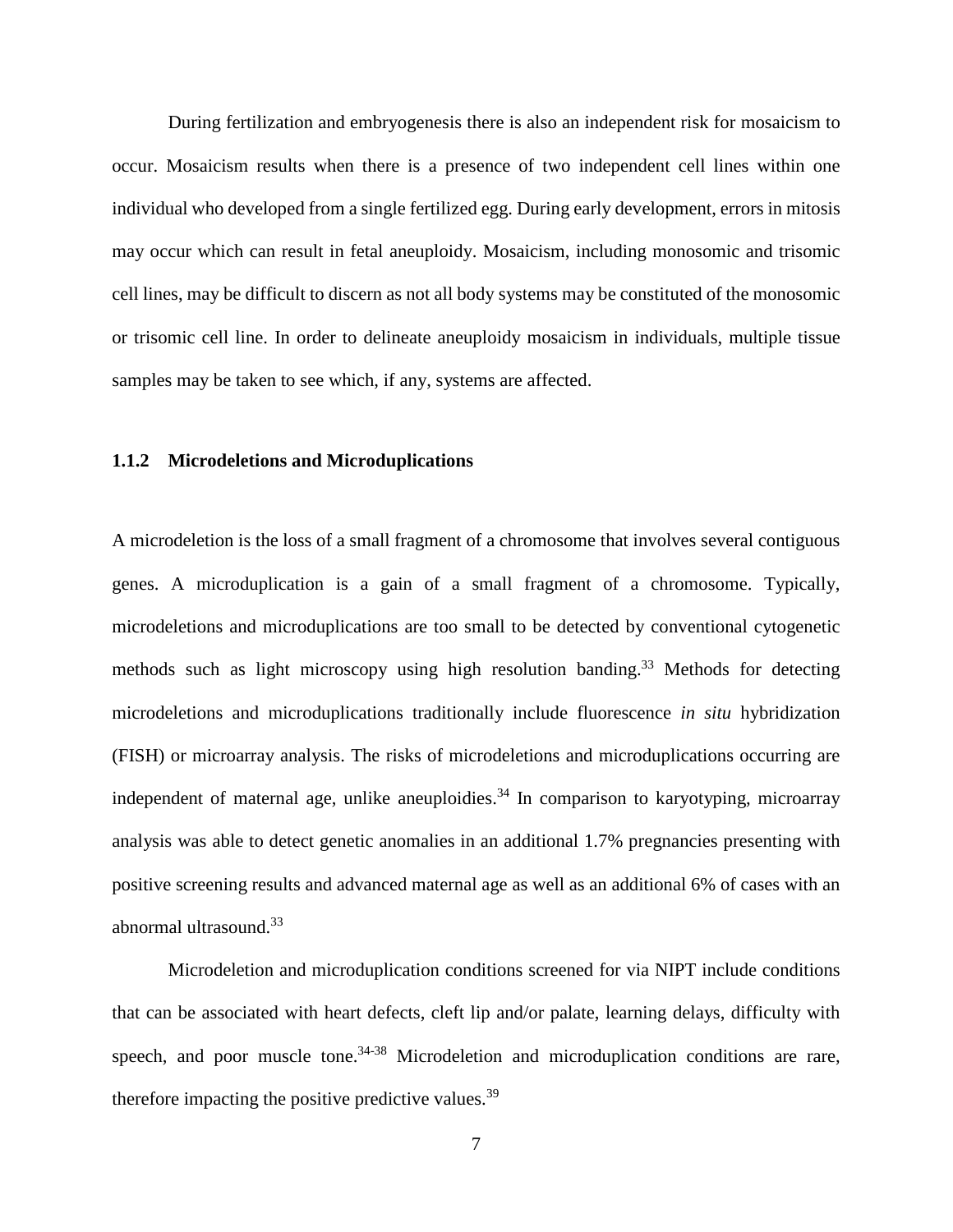Research is ongoing for screening for microdeletion and microduplication conditions with NIPT. Currently, the most studied microdeletion and microduplication conditions are 22q11.2 deletion, Prader-Willi syndrome, Angelman syndrome, 1p36 deletion, and cri-du-chat syndromes.39,40 These conditions have reportedly high detection rates with low false positives, but providers are cautioned as research for these conditions have been performed on few samples.<sup>39-41</sup> The specificity and sensitivity of these tests have not yet been validated.<sup>42</sup> It is strongly recommended that individuals with an abnormal microdeletion or microduplication result followup NIPT with diagnostic testing for confirmation.  $41,43$ 

### <span id="page-18-0"></span>**1.1.3 Monogenic Disorders**

Monogenic disorders are conditions that are due to a genetic change in a single gene. Carrier screening for medical conditions is widely available for individuals to detect if they carry a single gene mutation for numerous conditions. Currently, NIPT researchers are looking into the possibility of including common monogenic disorders onto their panel of testing. <sup>44</sup> The utility of this addition would allow for the detection of certain autosomal dominant and autosomal recessive conditions. In particular, researchers are looking at the ability to detect skeletal dysplasia's due to *FGFR* mutations in likely affected fetuses. <sup>45</sup> The addition of monogenic disorder analysis could allow for parents to have more information about whether their child has a specific condition antenatally without the use of invasive diagnostic procedures or waiting until after their child is born to perform genetic testing.

Currently, with regards to monogenic disorders, NIPT is most commonly used to establish the fetal rhesus-D (RhD) status.<sup>46</sup> Approximately 15% of Northern European women are RhD negative.<sup>7</sup> The standard therapeutic course during pregnancy is to administer anti-D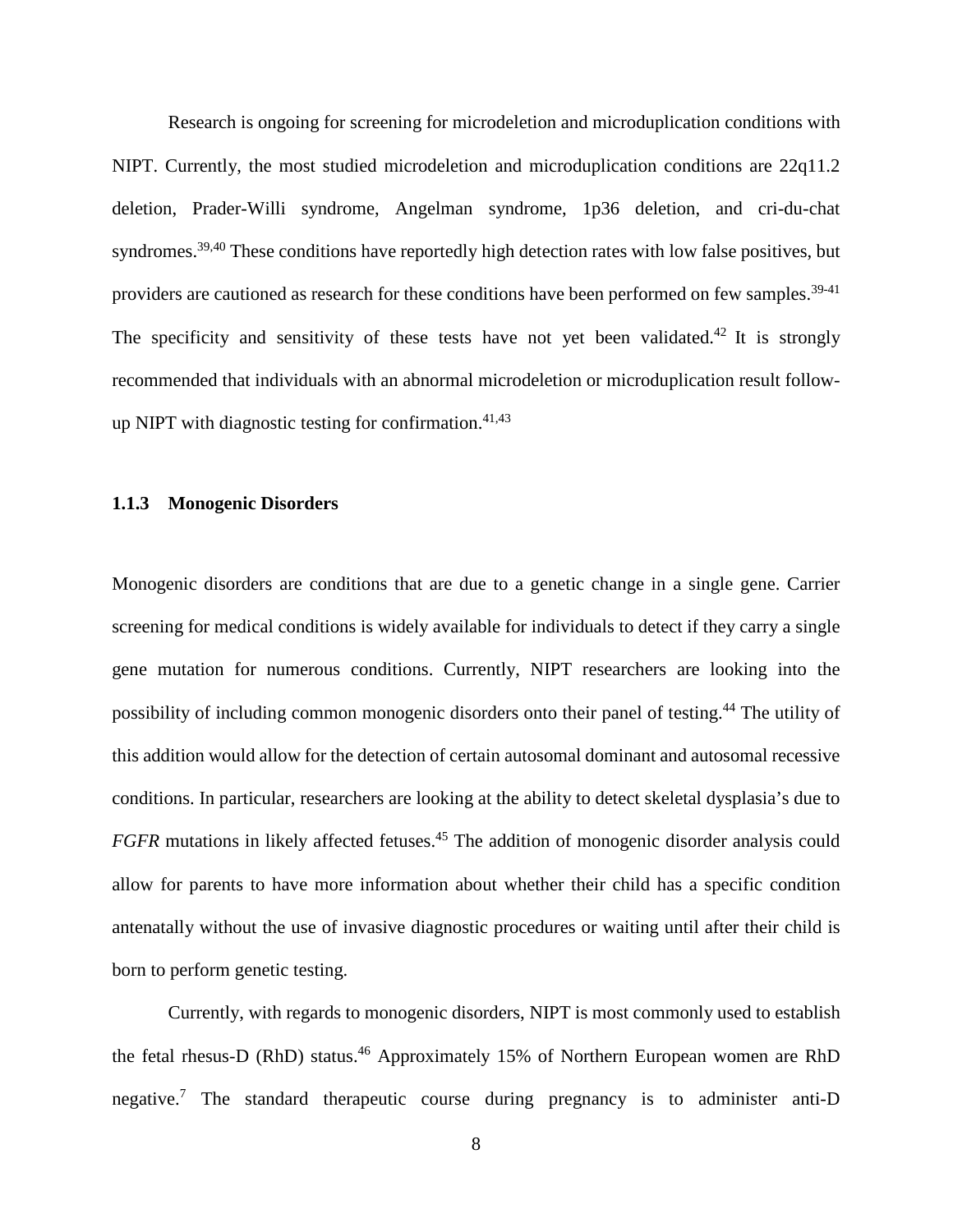prophylactically when the partner was a known heterozygote for RhD. Through research, it has been recognized that approximately 40% of fetuses of RhD negative mothers are also RhD negative which would negate the need for anti-D therapy.<sup>7</sup> It has been noted that NIPT can be used to reliably determine the fetal RhD genotype to better assess the need for anti-D therapy and for better management of the pregnancy.<sup>7,14,46,47</sup> When this testing was performed in the second and third trimester, results were completely concordant with those performed using amniocentesis.<sup>46</sup>

## <span id="page-19-0"></span>**1.1.4 Prenatal Diagnosis of Aneuploidy**

#### <span id="page-19-1"></span>**1.1.4.1 Non-Invasive Screening for Fetal Aneuploidy**

Prenatal screening methods (first trimester screen, sequential and contingent screen and quad screen) create a risk adjustment regarding trisomy detection. The methodology for calculating aneuploidy risk for these screening techniques is performed by taking a mother's age-related aneuploidy risk and adjusting this risk by combining screening results for a more precise aneuploidy risk. Individuals are given an increased risk report if their results fall above a certain risk threshold which is designated by each individual lab. Several national professional organizations recommend that all women should be offered these prenatal screening options during their pregnancies.41,43 Any individuals with a result detailing increased risk for an aneuploidy are recommended to follow-up their screening test with an invasive diagnostic procedure for confirmation. $41,43$ 

## *First Trimester Screening*

First trimester screening (FTS) is performed between 11-14 weeks of gestation and constitutes blood work and ultrasonography. The blood work analyzes two biochemical markers, human chorionic gonadotropin (hCG) and pregnancy-associated plasma protein A (PAPP-A).<sup>48,49</sup>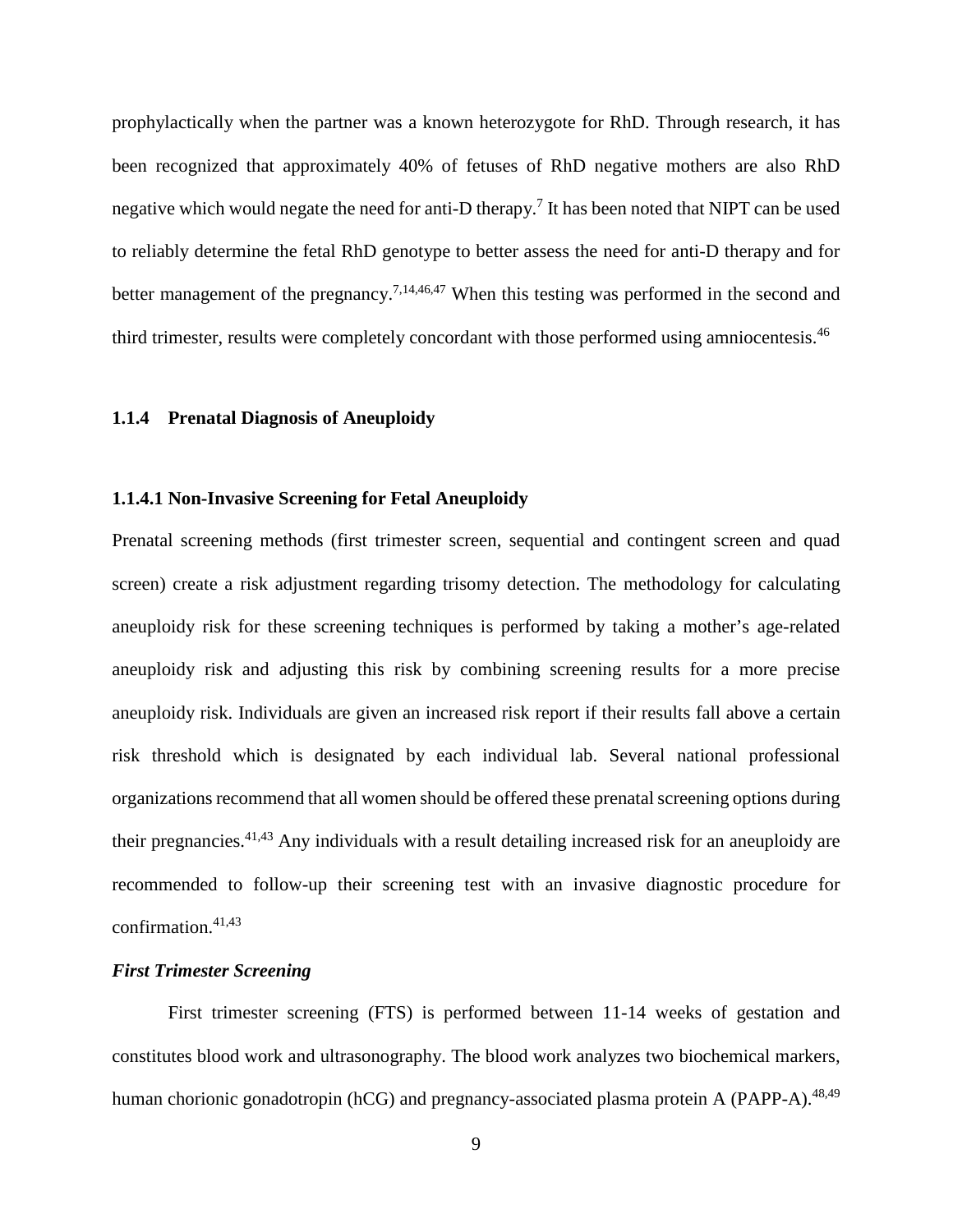Ultrasonography is used to measure the nuchal translucency (NT), the fluid filled space behind the baby's neck.<sup>48,49</sup> FTS measurements relay risk information regarding trisomy 18 and trisomy 21 with respective detection rates of 82-96% and 62-90% and a false positive rate of  $5\%$ .<sup>8,16-19,50-54</sup> Unlike some other prenatal screening options, FTS is not able to detect open neural tube defects (ONTDs).

## *Quad Screening*

Quad screening is performed between 16-21 weeks gestation and is constituted of blood work only. This screening test can help identify pregnancies at increased risk for trisomy 18, trisomy 21, and open neural tube defects (ONTDs). Quad screening may also incidentally detect placental insufficiency, intra-uterine growth restriction, and pregnancy loss via analysis of biochemical markers.<sup>55</sup> The blood work during this stage of the pregnancy analyzes four biochemical markers including human chorionic gonadotropin (hCG), alpha-fetoprotein (AFP), unconjugated estriol ( $uE3$ ), and inhibin  $A<sup>55</sup>$  Combinatorial analysis of these four markers detects approximately 60-75% trisomy 18, 75-83% trisomy 21, and 75-90% ONTDs.<sup>8,16-19,50,52</sup>

A variation of this screen, known as penta screening, analyzes a fifth biochemical marker. This biochemical marker is known as hyperglycosylated hCG, or invasive trophoblast antigen, and has been found to be sensitive for detecting trisomy 21.<sup>56</sup> Use of this biochemical marker alone detected 38-40% of trisomy 21 pregnancies with a 5% false-positive rate.<sup>56</sup>

#### *Combined First and Second Trimester Screening*

Combined screening incorporates the results from first trimester screening and quad screening to allow for a more accurate risk adjustment. The results of this test are not reported until after quad screening is performed.<sup>57</sup> A greater sensitivity is able to be achieved by combining results from both screening tests detecting 87-96% of trisomy 18, 91-95% of trisomy 21, and 85%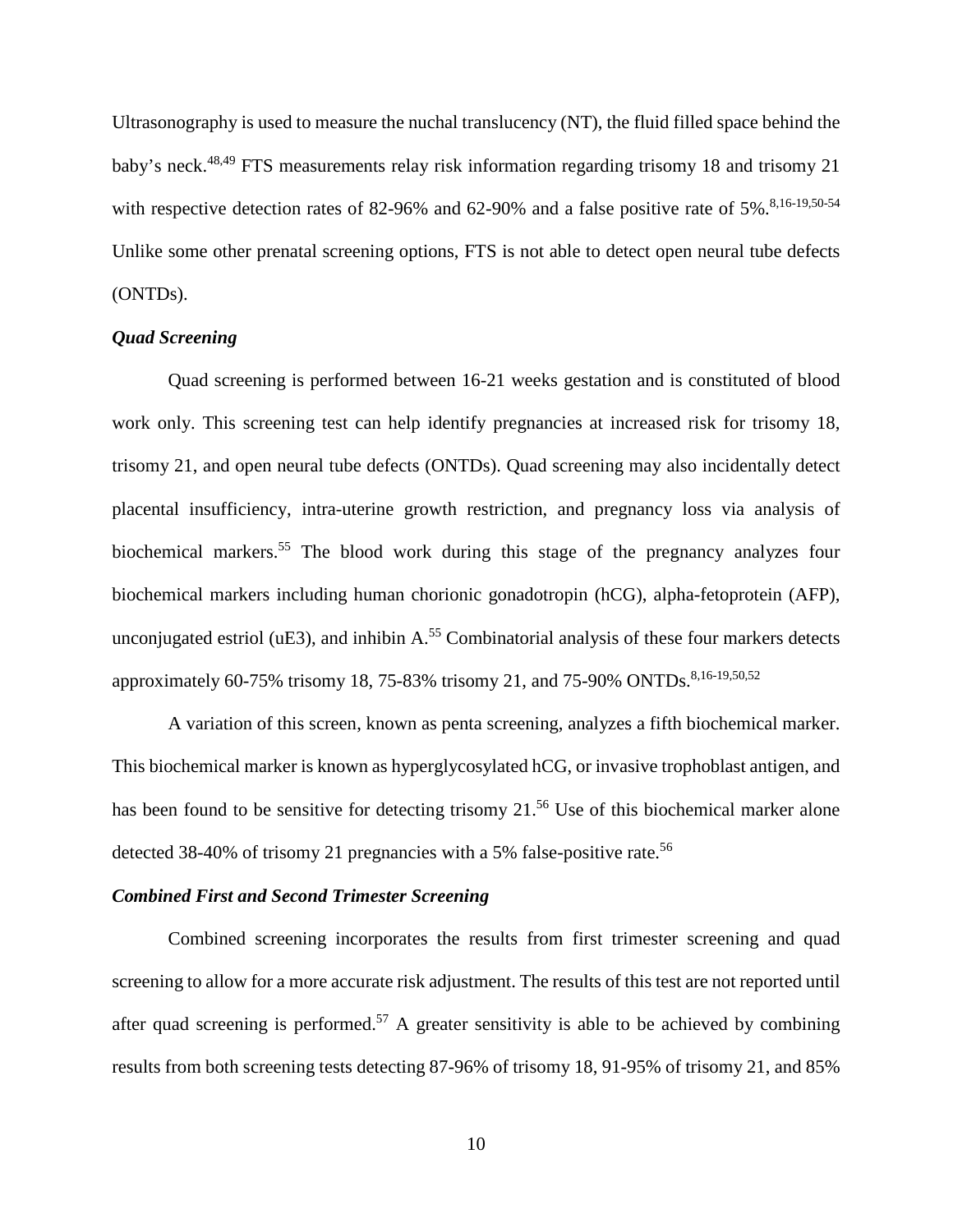of ONTDs.8,50,52,58 Although combined testing is able to achieve a higher level of accuracy and detection of ONTDs, no result is given until the completion of the blood draw during the second trimester.

## *Sequential and Contingent Screening*

Sequential screening utilizes a stepwise approach, meaning that both first and second trimester tests are performed. The difference between sequential and contingent screening and combined first and second trimester screening is that the results are reported after each screening test is performed and moving on to complete the second trimester screen is contingent upon the results of the FTS. For sequential screening individuals are separated into two categories after FTS is complete, and these are delineated as high or low risk for fetal aneuploidy.<sup>49</sup> If, after FTS is conducted there is a high-risk of aneuploidy, the patient is notified and offered the opportunity of diagnostic testing or NIPT and the second trimester serum screening portion of the test is not performed. If, after FTS is conducted, there is a lower-risk the patient proceeds to the second trimester screening test.<sup>49</sup>

Contingent screening delineates patients into three categories after FTS results are available, and they are classified as having a high, intermediate, or low aneuploidy risk. Women whose results place them in the high-risk category are offered NIPT or invasive diagnostic testing. Women who are placed in the intermediate category are able to move on to the second trimester serum screening. Women in the low risk category are not required to complete any further screening or testing.<sup>49</sup> Both tests have a detection rate of 93.2% for trisomy 18, and 92.9% for trisomy 21. 81.6% of all chromosomal aneuploidies were detected with a false positive rate of 4.5%.49 Benefits of sequential screening include increased accuracy when combining both first and second trimester results. Individuals are also able to have a more customized screening process as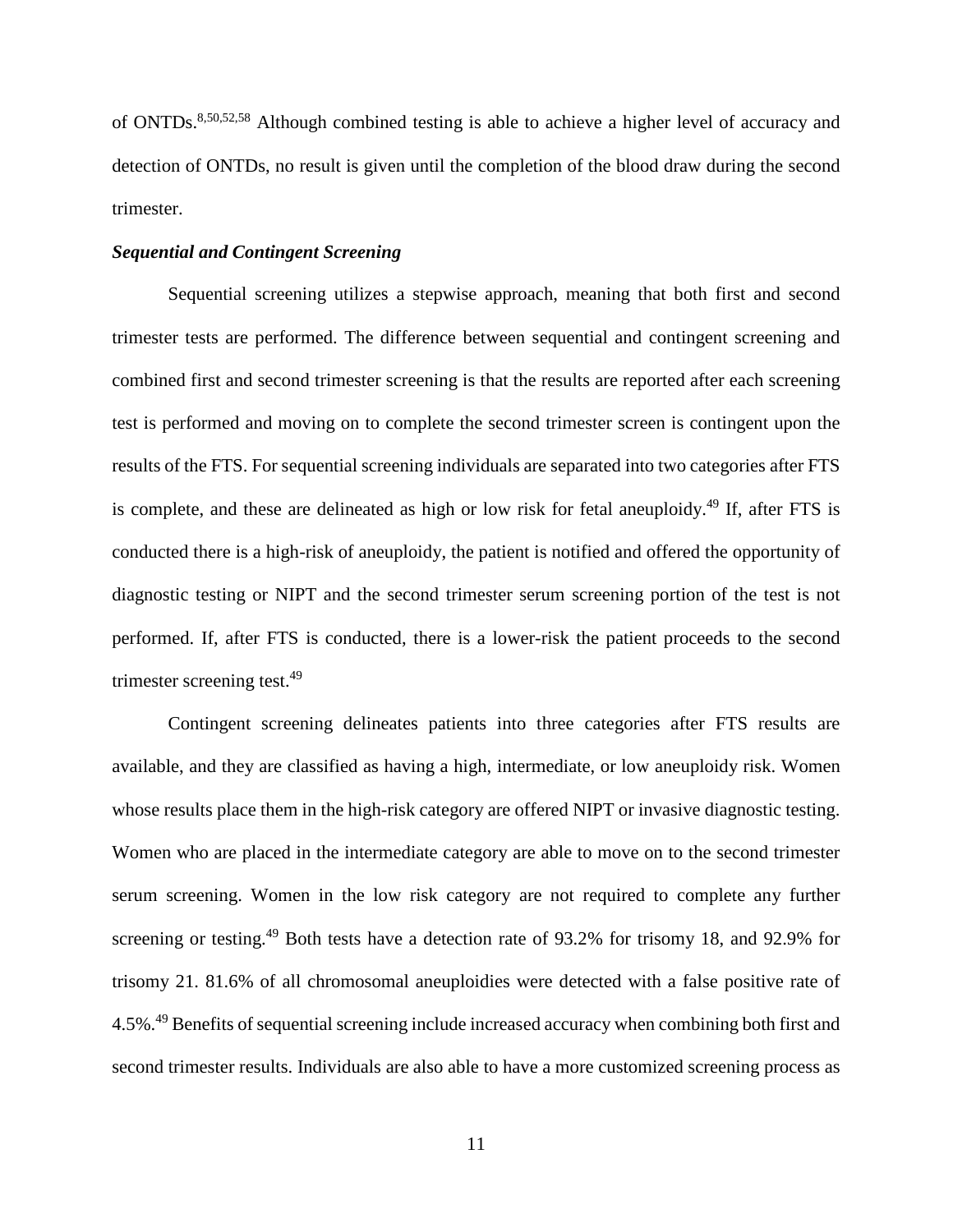they are given results and recommendations after FTS results are available. Limitations would be the lack of ONTD analysis if an individual does not require second trimester serum screening and having the ability to only detect trisomies 18 and 21 through biochemical marker analysis.

## *Ultrasonography*

Ultrasonography alone is also an option for prenatal screening and can be a helpful tool for detecting fetal aneuploidy. Level II ultrasounds are performed between 18-20 weeks gestation. At this stage of gestation, certain aneuploidy features are also able to be visualized. These include findings such as heart defects, cleft lip, choroid plexus cysts, echogenic bowel, intrauterine growth restriction, and other physical features. By ultrasound alone, detection rates include 80-100% for trisomy 13 and trisomy 18, 50-87% for trisomy 21, and 80% for ONTDs.<sup>8,50,59-61</sup> Level II ultrasounds are routinely performed on all pregnancies.<sup>41</sup>

Compared to NIPT there are many benefits and limitations of ultrasound analysis alone. Ultrasonography is less sensitive and less specific than NIPT for trisomy 18 and 21 detection. Benefits of ultrasonography include the ability to detect ONTDs and other birth defects as well as its ability to compare measurements over time for assessment of poor growth or suspected skeletal dysplasia syndromes. Through ultrasonography, condition markers for cystic fibrosis and cytomegalovirus may also be detected, which would not be detected via NIPT.

## *Non-Invasive Prenatal Testing*

NIPT technology analyzes cell-free fetal DNA (cffDNA) in maternal blood and in the United States is currently recommended to high-risk pregnancies, although available for all pregnancies.<sup>12,41,43</sup> cffDNA is derived mostly of placental cells and the fraction of cffDNA within maternal circulation increases with gestation.<sup>62</sup> The level of fetal fraction in maternal circulation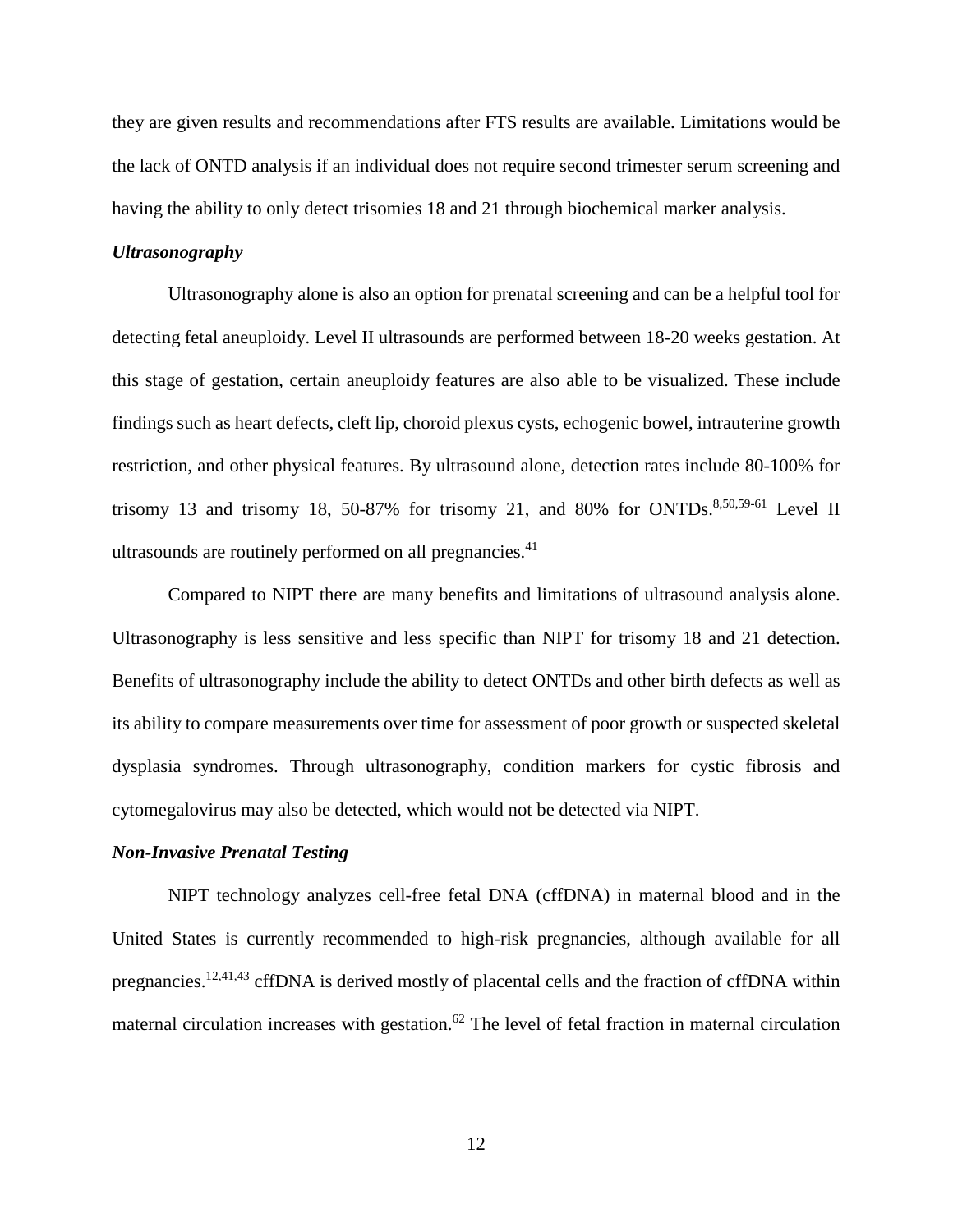necessary for analysis is 4-10% or greater depending on testing method used.<sup>51</sup> NIPT is performed on a maternal blood sample any time after 10 weeks gestation, ideally between 10-22 weeks.<sup>63</sup>

The knowledge that cffDNA was able to be detected and analyzed in maternal blood was discovered in 1997.<sup>13</sup> Understanding that this testing could be of great value to the prenatal community, multiple validation studies were performed from 1997 until NIPTs induction into commercial availability in 2011.<sup>64</sup> Originally, non-invasive tests using cffDNA were utilized to determine trisomy 21, fetal sex, and Rh status.<sup>14</sup> The validation studies performed prior to 2011 all revolved around the detection of trisomy 21. Large cohorts and studies of high-risk pregnancies were analyzed showing sensitivities between 98.58-100%, specificities between 97.97-100%, and negative predictive values of 100%.<sup>65</sup> However, the positive predictive values had a large range of 19.7-100%.<sup>65</sup> Researchers have understood that trisomy 21 was an ideal testing start, as the condition has a higher prevalence as compared to other aneuploidies.<sup>65</sup> Since the discovery of cffDNA, multiple technologies for analyzing fetal aneuploidy have been created including the development of quantitative methods and a single nucleotide polymorphism (SNP) method.<sup>53,66</sup>

Quantitative methods are based on creating random, unique sequence tags, typically 25-36 base pairs in length, then counting for the relative number of chromosome copies present.<sup>53</sup> Targeted sequencing amplifies and reads specific genomic regions of interest, such as chromosomes 13, 18, 21, X and  $Y^{67-69}$  There are also other forms of this technology that create and read tags across the entire genome.<sup>67</sup> This technology does not require the differentiation and separation of maternal and fetal cell-free DNA. Determination of ploidy status is conducted by counting the tags within each region. When the number of relative tags is decreased (monosomy) or increased (trisomy) aneuploidy is present.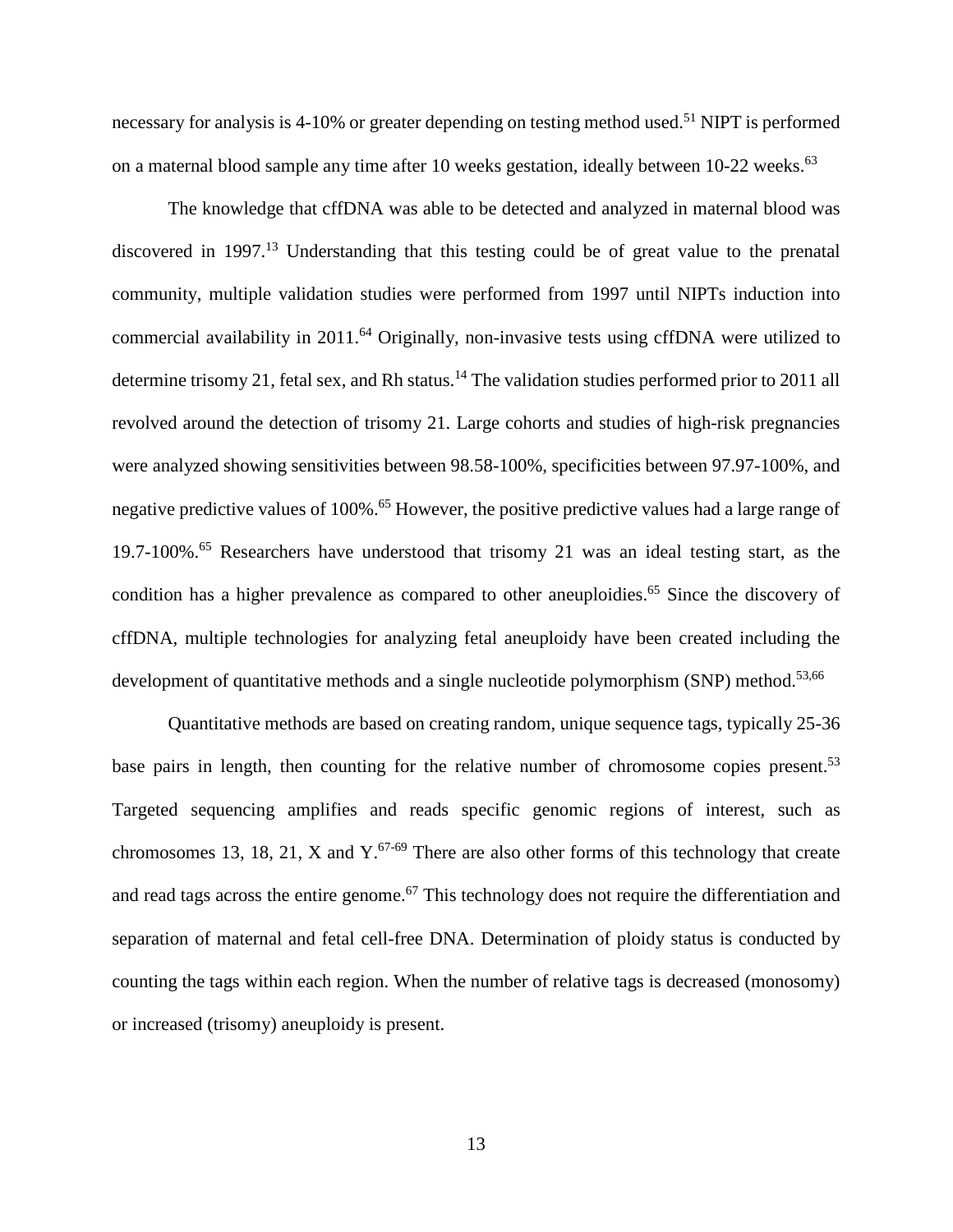The non-quantitative SNP method differentiates between the maternal and fetal cells by characterizing their genotype.<sup>71-73</sup> The plasma contains both the maternal and fetal DNA. Therefore, after collecting the maternal blood sample, the sample is treated and separated so the section that contains only maternal DNA is genotyped.<sup>71-73</sup> Genotyping mixed maternal and fetal DNA allows for SNP detection and direct analysis against the maternal-only component.<sup>71-73</sup> Allelic ratios are quantified for aneuploidy detection.<sup>71-73</sup> This technology also allows for the detection of triploidy, which is the gain of an entire chromosome set.<sup>74</sup>

NIPT technology routinely conducts analysis on chromosomes 13, 18, 21, X and Y. Currently, NIPT has the option of expanded screening including assessment of chromosomes 9, 13, 16, 18, 21, 22, sex chromosome aneuploidies, and several specific microdeletion and microduplication syndromes.<sup>40</sup> Accuracy is greatest for chromosomes 13, 18 and 21, at 79-92%, 99%, and 99% respectively.<sup>11,51,53,72,75</sup> Newer, expanded aneuploidy assessment has a variable range of detection and increased risk of false positive reporting. This decreased sensitivity is due to the fact that these aneuploidies, microdeletions and microduplications are less common and less researched within this technology. Therefore, data is not as consistent allowing for a wider range of reported detection rates.

NIPT is classified as a screening test and therefore, like other prenatal screening tests, should be followed up with an invasive diagnostic procedure for confirmation.<sup>41,43</sup> It is also important to follow-up NIPT with amniocentesis due to the fact that the cffDNA analyzed is made up of placental DNA. Since the placenta is rapidly growing and dividing, there is a chance that the aneuploidy will be isolated to the placenta and the baby will have normal chromosomal studies.<sup>77-</sup> 79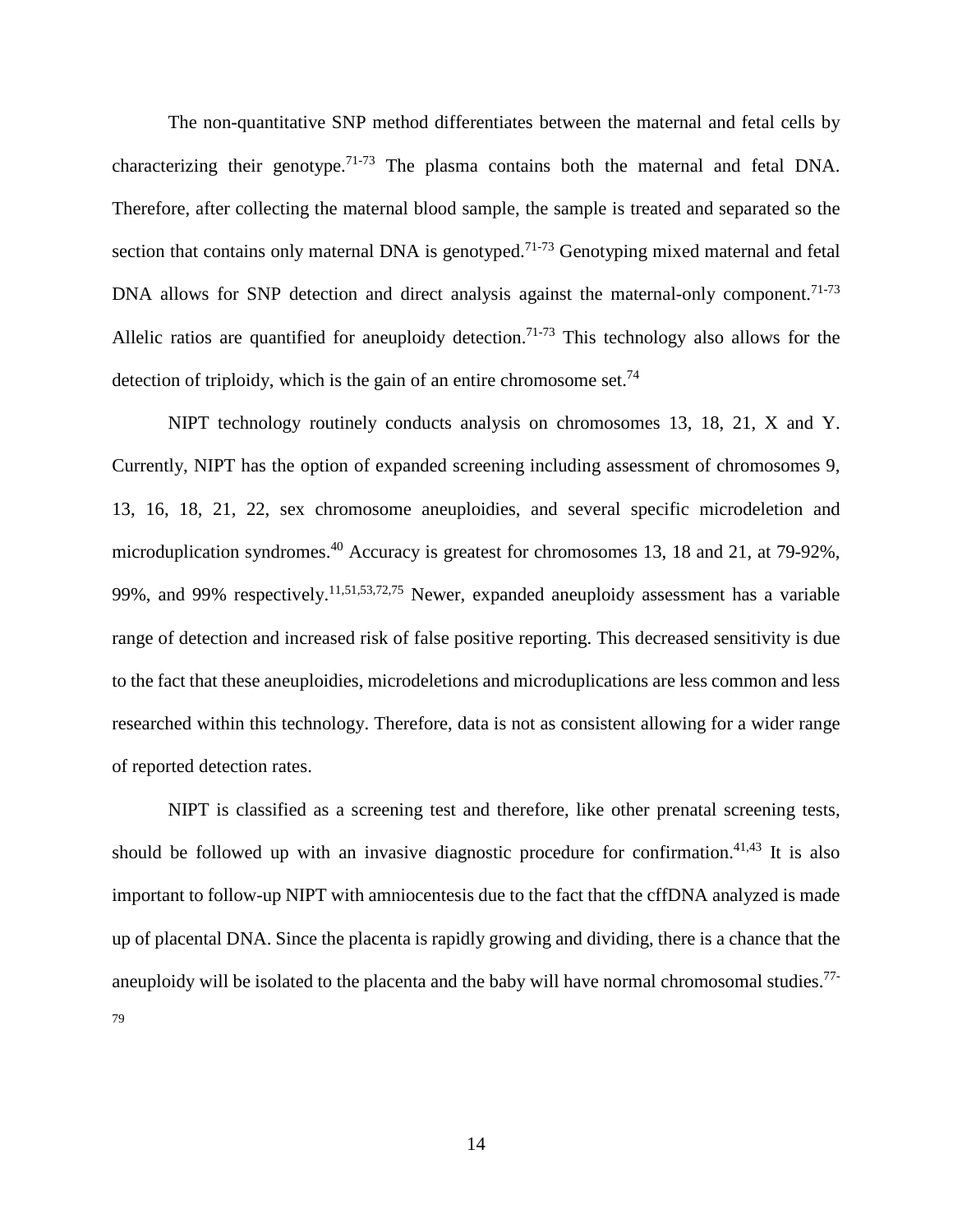Although NIPT has great advantages, there are multiple limitations that must be considered when ordering testing. The majority of NIPT panels assess the chromosomes in a targeted manner, meaning that they are only looking at specific chromosomes or chromosome regions versus diagnostic testing which looks at every chromosome.<sup>74,80</sup> Due to the targeted assessment of chromosomes, some chromosomal abnormalities will not be detected by NIPT such as balanced translocations, deletions, and duplications. NIPT is also not able to differentiate between different forms of aneuploidy such as high-level mosaicism, maternal mosaicism, or a Robertsonian translocation. NIPT does not replace ultrasonography, AFP testing for ONTDs, or invasive diagnostic procedures.78

When talking with patients it is also important to go over the validity of the test. Although the sensitivity and specificity are high, data regarding the positive predictive value and negative predictive value are not readily available leading to another limitation of NIPT. This information is important as it demonstrates the reliability of the test. These values are impacted by disease prevalence, the less prevalent the disease the higher the negative predictive value and the lower the positive predictive value will be. $81$ 

As NIPT becomes available for the general population, there is an increased need for research regarding the validity in average-risk patients. Due to the prevalence of chromosomal conditions being fewer in the average-risk population, there is a greater risk for a higher falsepositive and false-negative rate which is a significant limitation.<sup>51,82</sup> As the population for testing becomes broader, the need for more in-depth research is necessary. This increase in research will allow for providers to accurately cite information to patients as well as feel comfortable ordering this testing for their patients.<sup>75</sup>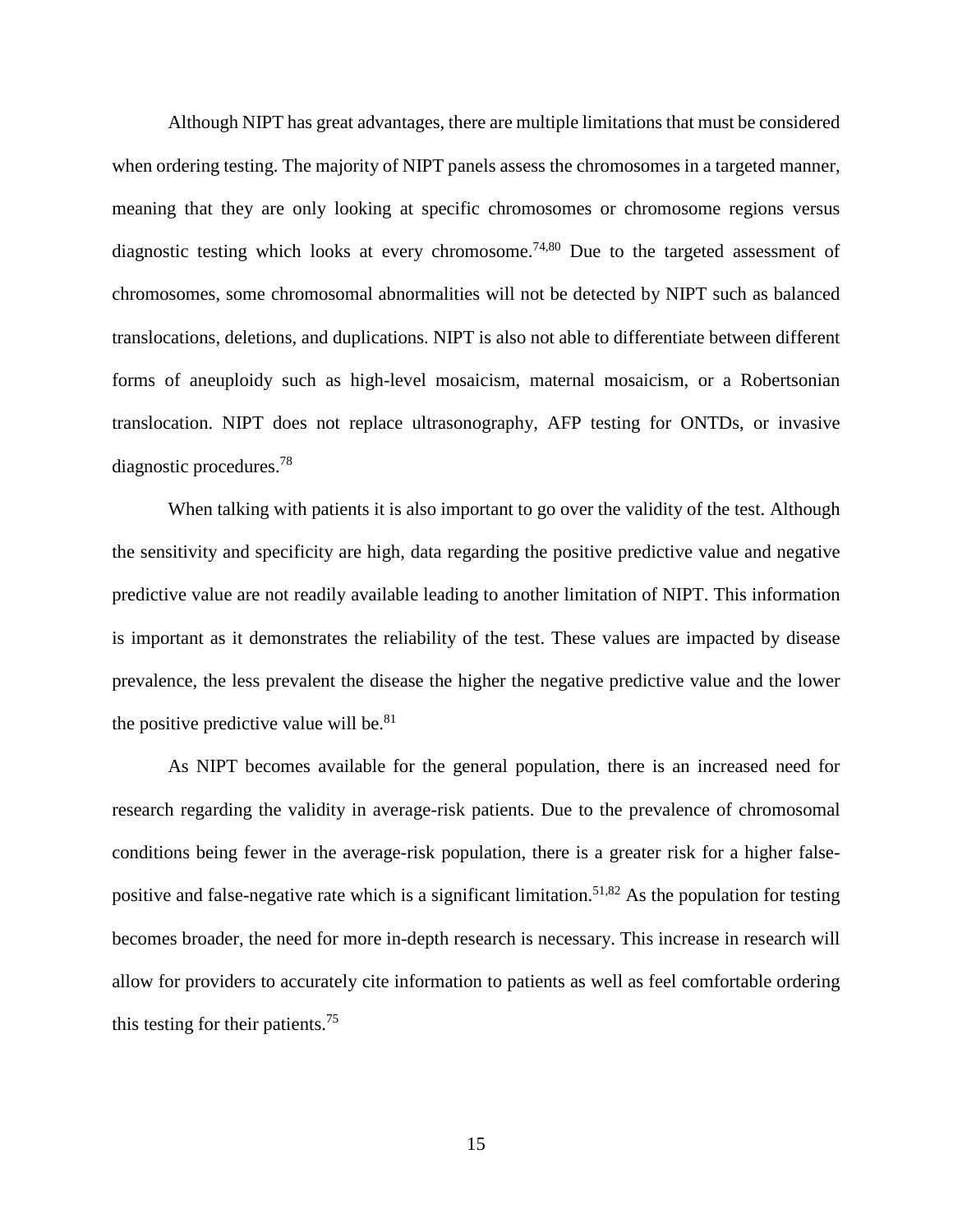Another limitation of NIPT is the risk of obtaining a non-informative result. There are many instances for which this result can happen. One known risk factor is maternal weight. There has been a demonstrated association between increased maternal body mass index and decreased fetal fraction. <sup>73</sup> Many tests differ in the amount of fetal fraction necessary to perform the test. Too low of a fetal fraction can result in the need for a re-draw of maternal blood or can cause an inconclusive result. Other factors that could lead to a non-informative result include a sample that does not meet quality control, collection or sampling errors, or having a low fetal fraction.53,63,68,70,72,83

Lastly, expanding screening allows for the chance to detect a chromosomal anomaly in a parent, especially the mother since her chromosomes are simultaneously analyzed. This could include the detection of low-level mosaicism or a microdeletion/microduplication disorder. Many of the microdeletion and microduplication conditions lie on a spectrum whereas individuals may have the condition and show no symptoms or they could be severely affected. Since the outcome and penetrance of some conditions are not fully understood, there is difficulty assessing the impact a condition could have on the fetus if they are also found to have the chromosomal anomaly. There is also the chance of learning, after additional parental testing, that one of the parents is a balanced translocation carrier and the burden that may persist due to learning this information. It is important that patients and providers understand all aspects of testing and the potential results that may arise. 78,84

## *Comparison of Screening Tests*

NIPT compared to all other maternal serum screening tests has an improved sensitivity and specificity with lower false-positive rates. In comparison to FTS, both FTS and NIPT have the ability of screening early in pregnancy. One benefit of FTS is that it has a faster turn-around time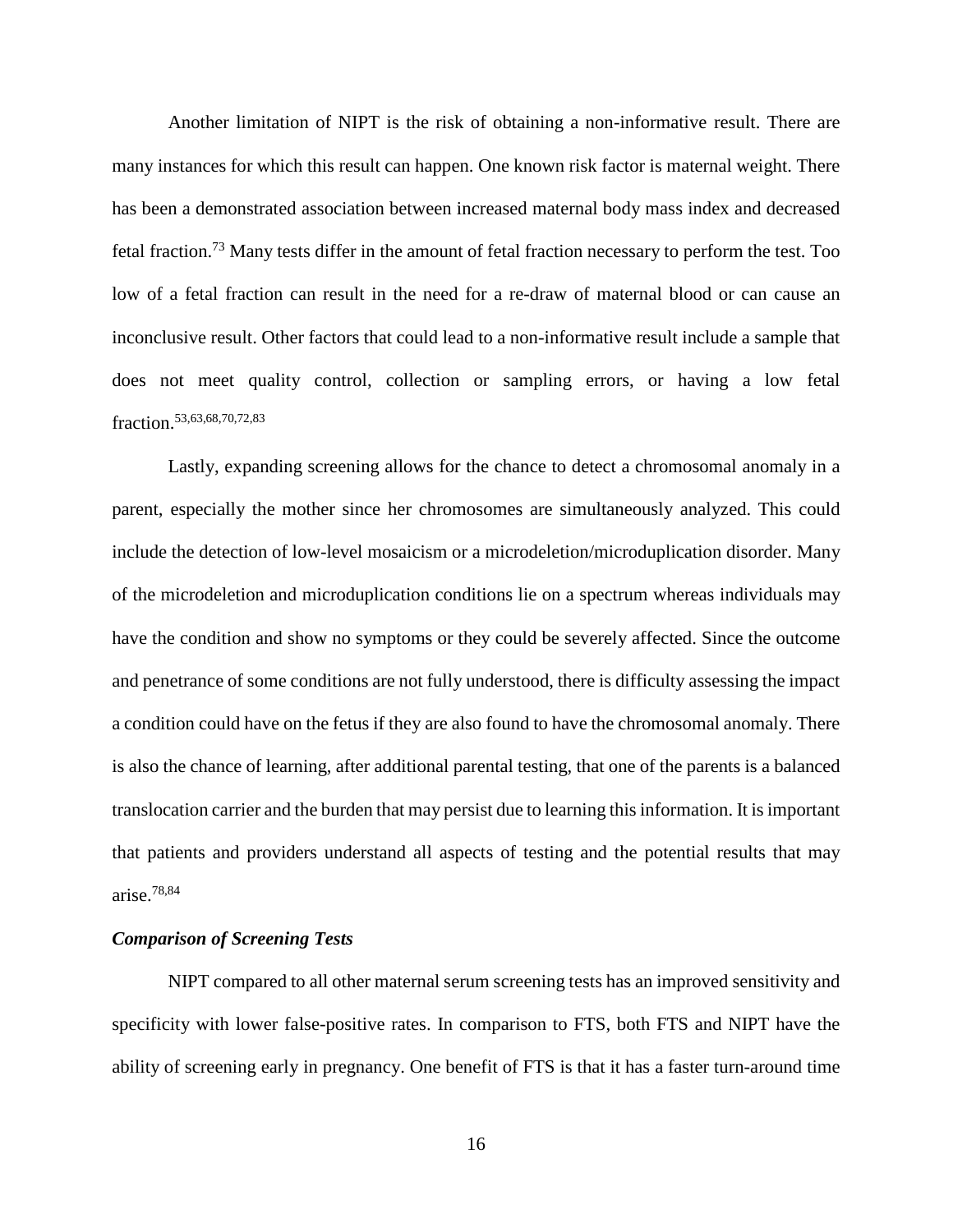of 1 week, when compared to NIPT.<sup>51</sup> NIPT turn-around time ranges with an average of 8-12 days.51,85 Another benefit of FTS is that a full ultrasonography scan is performed which allows for the most accurate dating of the fetus. A benefit of NIPT as compared to FTS is that it has the capability of screening for trisomy 13 and sex chromosome aneuploidies.

When compared to Quad screening, NIPTs disadvantage is that it is unable to screen for open neural tube defects, placental insufficiency, intra-uterine growth restriction, and pregnancy loss.<sup>55</sup> NIPTs advantage would be the fact that it can be ordered during the first trimester, providing patients with information earlier in their pregnancy and allowing more time to make decisions regarding diagnostic testing and/or pregnancy management. NIPT can also screen for sex chromosome aneuploidies. Both screening tests assess risk for trisomies 13, 18, and 21. NIPT benefits when compared to sequential or combined screening is the fact that this test can be performed during the first trimester and does not include the need for multiple blood work-ups. Benefits of sequential and combined screenings would be the ability to rule out the risk of open neural tube defects. These tests are also combined with FTS which allows for analysis of the fetus via ultrasonography for proper dating.

When compared to ultrasonography alone, NIPT has the benefit of assessing with greater sensitivity and specificity the risk for chromosomal aneuploidies. Ultrasonography alone is not very sensitive or specific in regard to all chromosomal anomalies, but is very accurate at detecting open neural tube defects. The ability to compare ultrasound images and measurements over time also allows for the benefit of assessing the fetus' growth to determine if there are any skeletal dysplasias. There are other conditions that are able to be discerned by ultrasonography such as cystic fibrosis and cytomegalovirus, which cannot be detected via NIPT.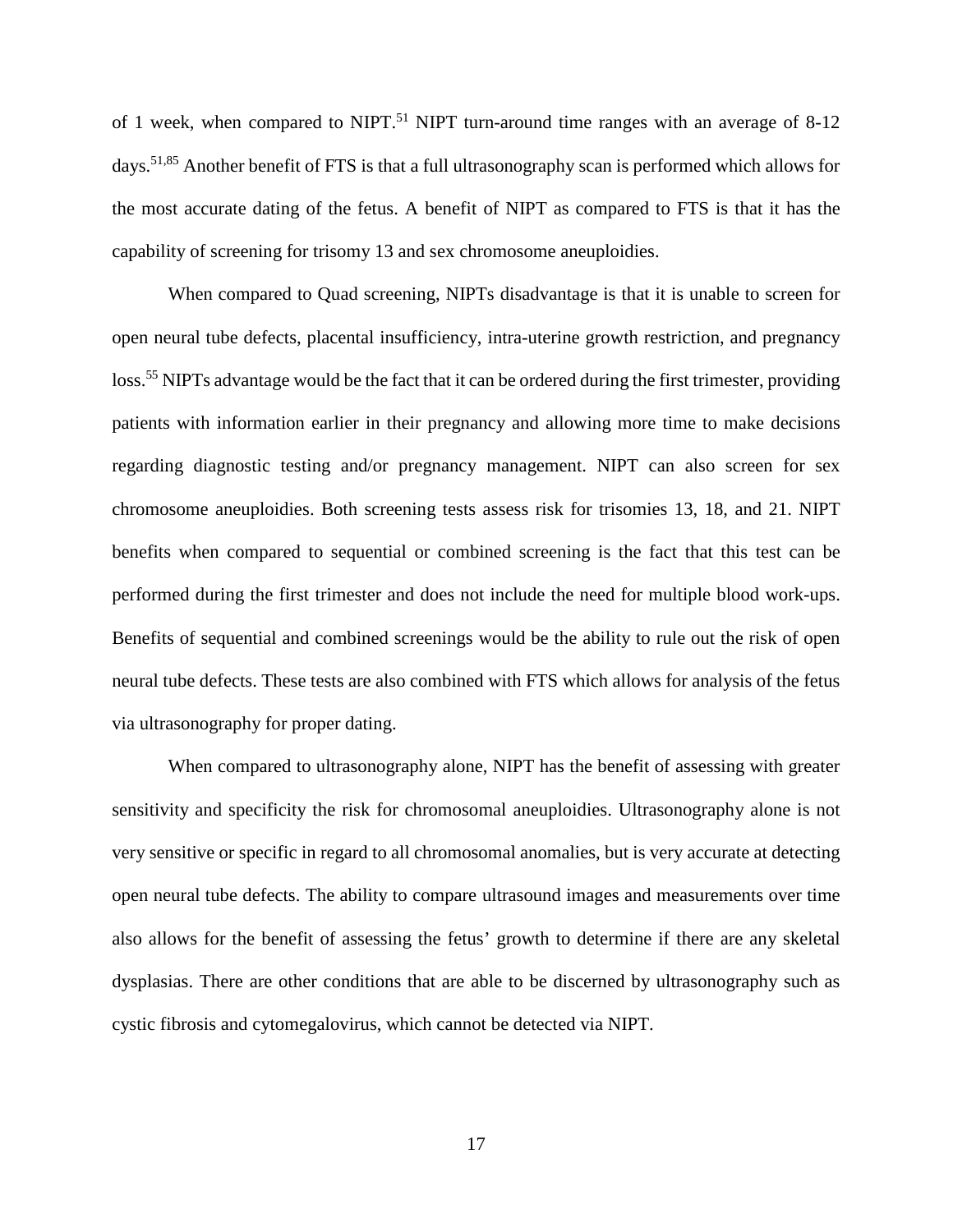## <span id="page-28-0"></span>**1.1.4.2 Current State of Non-Invasive Prenatal Testing**

### *Commercially Available Testing*

First, it is important to understand the measures used to compare the different testing platforms and their validity. Validity describes the effectiveness of producing accurate results and is measured using sensitivity and specificity. Validity is measured using four factors: true positive (those who have the condition and tested positive), false positive (those who do not have the condition yet tested positive), false negative (those who have the condition yet tested negative), and true negative (those who do not have the condition and tested negative). If a test is able to correctly define an individual as having a condition, it is classified as being sensitive. If a test is able to correctly define a non-affected individual as being condition free, it is classified as being specific.<sup>81</sup>

Sensitivity is calculated by dividing the number of true positive individuals over the total number of true positive individuals and false negative individuals. Specificity is calculated by dividing the true negative individuals over the total number of true negative and false positive individuals. These two factors, sensitivity and specificity, work inversely of each other. Therefore, as the sensitivity increases, the specificity of the test will decrease and vice versa. $81$ 

Positive predictive value is another measurement used in validity measures. The purpose of this measurement is to understand how many positive test results are true positives. Positive predictive value is calculated by dividing the number of true positives over the total number of true positive and false positive individuals. This result will give the probability that an individual will have the condition when a positive test result occurs.<sup>81</sup>

There are currently five commercially available NIPT panels in the United States. Three tests use the quantitative method; MaterniT21 by Sequenom, Verifi by illumina, and Harmony by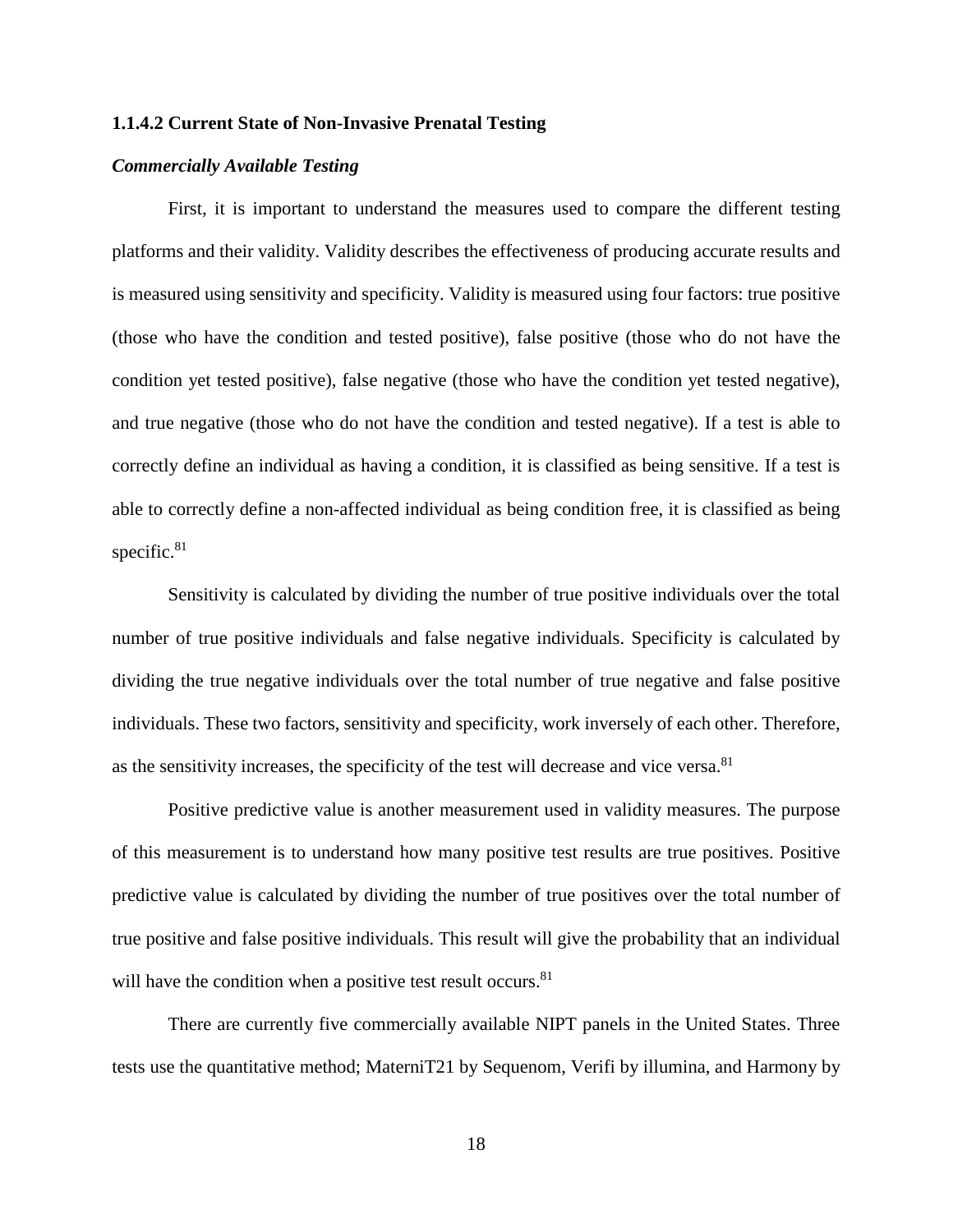Ariosa. One test uses the SNP method, Panorama by Natera. Sensitivity, specificity, and false positive rates as obtained through provider websites are listed in **Table 1**. 42,86-89

Although lab companies are willing to disclose their detection rates, not all labs are willing to disclose the specificity, false positive rates, or positive predictive values. The lack of this information makes effective conversations regarding test accuracy and comparison with patients difficult for prenatal providers. Without this information, providers are unable to discern the number of true positives a test captures as well as the tests overall accuracy. The lack of full disclosure regarding all aspects of a tests validity also makes comparison of tests difficult, especially when a provider is attempting to decide which test would be of most value to their patient population.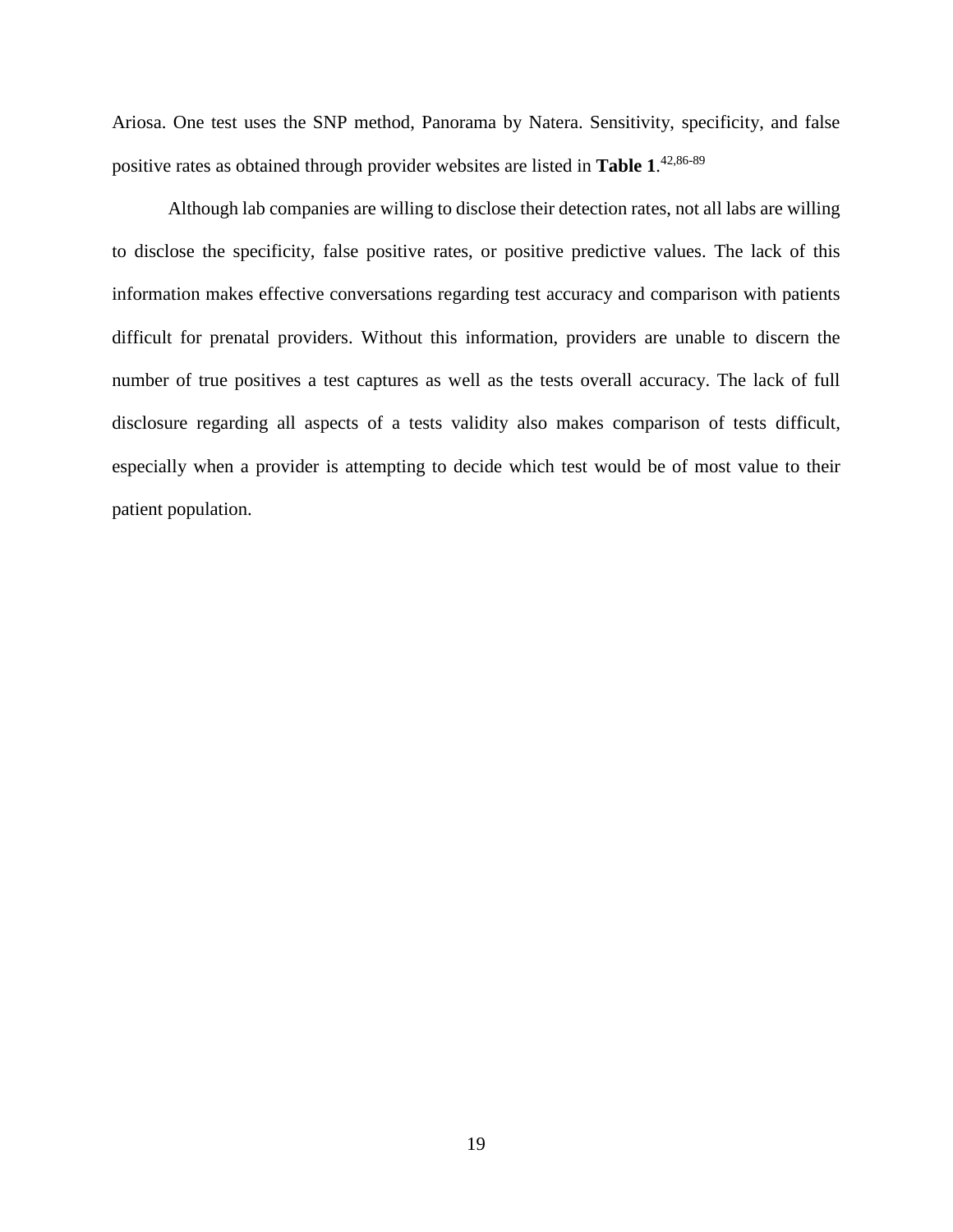|                   |       | MaterniT <sub>21</sub> |            |            | Verifi |       |            |            | Panorama |      |            |            | Harmony |      |            |            | InformaSeq |      |            |            |
|-------------------|-------|------------------------|------------|------------|--------|-------|------------|------------|----------|------|------------|------------|---------|------|------------|------------|------------|------|------------|------------|
|                   | Sens  | Spec                   | <b>FPR</b> | <b>PPV</b> | Sens   | Spec  | <b>FPR</b> | <b>PPV</b> | Sens     | Spec | <b>FPR</b> | <b>PPV</b> | Sens    | Spec | <b>FPR</b> | <b>PPV</b> | Sens       | Spec | <b>FPR</b> | <b>PPV</b> |
| 13                | 91.7  | 99.7                   |            |            | 97.5   | >99.9 |            |            | >99      |      | $\Omega$   |            | 93.8    |      | < 0.1      |            | 98.2       | 99.9 |            |            |
| 18                | >99.9 | 99.7                   |            |            | 97.4   | 99.6  |            |            | 96.4     |      | < 0.1      |            | 97.4    |      | < 0.1      |            | 98.3       | 99.9 |            | 92.0       |
| 21                | 99.1  | 99.9                   |            |            | >99.9  | 99.8  |            |            | >99      |      | $\Omega$   |            | >99     |      | < 0.1      |            | 99.1       | 99.9 |            | 96.8       |
| XX                |       |                        |            |            | 97.6   | 99.2  |            | 98.4       | >99.9    |      | $\Omega$   |            |         |      |            |            | 97.6       | 99.2 |            |            |
| XY                | 99.4  | 99.4                   |            |            | 99.1   | 98.9  |            | 99.0       | >99.9    |      | $\Omega$   |            |         |      |            |            | 99.1       | 98.9 |            |            |
| Sex<br>Aneuploidy | 96.2  | 99.7                   |            |            |        |       |            |            | $>99$    |      |            |            |         |      |            |            |            |      |            |            |
| Monosomy<br>X     |       |                        |            |            | 95.0   | 99.0  |            |            | 92.9     |      | < 0.1      |            |         |      |            |            | 95.0       | 99.0 |            |            |
| Triploidy         |       |                        |            |            |        |       |            |            | $>99$    |      |            |            |         |      |            |            |            |      |            |            |

Table 1. Comparison of currently available Non-Invasive Prenatal Testing screening panels.

<span id="page-30-0"></span> $Sens = sensitivity$ ;  $Spec = specificity$ ;  $FPR = false positive rate$ ;  $PPV = positive periodicive value$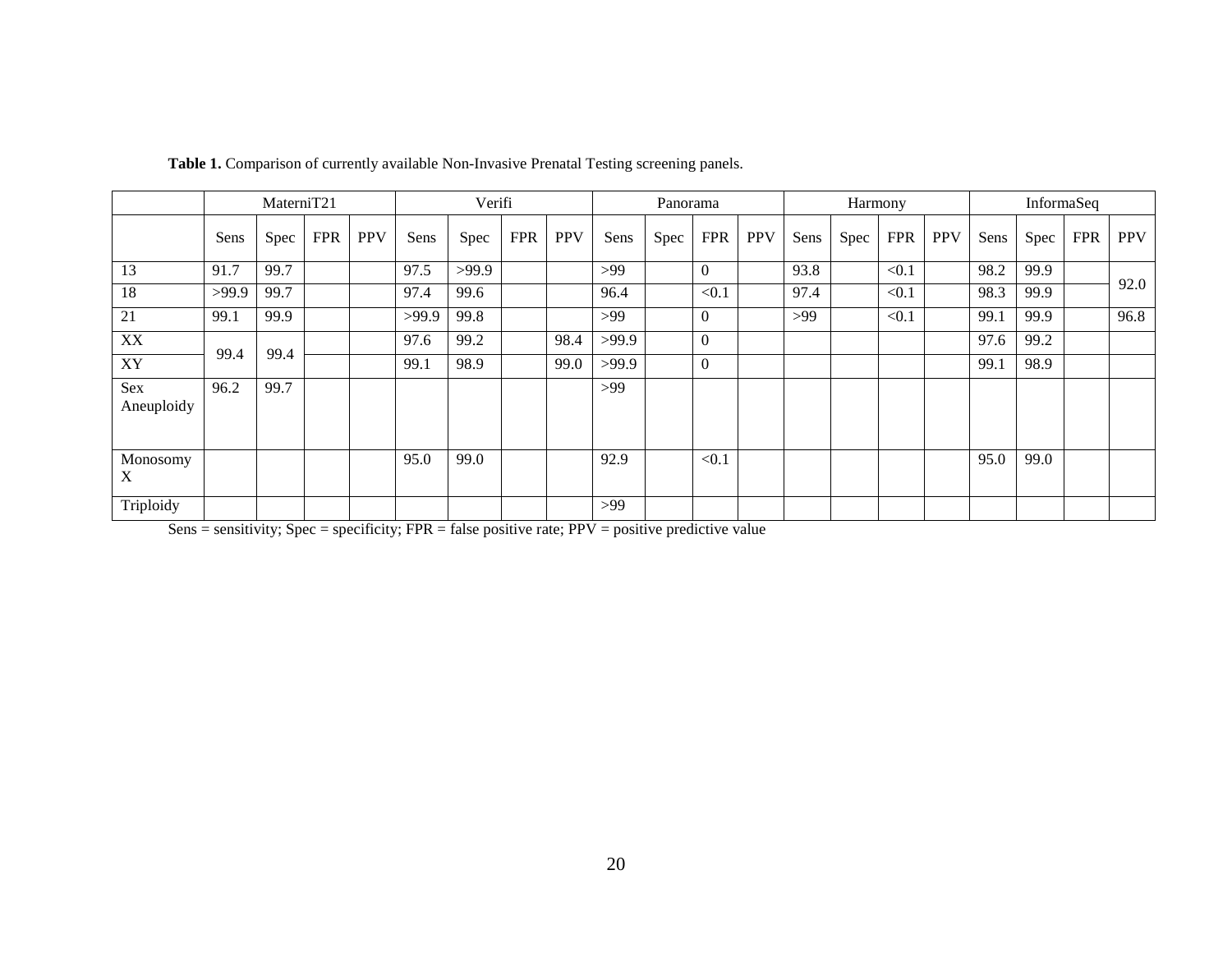## *Provider Experience with NIPT*

Since the uptake of NIPT, there have been a number of studies analyzing provider experience, knowledge, comfort, and attitudes toward NIPT. A recent study by Horsting, et al. looked specifically at genetic counselors to better understand their personal opinions, experiences, thoughts, and concerns regarding all aspects of NIPT.15 This study found that genetic counselors value cffDNA as a screening option and feel it should be made available to their patients. Counselors offered testing mostly to high-risk pregnancies, but considered average risk pregnancies on a case-by-case basis. Counselors indicated that they felt more comfortable accepting a negative cffDNA test as diagnostic than a positive result. Overall, the counselors felt comfortable offering this screening test to their high-risk patients.15

A study looking at Maternal-Fetal Medicine (MFM) fellows who were active members of the Society of Maternal-Fetal Medicine indicated that fellows reported being comfortable using NIPT 75.6% of the time.<sup>90</sup> There was a high knowledge level ( $>70\%$  accuracy) demonstrated regarding using NIPT to screen for aneuploidy, however, knowledge accuracy decreased when queried about recent additions to NIPT panels.<sup>90</sup> 78% of patients indicated that they believe patients should see a genetic counselor when their pregnancy had an indication for NIPT use.<sup>90</sup> A majority of MFM fellows (82%) also expressed their preference of having a patient discuss all prenatal testing options with a genetic counselor or other prenatal provider.<sup>90</sup>

Multiple studies have been performed with respect to obstetrician attitudes regarding NIPT. In a study performed in 2013, 22% of respondents indicated that they are familiar with NIPT clinical data.<sup>91</sup> In a study performed in 2015, 91% of obstetricians expressed the need for more information regarding screening options.<sup>92</sup> 32% of obstetricians indicated they currently offered NIPT to high-risk patients.<sup>91</sup> Of the respondents 86.1% felt they would offer NIPT to high-risk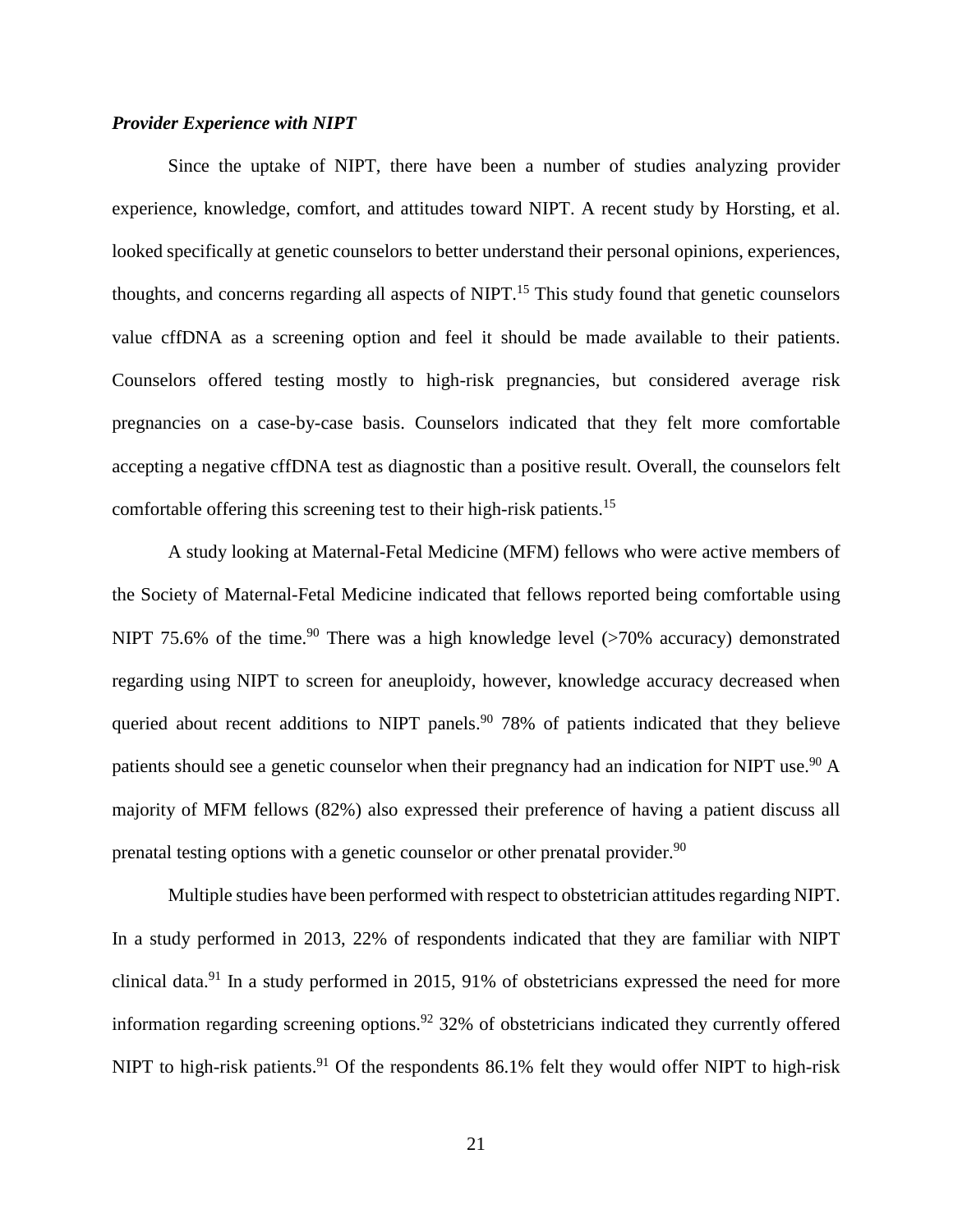pregnancies by October 2013, and 76.2% predicted they would offer NIPT to average-risk pregnancies by October 2013.<sup>91</sup> As of 2015, 33% of surveyed obstetricians indicated they were ordering an expanded version of NIPT.<sup>92</sup> Of those individuals, 83% indicated they felt at least somewhat comfortable explaining the expanded version of the test to their patients.<sup>92</sup>

Obstetricians most commonly felt that patient anxiety, risks of follow-up invasive testing, and high false positives were the greatest limitations of NIPT.<sup>91</sup> The greatest advantages were recommendation by professional societies, no risk to the pregnancy, and long history/experience with the test.<sup>14</sup> Common themes among the studies show that respondents do not feel they have a high level of knowledge regarding NIPT, but they feel positive regarding the utility of the test. Many providers felt most comfortable ordering this test for chromosomal aneuploidies (85%), while many others were still comfortable offering this test for specific condition analysis (cystic fibrosis 82%, congenital adrenal hyperplasia 55%) and sex testing  $(21\%)$ .<sup>14</sup> 5% of obstetricians indicated they always refer their patients to an MFM specialist or genetic counselor for NIPT.<sup>92</sup> Overall, obstetricians indicated a favorable view toward the utility and future of NIPT.<sup>14,91,92</sup>

### *NIPT Informed Consent*

There are a limited number of studies that assess the informed consent process, overall patient understanding, and patient thoughts regarding the informed consent process. A recent study involving multiple hospital locations analyzed the informed consent process regarding NIPT and patient's understanding after receiving a negative result. Patients indicated they understood that their normal NIPT test did not guarantee a healthy baby (27%) and still left a chance of having a child with Down syndrome  $(41\%)$ .<sup>64</sup> Overall there was a lack of knowledge, with only 10% of patients accurately answering all of the knowledge-based questions.<sup>64</sup> With regard to their experience, 32% reported a desire to have some element of their counseling session changed.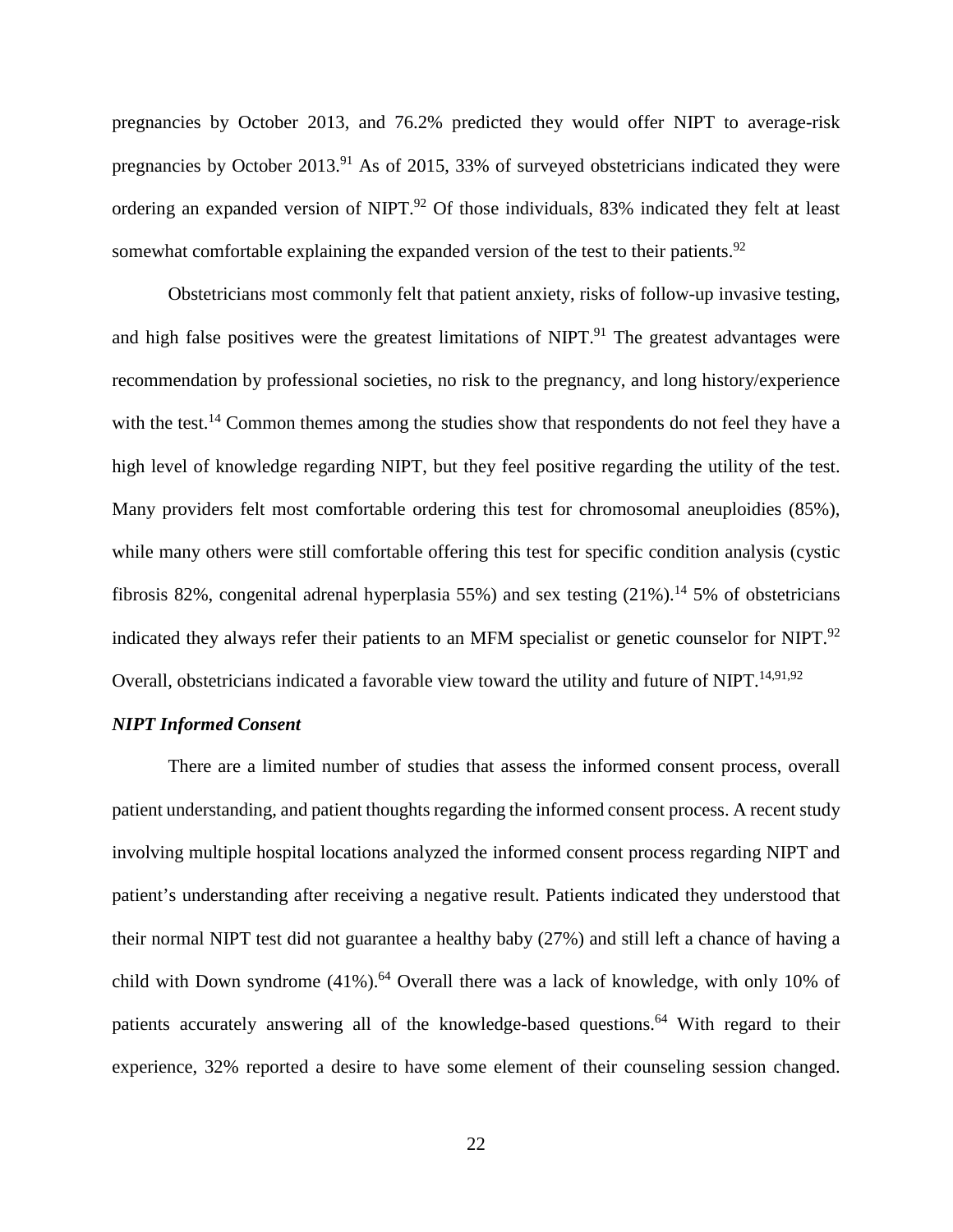Broadly, patients requested more NIPT information, such as benefits and limitations, or for changes in the NIPT process. Regarding potential changes, participants indicated they would want a written copy of their results, to have additional NIPT options, to be offered NIPT in place of maternal serum screening, or they indicated that too much information was received at once.<sup>64</sup> This last point is especially important to understand because patients need to be fully informed yet comfortable with the information and their decision.

## <span id="page-33-0"></span>**1.1.4.3 Invasive Prenatal Diagnosis of Fetal Aneuploidy.**

Prenatal diagnosis of a fetal aneuploidy occurs via analyzing fetal cells directly. Fetal cells are collected using invasive procedures, either chorionic villus sampling or amniocentesis depending on gestational age. Due to the invasive nature of these procedures there is an inherent risk for pregnancy loss which is estimated to be  $\langle 0.5\% \cdot$ .<sup>6-8,50</sup> These procedures are offered to all women and recommended to women over 35 years of age at the time of delivery or women identified as high-risk based on screening test results or family history.<sup>41,43</sup>

Chorionic villus sampling (CVS) is a diagnostic procedure performed between 10-13 weeks gestation that extracts cells from the placenta. The placenta surrounds the baby and hosts its environment for growth and development. The placenta also contains the baby's DNA, allowing for a more accurate diagnosis as compared to non-invasive screening options. This procedure analyzes all 23 pairs of chromosomes via traditional cytogenetic methods such as FISH and karyotyping. CVS is able to detect and diagnose >99% of numerical or structural chromosome anomalies larger than 5-10 megabases.<sup>93</sup> Since the placenta is developing at a faster rate than the fetus, there is a chance that any aneuploidies detected during this procedure are isolated to the placenta due to replication error.<sup>77-79</sup> Amniocentesis is available for follow-up determination if a positive result occurs.41,43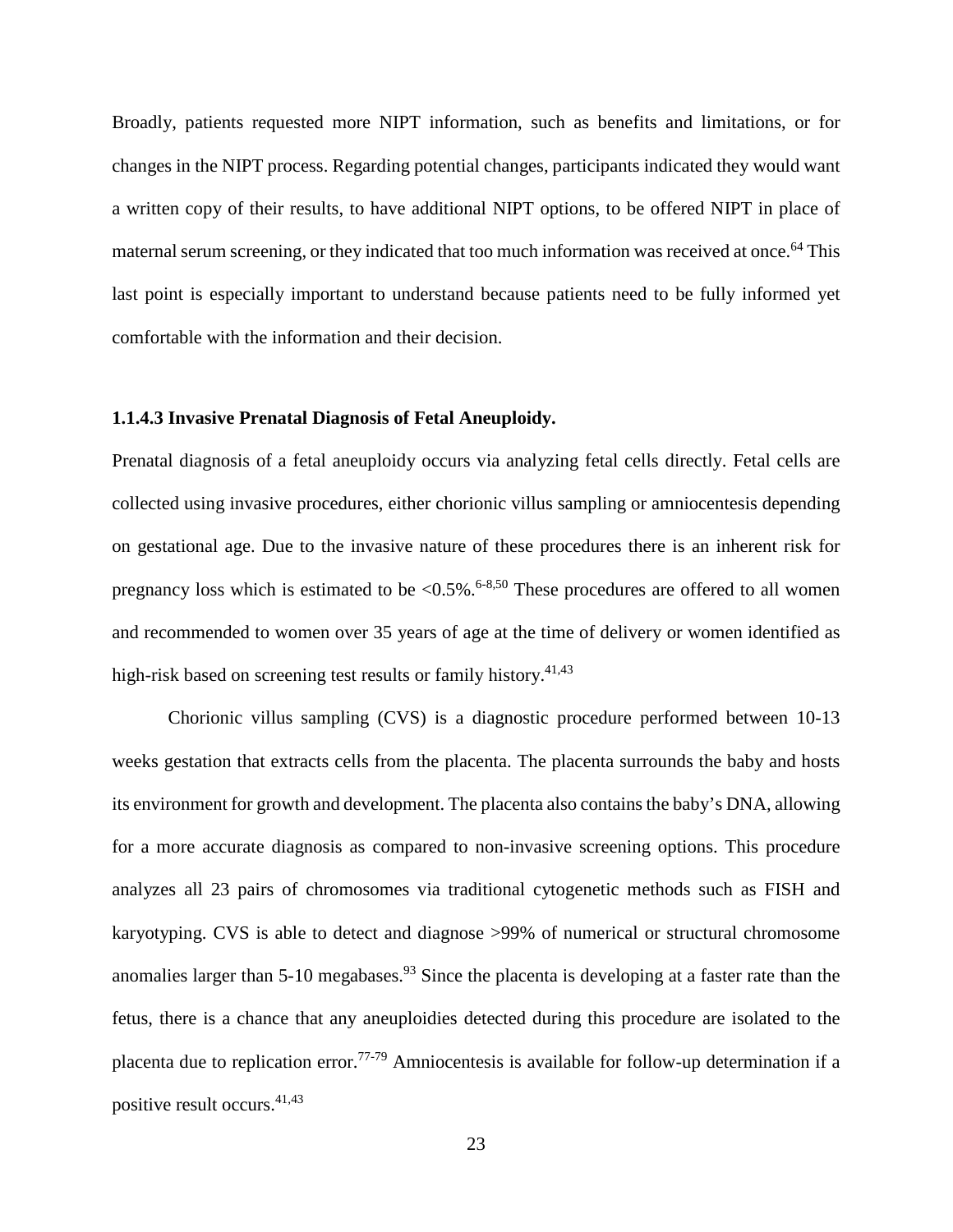Amniocentesis is an invasive procedure that extracts amniotic fluid for testing. Amniotic fluid surrounds the baby and contains only the baby's DNA material. This procedure is performed after 15 weeks gestation and ideally between 16-20 weeks gestation for detection of aneuploidy.<sup>93</sup> Amniocentesis uses traditional cytogenetic methods to detect and diagnose >99% of numerical or structural anomalies larger than  $5-10$  megabases in pregnancies.<sup>93</sup> For both amniocentesis and CVS, microarray and single gene testing can be performed on the collected samples.<sup>2,15,43</sup>

## <span id="page-34-0"></span>**1.1.4.4 Current Guidelines**

#### *National Society of Genetic Counselors Position Statement, 2012*

The National Society of Genetic Counselors (NSGC) supports the use of NIPT as a screening test in pregnancies that are considered to be at an increased risk for chromosomal anomalies. Currently, NSGC does not support the use of NIPT in average-risk populations. At the time of testing, NSGC recommends counseling by a qualified provider who is able to offer informed consent, counseling regarding the benefits and limitations of NIPT, and education regarding this screening test and all possible outcomes. NSGC recommends that individuals who receive an abnormal result should be offered the opportunity to pursue diagnostic testing for confirmation.12

## *National Society of Genetic Counselors Practice Guidelines, 2012*

The majority of current studies focus on NIPT use in high-risk populations where a pregnancy was at an increased risk for a chromosomal anomaly. Therefore, NIPT is recommended for high-risk pregnancy populations including individuals who have had a positive screening test, an abnormal ultrasound, pregnancy history of chromosomal aneuploidy, or are of advanced maternal age. If an abnormal NIPT result is to occur, it is recommended that diagnostic testing be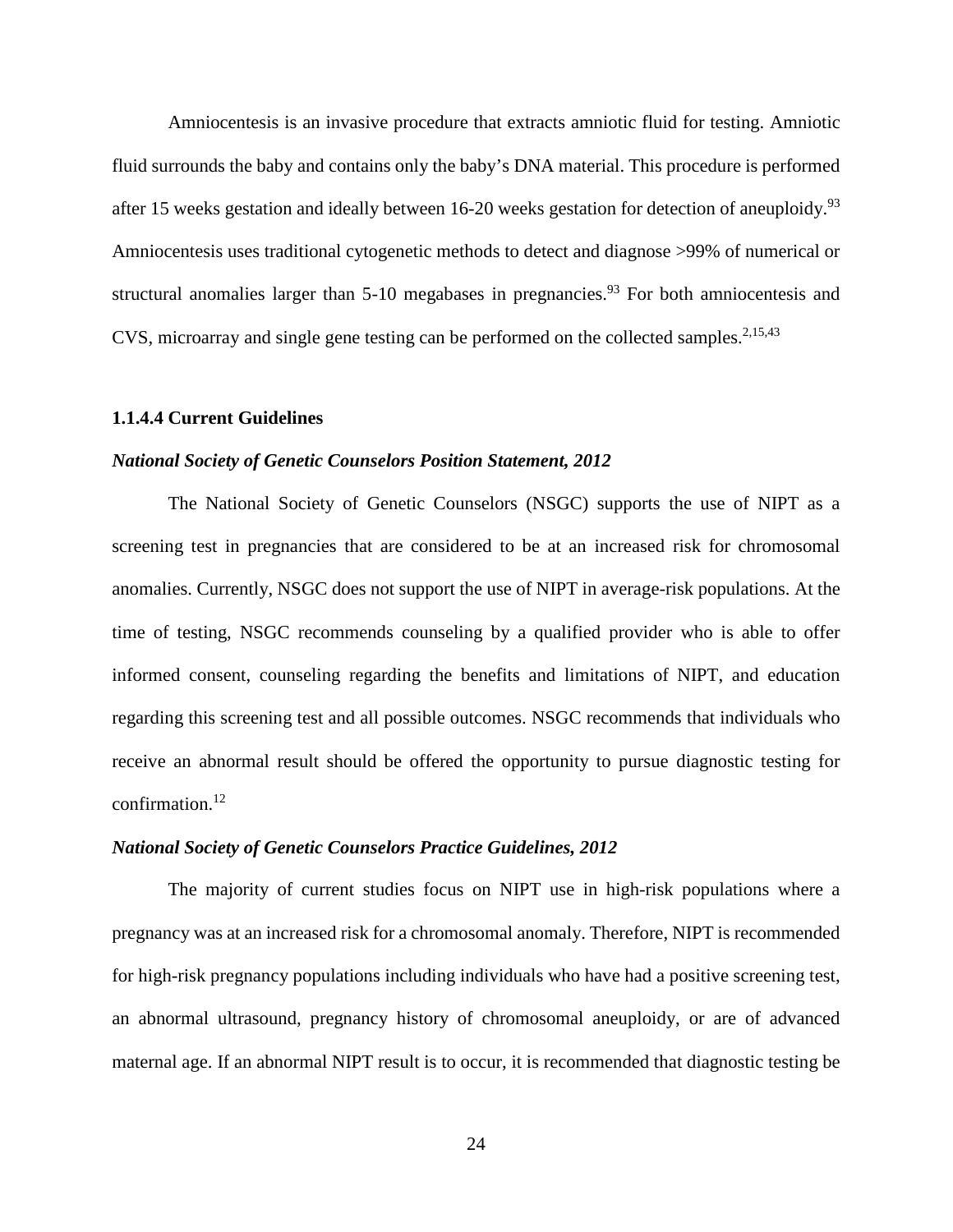offered for confirmation. If an individual opts for NIPT, it is not necessary to perform additional serum screening.<sup>94</sup>

## *American College of Obstetrics and Gynecologists Screening Practice Guidelines, 2016*

ACOG recommends that all women be offered all screening and diagnostic testing options for genetic disorders, ideally at their first prenatal appointment. Each prenatal test has advantages and limitations that should be discussed thoroughly with each patient. The decision of which prenatal test is best to be performed should be based on an informed choice and via shared patientprovider decision making. Post-test counseling should be available for individuals who test positive or receive an inconclusive result. If a screening test is performed and results negative, additional screening testing should not be offered. All screening tests should be followed up with diagnostic testing options for confirmation.<sup>41</sup>

## *American College of Obstetricians and Gynecologists Diagnostic Practice Guidelines, 2016*

ACOG recommends diagnostic testing options be available to all pregnant women and ideally discussed during their first prenatal appointment. Individuals electing to undergo diagnostic testing should be offered the option of chromosomal microarray in conjunction with their diagnostic test. Chromosomal microarray is recommended as the primary test when a fetus is presenting with an abnormal prenatal ultrasound examination. If the anomalies are strongly suggestive of a certain aneuploidy, karyotype with or without FISH may be performed before chromosomal microarray analysis. Post-test counseling should be available to all individuals.<sup>43,78</sup>

## *Statement of Purpose*

The purpose of this research is to better understand genetic counselors' knowledge, opinions, and current ordering practices regarding NIPT given the recent advances of the screening test and possible future uses for this technology. This will allow for a greater insight into the utility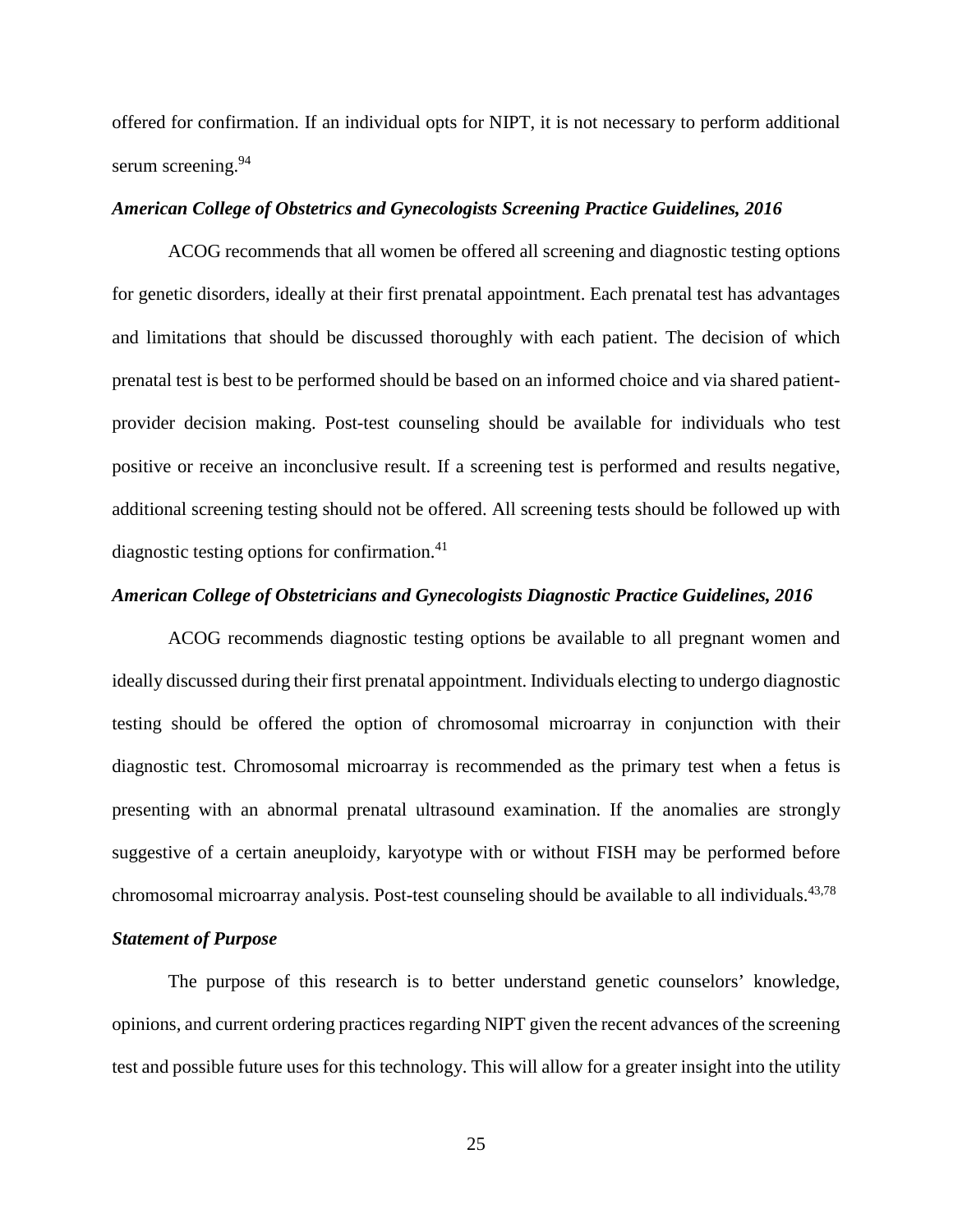of this technology from a genetic counseling profession standpoint and will contribute to the body of knowledge that will allow researchers, prenatal professional organizations, and insurance companies to create comprehensive guidelines regarding NIPT. As NIPT continues to evolve and become available for all pregnancies, it is also important to create an inclusive public-health model for effective implementation.

## **1.2 SPECIFIC AIMS**

Aim 1: To assess genetic counselors' current knowledge of NIPT.

Aim 2: To assess the readiness of genetic counselors in regard to the expansion of NIPT to all pregnancies and acuity toward the evolution of NIPT.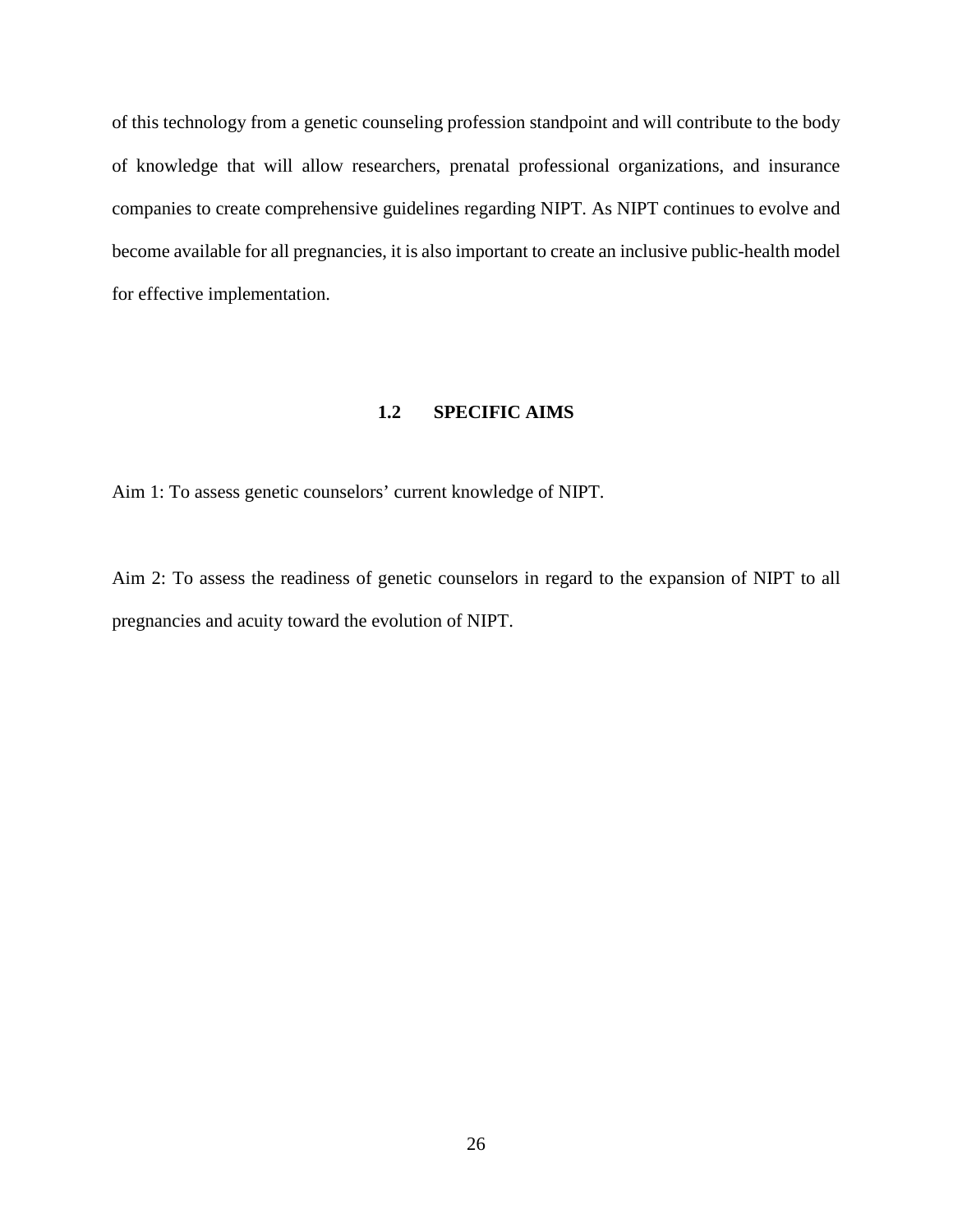## **2.0 PUBLIC HEALTH**

The value of NIPT has created its own public health significance and has changed the course of prenatal screening for high-risk pregnancies. Technology for this test has increased while still allowing for safe, non-invasive analysis of small genetic changes in fetal chromosomes with greater sensitivity and specificity than current screening options. Currently, this testing is recommended and most understood in pregnancies deemed at high-risk for a fetal aneuploidy, although available for all pregnancies. $41,43$  Further research of this technology in average-risk individuals could increase detection rates of fetal aneuploidy and microdeletion and microduplication disorders while providing women a more accurate option for prenatal screening.

Overall, this non-invasive screening option has the highest detection rates among screening tests that do not carry a risk of miscarriage. There are advantages and limitations to women undergoing NIPT during pregnancy. One benefit is that most other non-invasive screening tests are only able to adjust a woman's risk which could lead to additional unnecessary screening and testing as well as patient anxiety. After completion of NIPT, follow-up with invasive diagnostic testing procedures is recommended, but additional serum screening is not warranted. NIPT also has the ability to give much more information which would otherwise require multiple methods of testing for the same results as well as an increased risk to the pregnancy. However, NIPT does not provide information on all the conditions that are included as part of maternal serum screening. NIPT is only able to detect certain chromosomal anomalies and is not able to detect the risk of open neural tube defects (ONTDs) or able to define physical characteristics which would be detected through second trimester screening methods. Also, since NIPT is targeted in nature, it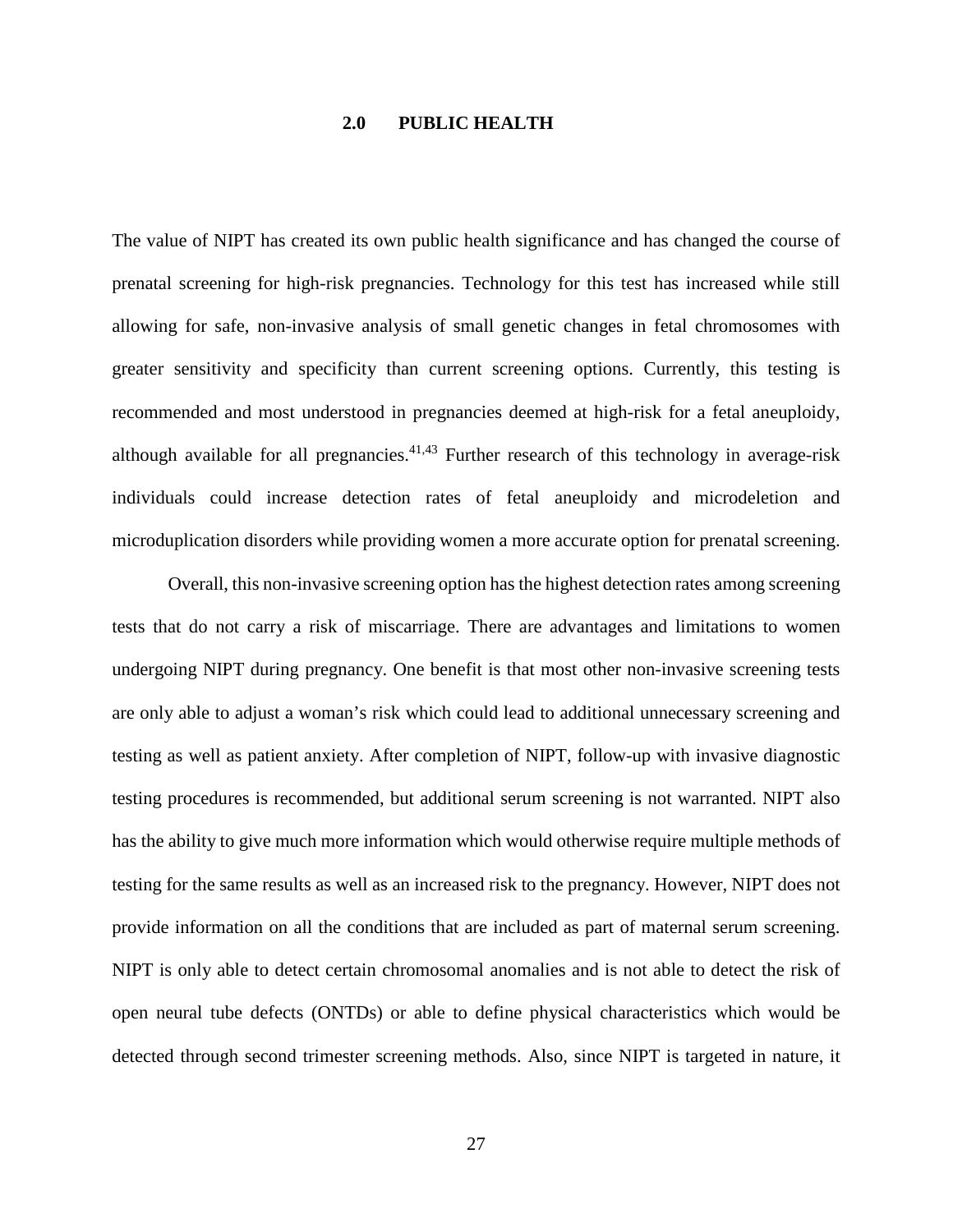would not be as comprehensive with regard to chromosome analysis as compared to invasive diagnostic methods.

Although invasive diagnosis will remain necessary for some conditions, cffDNA has the potential to reduce the number of unnecessary invasive procedures.<sup>53</sup> One current application of this testing allows for the analysis of blood group incompatibility, particularly those caused by the rhesus blood antigen (RhD). Testing of cffDNA may also be useful in women who have a child with a known sex-linked condition.<sup>14</sup> Rather than having to go through invasive diagnostic procedures to produce a karyotype to learn the baby's sex, women can use cffDNA through noninvasive testing to learn the baby's sex. Although male fetuses would need to undergo invasive testing to see if they carry the harmful gene, initiating cffDNA testing beforehand could halve the number of invasive diagnostic procedures as female fetuses would not need to be tested until after birth and only when the female is ready to learn of her genetic status. This testing is currently being researched to be extended to covering a number of monogenic disorders.

Utilization of cffDNA analysis can benefit many individuals. The ability to use this screening test as early as 10 weeks gestation allows for physicians to more accurately follow patients as well as have a more productive conversation with their patients. Information provided by NIPT can give clear information about the fetus that could have significant clinical benefits, particularly where that information can be used for ongoing management throughout the pregnancy or for immediate medical intervention services after birth. For example, if monogenic disorder analysis were capable to detect female fetuses with congenital adrenal hyperplasia, these individuals would be able to receive earlier administration of antenatal dexamethasone which can reduce genital ambiguity.<sup>14</sup>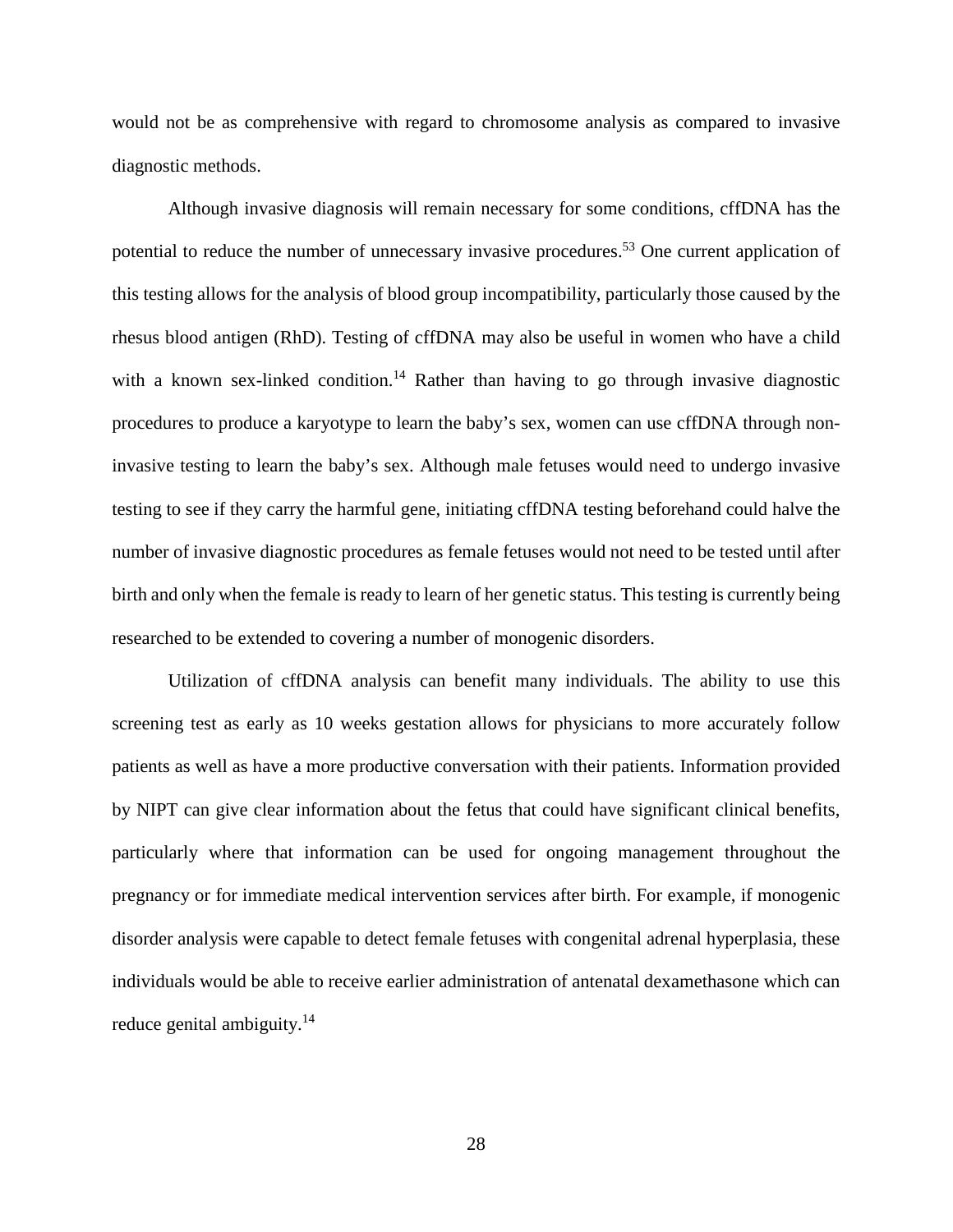The ability to establish genetic information earlier in a pregnancy can also help families who would seek termination if a fetus is affected with an aneuploidy. Having the time to reflect on the result may help ease a family's emotional concerns and reduce psychosocial sequelae if they choose termination. Knowing the fetus's genetic status early in the pregnancy may also help reduce psychological trauma if the procedure is able to be performed much earlier in the pregnancy. Lastly, there is also a lower risk for complication when termination is performed earlier in gestation. The reverse side of knowing this information is that there may be increased genetic testing accompanied by a higher rate of terminations due to gender selection or selection against fetuses with aneuploidies. 95

It is important to note that NIPT is a targeted test that is only looking at specific chromosomes. If a fetus were to have an abnormal ultrasound finding and the mother opts for NIPT and results are negative, there could be a false reassurance. One study found that if only NIPT were performed, approximately 23.4% of abnormal karyotypes would have been missed.<sup>96</sup> It is also important to understand the mothers' standpoint on termination if an abnormal result were to occur as the timeframe to receive NIPT results could interfere with amniocentesis testing and termination procedures.

Identification of aneuploidies, microdeletion conditions, or microduplication conditions prenatally can reduce the number of families going through a diagnostic odyssey which in turn can help reduce unnecessary medical costs. Families with microdeletion and microduplication syndromes are typically not noticed until birth or childhood unless a birth defect is noted on fetal ultrasound. Since microdeletion and microduplication conditions are often associated with intellectual disability and low muscle tone, infants and families can benefit from early intervention services. Prenatal detection can allow for optimal management and therapeutic benefit.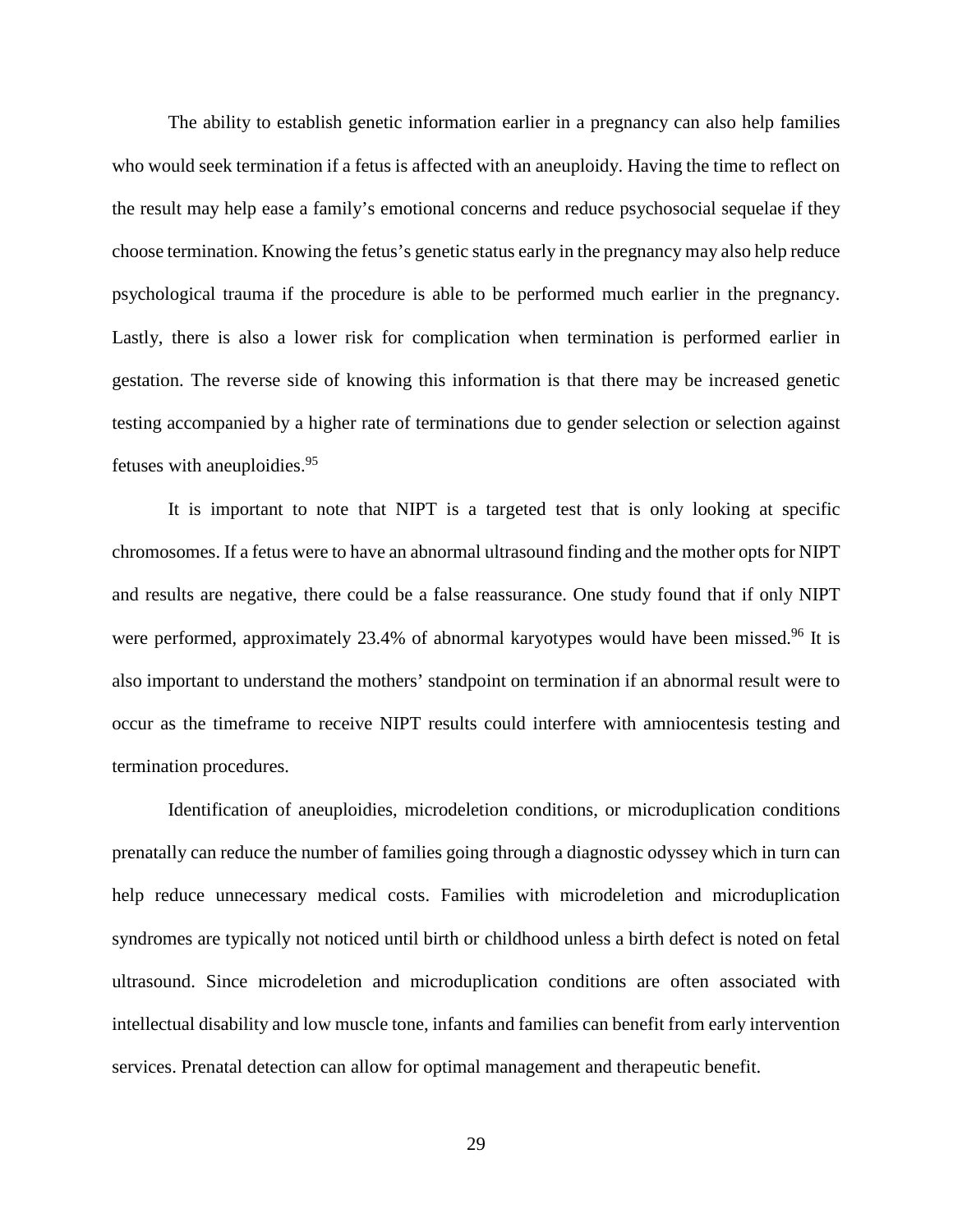There are companies who have NIPT platforms that conduct whole genome sampling and only report specific selected conditions. The difficulty of reporting all conditions picked up via genomic NIPT is that we could have a great influx of variants of uncertain significance. This makes counseling patients on their options difficult, especially as we do not fully understand the impact of the microdeletion or microduplication clinically. Invasive diagnostic procedures would still need to be performed to confirm that these microdeletion or microduplication conditions are not isolated to the placenta, which would cause no harm to the growth and development of the fetus.<sup>39</sup>

#### **2.1 FROM A MEDICAL MODEL TO A PUBLIC HEALTH MODEL**

Originally, NIPT was a test offered only to individuals who met high-risk clinical criteria. This included women of advanced maternal age  $(235 \text{ years at the time of delivery})$ , individuals who had an abnormal maternal serum screen result or an abnormal ultrasound finding, and individuals who had a family or personal history of aneuploidy.<sup>10</sup> Currently, prenatal professional organizations have released guidelines stating that all women, regardless of risk, should be offered the opportunity of NIPT and invasive diagnostic procedures. This transforms NIPT from a medical model, where high-risk criteria is needed for testing to be performed, to a public health model, where testing is available to all individuals.

To date, there are a few other screening tests that originated as a medical model and are currently successfully utilized within a public health model. One example would be the use of maternal serum screening among all pregnant women. Although it is understood that the risk for fetal aneuploidy increases with maternal age, fetal aneuploidy can occur in pregnancies of women of all ages. Through preliminary assessment researchers were able to show that when match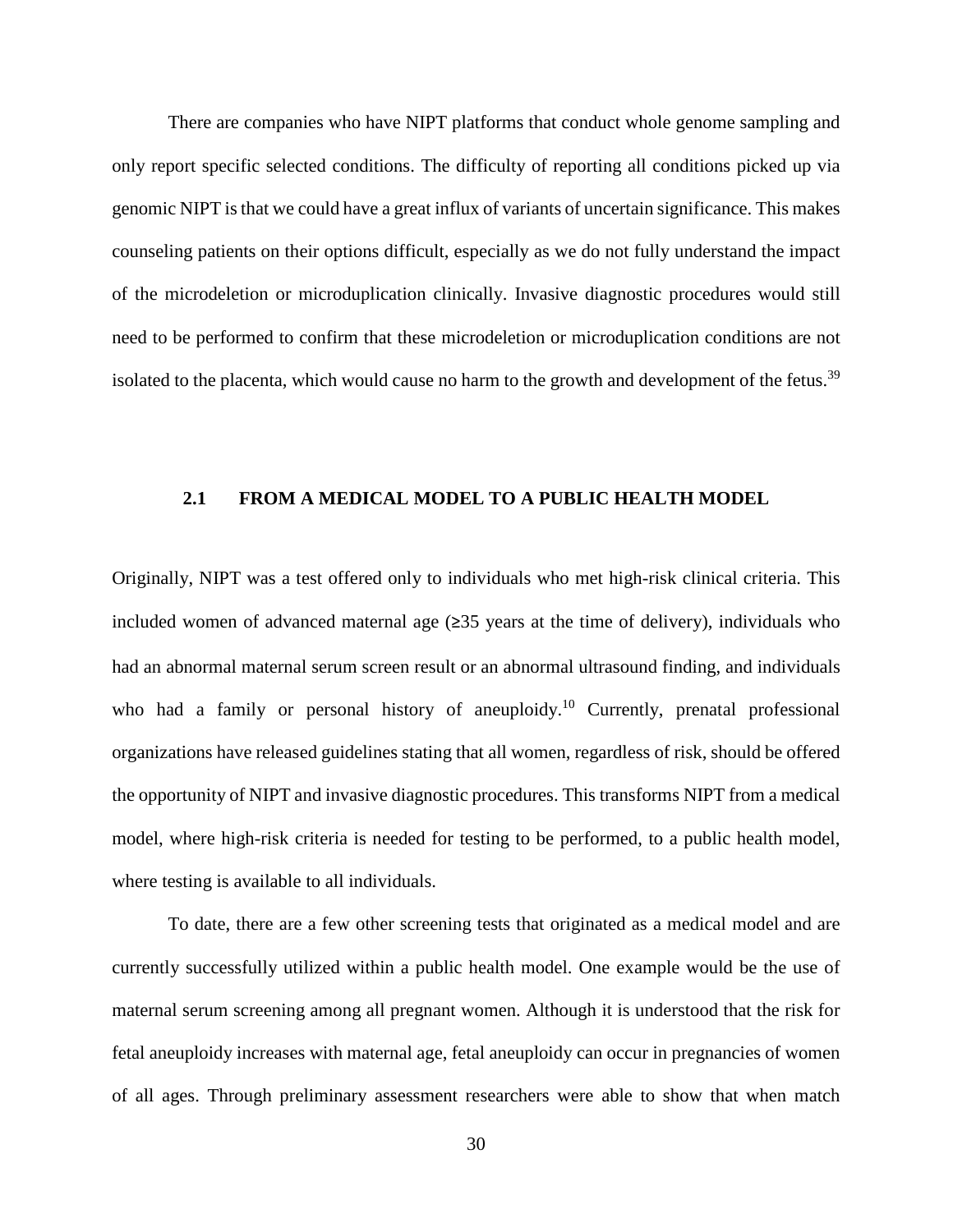controls were performed, they were able to detect pregnancies with an increased risk for fetal aneuploidy for all maternal age groups.<sup>97-98</sup> This led to the current guidelines where screening tests are available to all pregnant women, regardless of maternal age. Maternal serum screening was also able to be successful because of its non-invasive nature and its cost effectiveness when compared to using invasive diagnostic procedures alone.

Since ultrasonography and prenatal visits were already standard of care for all pregnancies, providers were able to integrate the conversation of maternal serum screening into all appointments. Having screening offerings become the new standard of care also allowed for providers to have more effective conversations with their patients at a younger maternal age. Originally, these individuals were unaware of a fetal aneuploidy until an ultrasound later in gestation was able to be performed. By incorporating screening practices into all pregnancies, providers were able to better counsel patients regarding the management of their pregnancies.<sup>97-98</sup>

Until recently, NIPT was viewed within the context of a medical model, whereas the patients needed to meet criteria in order to qualify for testing. New guidelines have stated that all prenatal testing options should be available to all pregnancies, regardless of risk. Due to this change, it is important to evaluate the readiness of providers to expand testing options as well as their current knowledge base with regard to NIPT.

## **2.2 PUBLIC HEALTH RELEVANCE AND DISPARITIES**

With the influx of patients eligible for NIPT, it is important to understand all providers' educational level and attitudes toward this expansion. By surveying additional provider populations in the future (midwives and obstetricians), we can accurately assess how each provider population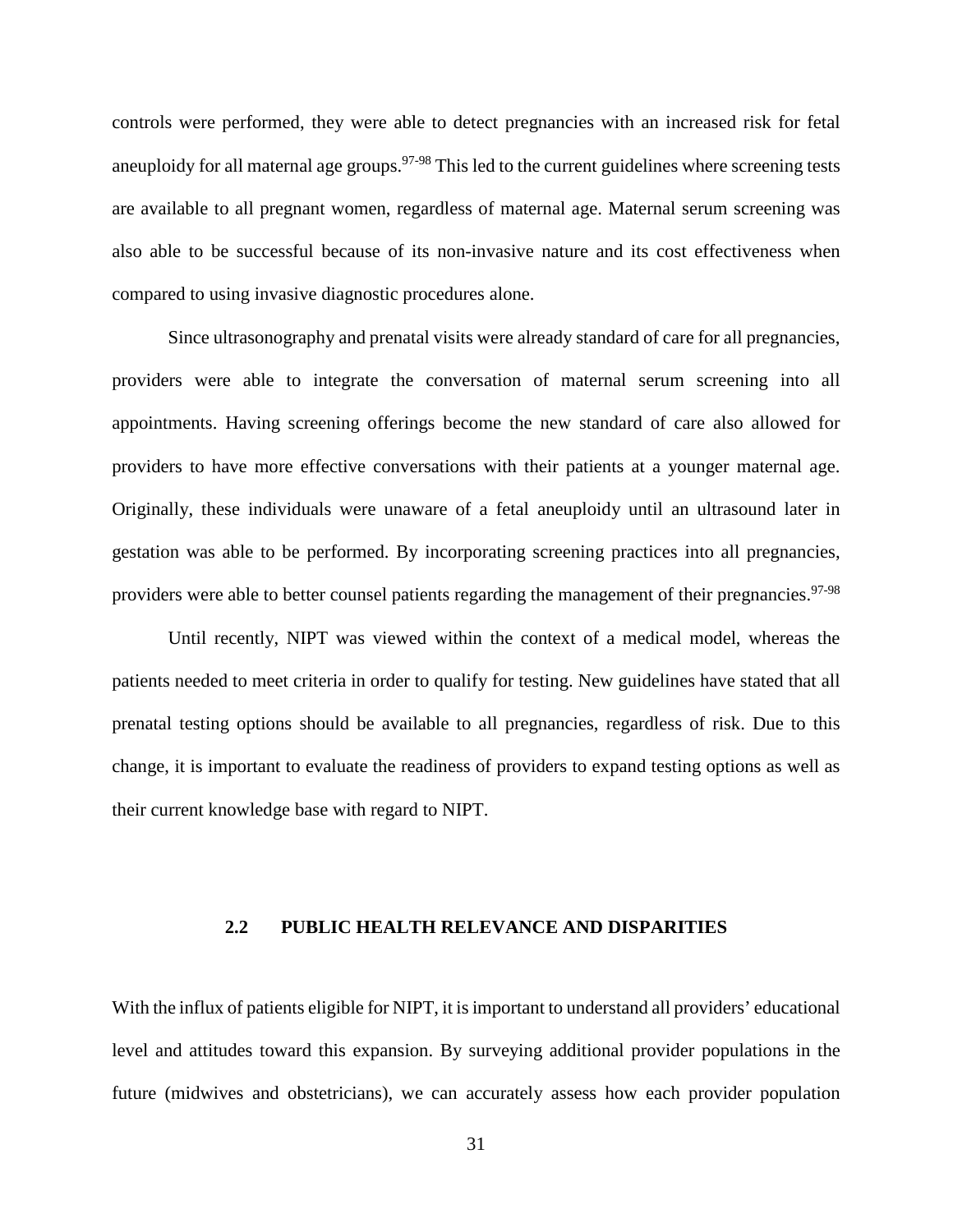perceives NIPT allowing provider organizations to more adequately address any concerns or educational needs within their provider population. By understanding each provider population's involvement with NIPT and their specific needs, organizations can also help to streamline patient interaction with necessary providers. This will allow for the creation of appropriate guidelines in combination with other organizations, directly with laboratory companies creating NIPT, and with insurance companies, which will benefit patients and promote a safe testing environment. By creating professional guidelines, we can also be sure that patients are receiving the informed consent necessary to understand all of their prenatal screening options in general as well as their many options within NIPT screening alone.<sup>99</sup>

Given that patients could undergo NIPT under the guidance of a number of medical providers, it is very important that similar information is presented to patients in all of these scenarios so that patients understand all aspects of testing. Some patients hear that they will be able to know the sex of their baby at 10 weeks gestation, which is 8 weeks earlier than patients would normally learn during their level II ultrasound, and may decide to undergo NIPT solely for this information. It is very important that the providers emphasize all of the information that can be revealed during this testing so that patients are not unexpectedly told news. It is also important that patients understand that although this testing has a high detection rate, if any abnormal result were to arise, invasive diagnostic testing would be recommended to confirm this information.

There are many benefits when applying NIPT to a public health model. NIPT has the availability of early detection of many chromosomal anomalies which are undetectable in current prenatal screening methods. NIPT also has a greater sensitivity, specificity, and false positive rate as compared to other prenatal screening tests. This will in turn allow for better pregnancy management for all women. The higher detection rates of NIPT will also decrease the number of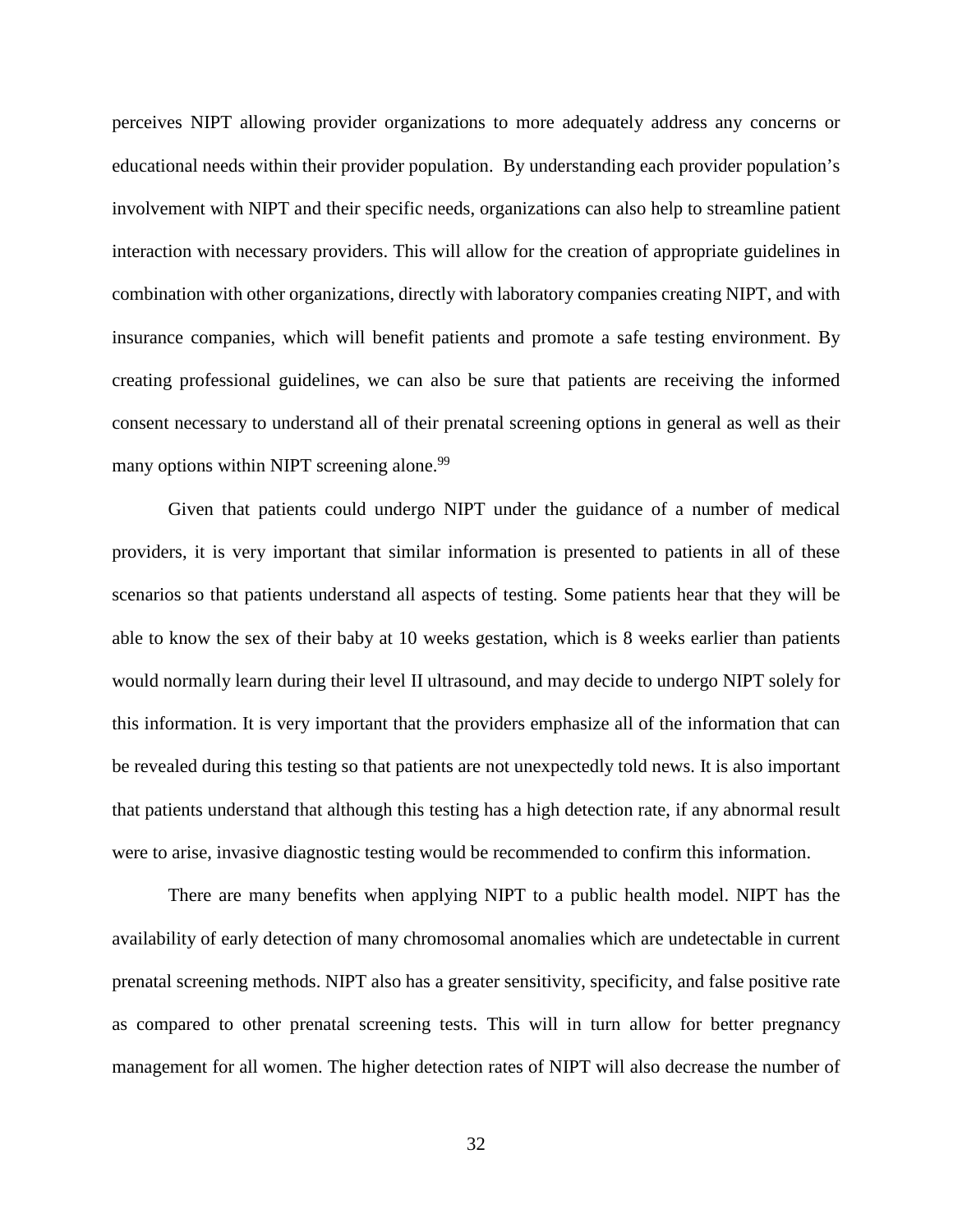unnecessary diagnostic tests that would otherwise be caused by the high false positive rates seen in other prenatal screening tests. In a recent study, it was found that 4.5% of women who screened positive with FTS simultaneously screened negative via NIPT.<sup>51</sup> There was also an overall lower trisomy risk score when using NIPT as compared to other prenatal screening methods.<sup>51</sup> This could decrease the number of unnecessary procedures as well as reduce patient anxiety.

Although there are great benefits, there are also many limitations to implementing NIPT as a population based model. To date, the majority of research regarding NIPT validity has been performed in high-risk pregnancy populations. There has also been a rapid increase in the number of conditions screened for via NIPT. As some of these conditions are less common, there is the risk of having a greater rate of false-positive and false-negative results with a lower positive predictive value.<sup>51,82</sup> The research that has been performed regarding NIPT validity in averagerisk populations have not used karyotyping to confirm NIPT results.<sup>82</sup> Other limitations include those associated with NIPT testing within itself, such as having a greater number of noninformative results or increasing the number of maternal incidental findings with regard to chromosomal anomalies. 53,63,68,70,72,73,83

There are also barriers with regard to implementing NIPT in a public health model. Current studies have indicated that providers feel they need more education regarding NIPT.<sup>92</sup> One major barrier is the lack of available formal provider education. If providers are not educated about NIPT they are less likely to implement screening using NIPT within their practice. A second major barrier is the increase in ordering volume and the need to provide pre- and post-test counseling regarding NIPT to a larger population. Informed consent is a vital step when ordering prenatal screening tests, providers will now have to talk to all patients about NIPT while still maintaining a similar patient load. Conversations regarding NIPT are comprehensive and the need for proper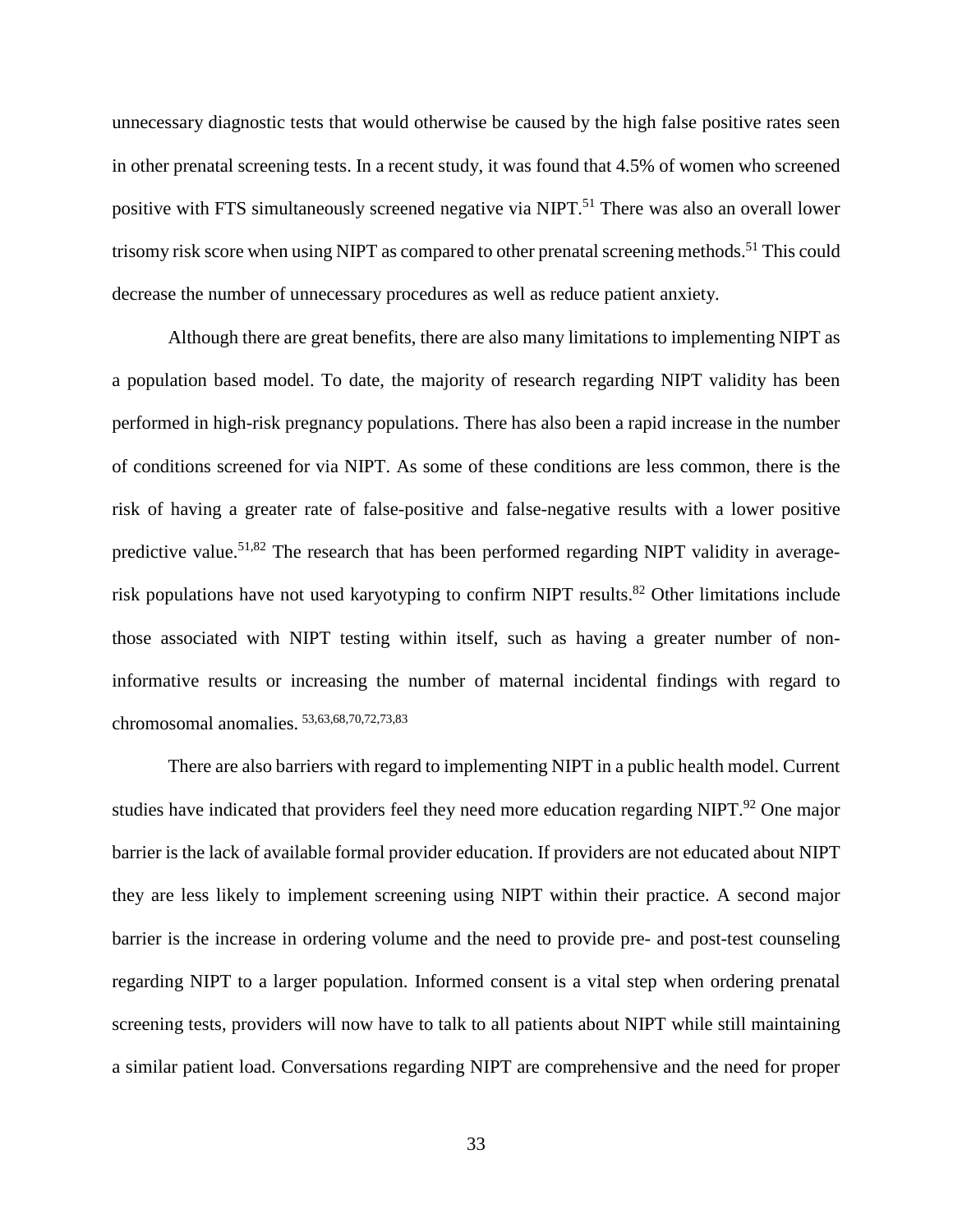post-test counseling will also take additional time. Therefore, the final barrier would be patient accessibility and availability to providers for all aspects of testing.

As genetic testing expands within all medical practices, pre-test counseling has broadened from genetic counselors to other medical providers. For example, many oncologists now provide pre-test counseling regarding hereditary cancer gene testing and neurologists provide pre-test counseling regarding genetic epilepsy disorders. Provider education and understanding of genetic tests are essential as they integrate these conversations into their practice.

#### **2.3 PUBLIC HEALTH INTERVENTION**

Due to ACOG recently releasing a statement that all prenatal testing options should be provided to all pregnancies, the striking number of obstetricians who indicated more education regarding NIPT was desired, and the lack of information regarding all prenatal providers' education level surrounding NIPT, the need for an inclusive educational material is apparent.

Continuing education credits are necessary for many medical professions. Although there are some educational resources available, providers are not guaranteed the ability to attend all continuing education courses involving NIPT. Therefore, an applicable public health intervention would be to provide educational materials for all prenatal providers. This educational material could be accessed by providers via online access through professional organizations. All providers would have access to this information, regardless of being a member to that organization or not. By providing this educational material, provider aptitude could increase which will in turn improve the interaction between the provider and patient as well as overall provider comfort when explaining and interpreting NIPT results.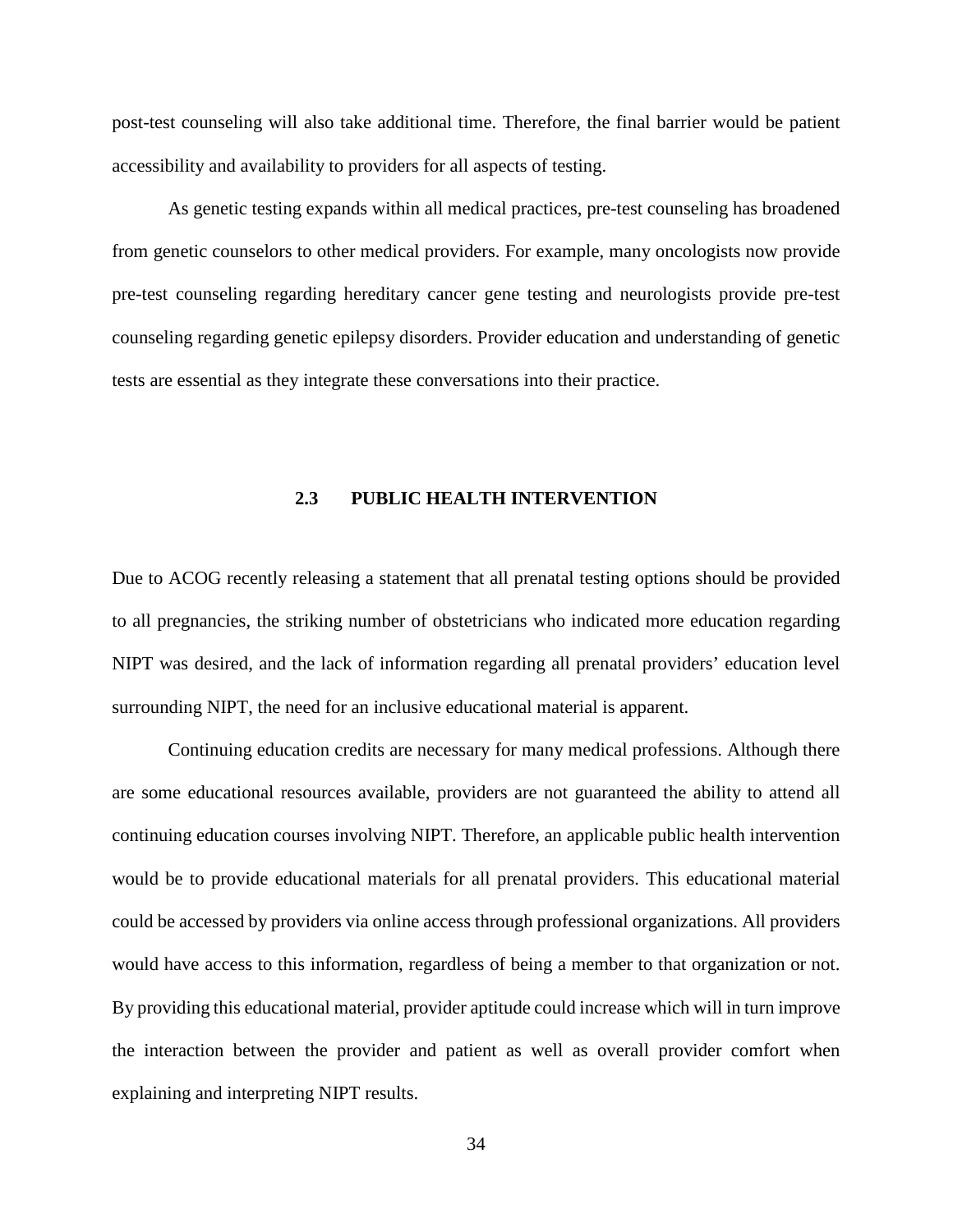This research project seeks to understand current provider knowledge and opinions toward NIPT. By assessing this information now and understanding that educational materials regarding NIPT is desired by prenatal providers, we can later perform another assessment to understand providers' gain in knowledge and adapt educational materials as necessary over time and as testing options evolve. The long-term goal would be to increase provider knowledge which will in turn increase provider competency within all aspects of NIPT as well as adapting its use within their practice. A detailed logic model regarding this project and further explanation is provided below and in **Figure 1.**

The inputs of this project would be to obtain funding to support the development of the educational materials and creating an open online website which will include educational materials for all prenatal providers. Stakeholders for this project would include all prenatal professionals (obstetricians, midwives, genetic counselors, and maternal-fetal medicine physicians), professional organizations for prenatal providers, policymakers, payers, and public health experts. Outputs would include the collaborative educational material and assessment of provider knowledge after implementation of these educational materials. Assessment of providers would be performed by surveying random practicing prenatal professionals. The first assessment would provide as a baseline and be conducted before educational materials are administered. All following assessments of individuals who access the educational materials would be compared to this baseline. The goal would be to reach currently practicing obstetricians, genetic counselors, and midwives with a long-term objective of >70% of providers indicating competency within multiple aspects regarding NIPT (patient education, ordering testing, comfort interpreting results, and comfort explaining results to patients).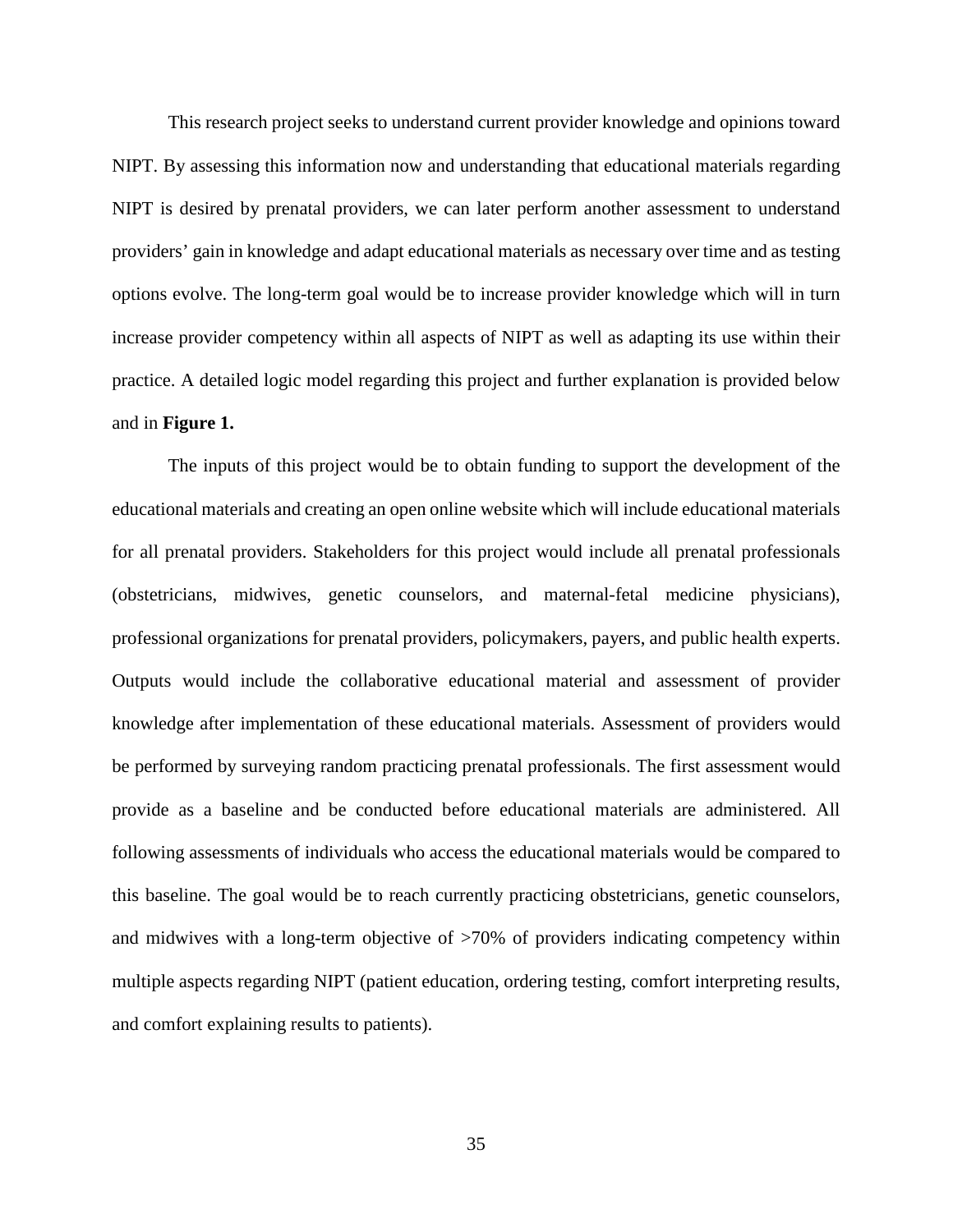Short-term goals (0-12 months) would be to create and provide these educational materials and re-assess provider knowledge and opinions regarding NIPT. Providers will be required to submit their e-mail address to obtain the educational materials. This e-mail address will be hosted on a confidential server with the only purpose of being able to re-contact providers for further survey follow-ups. Medium-term goals (12-36 months) would be to continue assessment of provider knowledge, to work with prenatal professional organizations to create standard guidelines regarding prenatal testing options, and to work with prenatal professional organizations and lab companies to create and distribute educational materials. Long-term goals (36-60 months) would include assessing provider competency via questionnaire with the objective of >70% of providers indicating competency and comfort ordering NIPT.

With regards to the educational material, there are a few essential matters to cover. First and foremost, it would be ideal to create a slide set covering NIPT information. Creation of this slide set would be a collaborative effort between multiple professional prenatal organizations and NIPT laboratory companies and researchers. These include:

- Overview of basic information:
	- o Genes and chromosomes
	- o Aneuploidy
	- o Microdeletion and microduplication disorders
- Information regarding available screening and diagnostic tests:
	- o First trimester screen
	- o Quad screen
	- o Contingent/Sequential Screening
	- o Combined Screening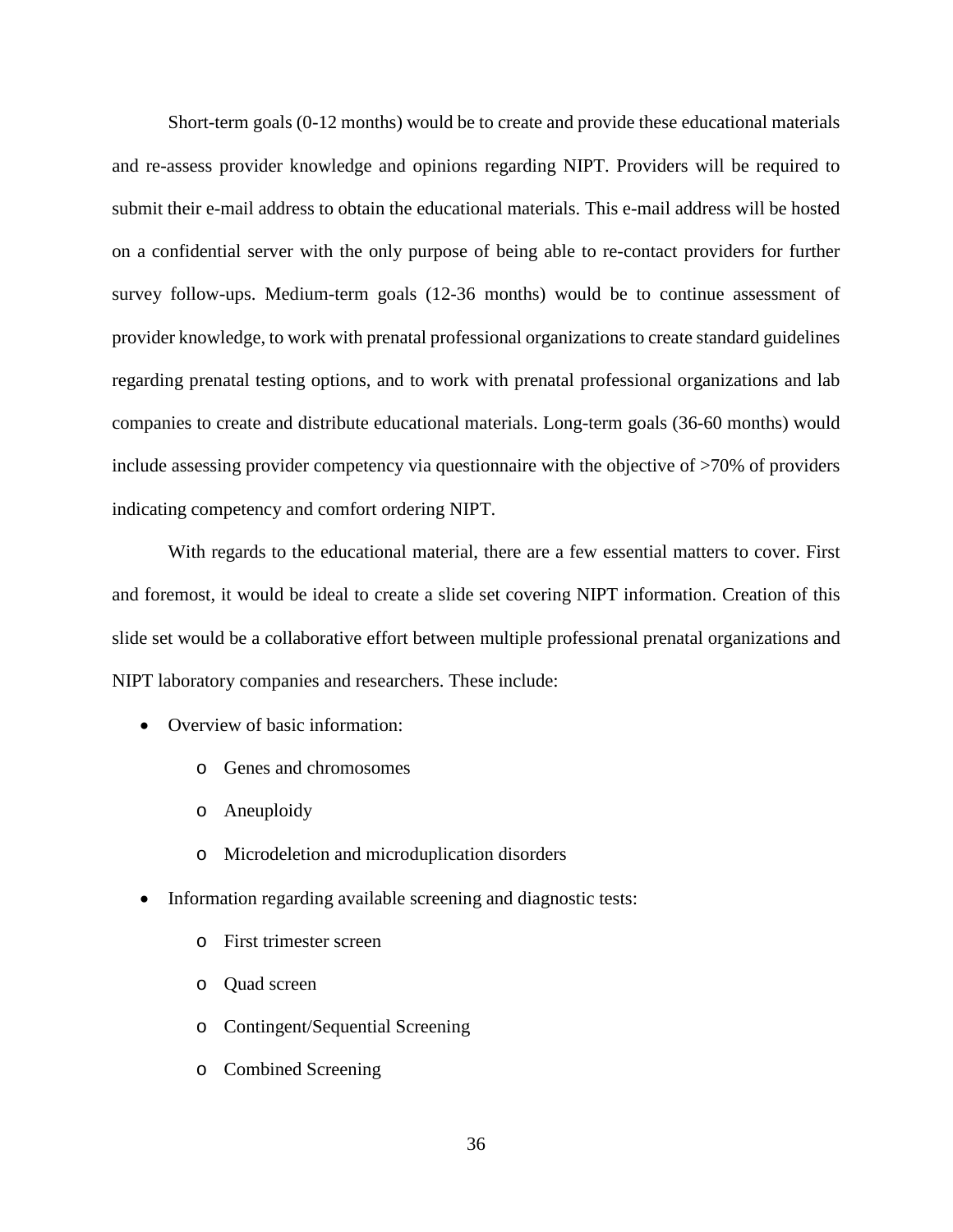- o Ultrasonography
- o Chorionic Villus Sampling
- o Amniocentesis
- The history of NIPT
- Indicating what fetal source NIPT analysis is derived from
- Differentiating between the different commercially available platforms and how different platforms affect results disclosures
- Explaining the many different testing options including a further discussion about microdeletion and microduplication disorders
- Sensitivity, specificity, and positive predictive values of available tests
- Detailed information regarding the benefits and limitations of NIPT as compared to other prenatal screening options
- Testing specific information:
	- o Applicable patient samples
	- o When it is appropriate to draw samples
	- o How to contact testing companies
- Possible test results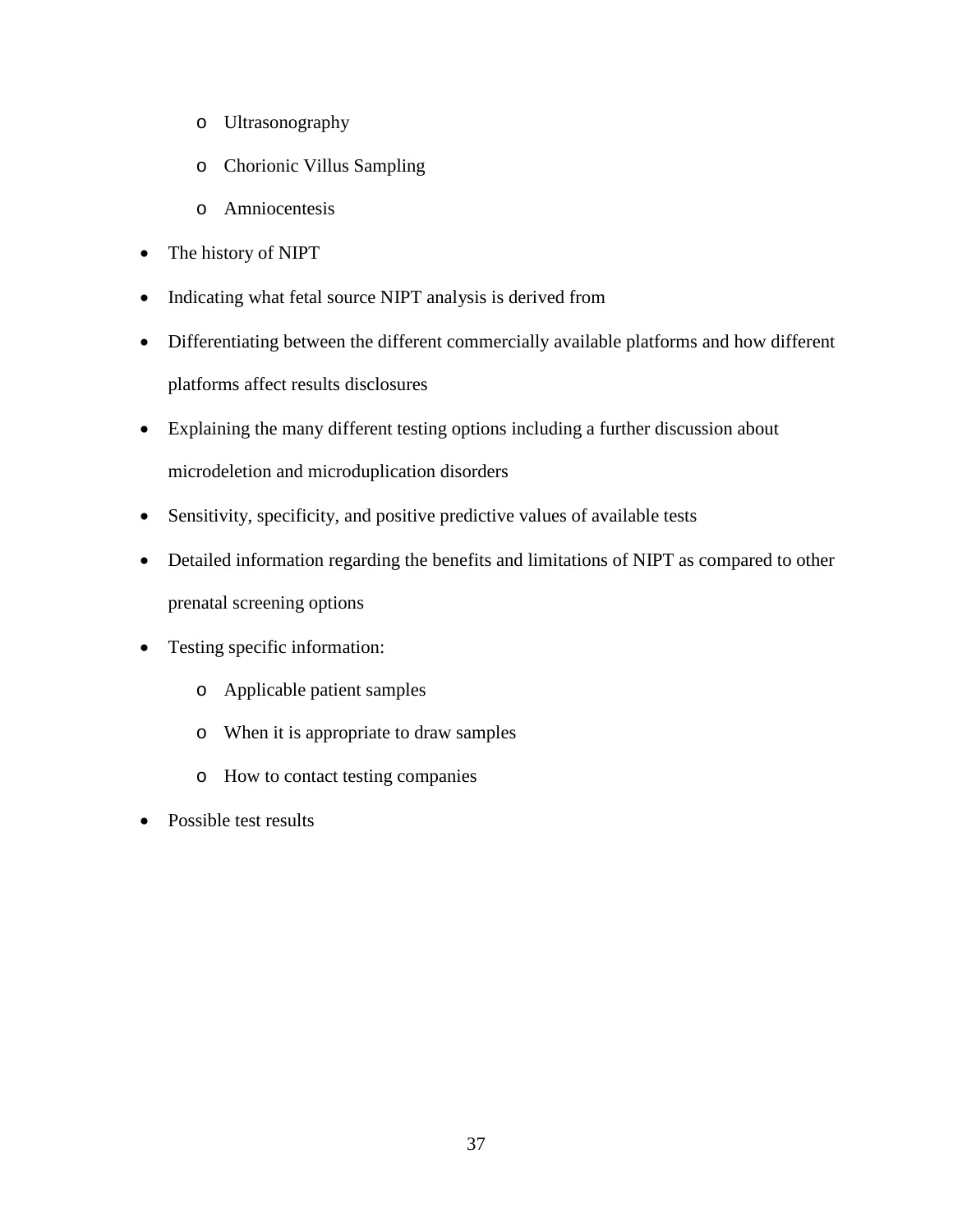| <b>Inputs</b>                                                                                                                                                                                                                                                                                                                                                                                                                                  | <b>Outputs</b>                                                                                                            | <b>Short</b>                                                                                                            | <b>Outcomes</b><br>Medium                                                                                                                                                                                                                                                                                                                                                                                                                                                  | Long                                                                                                                                                                                                                      |
|------------------------------------------------------------------------------------------------------------------------------------------------------------------------------------------------------------------------------------------------------------------------------------------------------------------------------------------------------------------------------------------------------------------------------------------------|---------------------------------------------------------------------------------------------------------------------------|-------------------------------------------------------------------------------------------------------------------------|----------------------------------------------------------------------------------------------------------------------------------------------------------------------------------------------------------------------------------------------------------------------------------------------------------------------------------------------------------------------------------------------------------------------------------------------------------------------------|---------------------------------------------------------------------------------------------------------------------------------------------------------------------------------------------------------------------------|
| Funding:<br>-National<br>organizations<br>-Grants<br>Open online website<br>to house information<br>Provider survey<br>Time<br>-To hold meetings<br>-To create<br>educational<br>materials<br>-To analyze data<br>Stakeholders:<br>-Professional<br>organizations<br>-Laboratories<br>-Policymakers<br>-Payers<br>-Public health<br>experts<br>-Genetic counselors<br>-Obstetricians<br>-Midwives<br>-Maternal Fetal<br>Medicine<br>Physicians | Collaborative educational material<br>-Slide set<br>-Factsheet<br>Committee of stakeholders regarding<br>prenatal testing | $0-12$ months<br>Create collaborative<br>educational materials<br>Obtain baseline<br>provider knowledge<br>and opinions | 12-36 months<br>Work with prenatal<br>professional organizations<br>and laboratory companies<br>to distribute educational<br>materials to prenatal<br>providers<br>Continue provider<br>assessment after<br>distribution of educational<br>materials<br>-Information will be<br>communicated and<br>disseminated in:<br>Publications<br>Reports<br>Website<br>Presentation<br>Work with stakeholders to<br>create standard prenatal<br>screening and testing<br>guidelines | 36-60 months<br>Continue provider<br>assessment. Goal of >70%<br>of providers indicating<br>competency and comfort<br>ordering NIPT<br>Continue collaborative<br>efforts to improve<br>educational materials as<br>needed |

Figure 1. Proposed public health intervention regarding the creation and assessment of prenatal educational material.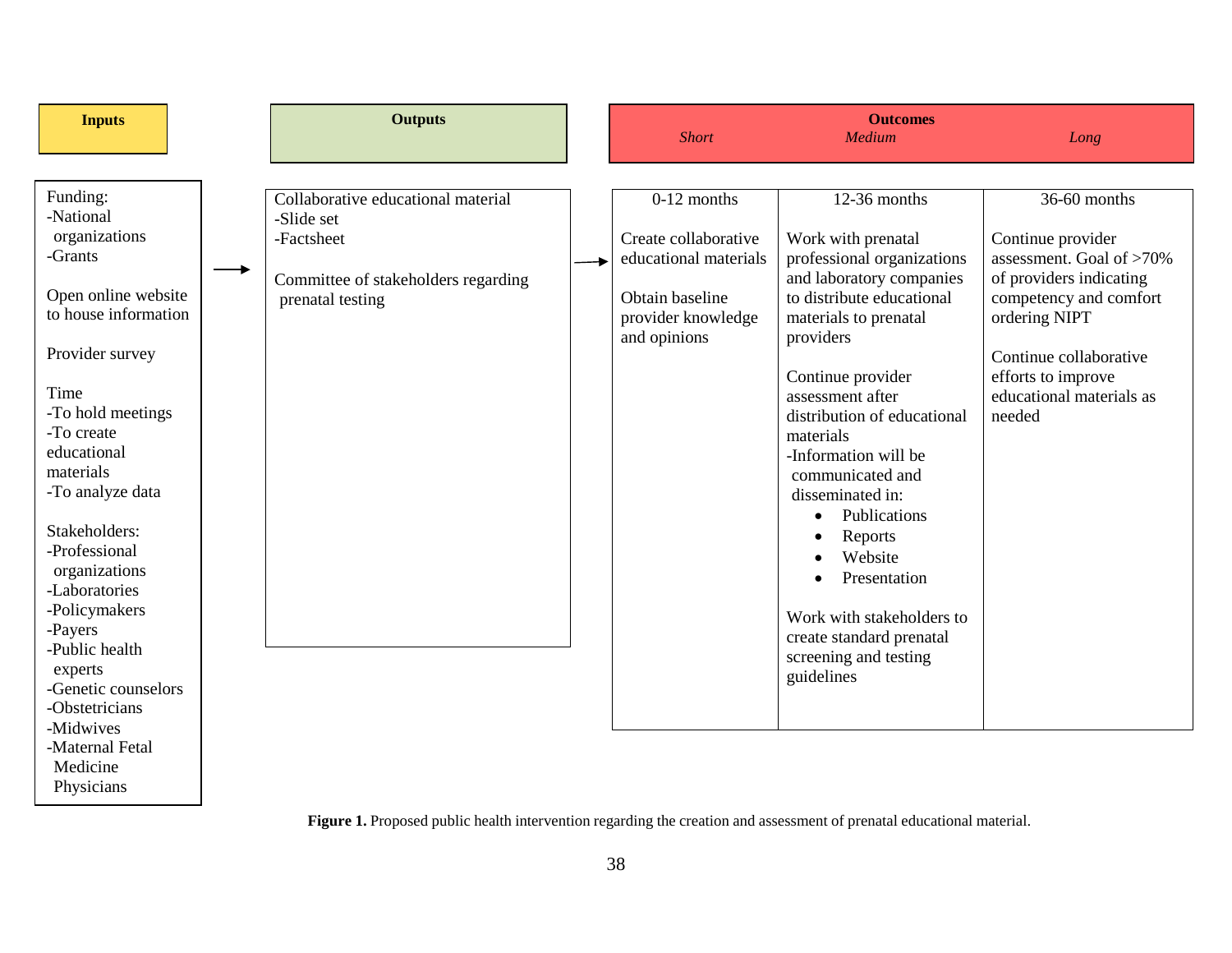#### **3.0 METHODS**

### **3.1 QUESTIONNAIRE DESIGN AND DISTRIBUTION**

This study and questionnaire (ID: PRO15090107) is currently approved by the Institutional Review Board of the University of Pittsburgh (**Appendix A**). The study questionnaire was built electronically in Qualtrics and contained 34 questions. The questionnaire was adapted from a previously developed questionnaire on provider knowledge regarding genetic testing.14 The questionnaire begins with a brief description of NIPT and its current utilization within the clinic setting. The questionnaire contains both set choice and open-response questions and was broken into three sections: 1) gauging current NIPT knowledge of participants and to determine what prenatal population they are ordering this test for, 2) understanding provider opinions of current and future NIPT testing directions including comfort in ordering microdeletion, microduplication, and monogenic disorder NIPT panels and, 3) participant demographics. The questionnaire was designed to be anonymous with no questions revealing identifying information. This questionnaire was assessed by multiple individuals with a specialty in prenatal genetics, genetic counseling, obstetrics/gynecology, and an NIPT researcher prior to distribution.

### **3.1.1 Participant population.**

The participant population consists of practicing genetic counselors who were members of the NSGC in 2015. A cover letter and the questionnaire was distributed electronically via the National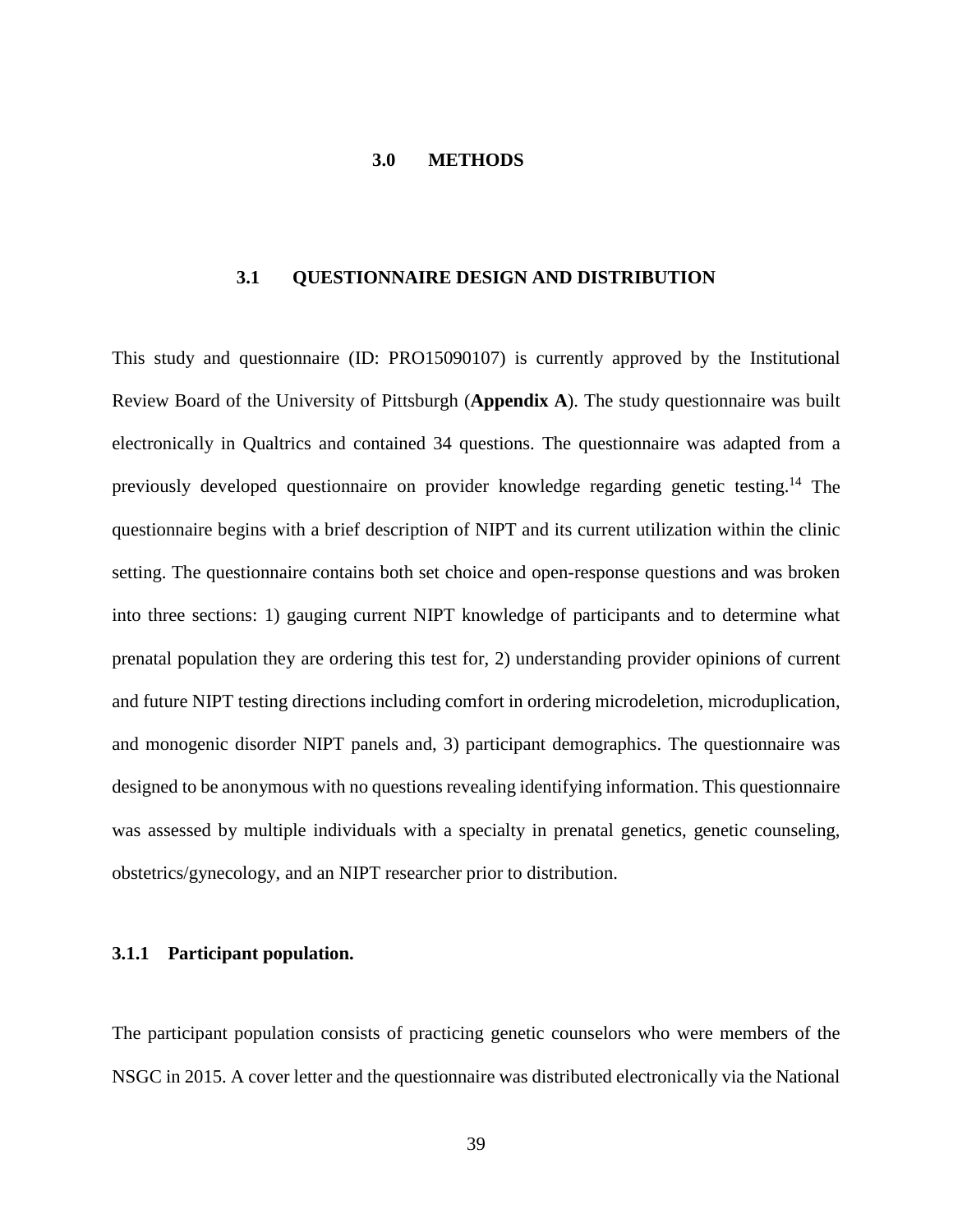Society of Genetic Counselors e-mail listserv during December 2015. **Appendix B** contains a copy of the cover letter and questionnaire distributed to the members of the National Society of Genetic Counselors. All data was collected through Qualtrics and is saved in a secured electronic file.

#### **3.2 DATA ANALYSIS**

Descriptive analysis of all data collected via the questionnaire was performed to generate count data for the responses to each question. Data was analyzed using Microsoft Excel. Open ended responses were analyzed as a separate category, typically denoted as "other". The only instance this did not occur was when analyzing individuals who designated a sub-specialty, these individuals were categorized with other similar answers. Due to the nature of this project, it was required that all questions be answered in order to move forward in the survey. Therefore, those who did not complete the survey were not included in the analysis of the survey questions.

This questionnaire was distributed prior to the May 2016 ACOG bulletin release stating that all prenatal testing options should be available to all pregnancies, regardless of risk. This update allows the availability of average-risk patients to obtain NIPT, CVS, and amniocentesis through their prenatal providers without indication of a high-risk for fetal aneuploidy. Therefore, genetic counselors were surveyed regarding information and guidelines available before the ACOG May 2016 bulletin release.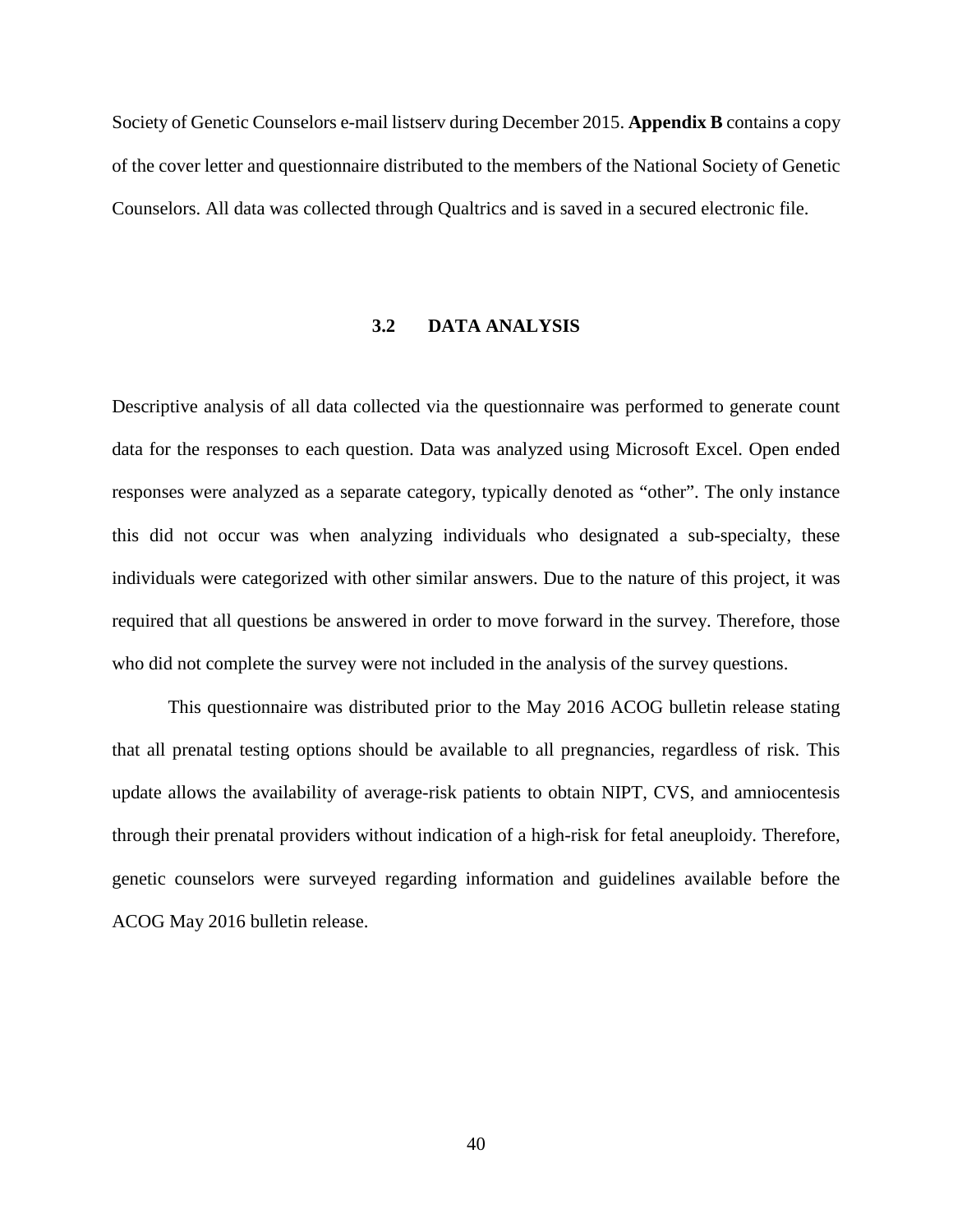# **4.0 RESULTS**

A total of 180 participants clicked on the survey link included in the email notification and began the survey. Of these, 113 individuals completed the survey (62.8%). All individuals who completed the survey identified themselves as genetic counselors. Of the 113 respondents 52.2% reported a sub-specialty that involved the field of prenatal genetics. The majority of respondents (54.0%) reported working in a hospital-based setting. The number of years practicing had a fairly even distribution with individuals of each category participating. The majority of individuals (36.3%) had been practicing for 10 or more years. As NIPT was commercially available in 2011, 51.3% of the respondents began practicing prenatal genetics after the incorporation of NIPT into clinical practice. Demographic information for study participants is summarized in **Table 1.**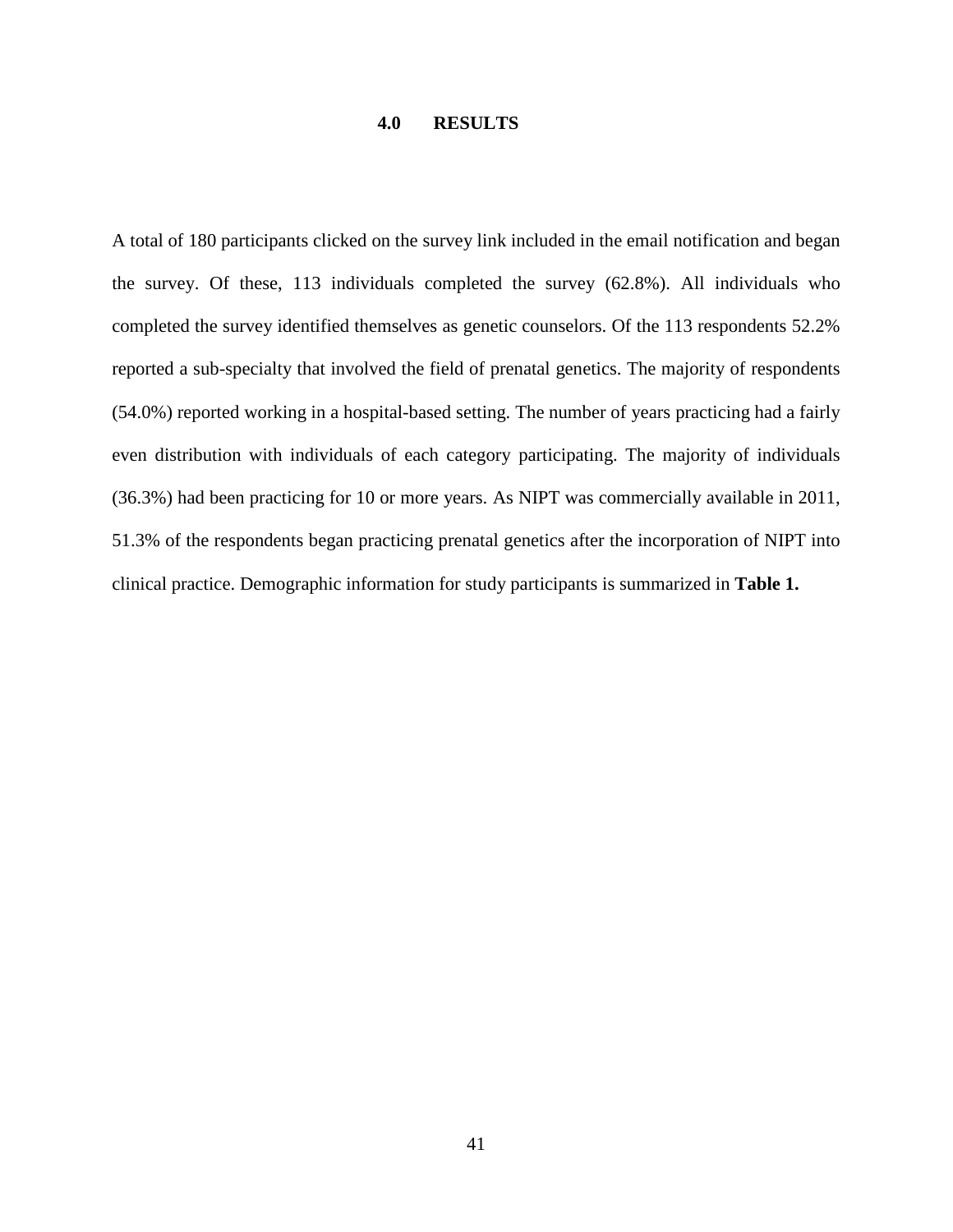|                                   |             | Total $(n=113)$ |  |
|-----------------------------------|-------------|-----------------|--|
|                                   | $\mathbf n$ | %               |  |
| <b>Sub-specialty</b>              |             |                 |  |
| Yes                               | 69          | 61.1            |  |
| Prenatal                          | 51          | 73.9            |  |
| Prenatal & Other                  | 8           | 11.6            |  |
| Other                             | 10          | 14.5            |  |
| N <sub>o</sub>                    | 41          | 36.3            |  |
| Did not answer                    | 3           | 2.4             |  |
| <b>Primary Work Setting</b>       |             |                 |  |
| Academic                          | 27          | 23.9            |  |
| <b>Private Practice</b>           | 21          | 18.6            |  |
| <b>Hospital Based</b>             | 61          | 54.0            |  |
| Lab                               | 4           | 3.5             |  |
| <b>Number of Years Practicing</b> |             |                 |  |
| $0 - 2$                           | 31          | 27.4            |  |
| $2 - 5$                           | 27          | 23.9            |  |
| $5 - 10$                          | 14          | 12.4            |  |
| $10+$                             | 41          | 36.3            |  |

**Table 2.** Demographic summary of participants.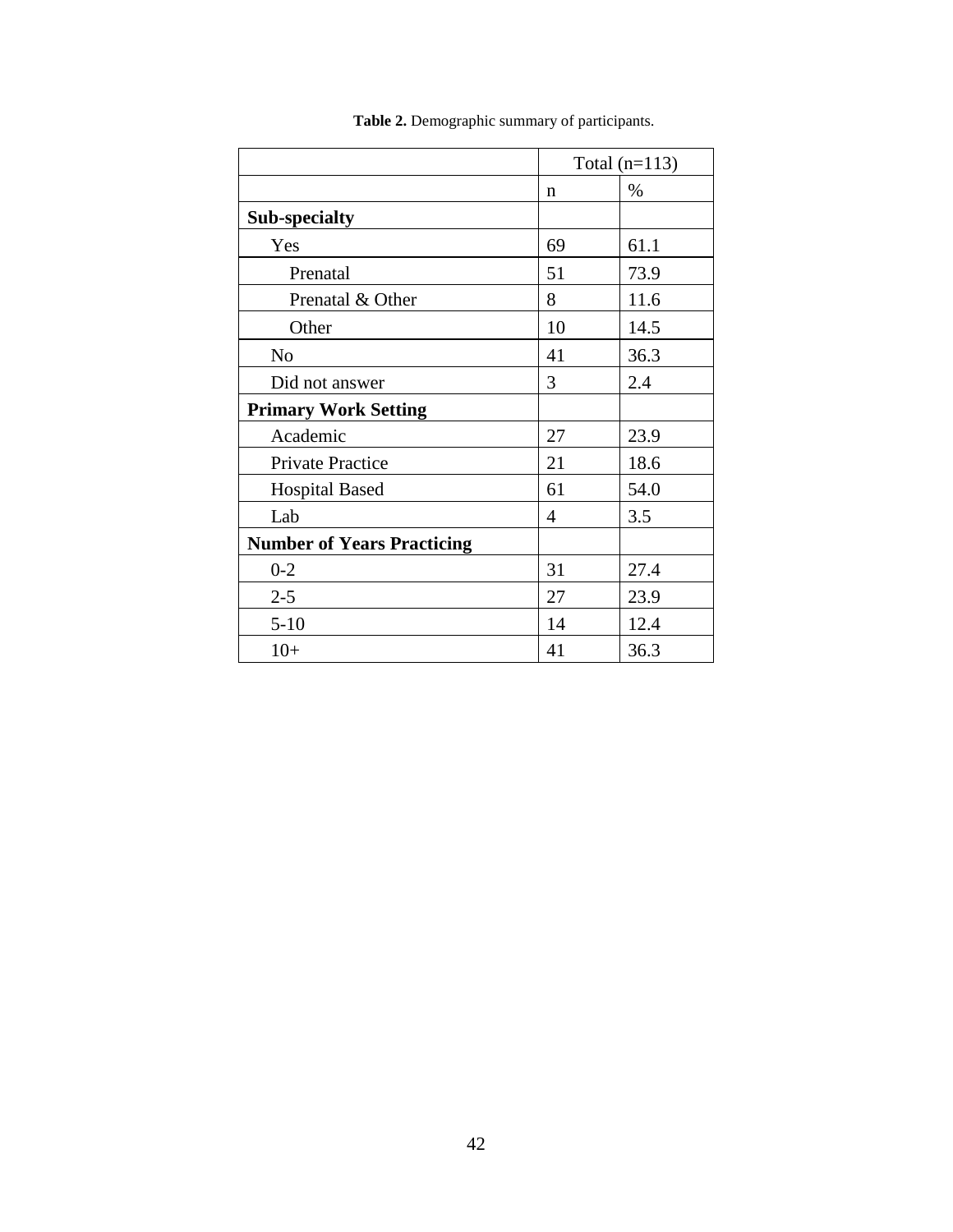Participant opinions regarding their current knowledge of NIPT was assessed over multiple questions. Participants were first asked to what extent they agreed or disagreed with the following statement: I am familiar with published NIPT clinical data. A total of 95% of respondents indicated they agreed or strongly agreed with the statement. A more thorough breakdown of this information is illustrated in **Figure 2.** 



**Figure 2.** Participant knowledge of Non-Invasive Prenatal Testing (n=113).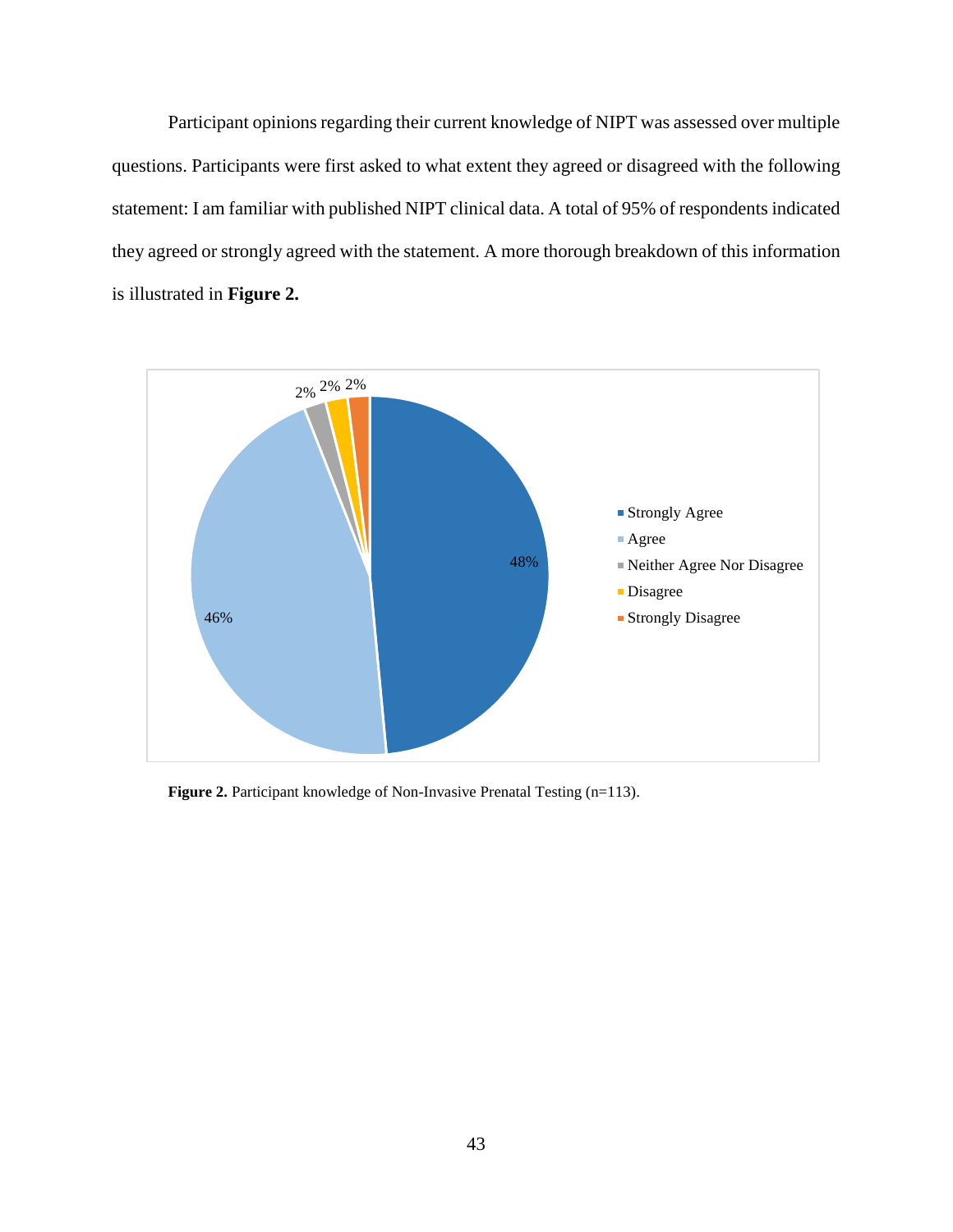Participants were queried on how they learned about NIPT by checking all methods that applied to them. There was a wide distribution regarding all educational standpoints. This information was analyzed from a general standpoint (**Figure 3**) among all genetic counselors queried as well as broken down to analyze the differences in methods utilized by years practicing (**Figure 4**). Individuals who indicated they had not learned about NIPT were circumvented to the demographics section of the questionnaire and were not able to complete the rest of the survey.

In general, the methods most commonly used to learn about NIPT among genetic counselors included discussion with peers  $(n=103, 91.2\%)$ , literature review  $(n=97, 85.8\%)$ , discussion with a lab representative  $(n=87, 77\%)$ , and at a conference  $(n=83, 73.5\%)$ . Methods of learning about NIPT among all participants is depicted in **Figure 3.** Of the "other" column, individuals stated via clinical practice working in a prenatal position (3), through their prenatal clinical rotation in graduate school (1), and that their state provides data comparing labs (1).

This information was also broken down by years practicing. Individuals who have been practicing for 0-2 years reported formal education  $(n=29, 53.7%)$  as their primary factor for learning about NIPT. Individuals practicing 2-5 years most commonly reported via lab company advertisements (n=15, 28.8%), discussion with a lab representative (n=23, 26.1%), and through formal education (n=14, 25.9%). Individuals practicing 5-10 years had an equal distribution between all methods with the exception of formal education being the lowest method of learning about NIPT (n=3, 5.6%). Individuals who have been practicing for 10 or more years most frequently reported literature review  $(n=37, 37.8\%)$ , at a conference  $(n=31, 36.9\%)$ , through a continuing education course  $(n=22, 36.1\%)$ , via discussion with peers  $(n=38, 36.2\%)$  or via discussion with a lab representative (n=31, 35.2) as their major factors for learning about NIPT. Further breakdown of this information is illustrated in **Figure 4.**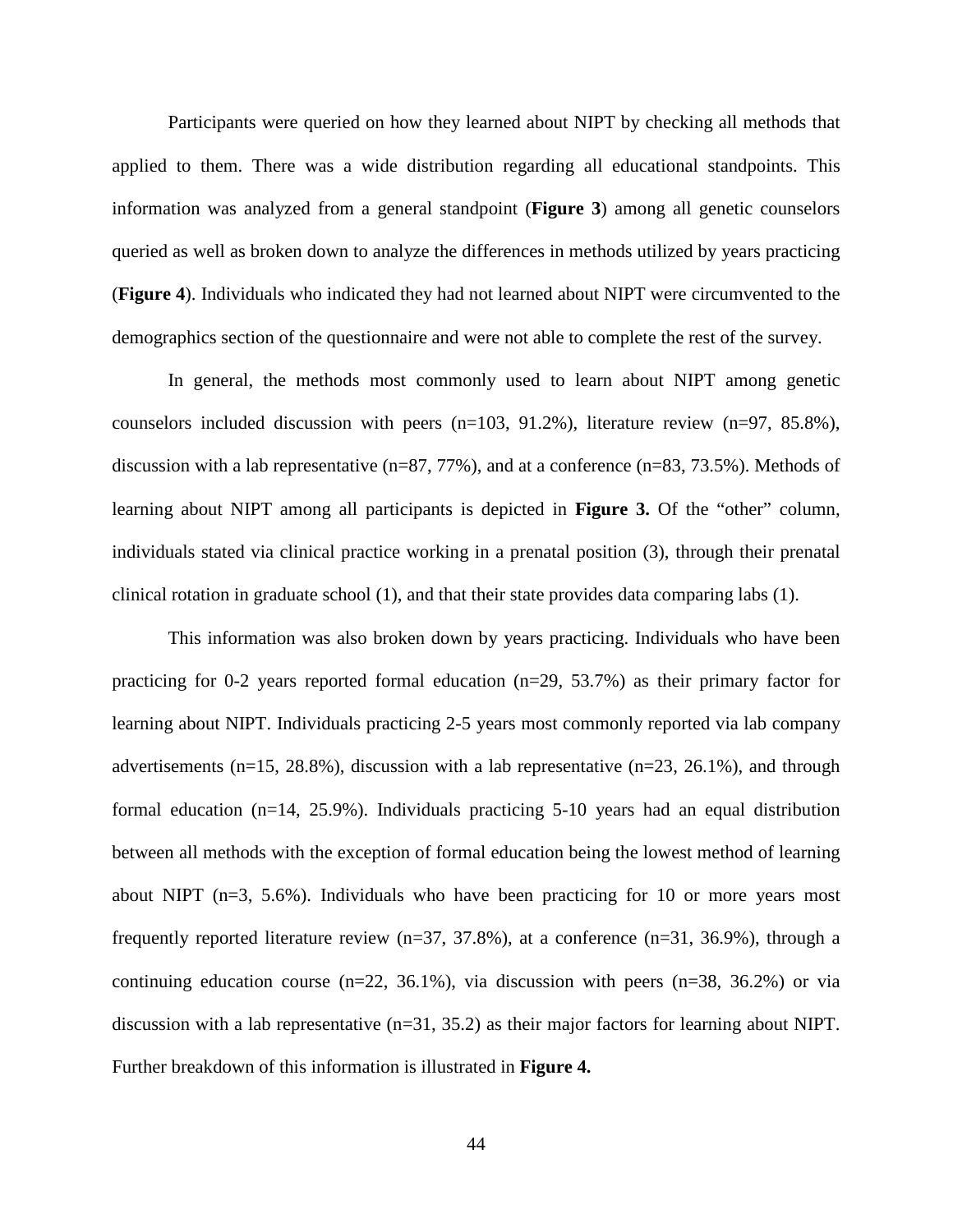

Figure 3. Participant reported methods of learning about Non-Invasive Prenatal Testing.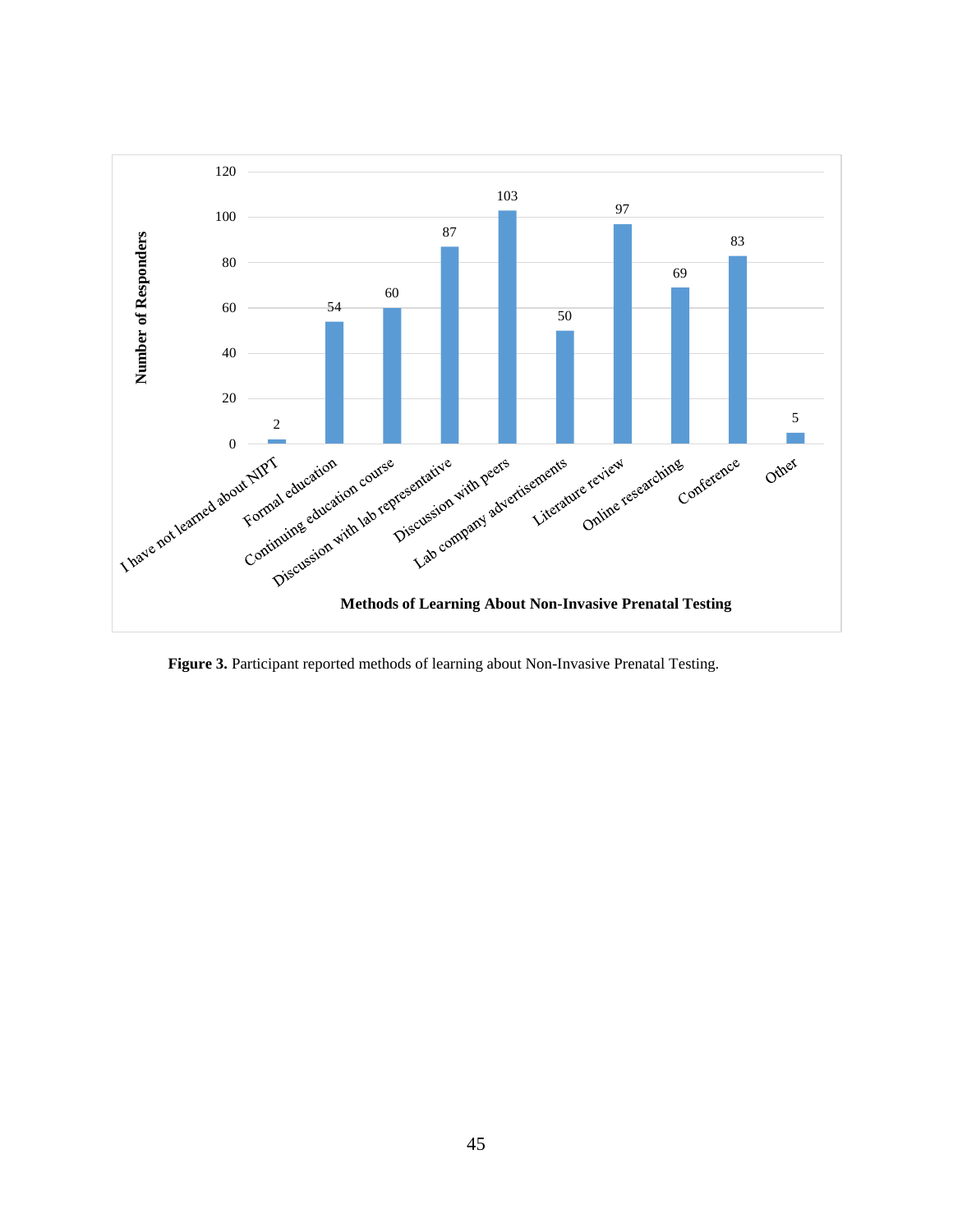

**Figure 4.** Reported methods of learning about Non-Invasive Prenatal Testing broken down by years practicing.

After the introduction of NIPT into the prenatal clinical setting, it was recommended for only those in the high-risk pregnancy category. Although some recommendations indicate that this testing now be offered to every pregnancy, participants were queried on their knowledge regarding high-risk pregnancy criteria given that it is still recommended by NSGC that use of NIPT be limited to high risk pregnancies (**Figure 5**). With regards to determining if a patient is at high riskfor carrying an aneuploid pregnancy, respondents indicated 100% for maternal age, 98% for an abnormal first trimester screening, 96% for an abnormal maternal serum screening result, 98% for an abnormal ultrasound finding, 60% for a family history of aneuploidy, 95% for a previous pregnancy with aneuploidy, and 10% indicated other. This information falls closely in line with the American College of Obstetricians and Gynecologists (ACOG) recommendations.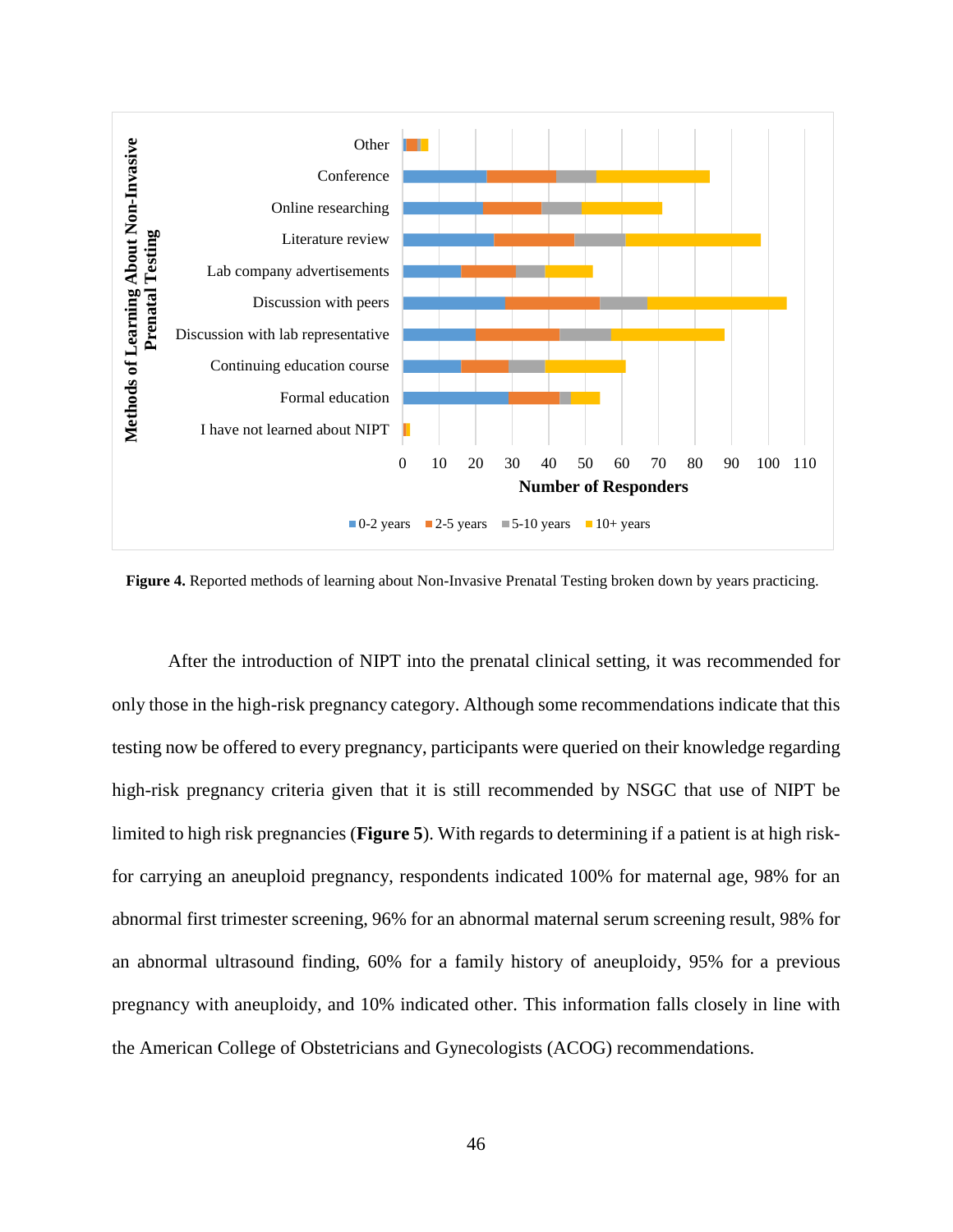The other category encompassed answers including family history of a known balanced translocation (5), if the NIPT resulted unreportable (2), if the patient was average-risk with no previous screening (2), and 2 individuals reported that they are not a prenatal genetic counselor and do not order this testing. Further delineation of classification of a high-risk aneuploidy pregnancy is illustrated in **Figure 5.**

Of the 111 respondents who were able to continue the full survey, 100% accurately stated that NIPT for aneuploidy could be performed as early as 10 weeks gestation. Respondents also indicated that they are mostly or very confident interpreting NIPT results (99%) and mostly or very comfortable explaining NIPT results to their patients (99%).



**Figure 5.** Criteria participants use to classify a patient with having a high-risk for fetal aneuploidy (n=111).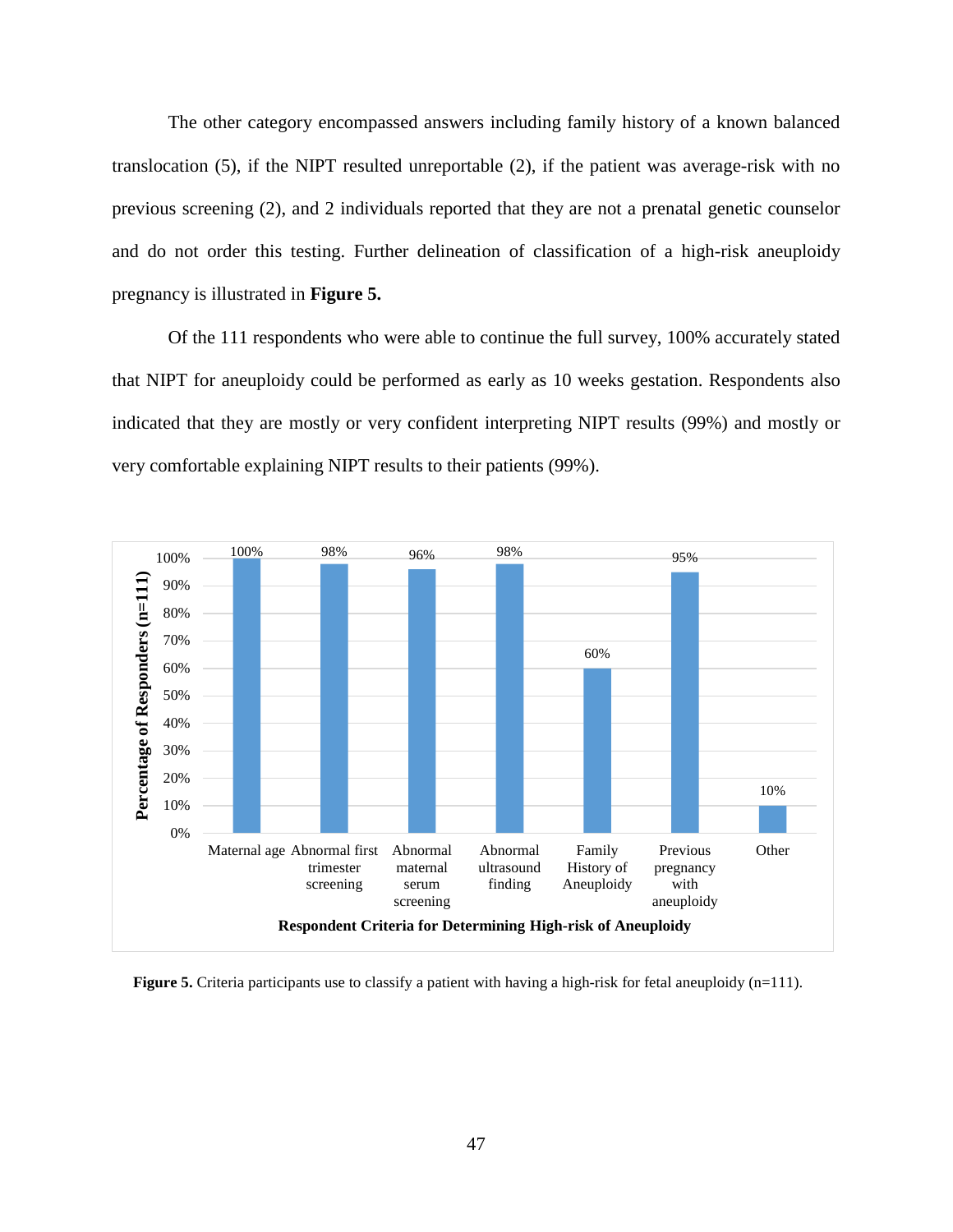There are many factors involved in deciding which screening test will be the most beneficial for a patient. Participants were queried regarding the many factors of screening tests and what they believed constituted as an advantage, limitation, or neutral factor regarding NIPT compared to other prenatal screening options (**Figure 6**). Respondents felt the greatest limitations were availability of genetic counseling (n=23, 23%), the false positive rate (n=32, 29.3%), and coverage by insurance companies (n=51, 47.7%). The greatest advantages were availability during gestational age (n=88, 80.7%), detection rates (n=104, 95.4%), and patient acceptance (n=84, 77%). Within the "other" column, individuals stated the targeted nature of NIPT (1), cost (1), positive predictive values in average-risk populations (1), the high amount of non-genetic counselors ordering this test without properly counseling the patient (1), the risk of sex selection (1), and 2 individuals indicated they did not understand the question.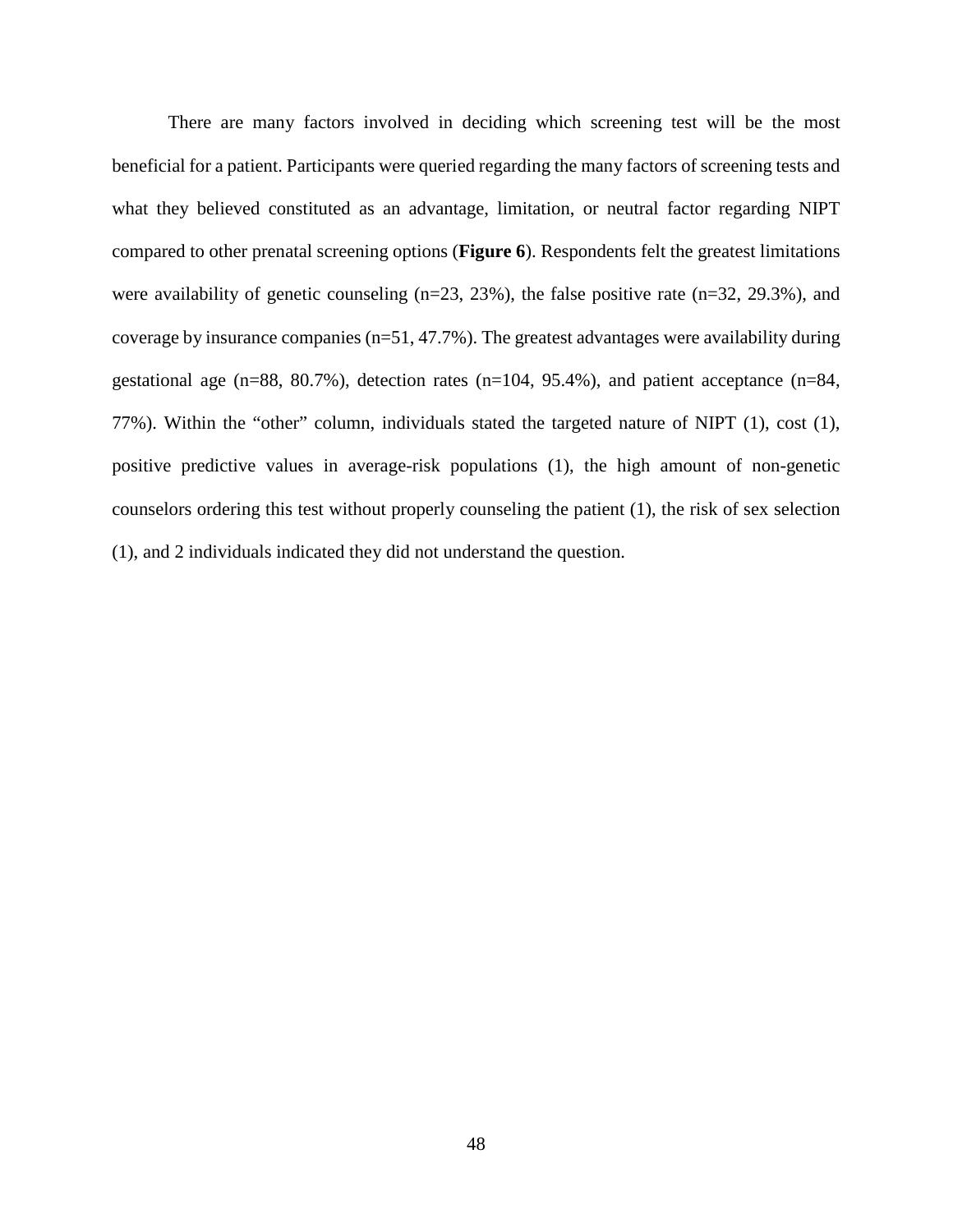

**Figure 6.** Participant perception of multiple Non-Invasive Prenatal Testing factors (n=111).

Over the years, NIPT has evolved to include select microdeletion and microduplication condition analysis. The questionnaire enquired about participant knowledge of and opinions toward the inclusion of microdeletion and microduplication disorders in the context of NIPT. In total, 89% of respondents agreed or strongly agreed that they were familiar with published clinical data within this realm of NIPT. Of the 111 respondents, 27% agreed or strongly agreed that microdeletion and microduplication analysis should be offered in NIPT while 38% disagreed or strongly disagreed with the statement. More information regarding the offering of microdeletion and microduplication is illustrated in **Figure 7.**

Information regarding the offering of microdeletion and microduplication analysis in NIPT was also broken down by the number of years practicing to assess if there was a difference in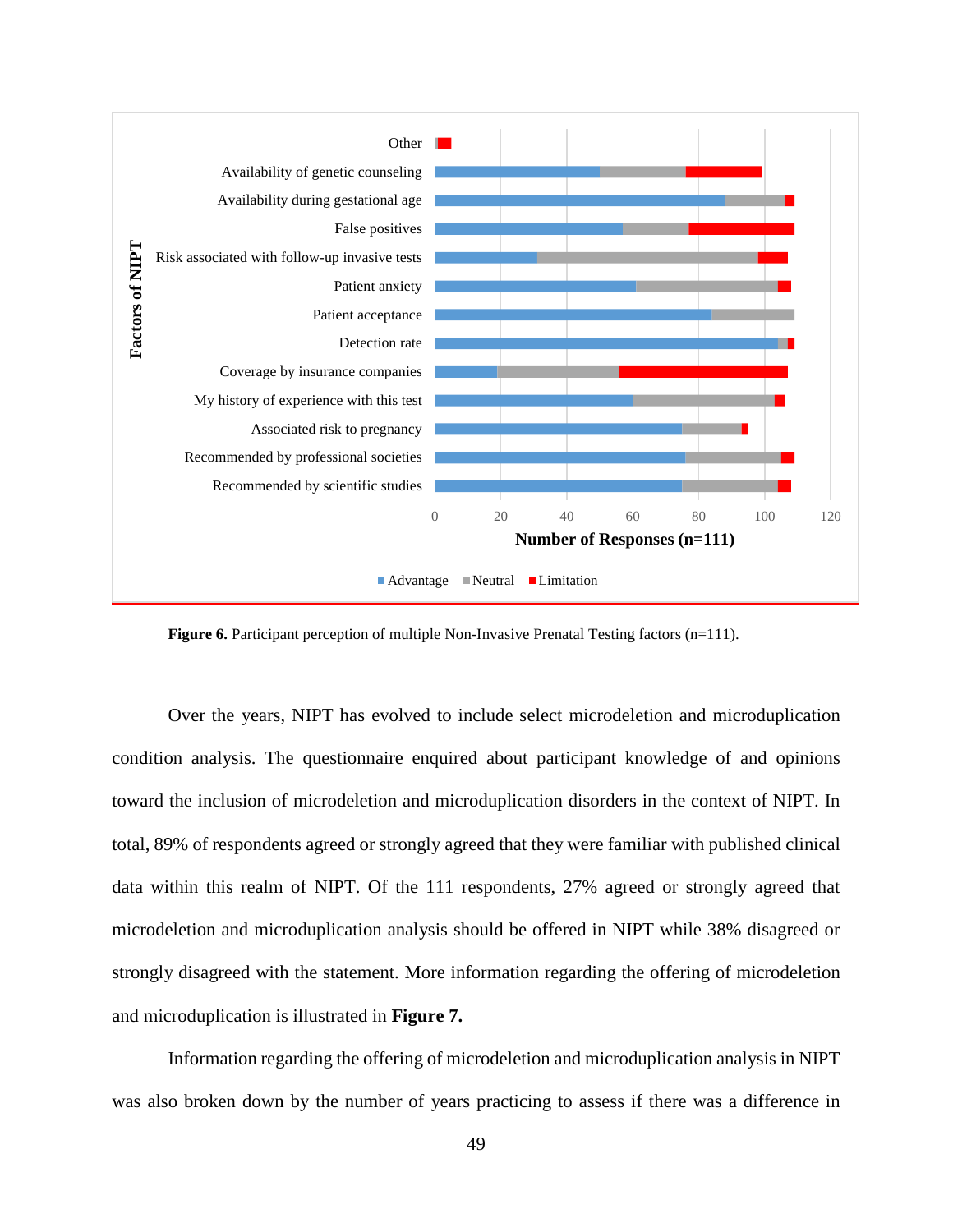opinion. Information was grouped into disagree, agree, and neutral for comparison. Individuals who have been practicing 0-2 years most strongly identified with neither agreeing nor disagreeing  $(n=16, 50\%)$  to the addition of these conditions for analysis. Individuals practicing 2-5 years  $(n=14, 50\%)$ 53.8%) and 10 or more years (n=19, 45.2%) most commonly disagreed to the addition. Individuals practicing for 5-10 years equally remained neutral  $(n=6, 40\%)$  and agreed  $(n=6, 40\%)$  to the addition of these conditions for analysis. Greater detail of this information is depicted in **Figure 8.**

Participants were also queried regarding their microdeletion and microduplication ordering practices. In general, 16% of respondents indicated that they currently offer microdeletion and microduplication analysis to all pregnancies, 20% offer analysis only to high risk pregnancies, 45% do not offer analysis to any pregnancies and 19% selected the option "other". Within the "other" category, 16 individuals indicated that they allow this additional analysis on a case by case basis and typically only if there is an indication for a microdeletion or microduplication disorder (family history, ultrasound finding). Two individuals stated that the lack of data makes this offering inappropriate, three individuals stated they do not order this testing as they do not work in a prenatal setting, and 3 individuals indicated they talk about microdeletion and microduplication testing differently than they would talk about aneuploidies or only when using certain testing companies as related to insurance.

As microdeletion and microduplication analysis is available, participants were asked questions regarding their confidence interpreting results and comfort level explaining these results to patients. In total, 86% of respondents indicated they are mostly confident or very confident interpreting patient microdeletion and microduplication results and 87% of respondents are mostly comfortable or very comfortable explaining microdeletion and microduplication results to their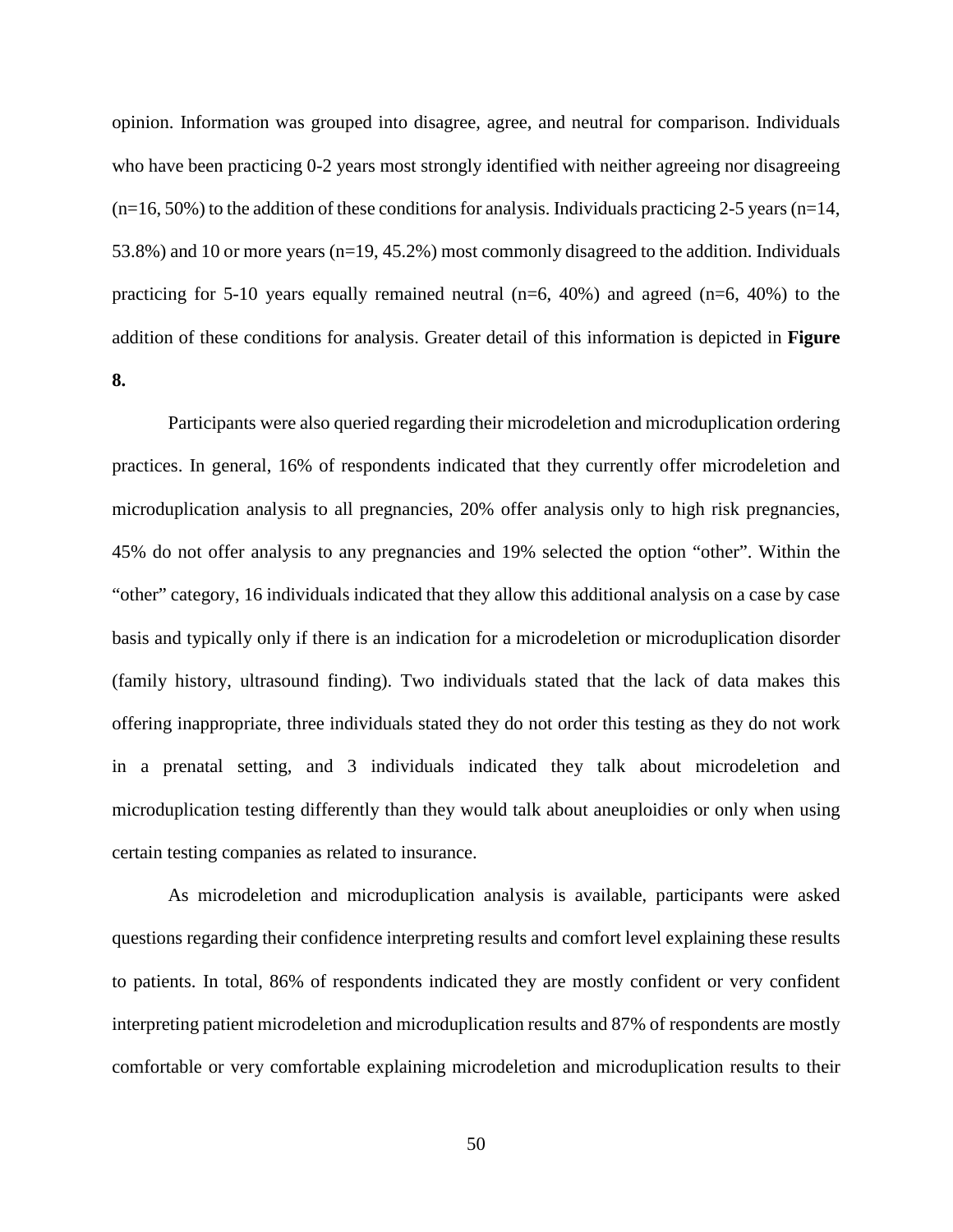patients. If a patient's results return indicating a microdeletion or microduplication, 92% of individuals indicated that they would offer invasive diagnostic testing, 1% would not offer testing, and 7% stated there is not enough information at the present time to indicate invasive diagnostic testing.



**Figure 7.** Respondent perception toward Non-Invasive Prenatal Testing inclusion of microdeletion and microduplication disorders (n=111).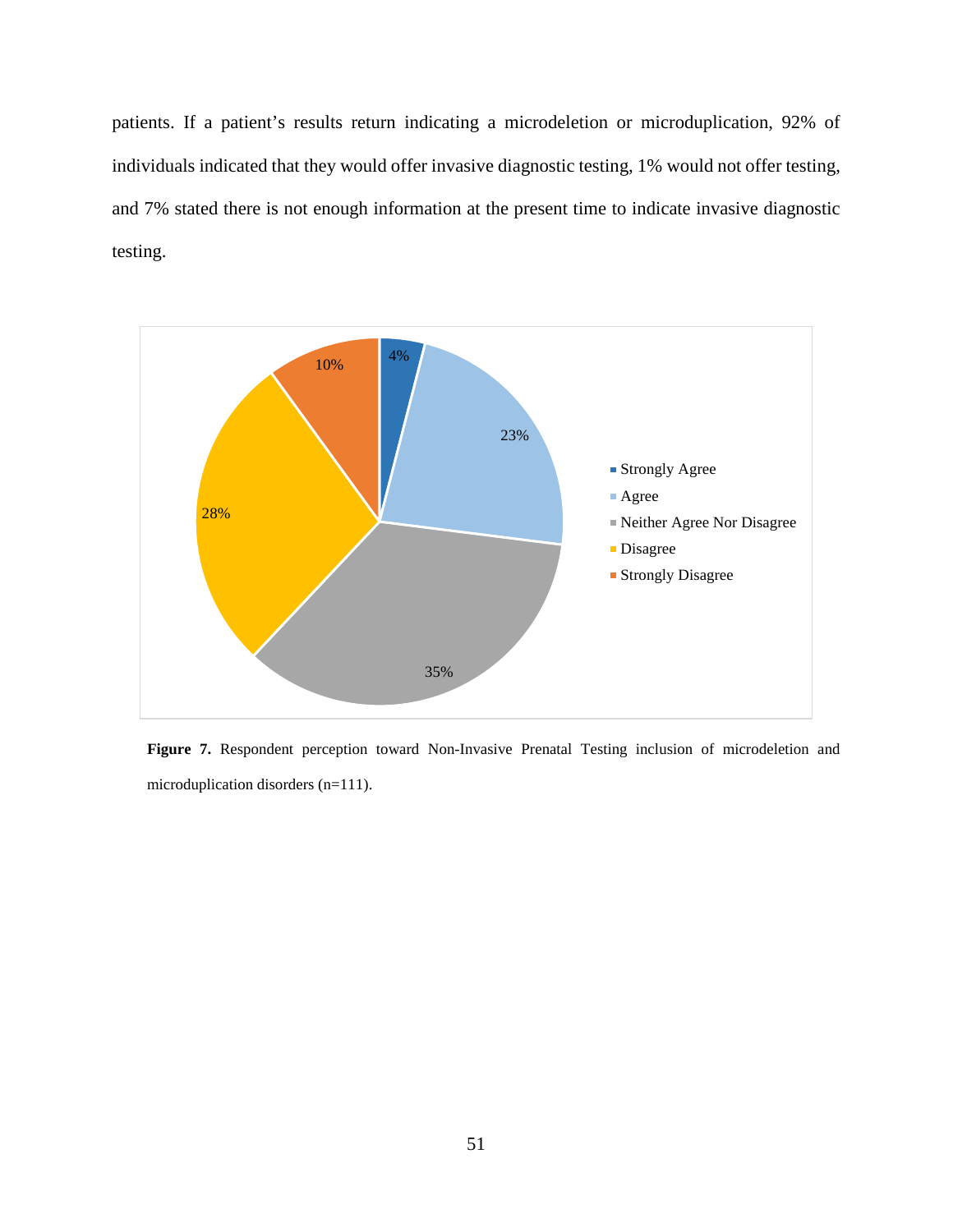

**Figure 8.** Respondent opinions regarding the inclusion of microdeletion and microduplication analysis in Non-Invasive Prenatal Testing delineated by years practicing.

For greater understanding of ordering practice, participants were asked to what population of pregnancies they currently offer NIPT. Previous ACOG recommendations stated that only highrisk pregnancies should be offered NIPT as they have the greatest risk for carrying an aneuploid pregnancy and are the best studied population for this screening test. It has only recently been recommended that NIPT be available for all pregnancies and not reserved for high-risk pregnancies. This enquiry allowed for a more thorough analysis of how many practicing genetic counselors are currently offering NIPT in general and how many are offering NIPT with microdeletion and microduplication analysis to only high-risk pregnancies versus those offering to all pregnancies.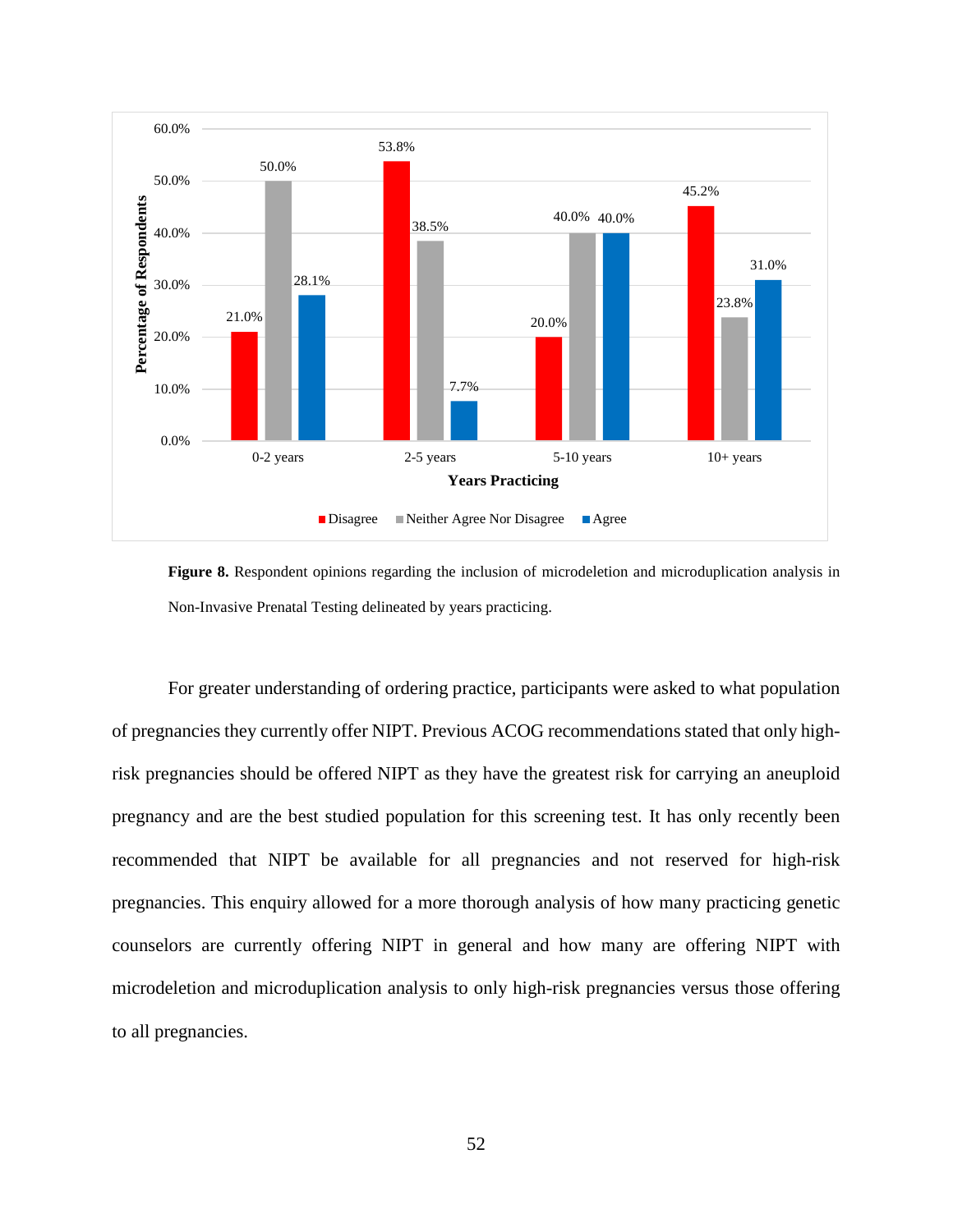In general, it was found that 95% of participants currently offer NIPT to high-risk pregnancies, the other 5% of participants identified as non-prenatal genetic counselors. With regards to average-risk pregnancies with no significant risk factors for aneuploidy, 36% of individuals responded that they offer NIPT. The remaining 64% indicated they do not currently offer NIPT to average-risk pregnancies and of these individuals, 81% stated they do not plan to offer NIPT to average-risk pregnancies in the next 12 months.

Of the 95% of participants offering NIPT to high-risk pregnancies, 34% of respondents indicated they are also offering microdeletion and microduplication analysis for those pregnancies. Of the 36% of respondents who indicated they order NIPT for average-risk pregnancies, 16% also indicated they offer microdeletion and microduplication analysis for those pregnancies. This information is illustrated in **Figure 9.**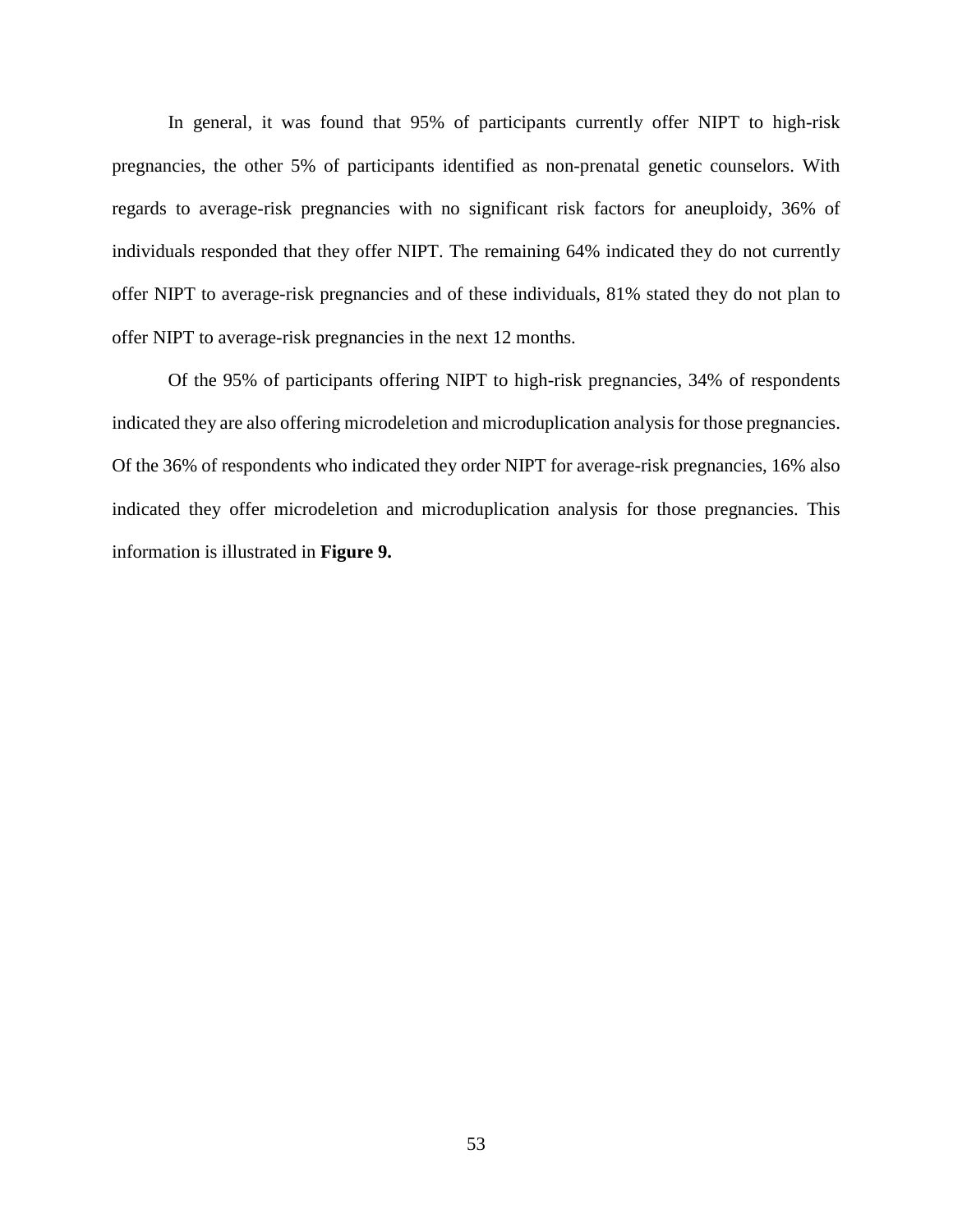

**Figure 9.** Respondent offering of Non-Invasive Prenatal Testing categories to high-risk pregnancies vs. average-risk pregnancies (n=111).

As research progresses with respect to NIPT, laboratorians are researching the possibility of adding monogenic disorder analysis to the testing panel. Therefore, respondents were queried regarding their opinions toward this potential addition to NIPT panels. In total, 32% mostly or highly approved of this offering, 47% of respondents remained neutral, and 21% of respondents mostly or highly disapproved of this offering. Information detailing this specific breakdown is summarized in **Figure 10.**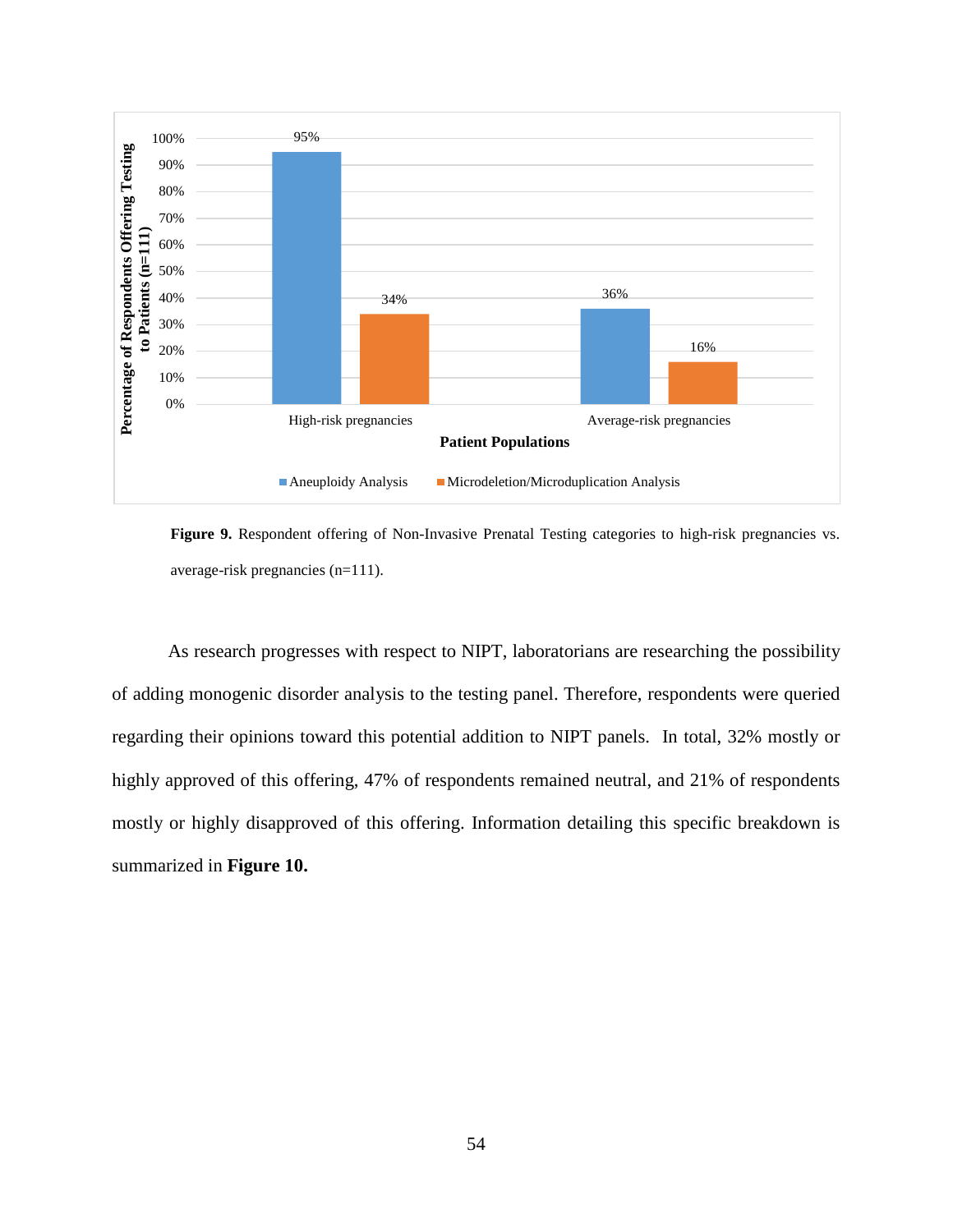

**Figure 10.** Respondent perception toward future Non-Invasive Prenatal Testing inclusion of monogenic disorders (n=111).

Since there are multiple types of testing that can be offered through NIPT (aneuploidy, microdeletion and microduplication, and monogenic disorders), respondents were asked if they would want the option to opt for specific testing categories or if they would be content with ordering all categories for every patient without the option of limiting testing categories. All 111 (100%) respondents indicated that they would want the option to opt for specific testing as indicated for the pregnancy.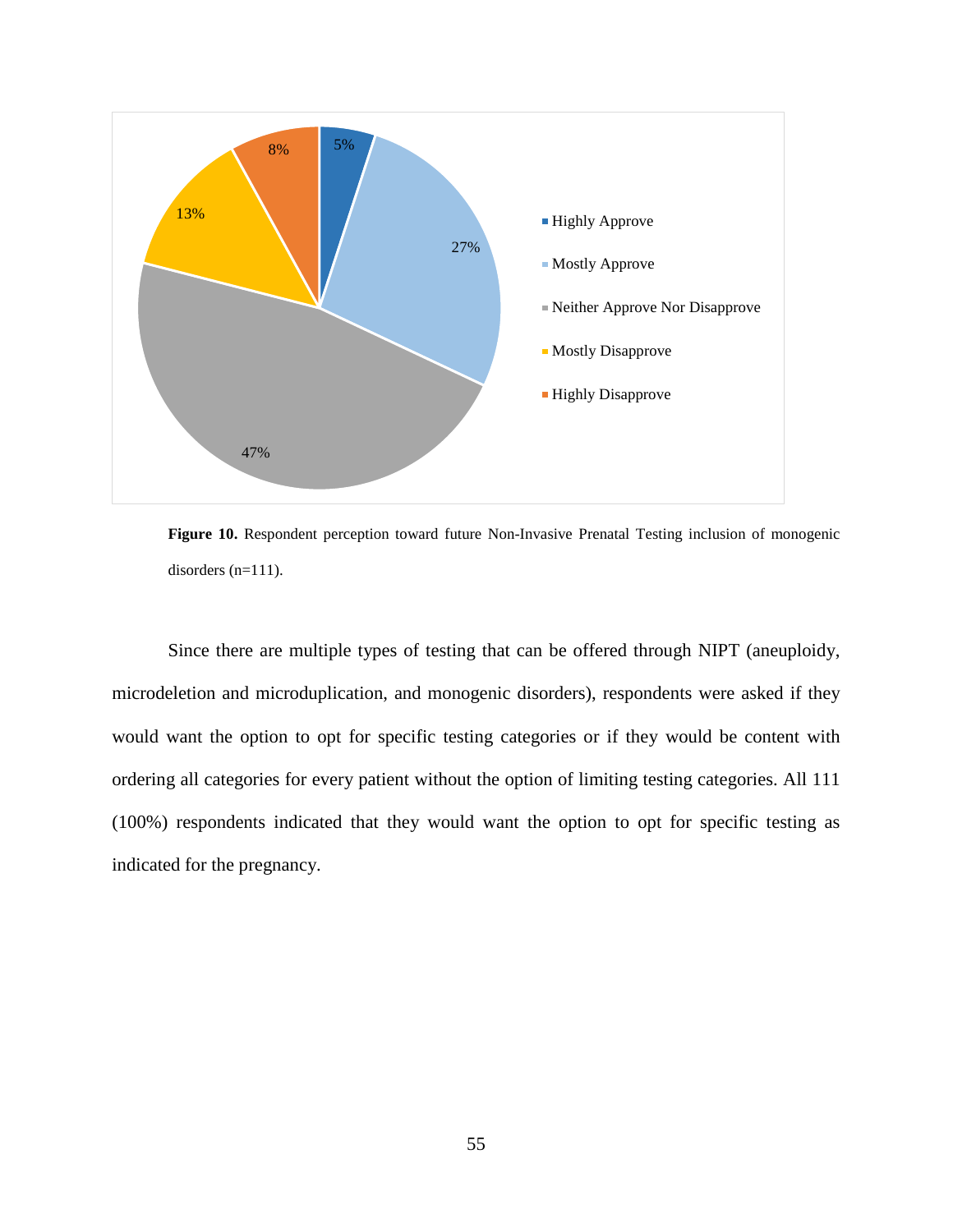# **5.0 DISCUSSION**

NIPT is a newer technology that has been rapidly evolving since it became commercially available in 2011. Information regarding provider knowledge of this technology is limited, most previous research revolves around obstetrician perceptions toward this technology.<sup>90,91</sup> Due to the number of professions that are able to order this testing, the changing guidelines of NIPT ordering regarding accepted populations for testing, and the quick evolution of this technology, it is important to understand current provider practice as well as how providers feel about new NIPT options and the testing in general. This study represents the genetic counseling population and provides information regarding their comfort with ordering the test and their perception regarding the increased availability in the types of results patients can receive as the testing technology expands.

This information is not only helpful for creating educational materials but is also beneficial for testing companies who are creating more advanced technologies and testing requisition forms. Guidelines are important for patient safety and equality as well as for insurance purposes as these testing technologies can be expensive and are sometimes covered under certain insurance criteria.

### **5.1 ANALYSIS OF QUESTIONNAIRE**

Questions throughout the survey showed that genetic counselors are knowledgeable about NIPT and are highly confident interpreting NIPT test results (99%) and comfortable explaining them to their patients (99%). **Figure 5** results show that genetic counselors criteria for determining an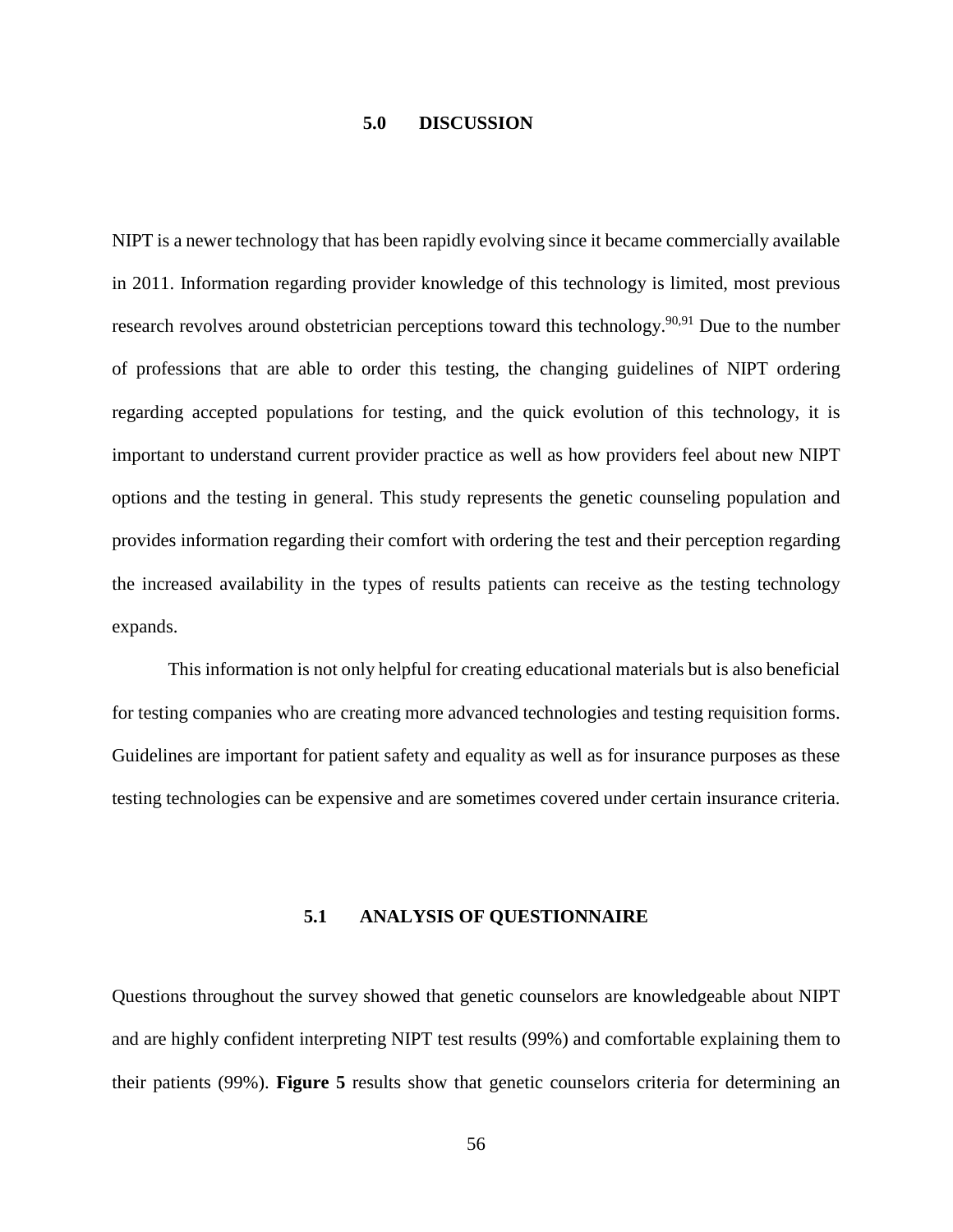individual as having a high-risk for aneuploidy closely reflect current ACOG guidelines. The only deviation from ACOG guidelines was that 60% of respondents felt that a family history of aneuploidy constituted high-risk criteria. Further delineation of this question may show there is ambiguity regarding family history of aneuploidy as most prenatal providers are not concerned unless an individual in the family has an immediate relative with a genetic condition or there is a known balanced translocation in one of the parents.

Genetic counselors indicated a wide range of resources for learning about NIPT (**Figure 3**). The most common methods of learning about NIPT included discussion with peers (91.2%), literature review (85.8%, discussion with a lab representative (77%), and at a conference (73.5%). This information was further broken down to delineate which methods are more commonly used based on the number of years practicing (**Figure 4**). Individuals practicing 0-2 years most commonly reported learning about NIPT via formal education (53.7%). Individuals practicing more than 2 years reported a great variation in ways of learning about NIPT. These diverse methods of learning about NIPT allow for individuals to create a more in-depth understanding by talking to peers and lab representatives who can explain nuances of testing. Genetic counselors are also learning about the technologies via conferences where they are able to participate in group discussions regarding ethical issues, and advantages and limitations of the technology platforms offered.

**Figure 9** captures a general overview of NIPT ordering in regards to the high-risk versus average-risk pregnancy population, and with respect to microdeletion and microduplication analysis between the two populations. Current guidelines state that NIPT be available for high-risk pregnancies as they are at greater risk for fetal aneuploidy. High-risk pregnancies are also the best studied population with respect to NIPT, making the test most accurate for the high-risk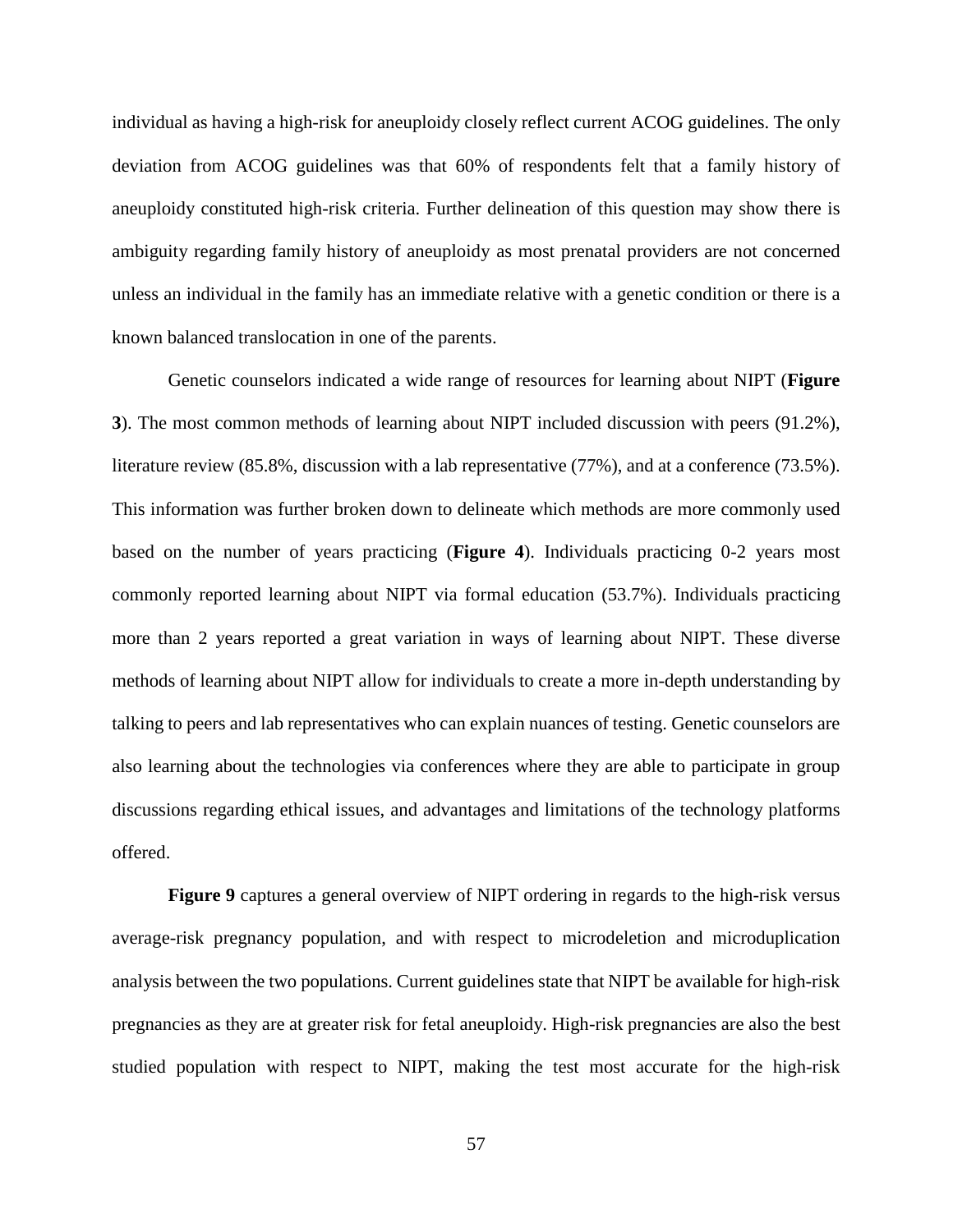population.7,84 95% of genetic counselors indicated they currently offer NIPT to high-risk pregnancy populations. Many genetic counselors have not yet started offering NIPT to averagerisk populations, with only 36% of individuals stating they offer NIPT to this population. In part, this is due to lack of research in individuals carrying an average-risk pregnancy. These results are consistent with current guidelines as NIPT is available for all pregnancies and recommended for high-risk pregnancies.

Genetic counselors showed a significant knowledge of microdeletion and microduplication analysis offerings available within NIPT (**Figure 7**). Through analysis, it is noted that 38% of providers do not think that analysis of microdeletion and microduplication conditions should be offered as there is not as much research and a higher number of false-positives that can occur. 35% of providers remained neutral regarding microdeletion and microduplication analysis. Although a significant portion of providers do not think microdeletion and microduplication analysis should be offered, providers are knowledgeable about these conditions. 86% of genetic counselors indicated they are confident interpreting results and 87% of genetic counselors are comfortable explaining results to patients.

This information was further broken down by the number of years practicing to distinguish if there was a difference regarding opinions toward microdeletion and microduplication analysis (**Figure 8**). Individuals practicing 0-2 years mostly commonly identified with remaining neutral regarding the inclusion of microdeletion and microduplication disorders (16, 50%). Individuals practicing 2-5 years or greater than 10 years most commonly disagreed with this inclusion (14, 53.8% & 19, 45.2% respectively). Individuals practicing 5-10 years were equally divided between including microdeletion and microduplication disorders within NIPT panels and remaining neutral. One thought as to why genetic counselors seem less supportive of the addition of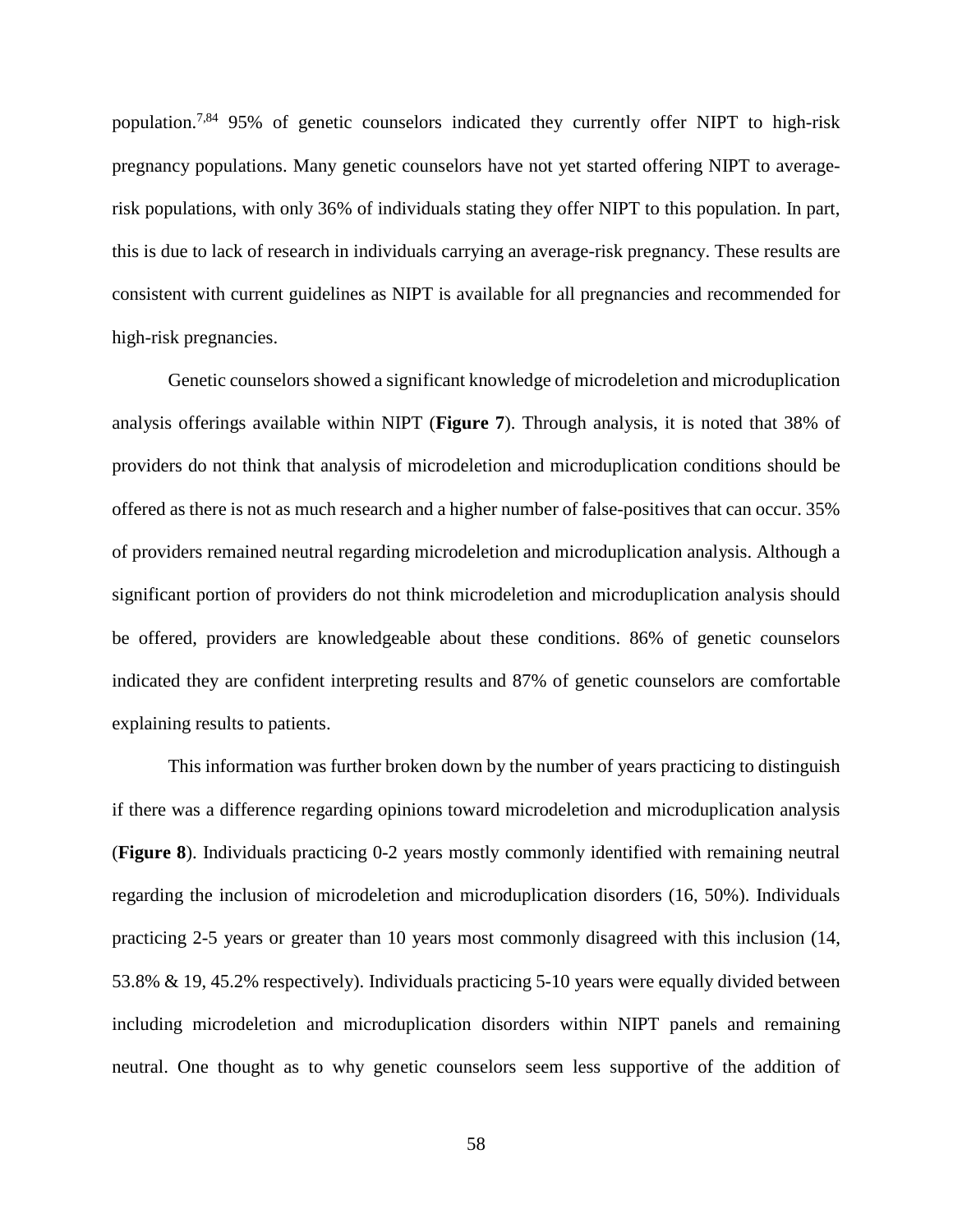microdeletion and microduplication disorders as their experience increases could be due to their general experience encountering these conditions. It is known that these conditions are less common than aneuploidies and many genetic counselors feel that validation studies of these conditions have not been fully explored. A common theme among surveyed genetic counselors included that they value research studies when deciding what testing they would offer and to which population they would offer testing to. Therefore, more experienced genetic counselors may be biased toward their exclusion of microdeletion and microduplication disorders due to both the lack of research data and due to the conditions being generally uncommon among the population.

Microdeletion and microduplication disorders are newer options within the NIPT panel with new conditions being added regularly. Many providers stated this analysis is typically offered on a case by case basis when there is an indication for a microdeletion or microduplication condition. 34% of providers indicated they offer microdeletion and microduplication analysis to high-risk pregnancies, 17% indicated they offer this analysis to average-risk pregnancies (**Figure 9**). This data indicates a difference in ordering practice among genetic counselors. This could occur for many reasons including clinics being early adopters of new technology, a lack of guidelines stating when specific tests should be ordered, due to insurance coverage or lack of coverage, due to available research regarding these test offerings, or due to a clinic specific decision to offer or not offer this testing.

As research expands within the field of NIPT, laboratorians are working to identify monogenic conditions via NIPT methods. Although this testing is not currently commercially available, participants were queried regarding the inclusion of monogenic disorders within NIPT (**Figure 10**). Many genetic counselors were skeptical regarding this addition as laboratorians are still working to streamline microdeletion and microduplication disorders. Overall, 32% approved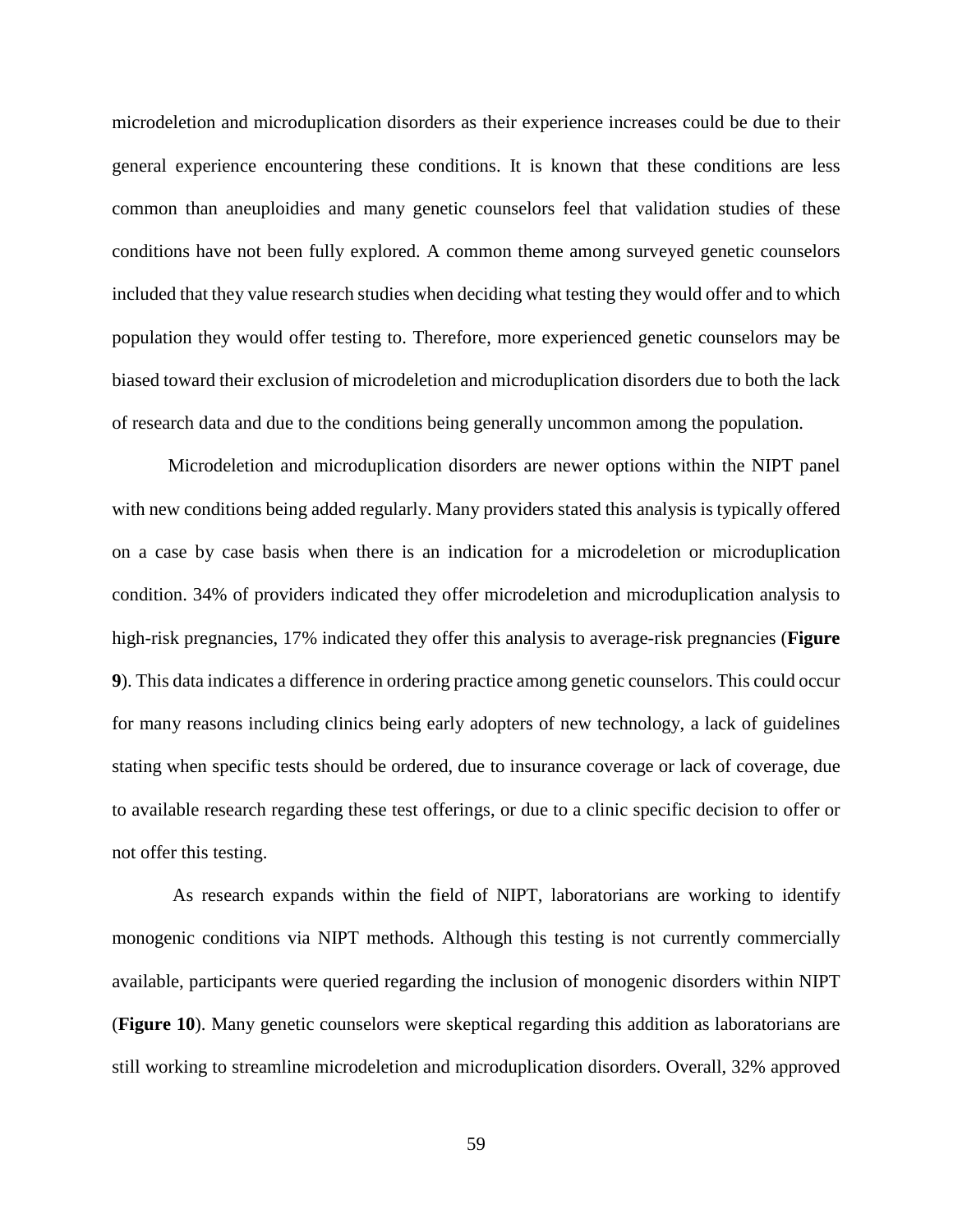of adding monogenic conditions, 47% remained neutral, and 21% disapproved of this potential addition to NIPT panels.

With the availability of so many testing options within NIPT, participants were asked how they felt about ordering testing. Many lab companies allow patients to "opt-in" or "opt-out" of additional testing. In general, there are 3 testing categories: aneuploidy, microdeletion and microduplication, and monogenic disorders. Although monogenic disorders are not currently available on NIPT panels, participants were still queried on this information as it impacts future laboratory company possibilities with regard to testing options. All 111 (100%) respondents indicated that they would prefer the ability to opt for specific categories for patient testing as indicated for the pregnancy. This response likely indicates that genetic counselors value choice for their patients when ordering NIPT. This information is especially powerful for laboratory companies creating requisition forms as they will need to distinguish between the different categories and potentially create sub-category options.

Genetic counselors were queried regarding multiple factors of NIPT in order to delineate what genetic counselors found to be advantages or limitations of NIPT (**Figure 6**). Participants clearly found that the detection rates of NIPT were its greatest advantage. Other advantages included availability during gestational age and patient acceptance. NIPT is able to be ordered any time after 10 weeks gestation, most accurately between 10-22 weeks gestation. This allows for a greater opportunity for expectant mothers to pursue testing and feel comfortable with the noninvasive technique due to high detection rates. A similar question was asked of obstetricians, they found that obstetricians ranked recommendation by professional societies, no risk to the pregnancy, and long history/experience with the test to be the top advantages.<sup>91</sup> Limitations of NIPT indicated by genetic counselors included coverage by insurance companies, the rate of false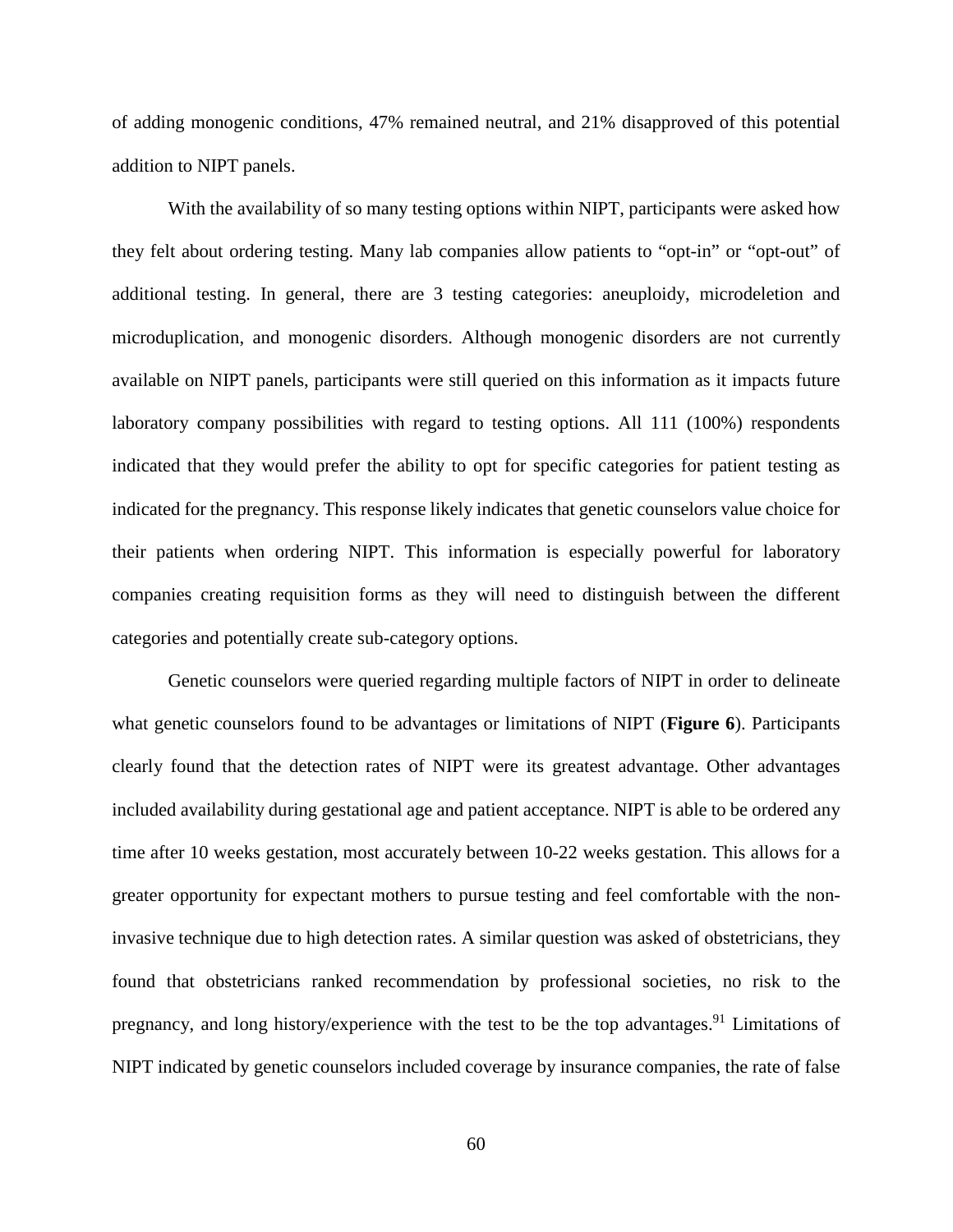positives, and the availability of genetic counseling for patients. The top limitations among obstetricians in a similar survey were patient anxiety, risks of follow-up invasive testing, and high false positive rates.<sup>91</sup> In comparison between the survey results, both the obstetricians and genetic counselors found the rate of false positives to be a limitation. Genetic counselors more commonly remained neutral regarding the risks of follow-up invasive testing as compared to obstetricians who most commonly perceived this factor to be a limitation. Overall, both groups differed in regard to what they found to be the advantages of NIPT.

Since this survey is currently only seeking genetic counselor knowledge, the data regarding availability of genetic counseling for patients may be skewed. Genetic counselors are not the only gatekeeper to this specific test, therefore genetic counseling may not be pursued until after an abnormal result is reported. Therefore, genetic counselors may feel that there are not enough genetic counselors to handle the patient load or the ability of other prenatal providers to order NIPT is a limitation. Further delineation of provider feelings toward this topic is warranted.

# **5.2 LIMITATIONS OF STUDY AND FUTURE DIRECTIONS**

There are a number of limitations in this study. The completion rate for this questionnaire was 62.8% (113/180). It is assumed that the non-responders would be individuals without a prenatal background who chose not to continue with the questionnaire, but it is difficult to distinguish if there was a significant difference between responders and non-responders. This can skew the data as it is a general questionnaire of genetic counselors. There is also a low response rate in general, at this time there are over 4,000 certified genetic counselors, but it is difficult to know how many practice within the prenatal profession.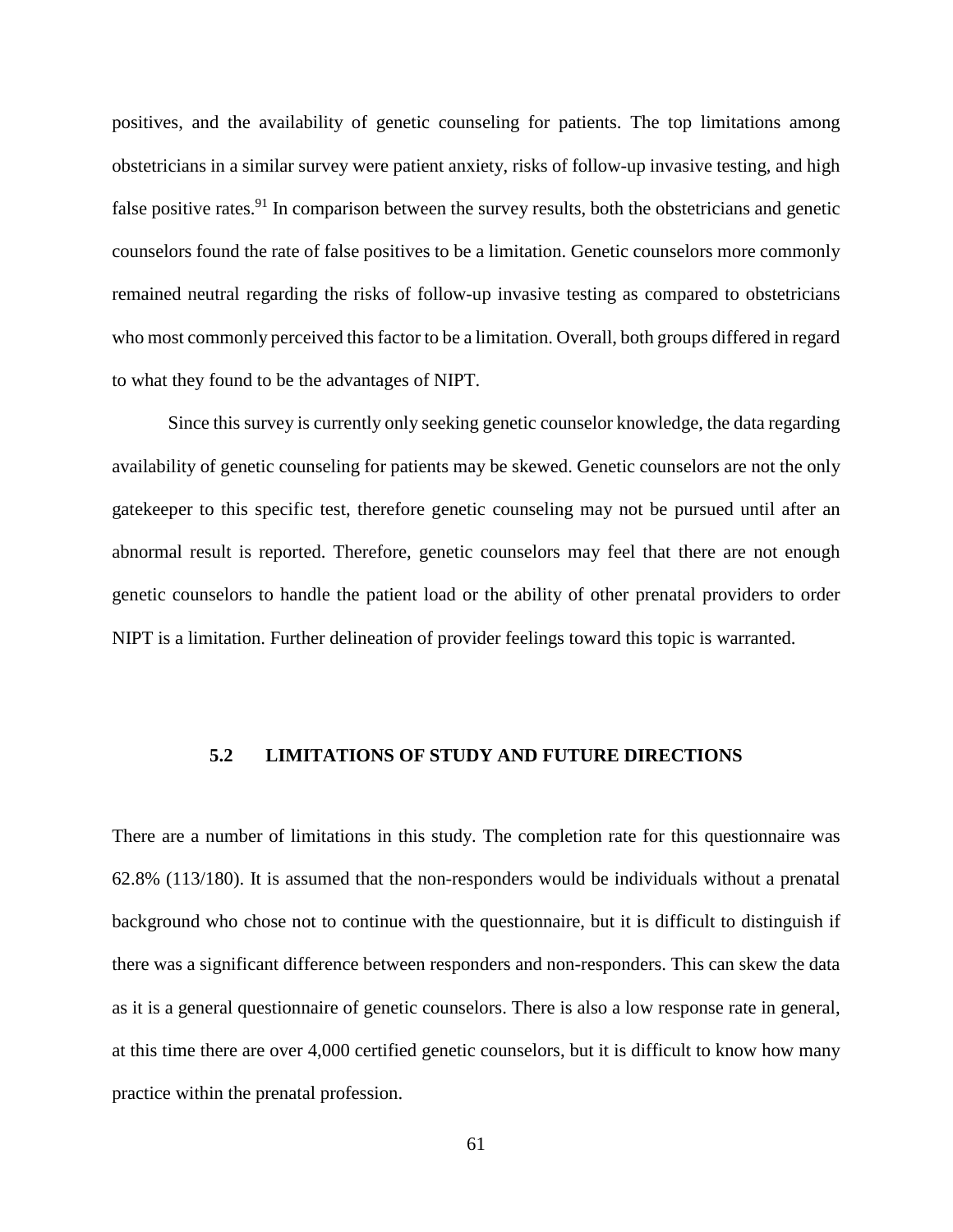Another limitation is that this study may have selection bias as the questionnaire was only emailed to individuals who are active members of the National Society of Genetic Counselors and was not sent to all practicing genetic counselors. The collected data is also based on self-reported information and may not represent actual practice procedures. Lastly, this questionnaire was created and co-piloted to committee members and supervisors. There were no reliability or internal validity tests performed prior to distribution within the study population.

Although there have been a few studies examining physician attitudes and knowledge regarding NIPT and its incorporation, no studies have looked at all ordering provider information using the same survey for analysis. Also, as NIPT evolves, previous studies have not looked at how providers feel about the future of NIPT regarding its inclusion of so many conditions. One strength of this study is that the questionnaire was created to assess three provider populations (genetic counselors, nurse midwives, and obstetricians) in hopes of understanding their knowledge of NIPT and acuity toward its evolution. By understanding provider knowledge level and opinions toward NIPT, professional organizations can work together to create specialized educational materials and address provider concerns.

Future directions of this study would be to incorporate all prenatal providers capable of ordering NIPT. This would include surveying midwives and obstetricians. Having this data would allow us to understand the differences in perceived knowledge base between the populations and create educational courses or webinars for all three provider groups. Analysis of this data would also be helpful in understanding how the three provider groups feel about ordering testing, the different components of ordering testing, and their comfort in interpreting results and relaying these results to their patients. As genetic counselors are trained specifically in the field of genetic testing and aiding patients in every step of the testing process, this information would also be of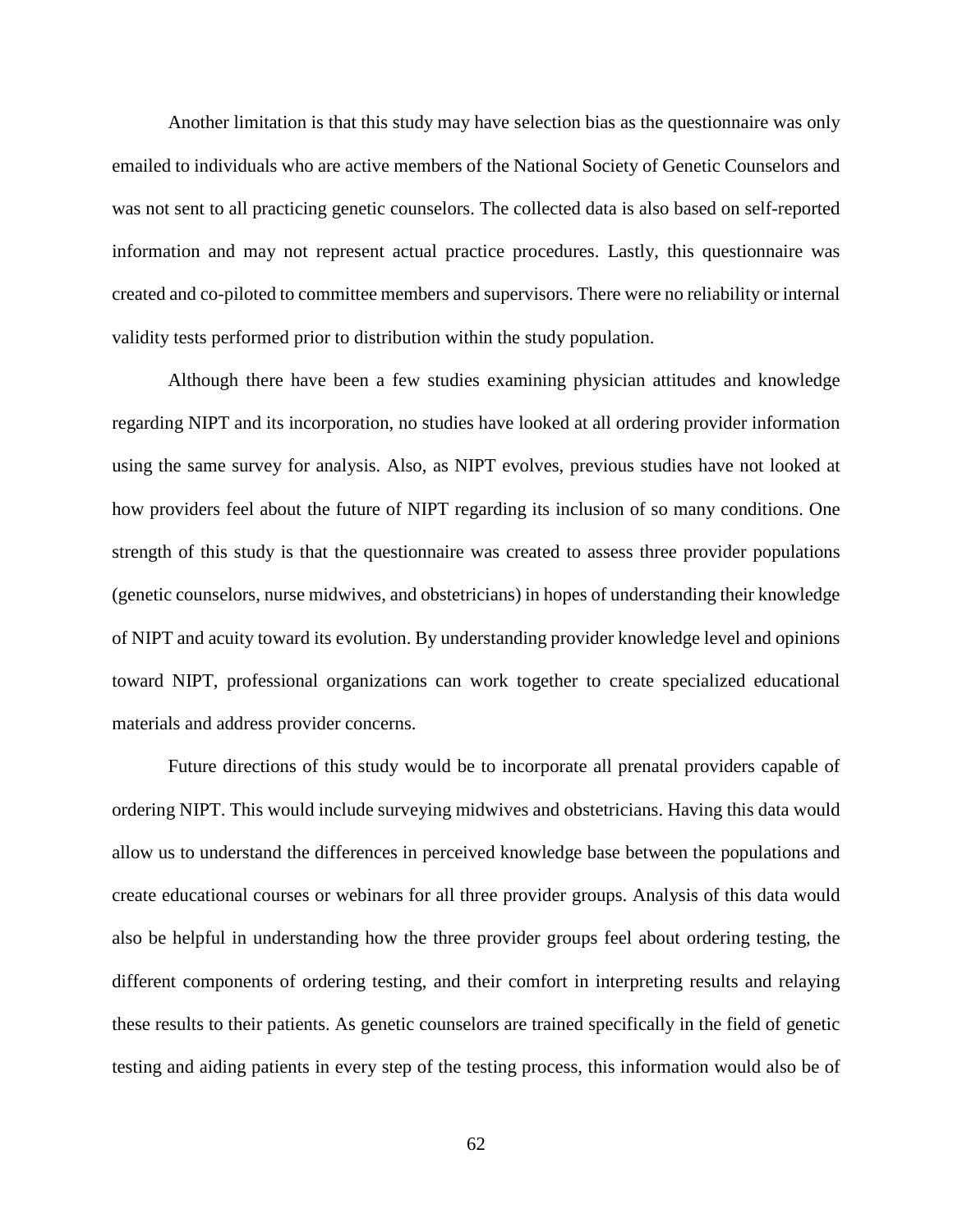high value to them. Further data would allow genetic counselors to see when midwives and obstetricians find their role to be the most beneficial (ie. before testing, after an abnormal result). This could also help to create a more coherent transition between multiple providers and for greater communication between providers. By understanding information from all provider groups, patients can also be surveyed. This would allow for further comparison between provider groups to see if they are addressing similar information regarding prenatal testing and if patients are receiving comparable care when having testing performed.

### **5.3 PUBLIC HEALTH IMPLICATIONS**

NIPT has changed the prenatal screening field by allowing for increased detection of fetal chromosomal anomalies. Until recently, NIPT has only been available for individuals carrying a pregnancy with an increased risk for fetal aneuploidy. As NIPT is rapidly evolving and is currently moving toward a public health-based model, it is important to ensure all prenatal providers are well educated regarding the test including understanding its benefits and limitations. Although NIPT will be a proficient offering for many pregnancies, other screening and diagnostic tests will also hold valuable information for many pregnancies. Ensuring that providers are able to have a constructive conversation with their patients regarding prenatal testing options will hold the greatest benefit for pregnancy management.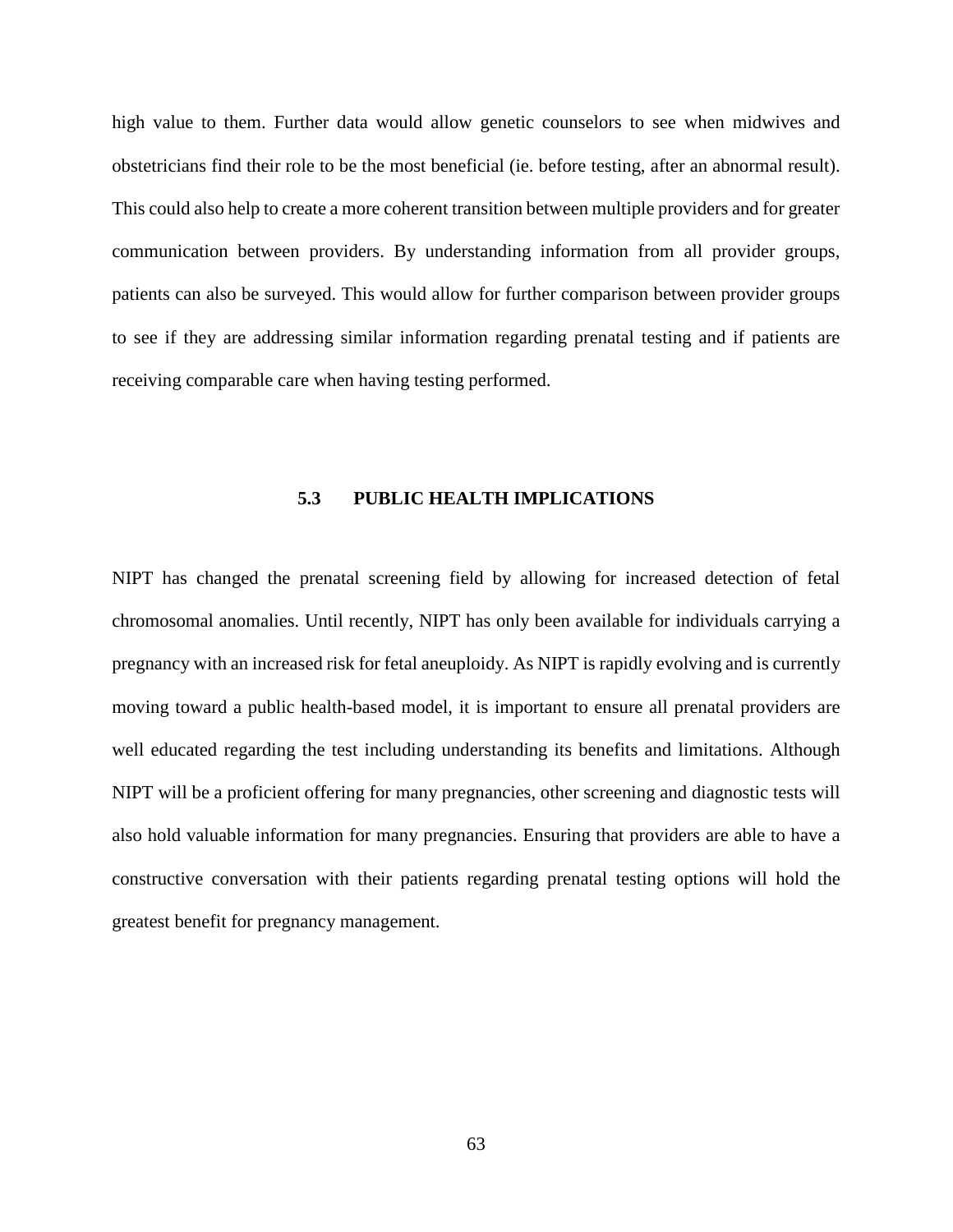#### **5.4 CONCLUSIONS**

Genetic counselor knowledge and opinions regarding NIPT and its evolution were assessed. Specifically, knowledge regarding aneuploidies, microdeletions, microduplications, and monogenic disorders were studied as well as current ordering practices. The majority of genetic counselors were knowledgeable regarding NIPT analyses and comfortable interpreting and conveying results to patients. Genetic counselors had mixed opinions regarding the addition of microdeletion, microduplication, and monogenic conditions to the NIPT panel. There was also a difference between the number of current genetic counselors who offer testing to both high-risk and average-risk pregnancy populations and genetic counselors who offer microdeletion and microduplication disorders.

These results are helpful for prenatal professional organizations to understand the concerns expressed by genetic counselors when ordering NIPT panels. Concerns expressed by genetic counselors included the small amount of research and genetic understanding of some of the conditions placed within NIPT panels. This information is also beneficial for laboratorians who are working to create more analyses within these panels. Laboratories need to understand what providers and their organizations find beneficial in testing and all groups need to work together to create guidelines to improve patient experience and safety.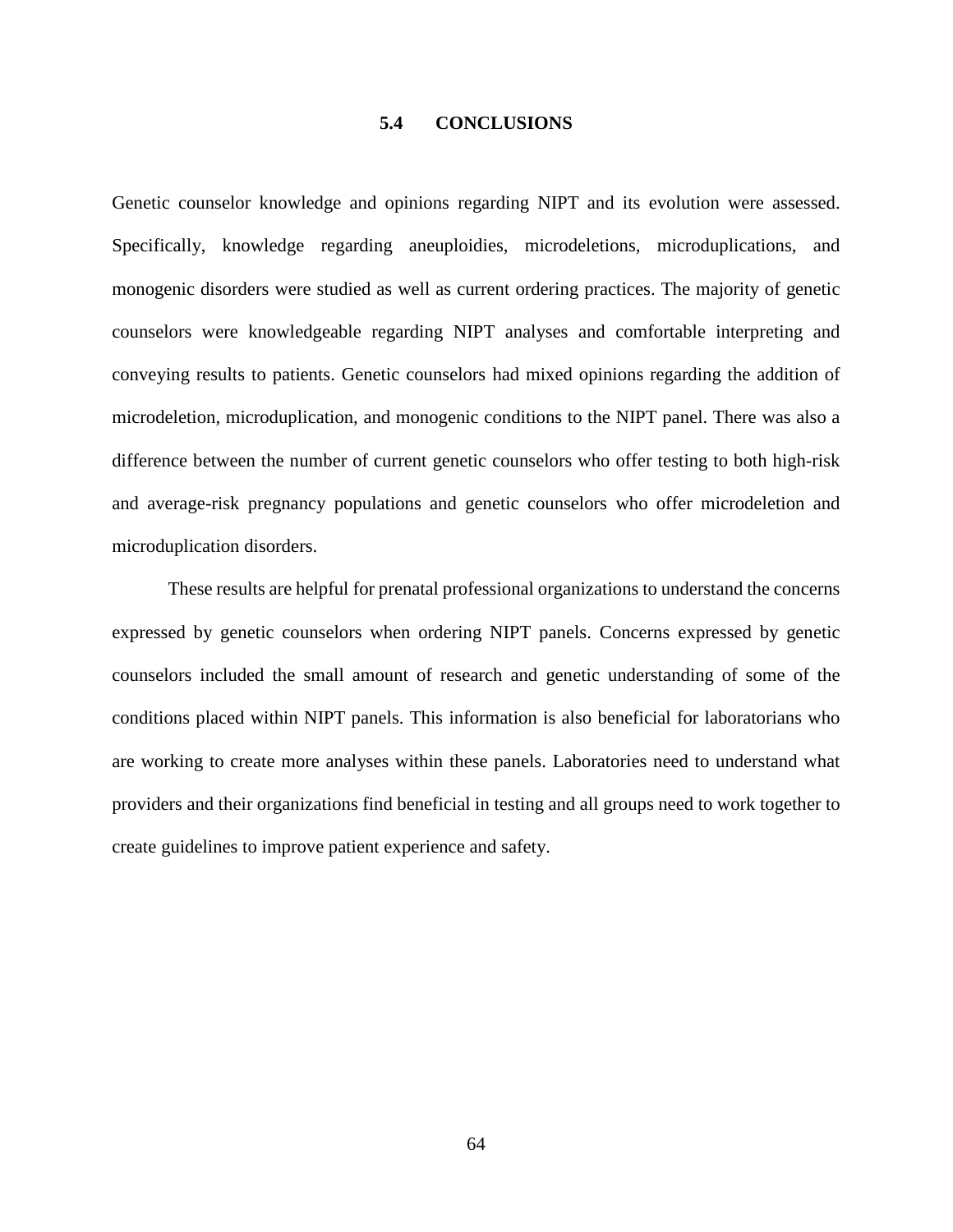# **APPENDIX A: UNIVERSITY OF PITTSBURGH IRB APPROVAL LETTER**



University of Pittsburgh **Institutional Review Board** 

3500 Fifth Avenue Pittsburgh, PA 15213<br>(412) 383-1480  $(412)$  383-1508 (fax) ttp://www.irb.pitt.edu

## **Memorandum**

- To: Kerrianne Morrow
- From: IRB Office
- Date: 10/19/2015

IRB#: PRO15090107

Subject: Assessment of Provider Knowledge Toward Non-Invasive Prenatal Testing (NIPT)

The above-reference project has been reviewed by the Institutional Review Board. Based on the information provided, this project meets all the necessary criteria for an exemption, and is hereby designated as "exempt" under section

45 CFR 46.101(b)(2)

Please not the following information:

Investigators should consult with the IRB whenever questions arise about whether planned changes to an exempt study might alter the exempt status. Use the "**Send Comments to IRB Staff**" link displayed on study workspace to request a review to ensure it continues to meet the exempt category.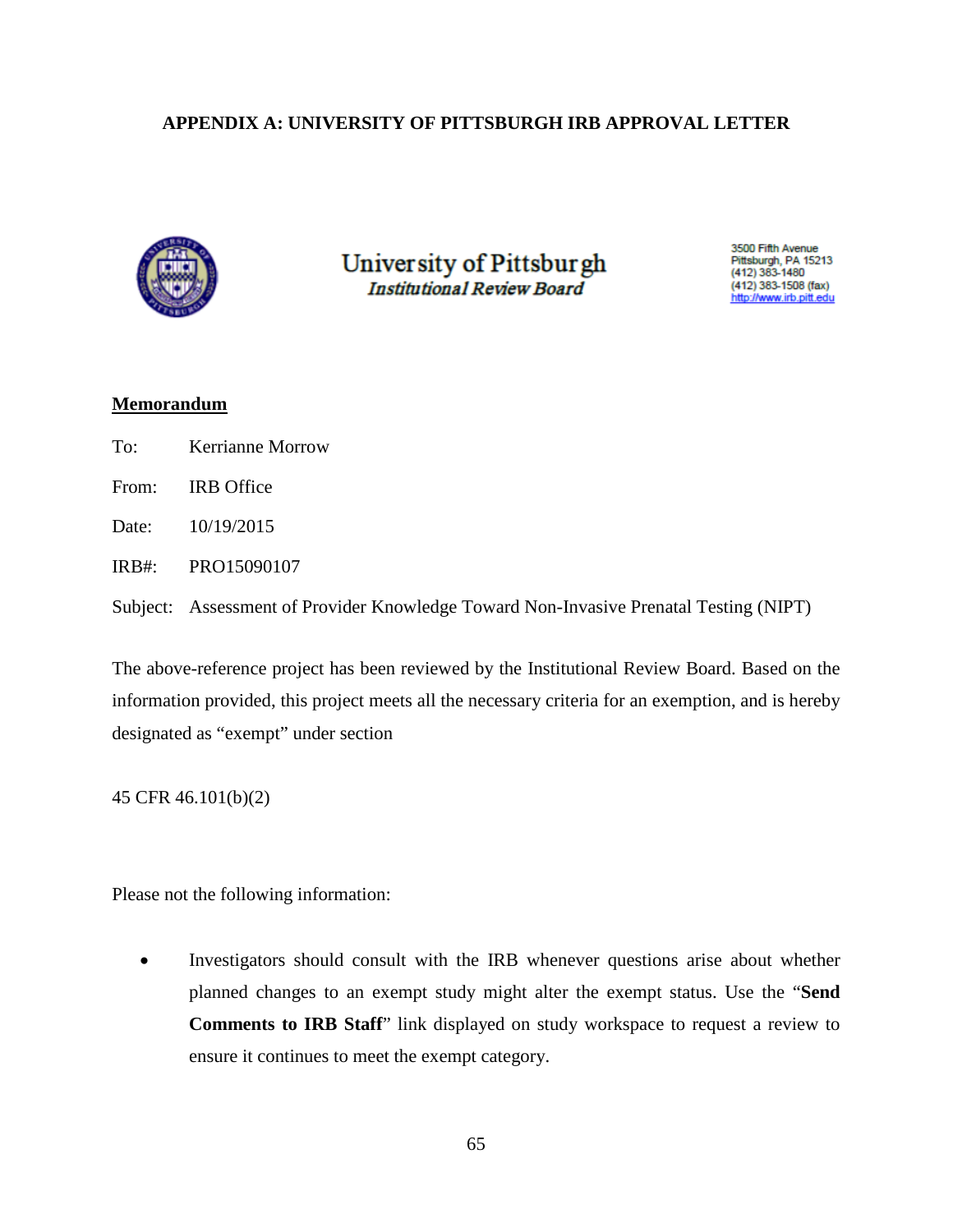- It is important to close your study when finished by suing the "**Study Completed**" link displayed on the study workspace.
- Exempt studies will be archived after 3 years unless you choose to extend the study. If your study is archived, you can continue conducting research activities as the IRB has made the determination that your project met one of the required exempt categories. The only caveat is that no changes can be made to the application. If a change is needed, you will need to submit a NEW exempt application.

**Please be advised that your research study may be audited periodically by the University of Pittsburgh Research Conduct and Compliance Office.**

**Expiration Date:** 12/31/2500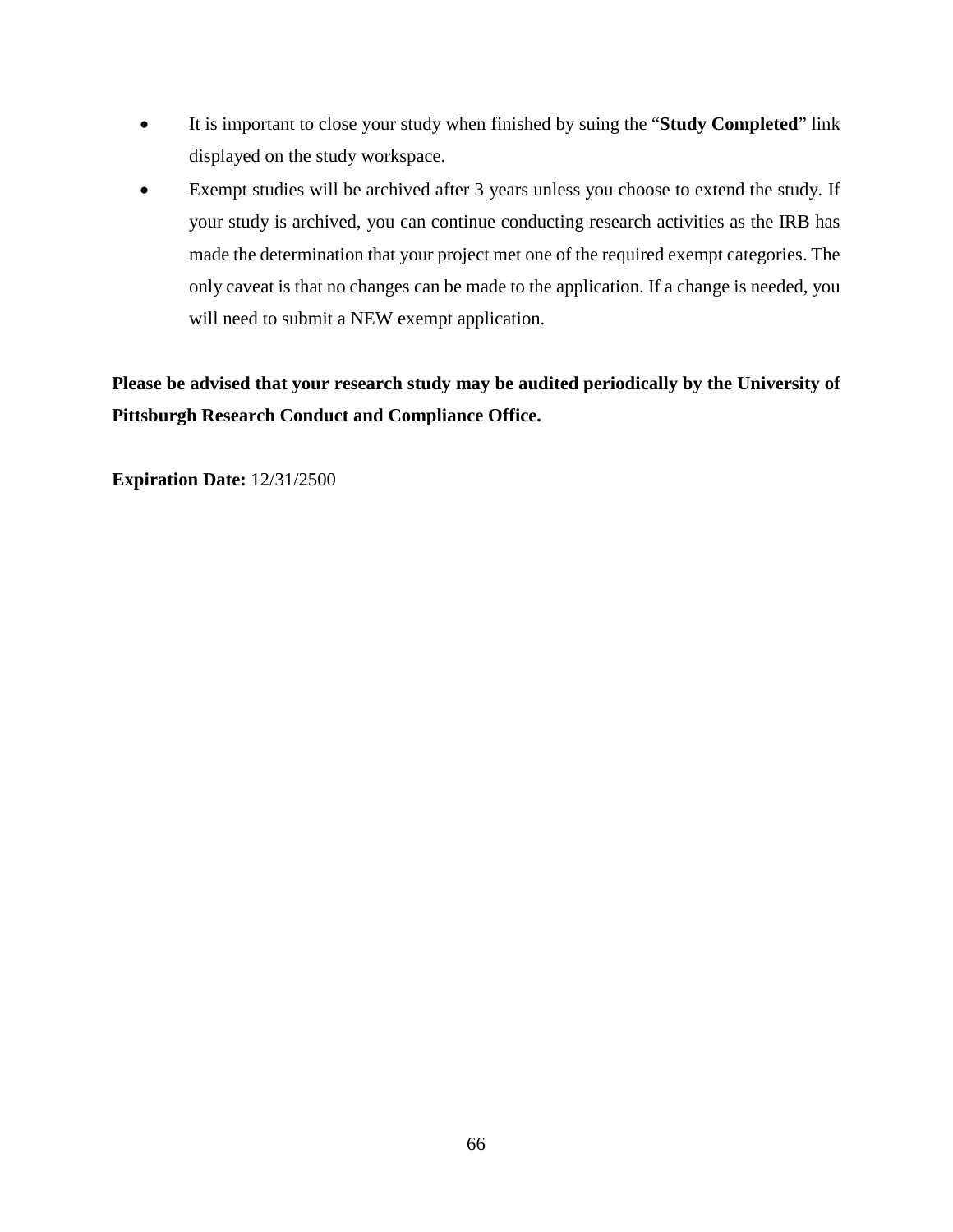## **APPENDIX B**: **NON-INVASIVE PRENATAL TESTING QUESTIONNAIRE**

## **B.1 COVER LETTER**

Dear NSGC member,

You are being invited to participate in a research study. All currently practicing genetic counselors are invited to participate.

The aim of this study is to understand current use of Non-Invasive Prenatal Testing (NIPT) among different medical fields (including obstetricians, genetic counselors, and midwives), determine provider understanding of NIPT, and explore provider readiness for the increase in prenatal testing options offered through NIPT.

Participation in this survey is voluntary and survey submissions will be anonymous. The survey should take approximately 15-20 minutes to complete. Due to the nature of this survey, participants must answer all questions in order to submit the survey. Please follow the link below to complete the survey: [https://pitt.co1.qualtrics.com/SE/?SID=SV\\_cYDwB2RPxbyPK73](https://pitt.co1.qualtrics.com/SE/?SID=SV_cYDwB2RPxbyPK73)

There are no foreseeable risks associated with this project, nor are there any direct benefits to you. There will not be any payment for participation. This study is being conducted by Kerrianne Morrow, a Master's Degree student in the University of Pittsburgh Genetic Counseling Program, under the direction of Dr. Andrea Durst.

This study has been reviewed and approved by the University of Pittsburgh Institutional Review Board (IRB#PRO15090107).

Sincerely,

#### Kerrianne Morrow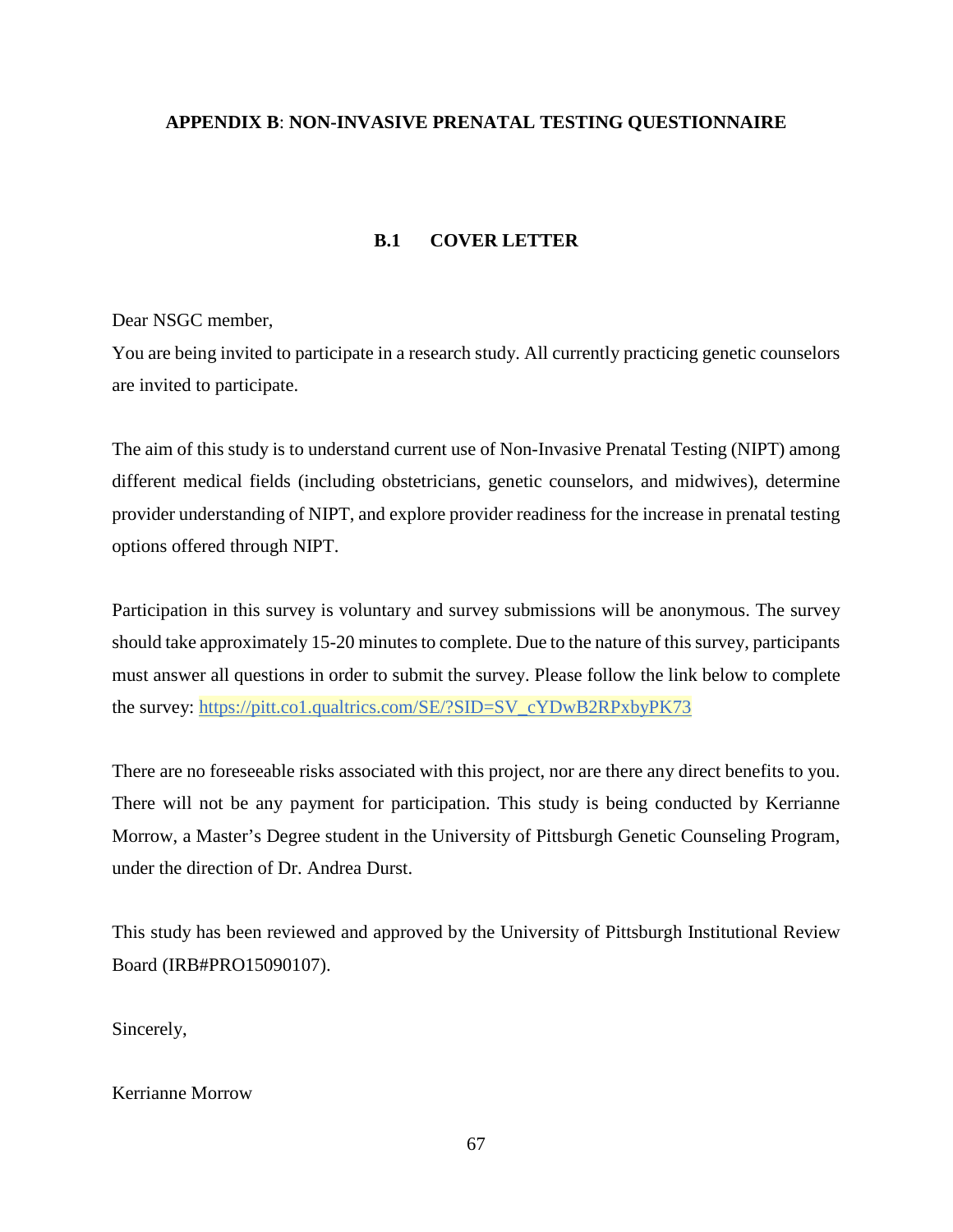Genetic Counseling Student University of Pittsburgh Graduate School of Public Health E-mail: kem171@pitt.edu

Andrea Durst Assistant Director, Genetic Counseling Program University of Pittsburgh Department of Human Genetics Phone: 412-624-3190 E-mail: adurst@pitt.edu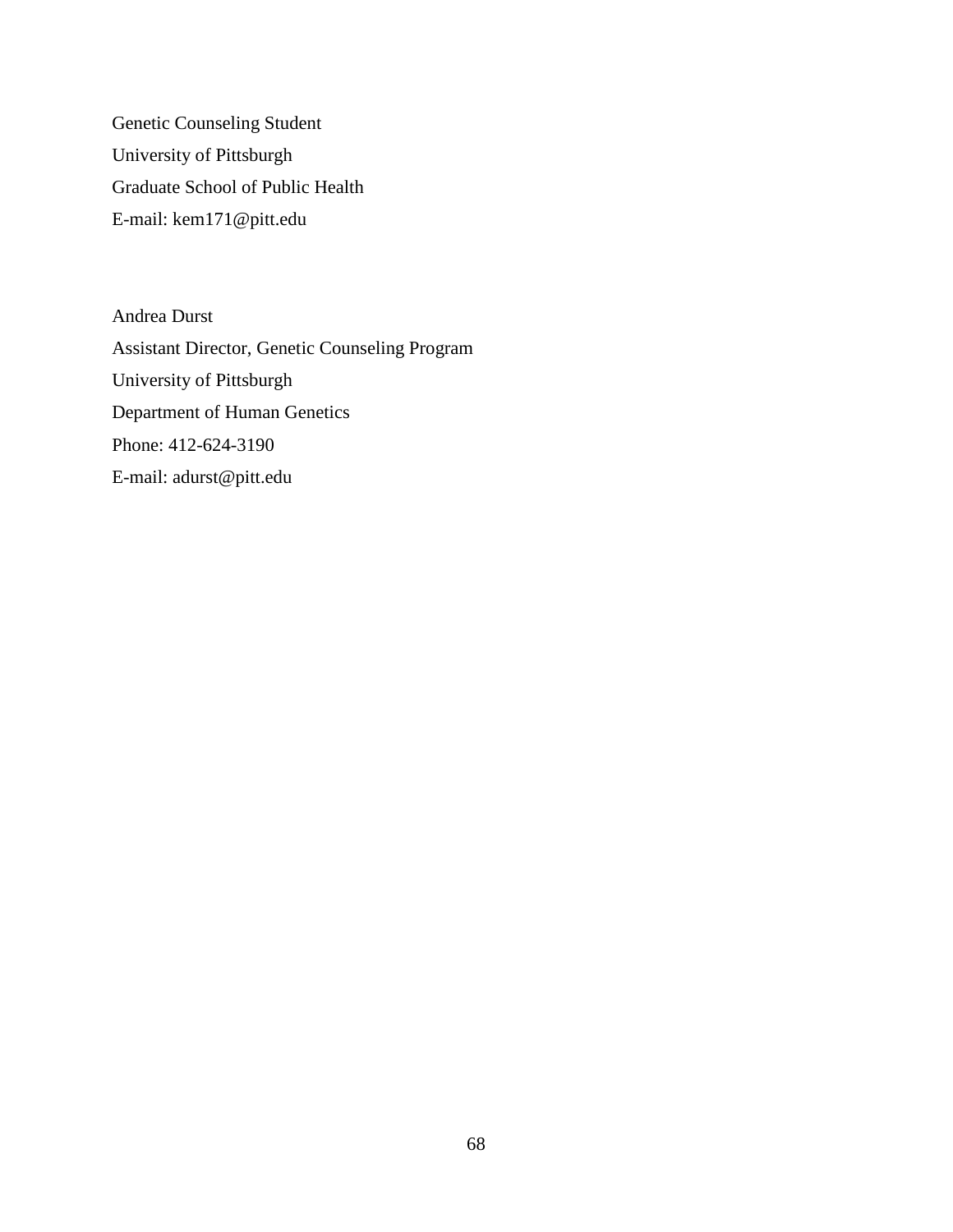## **B.2 QUESTIONNAIRE**

#### **Assessment of Provider Knowledge Toward Non-Invasive Prenatal Testing (NIPT)**

You are being invited to participate in a research study by answering the following survey questions about Non-Invasive Prenatal Testing (NIPT). The purpose of this research study is to understand current use of NIPT among different medical fields, determine provider understanding of NIPT, and explore provider readiness for the increase in prenatal testing options offered through NIPT. For that reason, obstetricians, midwives, and genetic counselors who are members of one of several selected professional organizations in the United States will be asked to complete a brief questionnaire that is expected to take approximately 15 minutes to complete. The questionnaire will include questions regarding demographics, current knowledge of NIPT, and readiness for the evolution of NIPT. There are no foreseeable risks associated with this project, nor are there any direct benefits to you. There will not be any payment for participation. All responses are confidential, and results will be kept in a password protected document on a password protected university computer. Your participation is voluntary, and you may withdraw from this project at any time. Due to the nature of this survey, participants must answer all questions in order to submit the survey. This study is being conducted by Kerrianne Morrow, a Master's Degree student in the University of Pittsburgh Genetic Counseling Program, who can be reached at kem171@pitt.edu, if you have any questions.

Kerrianne Morrow Department of Human Genetics University of Pittsburgh

Non-Invasive Prenatal Testing (NIPT) is a new technology that is rapidly evolving. The methodology involves the collection of a blood sample from the mother for analysis of cell-free fetal DNA in maternal plasma. Its most common and current utilization is the quantification of cell-free fetal DNA from chromosomes 13, 18, and 21 to detect the presence of an abnormal number of chromosomes in a cell, referred to as aneuploidy.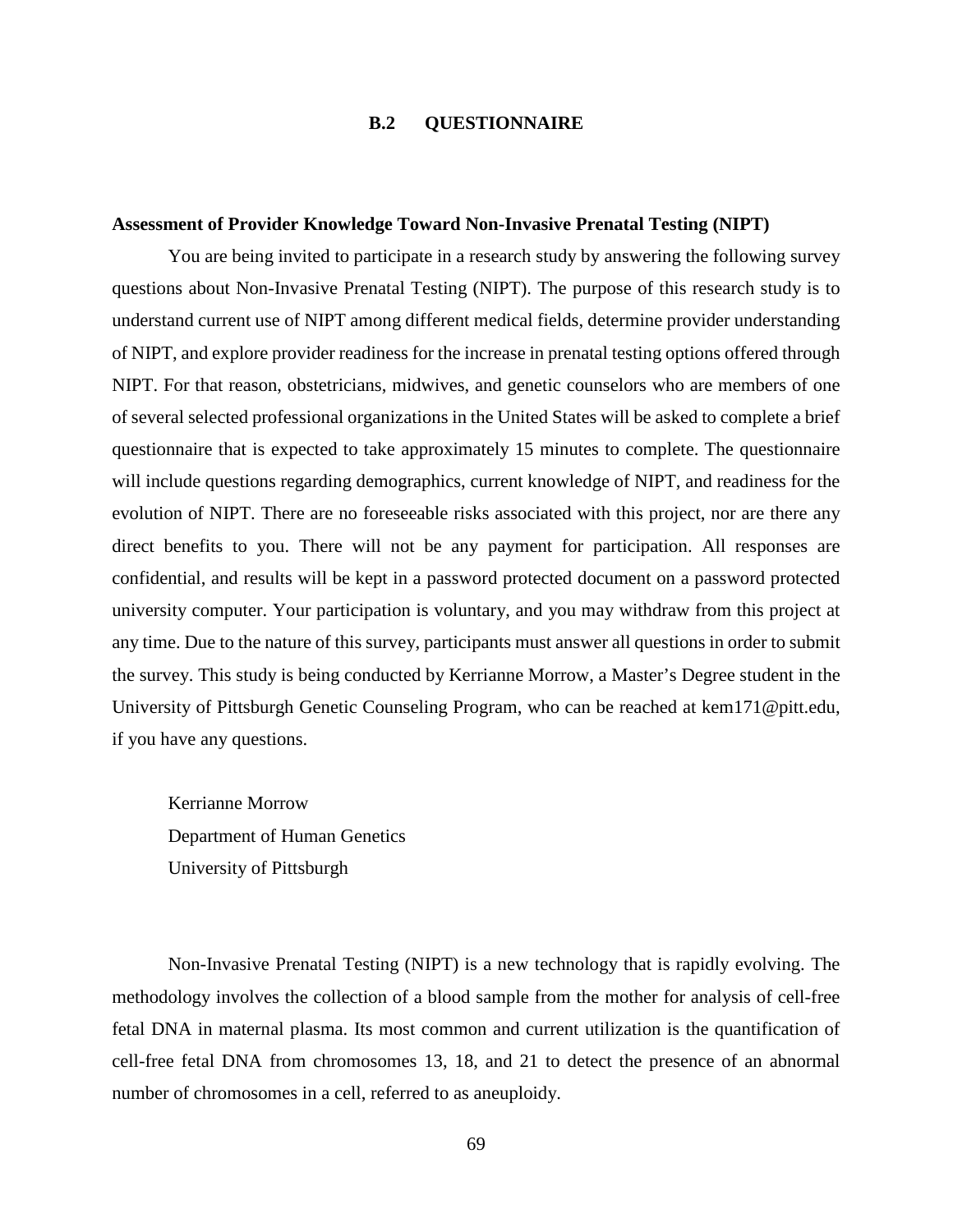- 1. To what extent do you agree or disagree with the following statement: I am familiar with published NIPT clinical data?
	- [ ] Strongly Disagree
	- [ ] Disagree
	- [ ] Neither Agree nor Disagree
	- [ ] Agree
	- [ ] Strongly Agree
- 2. How did you learn about NIPT? (Check all that apply.)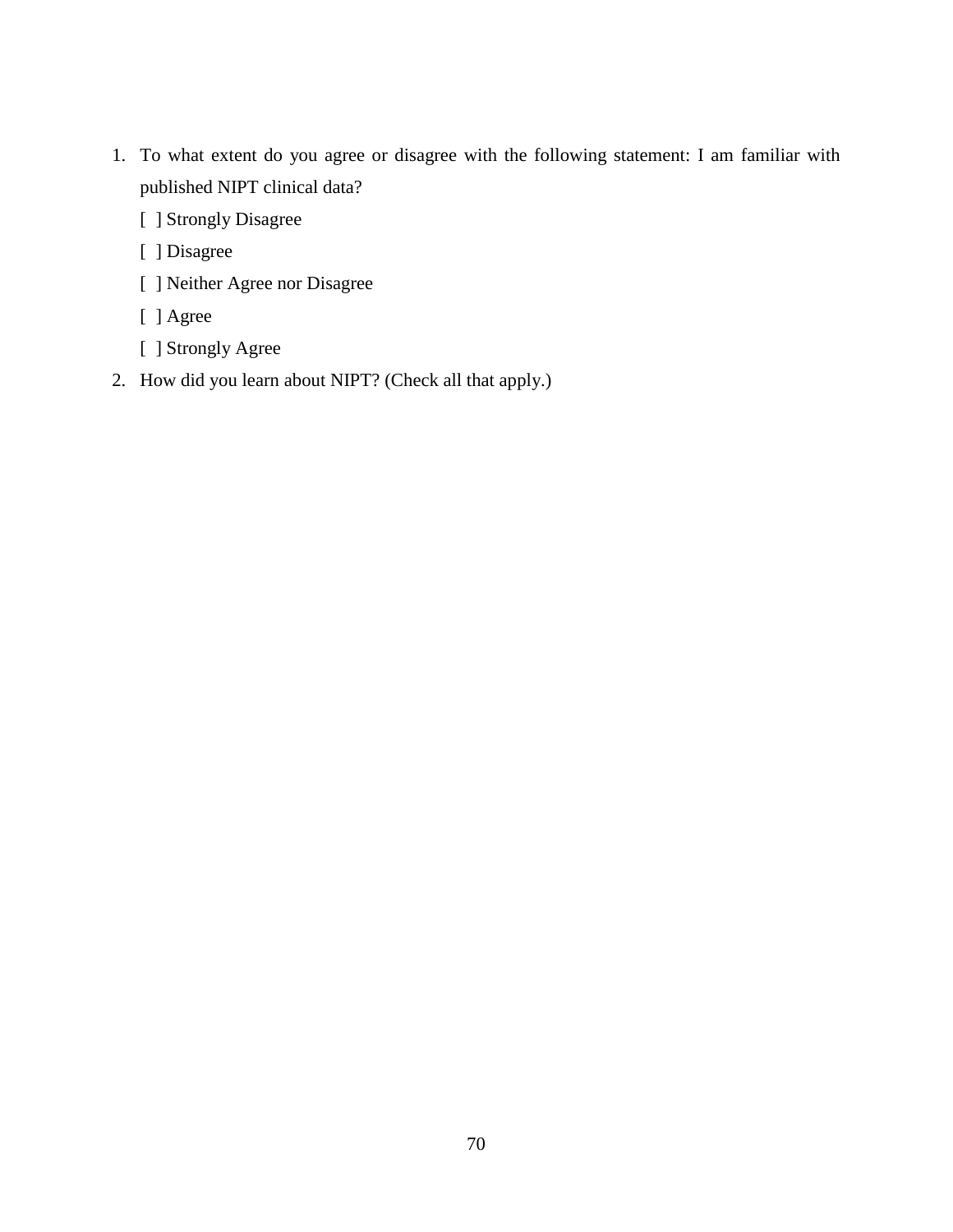|                                                                                                  | [ ] I have not learned about NIPT                                          | [ ] Lab company advertisements   |  |
|--------------------------------------------------------------------------------------------------|----------------------------------------------------------------------------|----------------------------------|--|
|                                                                                                  | [ ] Formal education                                                       | [] Literature review             |  |
|                                                                                                  | [ ] Continuing education course                                            | [ ] Online researching           |  |
|                                                                                                  | [ ] Discussion with a lab representative                                   | [ ] Conference                   |  |
|                                                                                                  | [ ] Discussion with peers                                                  | $\lceil$ ] Other                 |  |
| 3.                                                                                               | NIPT for aneuploidy can be conducted at what gestational age?              |                                  |  |
|                                                                                                  | [ ] Anytime                                                                |                                  |  |
|                                                                                                  | [ ] As early as 10 weeks                                                   |                                  |  |
|                                                                                                  | [ ] As early as 15 weeks                                                   |                                  |  |
|                                                                                                  | [ ] As early as 20 weeks                                                   |                                  |  |
|                                                                                                  | [ ] I don't know                                                           |                                  |  |
| 4. Which of the following criteria do you use in your practice to determine whether a patient is |                                                                            |                                  |  |
|                                                                                                  | at high-risk for carrying an aneuploidy pregnancy? (Check all that apply.) |                                  |  |
|                                                                                                  | [ ] Maternal age                                                           | [ ] Abnormal ultrasound finding  |  |
|                                                                                                  | [ ] An abnormal first trimester screening result                           | [ ] Family history of aneuploidy |  |
|                                                                                                  | [] An abnormal maternal serum screening result                             |                                  |  |
|                                                                                                  | 5. Do you offer NIPT to high-risk pregnancies?                             |                                  |  |
|                                                                                                  | $[$   Yes                                                                  |                                  |  |
|                                                                                                  |                                                                            |                                  |  |
|                                                                                                  | 6. If yes, What percent of high-risk patients do you offer/refer NIPT?     |                                  |  |
|                                                                                                  | $[$ 190-100%                                                               | $\lceil$ 10-25%                  |  |
|                                                                                                  |                                                                            |                                  |  |

- [ ] 75-90%  $[$  ]  $<$ 10%
- [ ] 50-75% [ ] None
- [ ] 25-50%
- 7. If not, do you plan to offer NIPT to high-risk pregnancies in the next 12 months?
	- [ ] Yes
	- [ ] No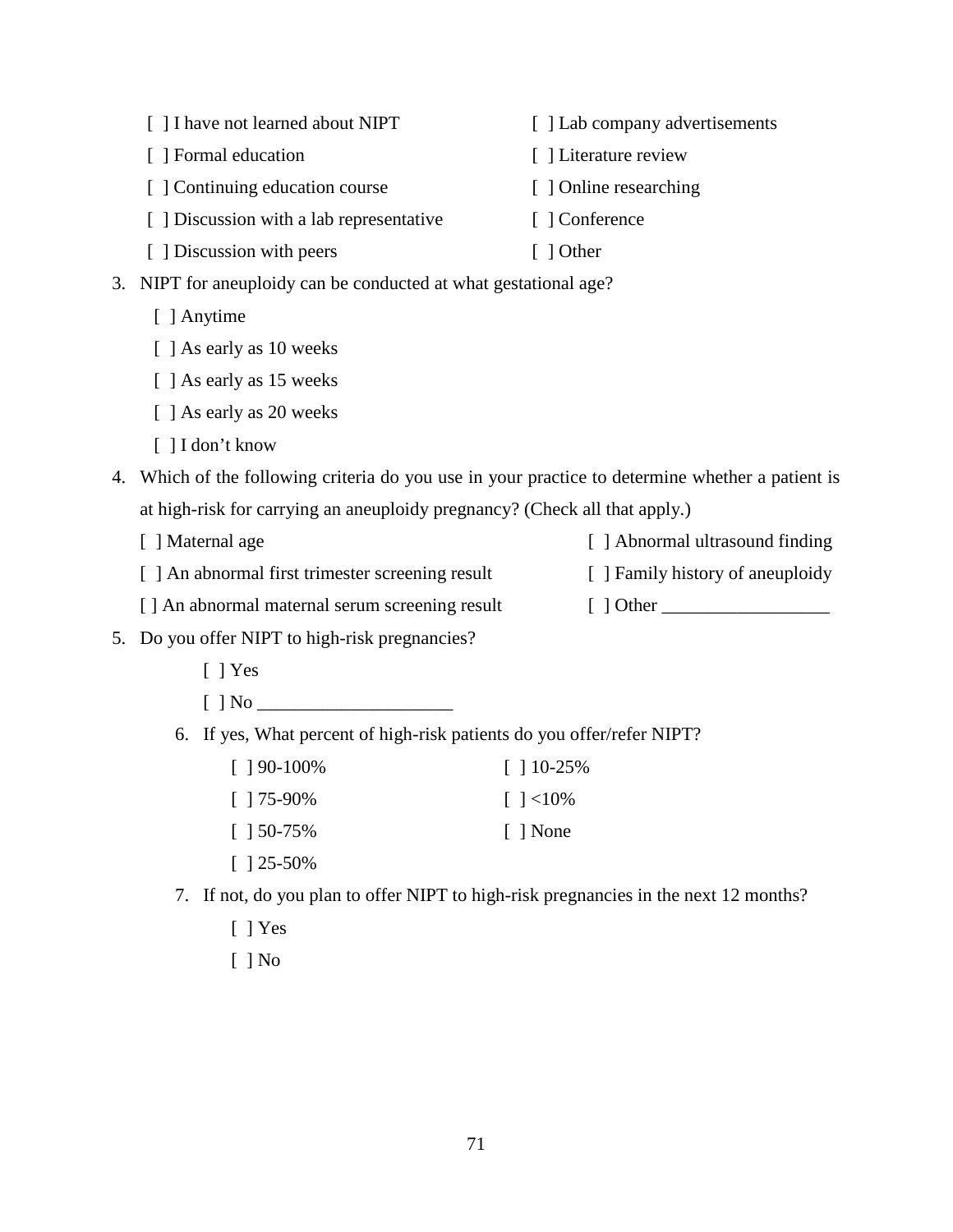- 8. Do you offer NIPT to low-risk pregnancies with no significant risk factors?
	- [ ] Yes
	- $[ ] No ]$
	- 9. What percent of low-risk patients do you offer/refer for NIPT?

| $\lceil 190 - 100\% \rceil$ | $\lceil$ 10-25%  |
|-----------------------------|------------------|
| $\lceil 175-90\% \rceil$    | $\lceil$ 1 < 10% |
| $\lceil 150 - 75\% \rceil$  | None             |
| $\lceil$ 125-50%            |                  |

10. If not, do you plan to offer NIPT to low-risk pregnancies with no significant risk

factors for aneuploidy in the next 12 months?

- [ ] Yes
- [ ] No
- 11. To what extent do the following factors influence your decision to offer NIPT?

|                                      | No Influence | Slight    | <b>Strong Influence</b> |
|--------------------------------------|--------------|-----------|-------------------------|
|                                      |              | Influence |                         |
| Abnormal serum screen result         |              |           |                         |
| Advanced maternal age                |              |           |                         |
| Prior fetus affected with aneuploidy |              |           |                         |
| Increased nuchal translucency        |              |           |                         |
| Ultrasound markers associated with   |              |           |                         |
| increased risk of aneuploidy         |              |           |                         |
| Patient presenting late in gestation |              |           |                         |
| and past optimal time for screening  |              |           |                         |
| procedures                           |              |           |                         |
| Family history of aneuploidy         |              |           |                         |
| Patient with no indication requested |              |           |                         |
| testing                              |              |           |                         |
| Other                                |              |           |                         |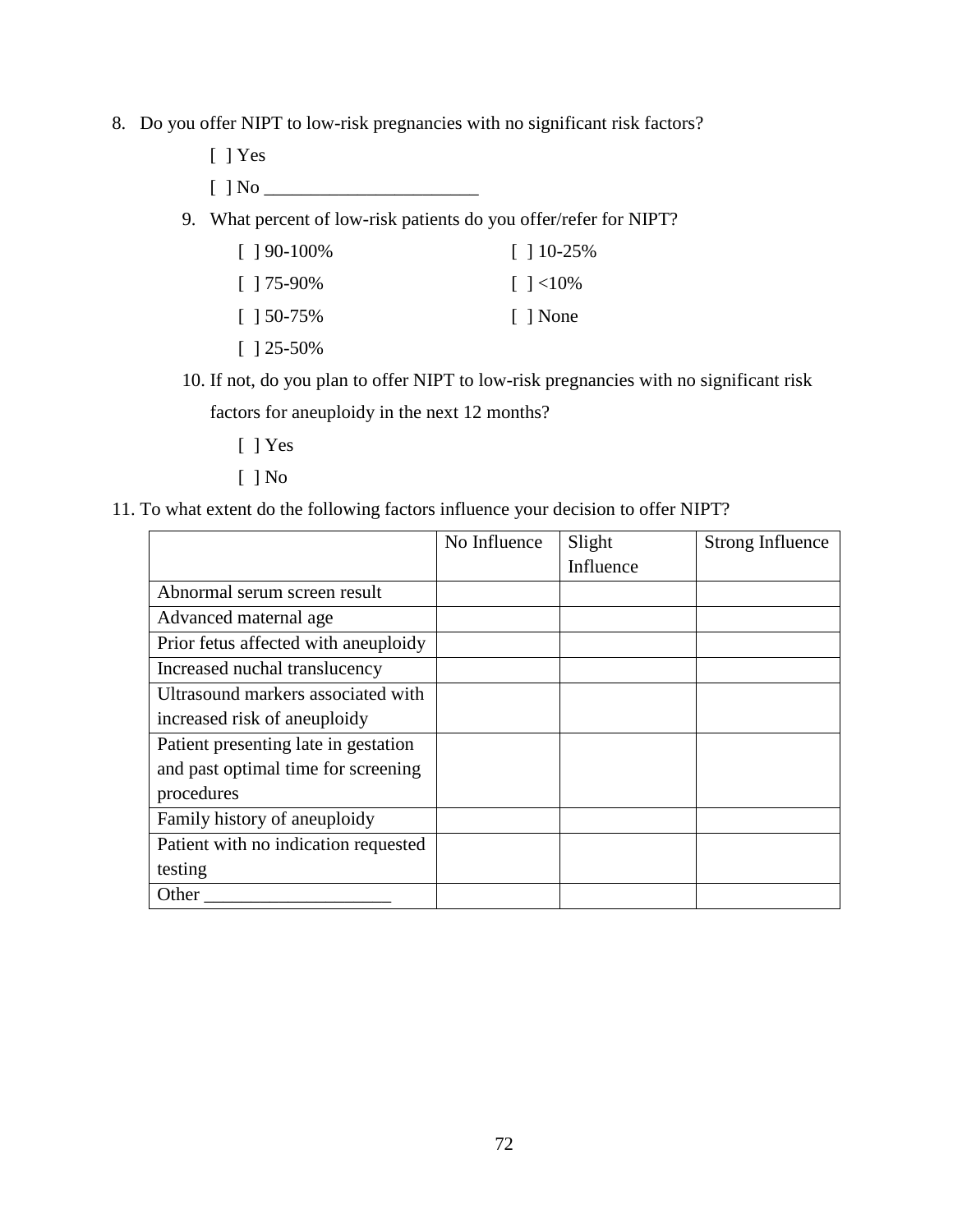12. Do you find the following to be advantages or limitations when ordering NIPT as compared to other screening tests such as first trimester screening and quad screening?

|                                         | Advantage | Neutral | Limitation | N/A |
|-----------------------------------------|-----------|---------|------------|-----|
| Recommended by scientific studies       |           |         |            |     |
| Recommended by professional societies   |           |         |            |     |
| Associated risk to pregnancy            |           |         |            |     |
| My history of experience with the test  |           |         |            |     |
| Coverage by insurance companies         |           |         |            |     |
| Detection rate                          |           |         |            |     |
| Patient acceptance                      |           |         |            |     |
| <b>Patient Anxiety</b>                  |           |         |            |     |
| Risk associated with follow-up invasive |           |         |            |     |
| testing                                 |           |         |            |     |
| False positives                         |           |         |            |     |
| Availability during gestational age     |           |         |            |     |
| Availability of genetic counseling      |           |         |            |     |
| Other                                   |           |         |            |     |

13. How is information about NIPT for aneuploidy provided to your patients prior to testing?

(Check all that apply.)

- [ ] Patients speak face-to-face with a genetic counselor
- [ ] Patients speak with a genetic counselor through telemedicine
- [ ] I discuss NIPT with the patient
- [ ] Patients speak to a health care provider other than a genetic counselor in my office
- [ ] Patients speak to a health care provider other than a genetic counselor who is not part of my office
- [ ] Patients read an information handout first
- [ ] I do not order this test
- [ ] Other \_\_\_\_\_\_\_\_\_\_\_\_\_\_\_\_\_\_\_\_\_\_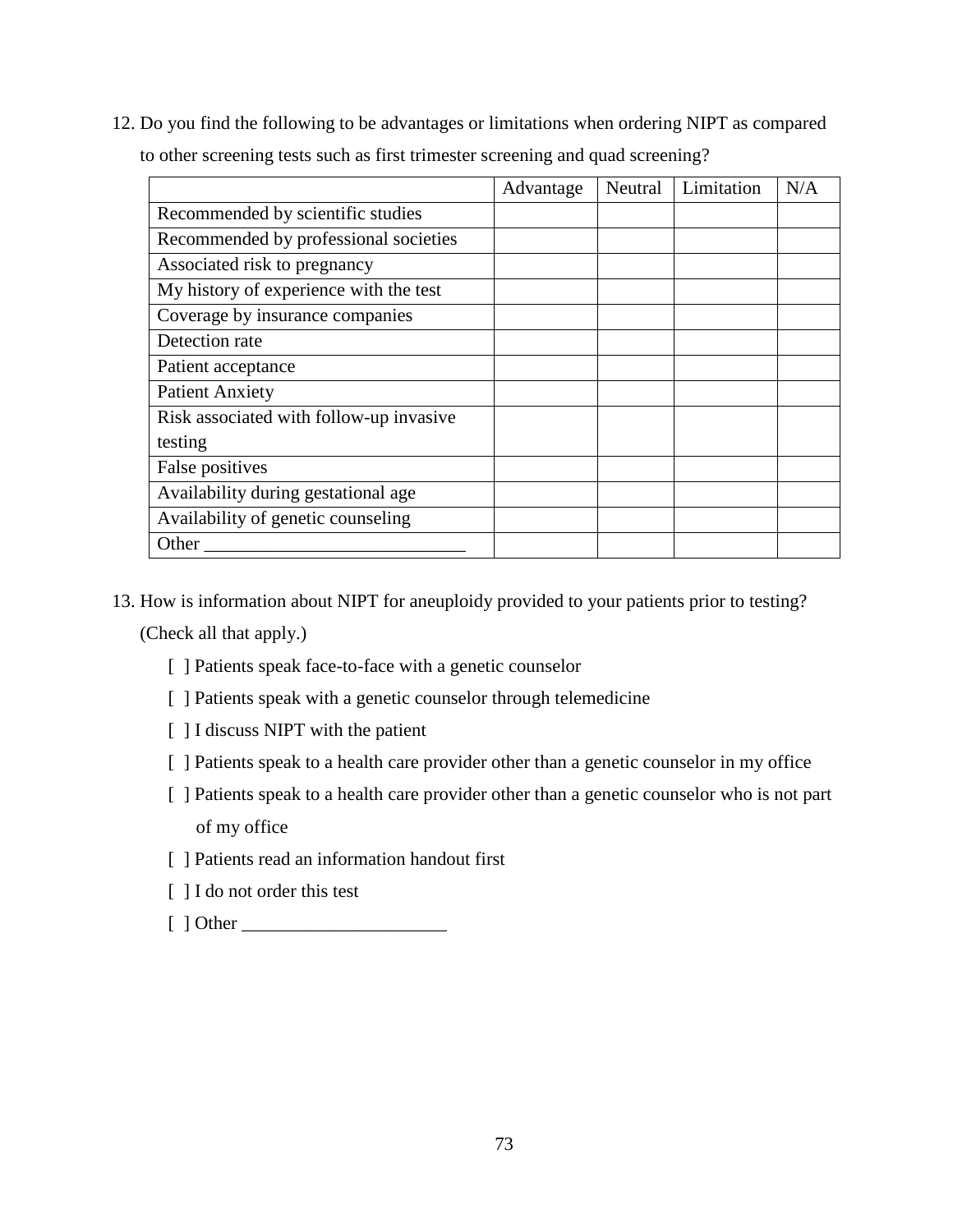14. How confident are you interpreting patient NIPT results?

- [ ] Not confident
- [ ] Mostly not confident
- [ ] Confident
- [ ] Mostly confident
- [ ] Very confident
- [ ] N/A
- 15. How comfortable are you explaining NIPT results to your patients?
	- [ ] Not comfortable
	- [ ] Mostly not comfortable
	- [ ] Comfortable
	- [ ] Mostly comfortable
	- [ ] Very comfortable
	- $[$   $]$   $N/A$
- 16. If a patient has an abnormal NIPT result, do you offer invasive diagnostic testing

(amniocentesis or chorionic villus sampling)?

- [ ] Yes
- $[$   $]$  No
- $[ ]$  It depends  $[ ]$
- 17. When would you find access to a genetic counselor helpful during the process of ordering NIPT?
	- [ ] Before offering NIPT
	- [ ] After results come back and are abnormal
	- [ ] Only if results are abnormal
	- [ ] I do not offer genetic counseling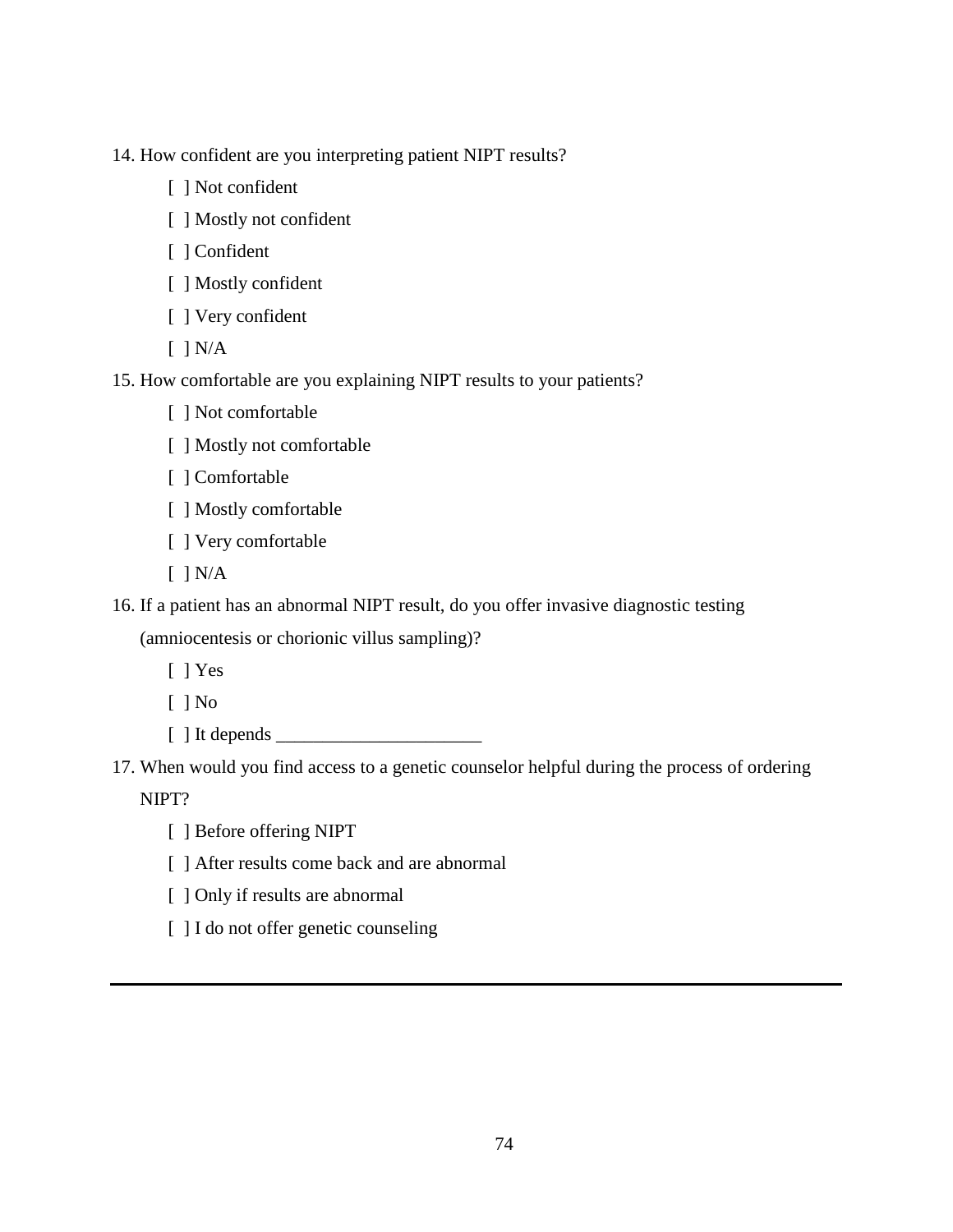Recent research has contributed to the development of expanded testing opportunities through NIPT. This testing includes aneuploidy detection involving additional chromosomes as well as assessment of the presence of microdeletions and microduplications, which may be associated with certain genetic conditions. By definition, a microdeletion is the loss of a small fragment of a chromosome that involves several contiguous genes. A microduplication is a gain of a small fragment of a chromosome. Microdeletions and microduplications are typically too small to be detected by conventional cytogenetic methods such as light microscopy using high resolution karyotyping. Detection for microdeletions and microduplications are traditionally done by procedures such as fluorescence in-situ hybridization (FISH) or microarray analysis.

In the future, NIPT may also have the potential to analyze the presence of monogenic disorders. Monogenic disorders such as cystic fibrosis are known to be caused by mutations in a specific gene. Expansion of NIPT to include analysis of monogenic disorders can allow for recognition of these conditions in a fetus early in pregnancy.

- 18. To what extent do you agree or disagree with the following statement: I am familiar with published clinical data regarding microdeletions/microduplications within the context of NIPT.
	- [ ] Strongly disagree
	- [ ] Disagree
	- [ ] Neither agree nor disagree
	- [ ] Agree
	- [ ] Strongly agree
- 19. To what extent do you agree or disagree with the following statement: microdeletion/microduplication analysis should be offered in NIPT.
	- [ ] Strongly disagree
	- [ ] Disagree
	- [ ] Neither agree nor disagree
	- [ ] Agree
	- [ ] Strongly agree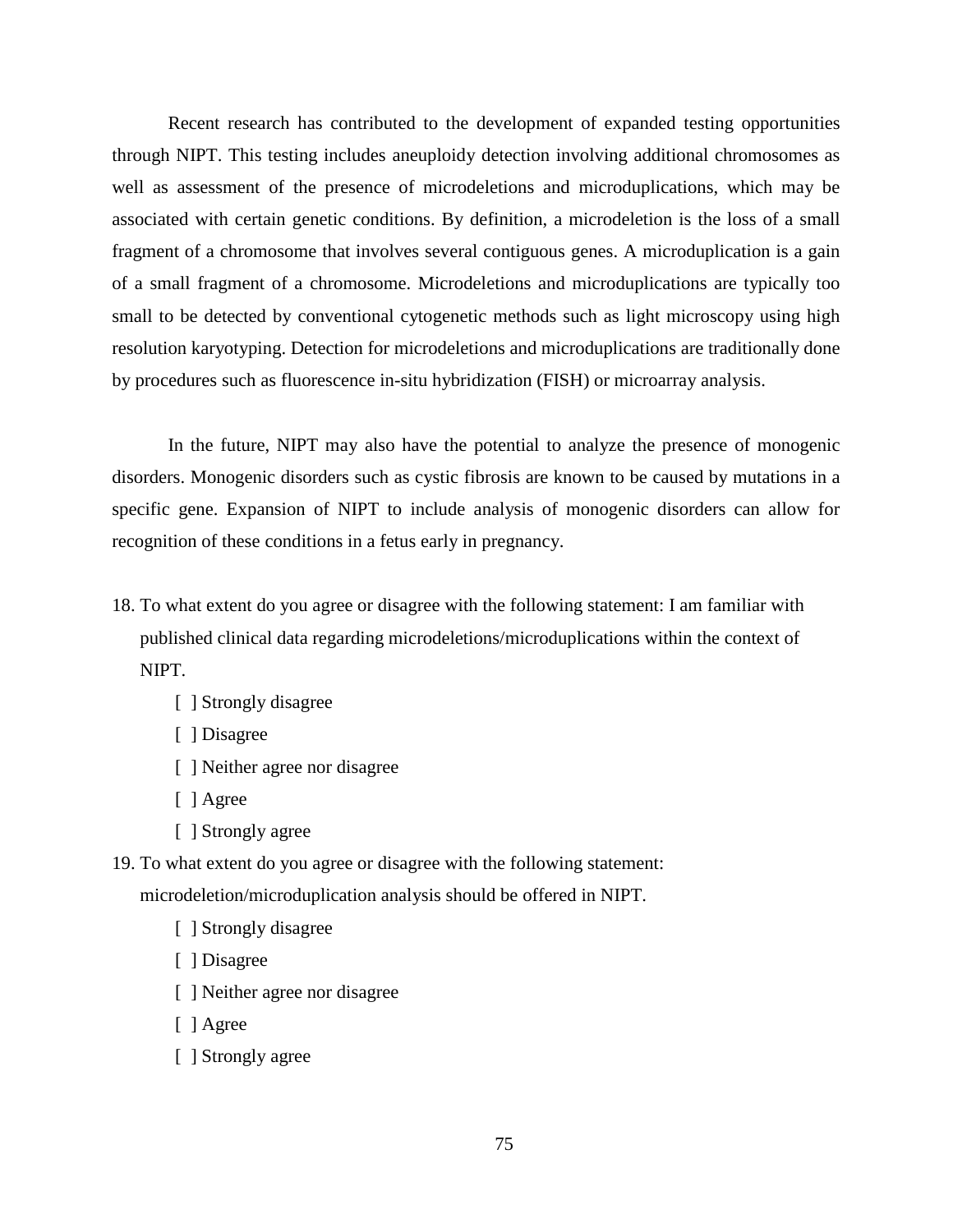20. Do you offer microdeletion/microduplication NIPT to all pregnancies?

- [ ] Yes [  $\vert$  Only to high risk pregnancies
- [ ] No  $[$  ] Other  $\_\_$
- 21. If not, do you plan to offer NIPT with microdeletion/microduplication in the next 12 months?
	- [ ] Yes
	- $[$   $]$  No
- 22. Which of the following criteria do you use to determine that a patient is at increased risk for having a fetus with a microdeletion/microduplication? (Check all that apply.)
	- [ ] Family with known microdeletion/microduplication disorder
	- [ ] Prior fetus affected with a microdeletion/microduplication disorder
	- [ ] Ultrasound finding
	- [ ] I don't know
	- $\lceil$  ] Other
- 23. How is information about NIPT with microdeletion/microduplication analysis provided to your patients prior to testing? (Check all that apply.)
	- [ ] Patients speak face-to-face with a genetic counselor
	- [ ] Patients speak with a genetic counselor through telemedicine
	- [ ] I discuss NIPT with the patient
	- [ ] Patients speak to a health care provider other than a genetic counselor in my office
	- [ ] Patients speak to a health care provider other than a genetic counselor who is not part of my office
	- [ ] Patients read an information handout first
	- [ ] I do not order this test
	- [ ] Other \_\_\_\_\_\_\_\_\_\_\_\_\_\_\_\_\_\_\_\_\_\_\_\_\_\_\_\_\_\_\_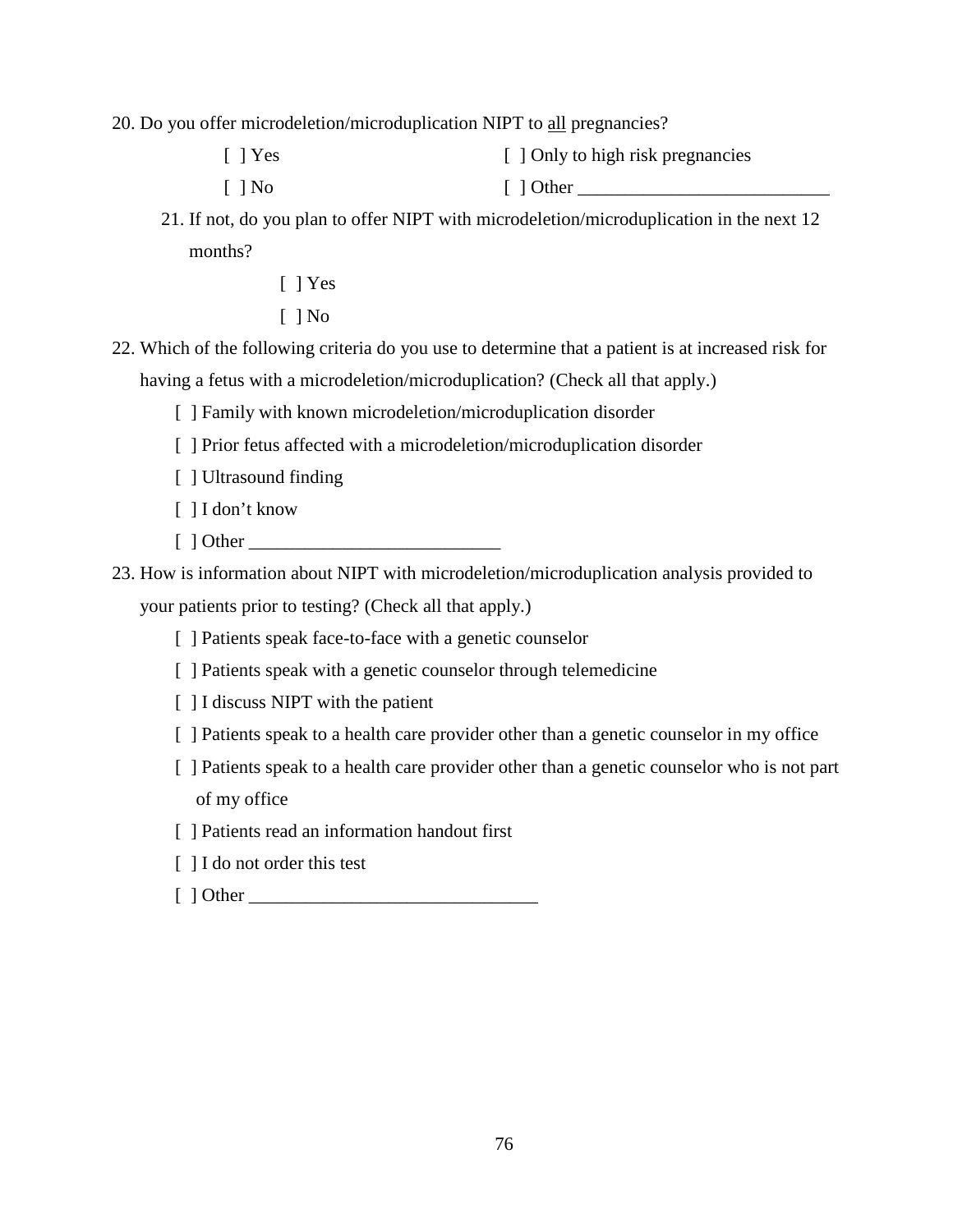24. How confident are you interpreting patient microdeletion/microduplication NIPT results?

- [ ] Not confident
- [ ] Mostly not confident
- [ ] Confident
- [ ] Mostly confident
- [ ] Very confident
- $[ ] N/A ]$
- 25. How comfortable are you explaining microdeletion/microduplication NIPT results to your

patients?

- [ ] Not comfortable
- [ ] Mostly not comfortable
- [ ] Comfortable
- [ ] Mostly comfortable
- [ ] Very comfortable
- $\lceil$   $\rceil$  N/A
- 26. If a patient has an abnormal microdeletion/microduplication NIPT result, do you offer invasive diagnostic testing (amniocentesis or chorionic villus sampling)?
	- [ ] Yes

[ ] No

- [ ] Not enough information at the present time
- 27. What is your opinion about offering analysis of monogenic disorders in NIPT?
	- [ ] Highly disapprove
	- [ ] Mostly disapprove
	- [ ] Neither approve nor disapprove
	- [ ] Mostly approve
	- [ ] Highly approve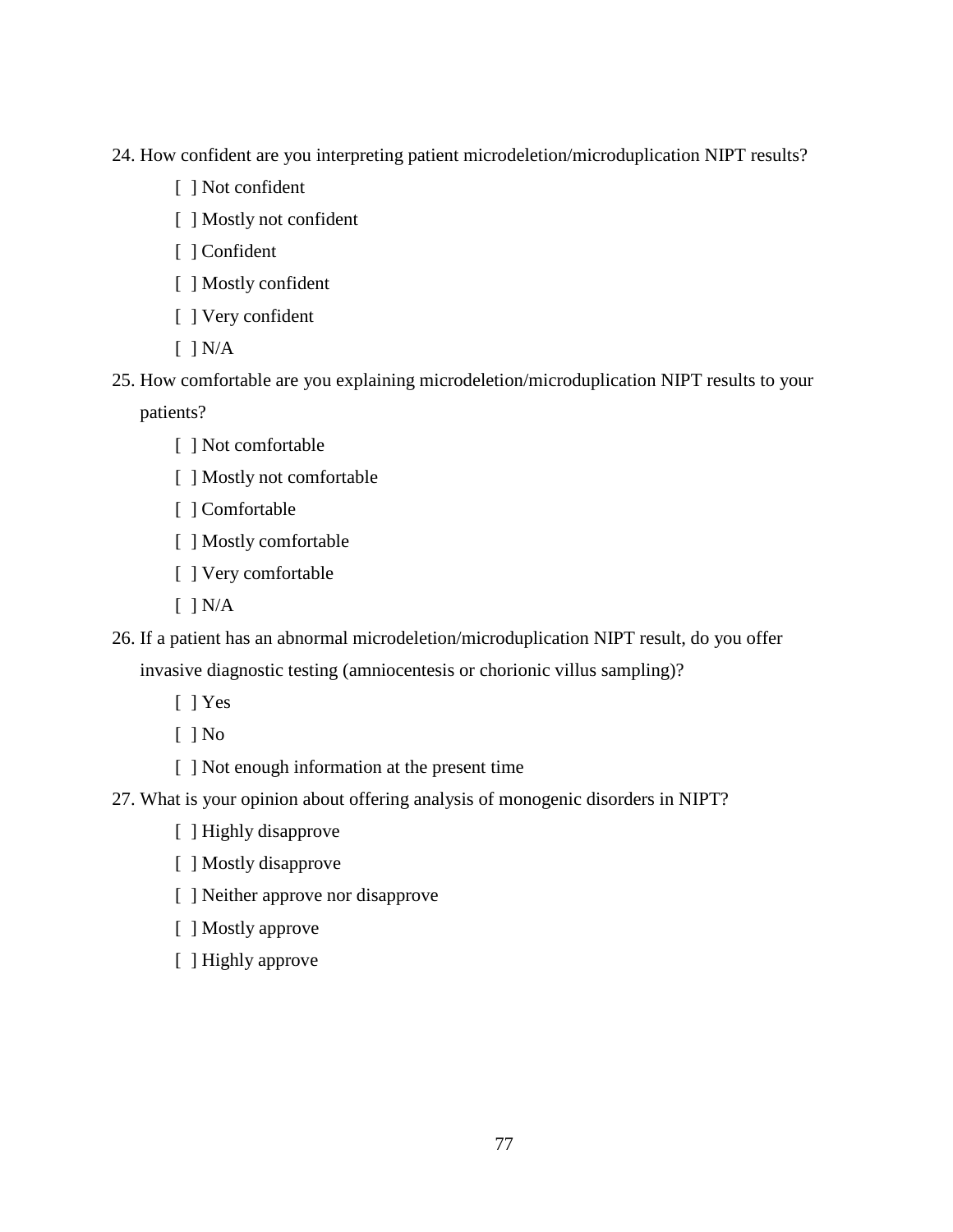- 28. Which of the following criteria would you use to determine that a fetus is at an increased risk for monogenic disorders? (Check all that apply.)
	- [ ] Family history of a known monogenic disorder
	- [ ] Family where the mother or father is known to be a carrier for the disorder
	- [ ] Family where the mother or father is suspected to be a carrier for the disorder based on family history
	- [ ] Prior fetus affected with a monogenic disorder
	- [ ] Ultrasound finding
	- [ ] Would offer to all pregnancies
	- [ ] I don't know
	- $\lceil$   $\lceil$  Other  $\lceil$
- 29. If a patient has an abnormal NIPT result regarding a monogenic disorder, would you offer invasive diagnostic testing (amniocentesis or chorionic villus sampling)?
	- [ ] Yes
	- $[$   $]$  No
	- [ ] It depends
- 30. In your opinion, would you want NIPT labs to offer screening only for the 3 categories (aneuploidy, microdeletion/duplications, and monogenic disorders) without option for fewer categories?
	- [ ] Yes, I would only want labs to offer all 3 categories every time for every patient
	- [ ] No, I would want to be able to choose the target category(ies) that are most pertinent to my patient; testing performed on a case by case basis with additional options (beyond aneuploidy testing) offered on an opt-in basis

### **Demographics**

- 31. What is your field of specialty?
	- [ ] Certified Nurse Midwife
	- [ ] Certified Midwife
	- [ ] Genetic Counselor
	- [ ] Obstetrics & Gynecology
	- $\lceil$  1 Other  $\lceil$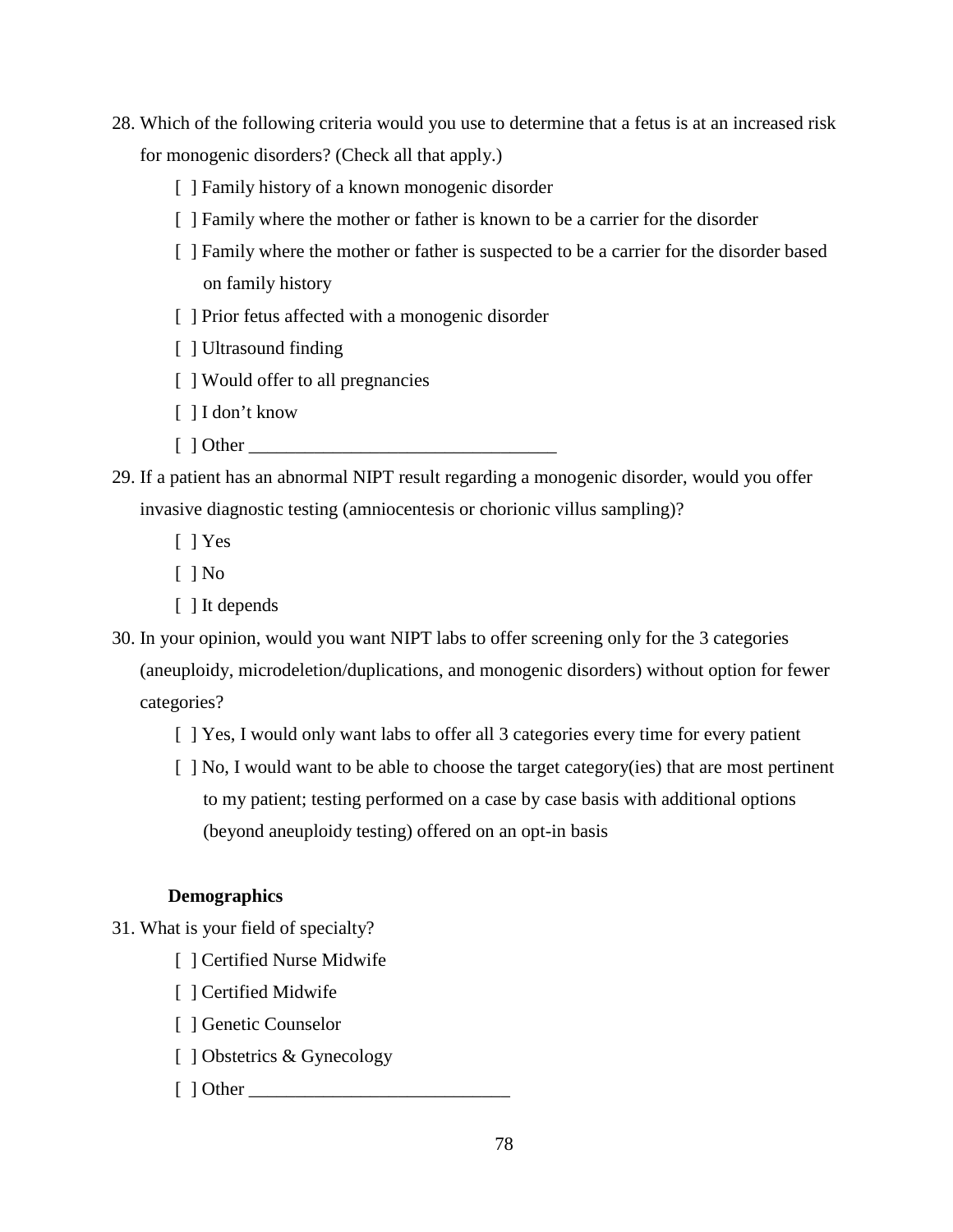32. Do you have a sub-specialty?

[ ] Yes \_\_\_\_\_\_\_\_\_\_\_\_\_\_\_\_\_\_\_\_\_\_\_\_\_\_

[ ] No

33. What is your primary work setting?

- [ ] Academic
- [ ] Private Practice
- [ ] Hospital based
- [ ] Lab

# 34. How many years have you been practicing?

- [ ] 0-2 years
- [ ] 2-5 years
- [ ] 5-10 years
- [ ] 10+ years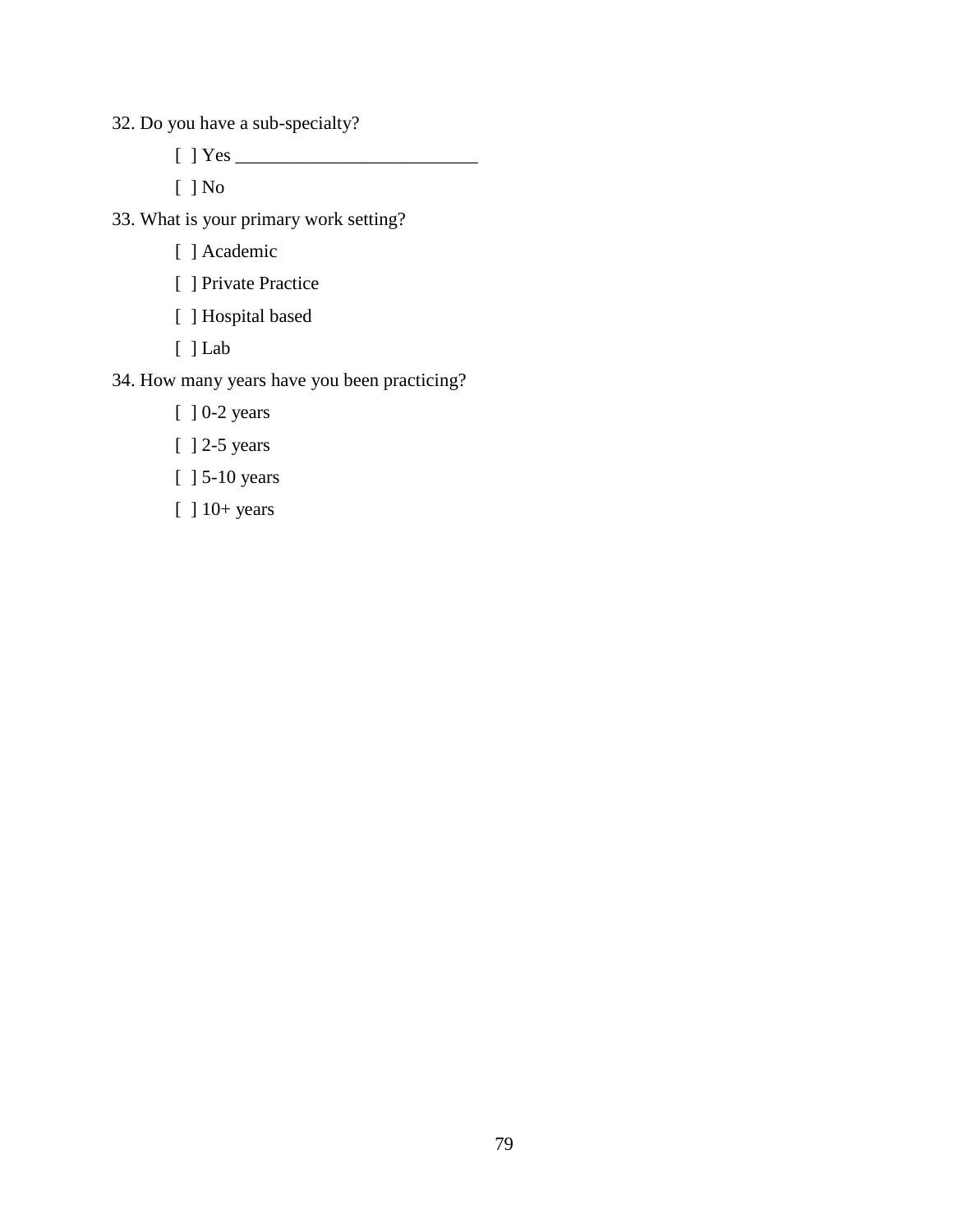#### **APPENDIX C: ADDITIONAL RESULTS FROM QUESTIONNAIRE**

Many of the questions provided on the questionnaire were intended for analysis among multiple provider populations. This included when providers had patients speak to a genetic counselor, when they would find access to a genetic counselor most beneficial, and further information regarding how often they refer or offer NIPT to patients.

Genetic counselors were queried on their offering of NIPT. 95% of respondents indicated that they offer NIPT to high-risk patients. Of these participants, 87% indicated they offer NIPT to 90-100% of their patients. 8% indicated they offer NIPT to their high-risk patients 75-90% of the time, 5% of participants indicated they offer NIPT to their high-risk patients 50-75% of the time, and 1% of individuals offer NIPT to high-risk individuals 25-50% of the time. The 5% of patients who indicated they did not offer testing stated that they were non-prenatal genetic counselors. Genetic counselors were asked if a patient receives an abnormal test result, is the patient offered invasive diagnostic testing. 95% of participants indicated patients are offered invasive diagnostic testing, 5% stated that it depends and all indicated that they are not prenatal genetic counselors.

Genetic counselors were also queried regarding offering NIPT to average-risk patients. Of the 36% of participants who offer NIPT testing to average-risk patients, 53% indicated they offer NIPT 90-100% of the time, 5% offer NIPT 75-90% of the time, 15% offer NIPT 50-75% of the time, 8% offer NIPT 25-50% of the time, 5% offer NIPT 10-25% of the time, and 15% offer NIPT <10% of the time. 64% of counselors indicated they do not offer NIPT to average-risk patients. Of those, 81% indicated they do not plan to offer NIPT to high-risk patients in the next 12 months.

Genetic counselors were also asked how information regarding NIPT is provided to their patients prior to testing (**Supplemental Figure 1**). Genetic counselors indicated 86% of patients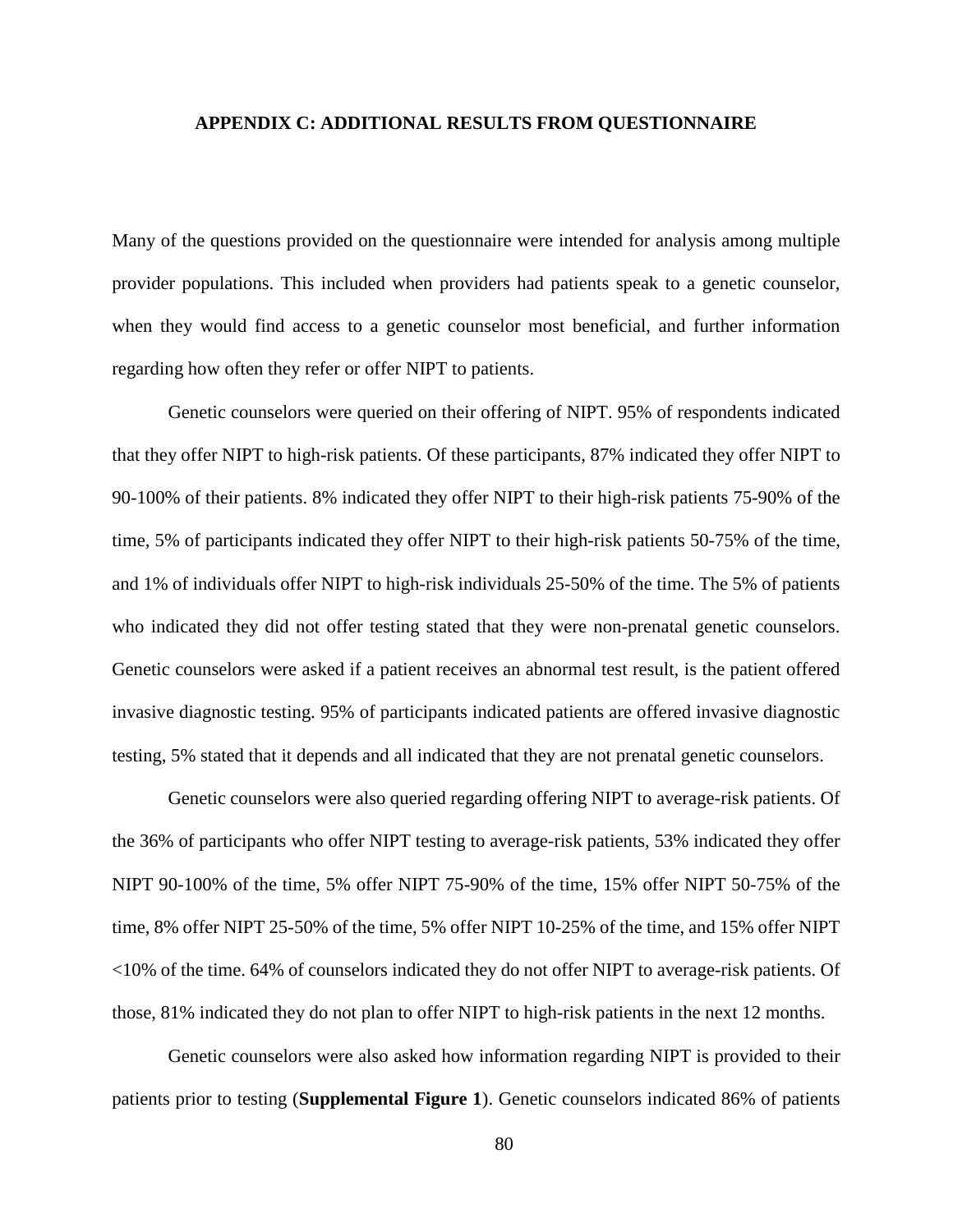speak face-to-face with a genetic counselor. 7% of patients speak with a genetic counselor through telemedicine, and 61% of respondents indicated they discuss NIPT with the patient. 26% of patients speak to a health care provider other than a genetic counselor within their clinical office and 18% of patients speak to a health care provider other than a genetic counselor who is not a part of the respondents clinical office. 9% of patients read an informational handout first, 6of respondents indicated they do not order this test, and 1% selected other. The individual who selected other indicated that their patients watch a video.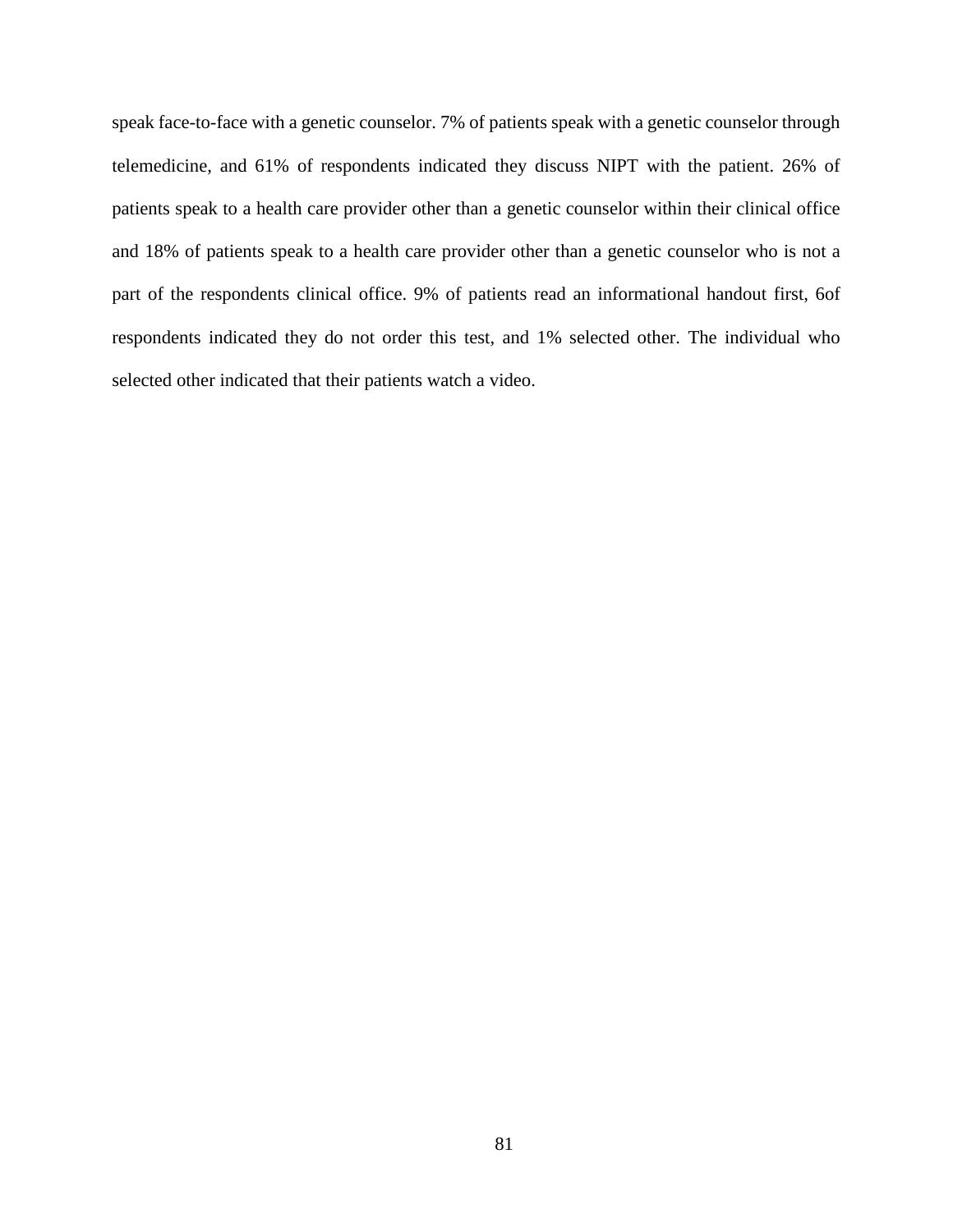

**Supplemental Figure 1.** Methods indicated to teach patients about Non-Invasive Prenatal Testing.

Participants were asked when they would find access to a genetic counselor helpful during

the process of ordering NIPT (**Supplemental Figure 2**). 85% indicated before NIPT is offered,

13% indicated after results come back and are abnormal, 2% indicated only if results are abnormal,

and 1% indicated that they do not offer genetic counseling.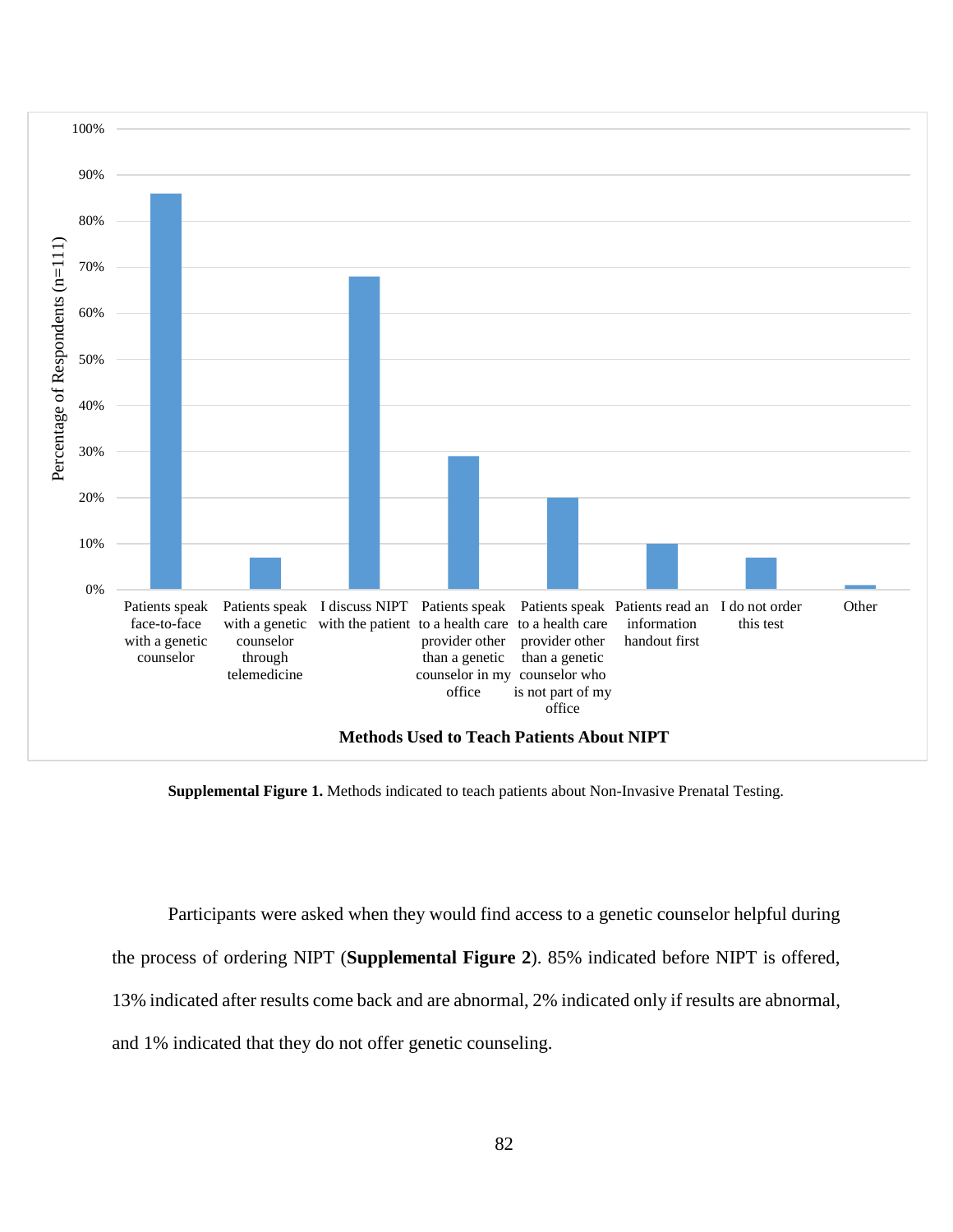

**Supplemental Figure 2.** When genetic counselors would prefer to see patients with regard to Non-Invasive Prenatal Testing counseling.

Further information regarding microdeletion and microduplication conditions was also assessed. Participants were queried regarding the criteria they used to determine if a patient was at increased risk for having a fetus with a microdeletion or microduplication anomaly. 88% of participants indicated when there is a family with a known microdeletion/microduplication disorder, 88% indicated when there was a prior fetus affected with a microdeletion/microduplication disorder, and 94% indicated when there was an ultrasound finding. 12% of participants indicated the option "other". Within this category, participants indicated family history of birth defects/developmental delay (2), parental balanced translocation (2), abnormal serum screen (1), insurance coverage (2), and patient interest and comfort with uncertainty are criteria they use when offering microdeletion/microduplication analysis. 2 individuals indicated they would not offer NIPT for microdeletion/microduplication conditions,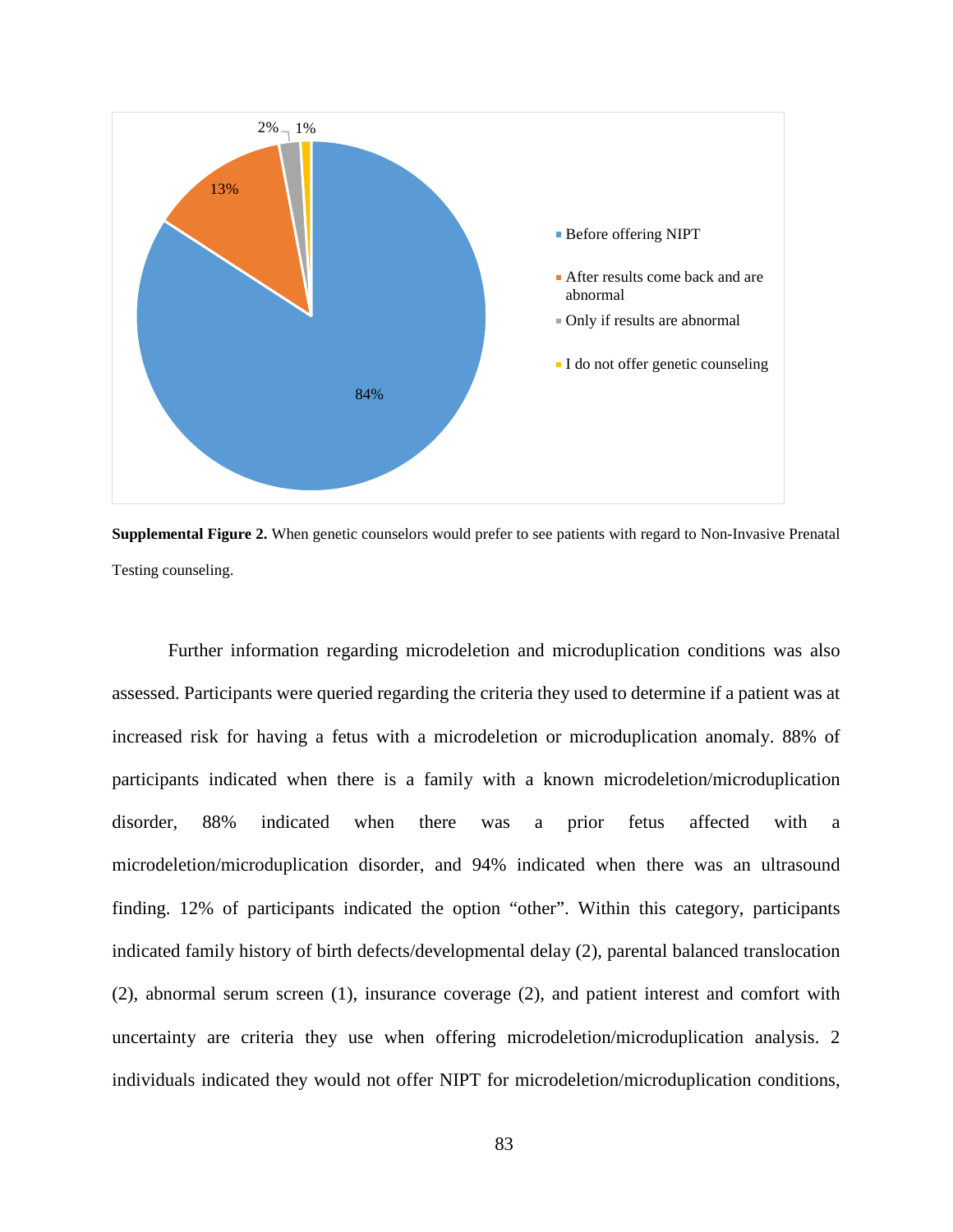but would instead offer invasive diagnostic testing, and 3 individuals indicated they do not offer NIPT with microdeletion/microduplication analysis.

In total 34% of providers indicated they offer microdeletion and microduplication analysis for high-risk pregnancies. Of the 66% who indicated they did not offer microdeletion and microduplication analysis to high-risk pregnancies, 76% stated they do not plan to offer this panel within the next 12 months, while 24% indicated they did plan to offer NIPT with microdeletion and microduplication analysis within the next 12 months.

Participants were queried as to how information regarding NIPT with microdeletion and microduplication analysis is provided to their patients prior to testing (**Supplemental Figure 3**). 67% indicated the patients speak face-to-face with a genetic counselor, 5% indicated patients speak to a genetic counselor via telemedicine, 42% indicated they discuss NIPT with the patient, 14% indicated the patients speak to a health care provider other than a genetic counselor within their clinical office, 7% indicated patients speak with a health care provider other than a genetic counselor who is not located within their clinical office, 6% indicated that patients read an information handout first, 28% indicated they do not order this testing, and 2% selected the "Other" category. Within the "other" category, participants indicated that they only offer 22q microdeletion analysis (1) or that both the patients and the providers are not aware the patient is having microdeletion analysis (1).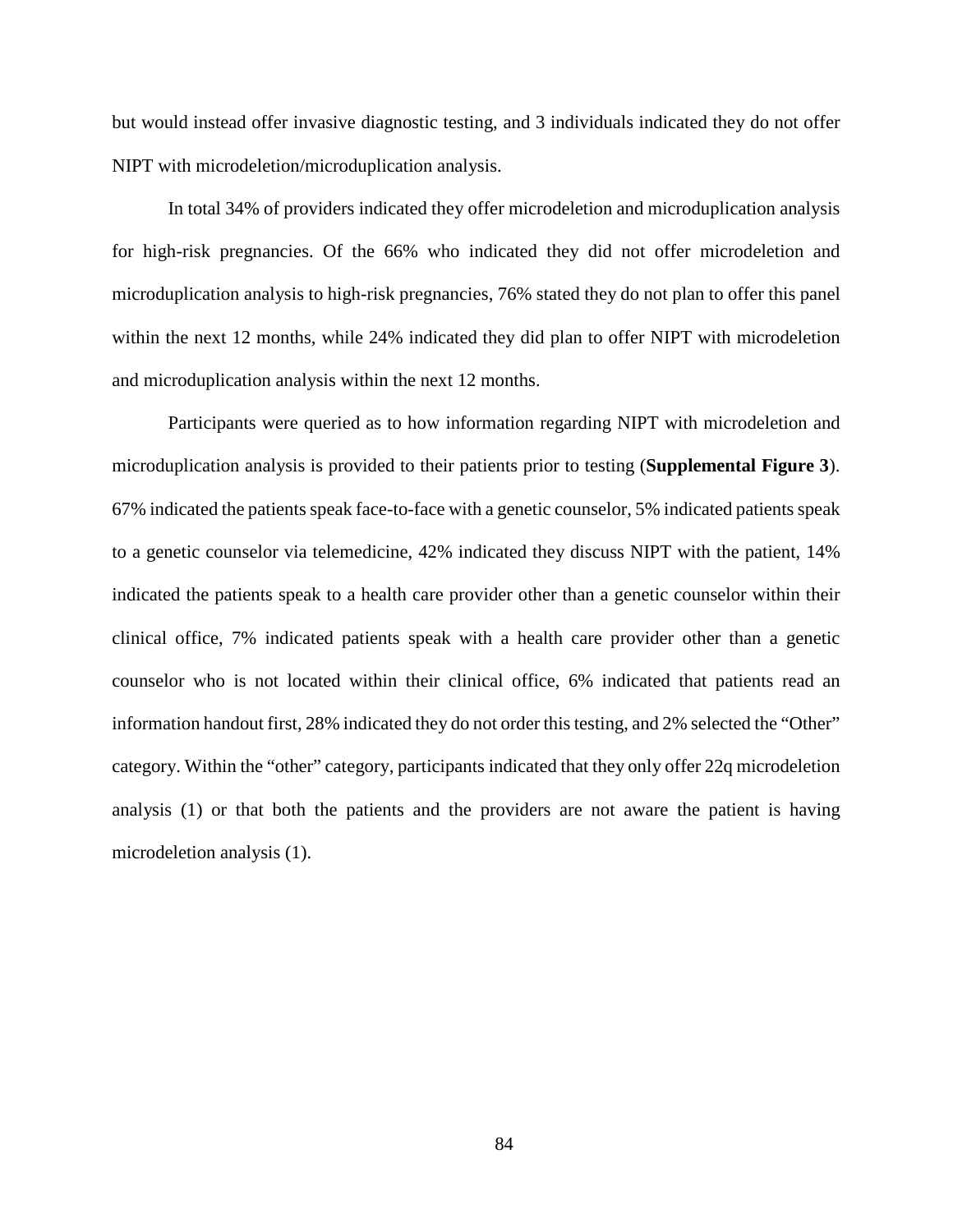

**Supplemental Figure 3.** Method used to teach patients about submicroscopic chromosomal changes and their testing options within Non-Invasive Prenatal Testing.

Participants were queried as to if they offer invasive diagnostic testing after microdeletion and microduplication results are reported abnormal. 92% of genetic counselors indicated they do offer invasive diagnostic testing, 1% indicated they do not, and 7% indicated there is not enough information at the present time.

The last set of questions enquired about opinions regarding the future inclusion of monogenic disorders within NIPT panels. Patients were queried regarding what criteria they would use to determine if a fetus is at an increased risk for monogenic disorders (**Supplemental Figure**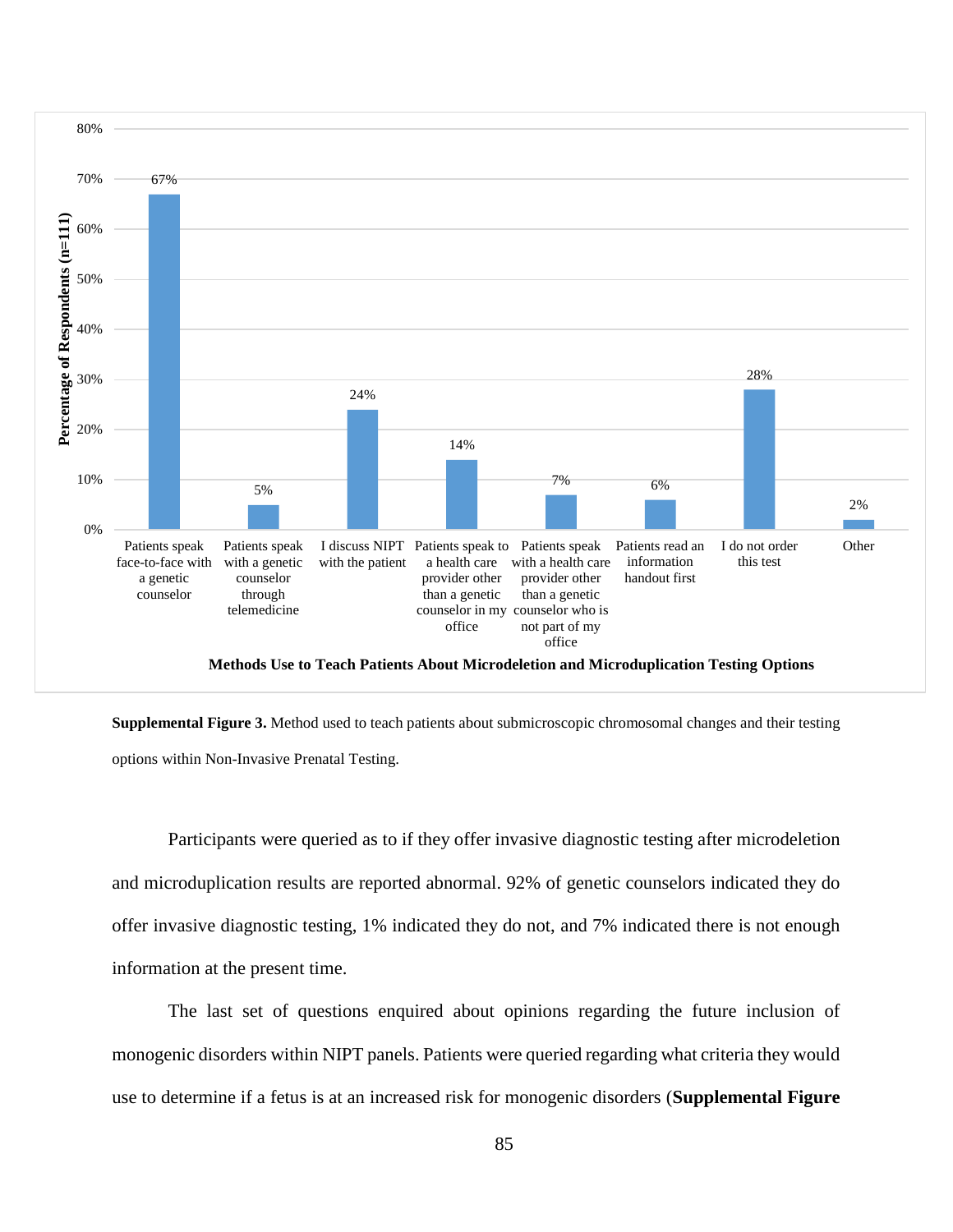**4**). Genetic counselors indicated the following criteria: 80% for a family history of a known monogenic disorder, 91% for a family where the mother or father is a known carrier for a monogenic condition, 55% for a family where the mother or father is a suspected carrier for the disorder based on family history, 93% when a prior fetus is affected with a monogenic disorder, 71% indicated when there is an ultrasound finding, 3% indicated they would order monogenic disorder analysis for all pregnancies, and 5% selected "Other". Within the "Other" category, 1 respondent stated when there is a known mutation(s), 1 respondent stated when the mother and father are known carriers of a recessive condition, 1 respondent indicated they would decide when the sensitivity and specificity of testing is released clinically, and 2 individuals stated not applicable.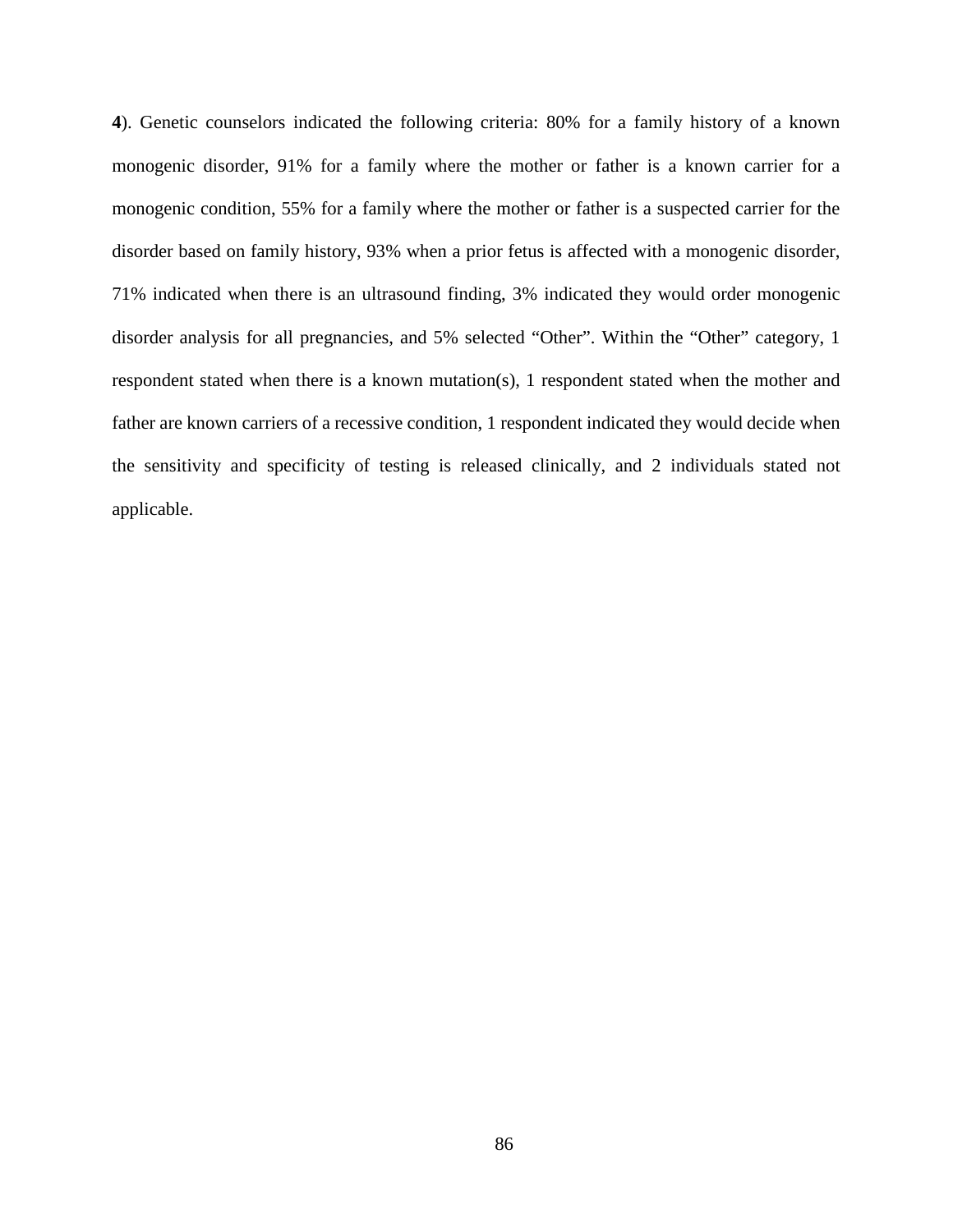

**Supplemental Figure 4.** Genetic counselor's criteria to determine if a fetus has an increased risk for a monogenic disorder.

Participants were asked if they would offer invasive diagnostic testing for their patients who resulted with an abnormal monogenic disorder via NIPT analysis. 89% indicated they would offer invasive testing options, 1% would not offer invasive testing options, and 10% stated it would depend on clinically available data regarding monogenic disorder detection.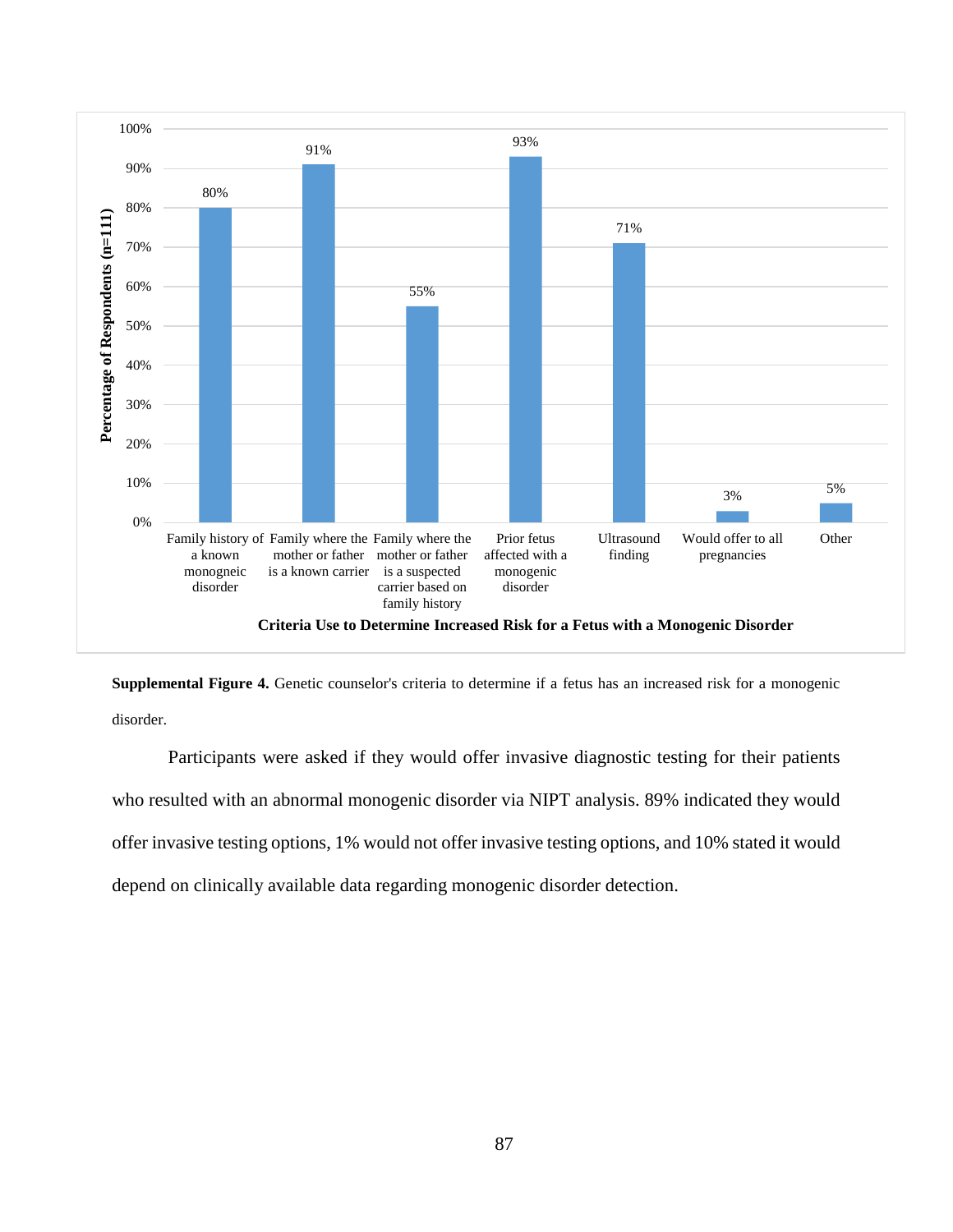#### **BIBLIOGRAPHY**

- 1. Gardner, R.J. M., & Sutherland, G. R. (2004). Chromosome abnormalities and genetic counseling (3rd edition.). New York, NY: Oxford University Press.
- 2. Milunsky, A., & Milunsky, J. M. (2010). *Genetic Disorders and the Fetus*. (A. Milunsky & J. Milunsky, Eds.) (6th Edition). Wiley-Blackwell.
- 3. Jones, KL, Jones, MC, & Del Campo, M. (2013). Smith's Recognizable Patterns of Human Malformation.  $7<sup>th</sup>$  Edition. Elsevier Saunders.
- 4. Morris, J. K., Wald, N. J., Mutton, D. E., & Alberman, E. (2003). Comparison of models of maternal age-specific risk for Down syndrome live births. *Prenatal Diagnosis*, *23*, 252–258. http://doi.org/10.1002/pd.568
- 5. Blight, C., Ns, H., Gagnon, A., & Bc, V. (2011). Prenatal Screening for Fetal Aneuploidy in Singleton Pregnancies. *Journal of Obstetrics and Gynaecology Canada*, *33*, 736–750.
- 6. Tabor, A., Vestergaard, C. H. F., & Lidegaard, Ø. (2009). Fetal loss rate after chorionic villus sampling and amniocentesis : an 11-year national registry study. *Ultrasound in Obstetrics & Gynecology*, *34*, 19–24. http://doi.org/10.1002/uog.6377
- 7. Hall, A., Bostanci, A., & Wright, C. F. (2010). Non-Invasive Prenatal Diagnosis Using Cell-Free Fetal DNA Technology : Applications and Implications. *Public Health Genomics*, *13*, 246–255. http://doi.org/10.1159/000279626
- 8. Wilson, K. L., Czerwinski, J. L., Hoskovec, J. M., Noblin, S. J., Sullivan, C. M., Harbison, A., Singletary, C. N. (2013). NSGC Practice Guideline: Prenatal Screening and Diagnostic Testing Options for Chromosome Aneuploidy. *Journal of Genetic Counseling*, *22*(1), 4–15. http://doi.org/10.1007/s10897-012-9545-3
- 9. Akolekar, R., Beta, J., Picciarelli, G., Ogilvie, C. & D'Antonio, F. (2015). Procedure-related risk of miscarriage following amniocentesis and chorionic villus sampling: a systematic review and meta-analysis. *Ultrasound in Obstetrics & Gynecology, 45,* 16-26. Doi: 10.1002/uog.14636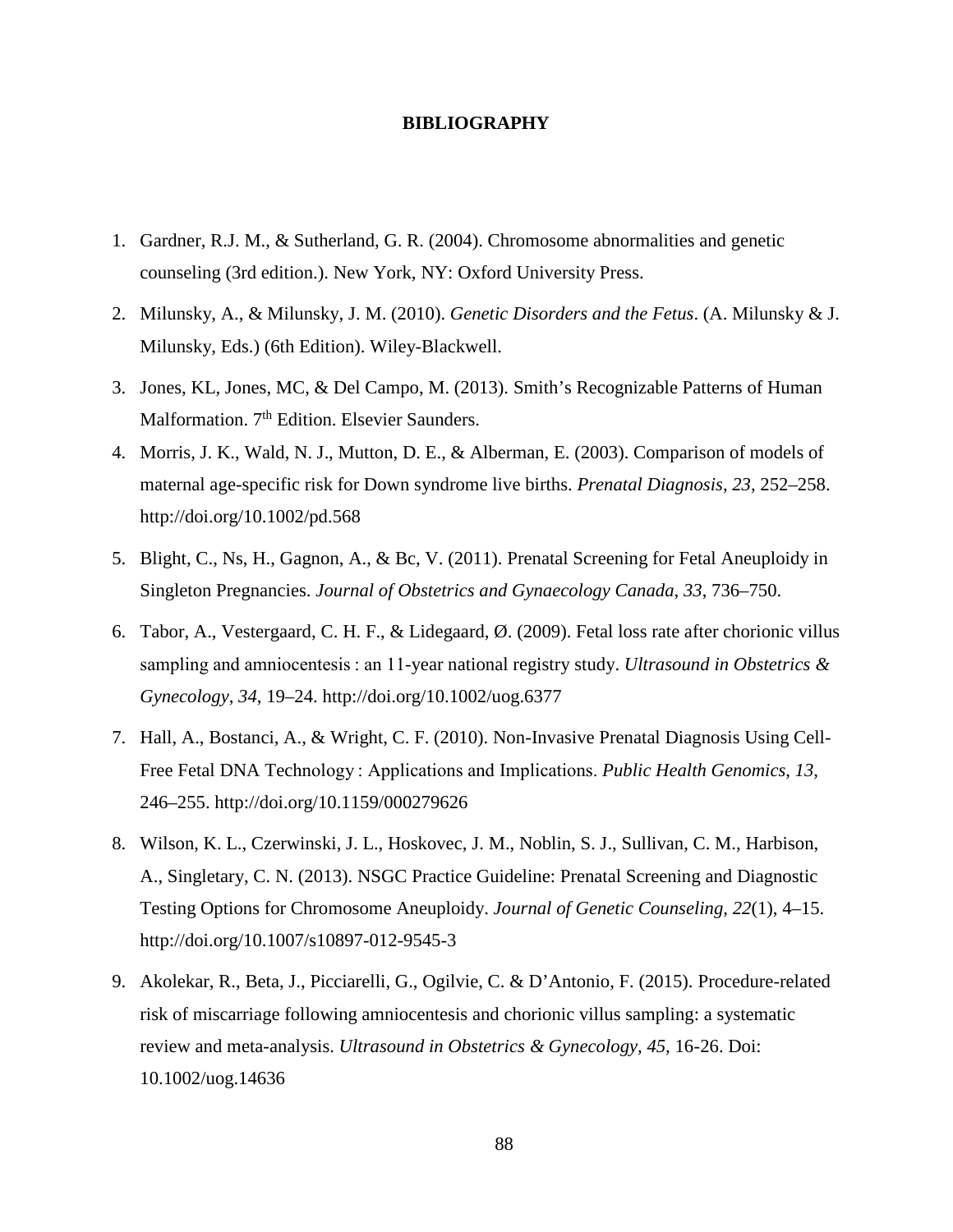- 10. American College of Obstetricians and Gynecologists, & Maternal-Fetal Medicine. (2012). Committee opinion: Noninvasive Prenatal Testing for Fetal Aneuploidy. *American College of Obstetricians and Gynecologists*, *545*, 1–3.
- 11. National Coalition for Health Professional Education in Genetics, & National Society of Genetic Counselors. (2012). Non-Invasive Prenatal Testing (NIPT) Factsheet.
- 12. Devers, P. L., Cronister, A., Ormond, K. E., Facio, F., Brasington, C. K., & Flodman, P. (2013). Noninvasive Prenatal Testing / Noninvasive Prenatal Diagnosis : the Position of the National Society of Genetic Counselors. *Journal of Genetic Counseling*, *22*, 291–295. http:// doi.org/10.1007/s10897-012-9564-0
- 13. Lo, Y.M., Corbetta, N., Chamberlain, P.F., Rai, V., Sargent, I.L. & Redman, C.W. (1997). Prsence of fetal DNA in maternal plasma and serum. *The Lancet, 350,* 485-487.
- 14. Sayres, L., Allyse, M., Norton, M., & Cho, M. (2011). Cell-free fetal DNA testing: A pilot study of obstetric healthcare provider attitudes towards clinical implementation. *Prenatal Diagnosis*, *31*(11), 1070–1076. http://doi.org/10.1002/pd.2835.Cell-free
- 15. Horsting, J. M. H., Dlouhy, S. R., Hanson, K., Quaid, K., Bai, S., & Hines, K. A. (2014). Genetic Counselors ' Experience with Cell-Free Fetal DNA Testing as a Prenatal Screening Option for Aneuploidy. *Journal of Genetic Counseling*, *23*, 377–400. http://doi.org/10.1007/s10897-013-9673-4
- 16. Hecht, CA, Hook, EB. (1994). The imprecision in rates of Down syndrome by 1-year maternal age intervals: a critical analysis of rates used in biochemical screening. *Prenatal Diagnosis, 14,* 729-738
- 17. Halliday JL, Watson, LF, Lumley, J, Danks, DM, Sheffield, LJ. (1995). New estimates of Down syndrome risks at chorionic villus sampling, amniocentesis, and livebirth in women of advanced maternal age from a uniquely defined population. *Prenatal Diagnosis, 15,* 455-465
- 18. Snijders, RJM, Sebire, NJ, Cuckle H, Nicolaides, KH. 1995. Maternal age and gestational age-specific risks for chromosomal defects. *Fetal Diagnosis and Therapy, 10,* 356-367
- 19. Morris, JK, Wald, NJ, Watt HC. (1999). Fetal loss in Down syndrome pregnancies. *Prenatal Diagnosis, 19,* 142-145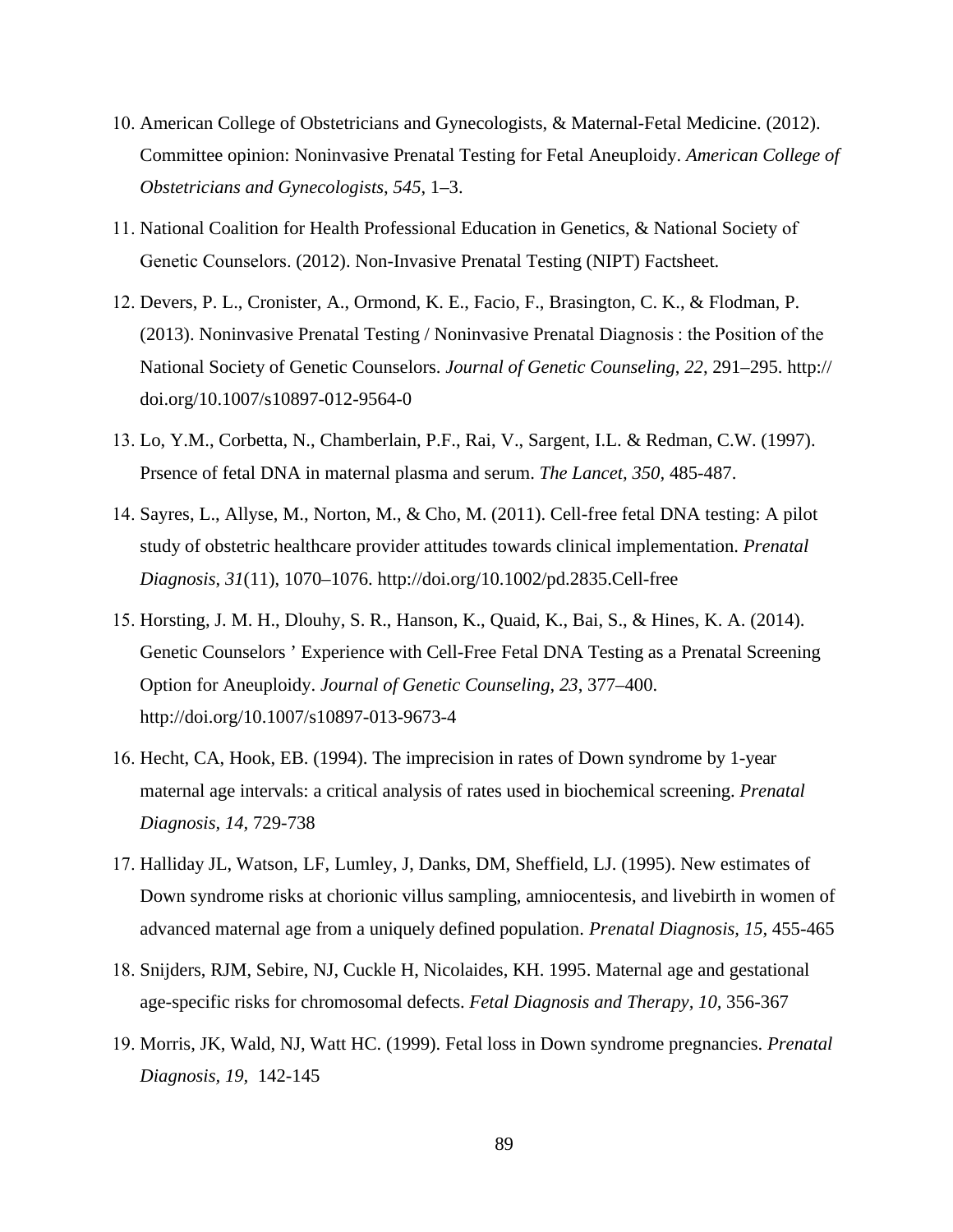- 20. Hall, H., Hunt, P., & Hassold, T. (2006). Meiosis and sex chromosome aneuploidy : how meiotic errors cause aneuploidy ; how aneuploidy causes meiotic errors Commentary. *Genetics and Development*, *16*, 323–329. http://doi.org/10.1016/j.gde.2006.04.011
- 21. Bugge, M., Collins, A., Hertz, J. M., Eiberg, H., Lundsteen, C., Brandt, C. A., Rasmussen, K. (2007). Non-disjunction of chromosome 13. *Human Molecular Genetics*, *16*(16), 2004–2010. http://doi.org/10.1093/hmg/ddm148
- 22. Hall, H. E., Surti, U., Hoffner, L., Shirley, S., Feingold, E., & Hassold, T. (2007). The Origin of Trisomy 22 : Evidence for Acrocentric Chromosome-Specific Patterns of Nondisjunction. *American Journal of Medical Genetics*, *143A*, 2249–2255. http://doi.org/10.1002/ajmg.a
- 23. Kupke KG, Mueller U. (1989). Parental origin of the extra chromosome in trisomy 18. *American Journal of Human Genetics, 45,* 599-605
- 24. Fisher JM, Harvey JF, Morton NE, Jacobs PA. (1995). Trisomy 18: Studies of the parent and cell division of origin and the effect of aberrant recombination on nondisjunction. *American Journal of Human Genetics, 56,* 669-675
- 25. Eggermann T, Norther MM, Eiben B, Hoffman JD, Hinkel K, Fimmers R, Schwanitz G. (1996). Trisomy of human chromosome 18: molecular studies on parental origin and cell stage of nondisjunction. *Human Genetics, 97,* 218-223
- 26. Bugge, M., Collins, A., Petersen, M. B., Fisher, J., Brandt, C., Hertz, J. M., … Mikkelsen, M. (1998). Non-disjunction of chromosome 18. *Human Molecular Genetics*, *7*(4), 661–669.
- 27. Roizen, N. J., & Patterson, D. (2003). Down 's syndrome. *The Lancet*, *361*, 1281–1289.
- 28. Hassold, T., Merrill, M., Adkins, K., Freeman, S., & Sherman, S. (1995). Recombination and Maternal Age-Dependent Nondisjunction : Molecular Studies of Trisomy 16. *American Journal of Human Genetics*, *57*, 867–874.
- 29. Bondy, C. A. (2005). New Issues in the Diagnosis and Management of Turner Syndrome. *Reviews in Endocrine & Metabolic Disorders*, *6*, 269–280.
- 30. Otter, M., Schrander-stumpel, C. T. R. M., & Curfs, L. M. G. (2010). Triple X syndrome : a review of the literature. *European Journal of Human Genetics*, *18*(3), 265–271. <http://doi.org/10.1038/ejhg.2009.109>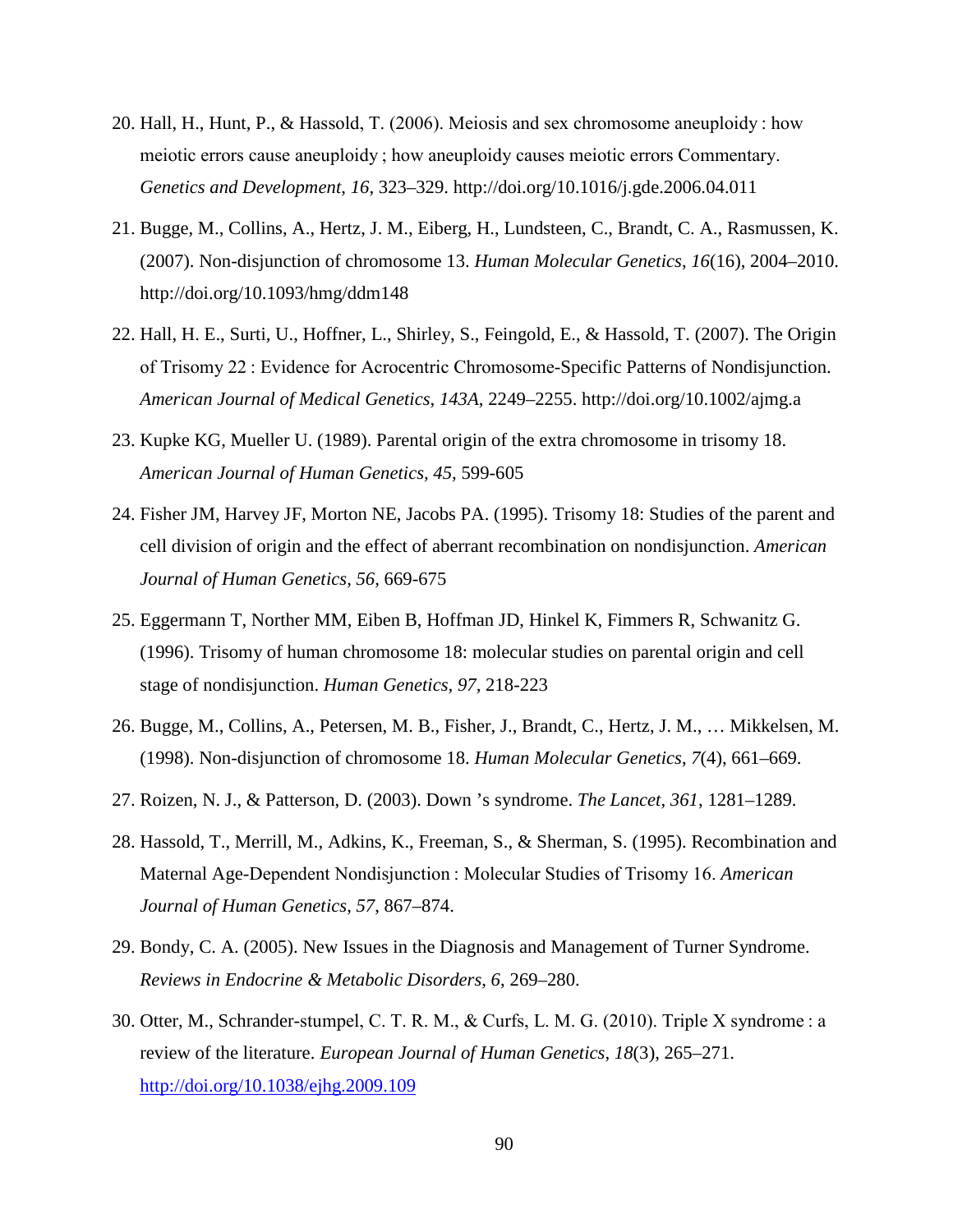- 31. Bojesen, A., & Gravholt, C. H. (2007). Klinefelter syndrome in clinical practice. *Nature Clinical Practice Urology*, *4*(4), 192–204. http://doi.org/10.1038/ncpuro0775
- 32. Robinson, D. O., & Jacobs, P. A. (1999). The origin of the extra Y chromosome in males with a 47,XYY karyotype, *Human Molecular Genetics, 8*(12), 2205–2210.
- 33. Wapner, R. J., Martin, C. L., Levy, B., Ballif, B. C., Eng, C. M., Zachar, J. M., Savage, M., Platt, L. D., Saltzman, D., Grobman, W. W., Klugman, S., Scholl, T., Simpson, J. L., McCall, K., Aggarwal, V. S., Bunke, B., Nahum, O., Patel, A., Lamb, A. N., Thom, E. A., Beaudet, A. L., Ledbetter, D. H., Shaffer, L. G. & Jackson, L. (2013). Chromosomal Microarray versus Karyotyping for Prenatal Diagnosis. *New England Journal of Medicine, 367*(23), 2175-2184. Doi: 10.1056/NEJMoa1203382
- 34. Delio, M., Guo, T., McDonald-McGinn, D. M., Zackai, E., Herman, S., Kaminetzky, M., … Morrow, B. E. (2013). Enhanced Maternal Origin of the 22q11.2 Deletion in Velocardiofacial and DiGeorge Syndromes. *American Journal of Human Genetics*, *92*(3), 439–447.<http://doi.org/10.1016/j.ajhg.2013.01.018>
- 35. Powis, L. & Oliver, C. (2014). The prevalence of aggression in genetic syndromes: A review. *Journal of Intellectual Disability Research,* 58, 134-150.
- 36. Adams, D., Horsler, K., Mount, R. & Oliver, C. (2015). Brief report: A longitudinal study of excessive smiling and laughing in children with Angelman syndrome. *Journal of Autism and Developmental Disorders, 7.*
- 37. Stagi, S., Lapi, E., Pantaleo, M., Chiarelli, F., Seminara, S. & de Martino, M. (2014). Type II diabetes and impaired glucose tolerance due to severe hyperinsulinism in patients with 1p36 deletion syndrome and a Prader-Willi-like phenotype. *BioMed Central Medical Genetics, 15*(16), 6.
- 38. McDonald-McGinn, D. M., Driscoll, D. A., Emanuel, B. S, Goldmuntz, E., Clark, B. J., Solot, C., Cohen, M., Schultz, P, LaRossa, D., Randall, P. & Zackai, E. H. (1997). Detection of a 22q11.2 Deletion in Cardiac Patients Suggests a Risk for Velopharyngeal Incompetence. *Pediatrics, 99*(5), 5.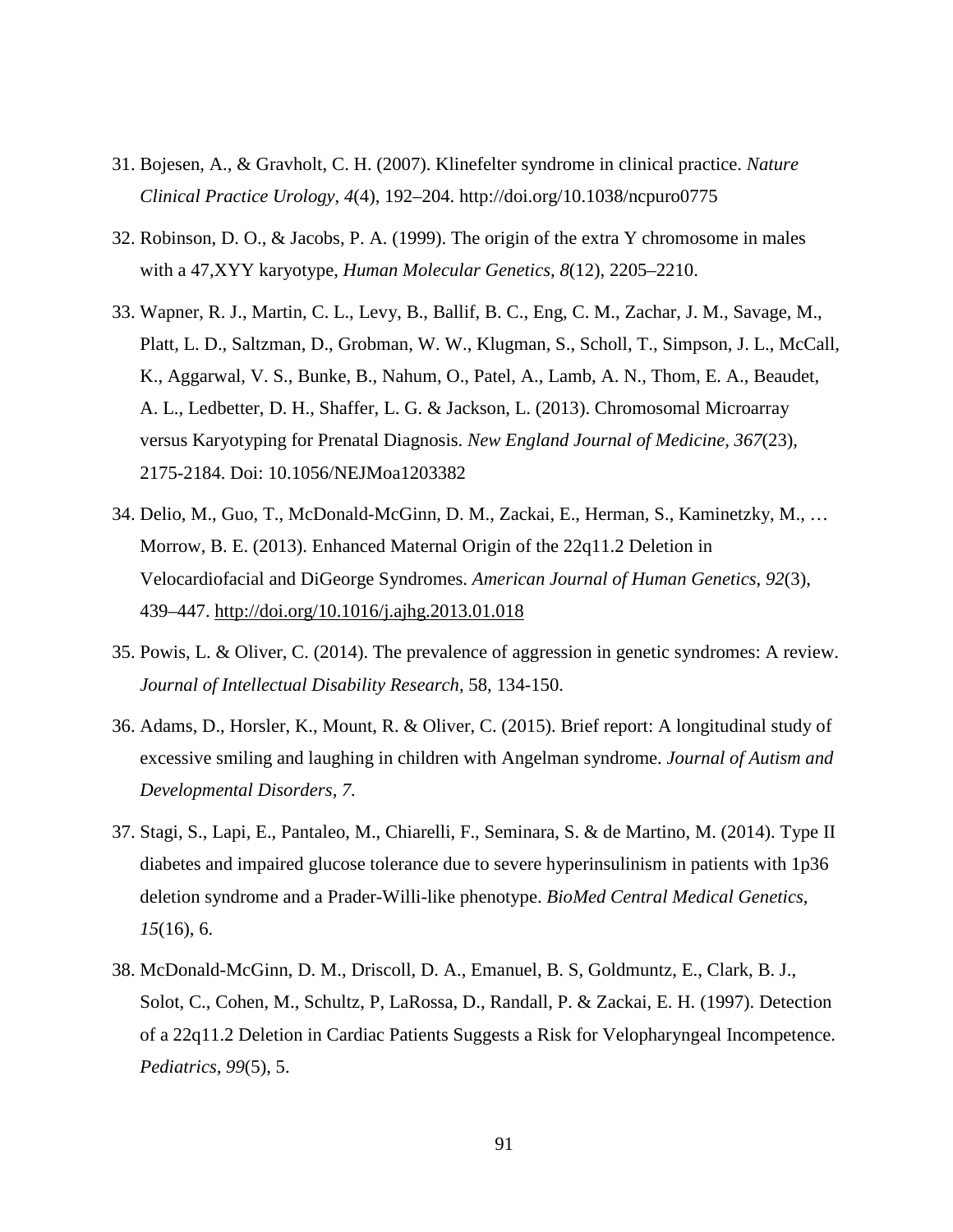- 39. Wapner, R. J., Babiarz, J. E., Levy, B., Stosic, M., Zimmermann, B., Sigurjonsson, S., … Benn, P. (2015). Expanding the scope of noninvasive prenatal testing: detection of fetal microdeletion syndromes. *American Journal of Obstetrics and Gynecology*, *212*(3), 332.e1– 332.e9. http://doi.org/10.1016/j.ajog.2014.11.041
- 40. Vora, N. L., & O'Brien, B. M. (2014). Noninvasive Prenatal Testing for Microdeletion Syndromes and Expanded Trisomies. *Obstetrics & Gynecology*, *123*(5), 1097–1099. http://doi.org/10.1097/AOG.0000000000000237
- 41. Rose, N., Mercer, B., ACOG, & SMFM. (2016). Screening for Fetal Aneuploidy. *American College of Obstetricians and Gynecologists*, *163*, 1–15.
- 42. Sequenom Laboratories. 2015. MaterniT21® Plus NIPT. https://laboratories.sequenom.com/providers/maternit21 [plus/?gclid=Cj0KEQjw3Le4BRDxx5bk4aDn9t4BEiQAfmxQGdtRFYz\\_qWFB4wcnwoO\\_I0](https://laboratories.sequenom.com/providers/maternit21-plus/?gclid=Cj0KEQjw3Le4BRDxx5bk4aDn9t4BEiQAfmxQGdtRFYz_qWFB4wcnwoO_I06Eq5YZMxvfTpg-qQTi_gYaAgzY8P8HAQ) [6Eq5YZMxvfTpg-qQTi\\_gYaAgzY8P8HAQ](https://laboratories.sequenom.com/providers/maternit21-plus/?gclid=Cj0KEQjw3Le4BRDxx5bk4aDn9t4BEiQAfmxQGdtRFYz_qWFB4wcnwoO_I06Eq5YZMxvfTpg-qQTi_gYaAgzY8P8HAQ)
- 43. [Norton, M., Jackson, M., ACOG, & SMFM. \(](https://laboratories.sequenom.com/providers/maternit21-plus/?gclid=Cj0KEQjw3Le4BRDxx5bk4aDn9t4BEiQAfmxQGdtRFYz_qWFB4wcnwoO_I06Eq5YZMxvfTpg-qQTi_gYaAgzY8P8HAQ)2016). Prenatal Diagnostic Testing for Genetic Disorders. *American College of Obstetricians and Gynecologists*, *162*, 1–14.
- 44. Lench N, Barrett A , (2013). Fielding S. The clinical implementation of non-invasive prenatal diagnosis for single gene disorders: challenges & progress made. *Prenatal Diagnosis, 33,* 555-562
- 45. Chitty, L., Griffin, D., Meaney, C., Barrett, A., Khalil, A., Pajkrt, E., & Cole, T. (2011). New aids for the non-invasive prenatal diagnosis of achondroplasia : dysmorphic features , charts of fetal size and molecular confirmation using cell-free fetal DNA in maternal plasma. *Ultrasound in Obstetrics & Gynecology*, *37*, 283–289. http://doi.org/10.1002/uog.8893
- 46. Lo, D., Hjelm, N., Fidler, C., Sargent, I., Murphy, M., Chamberlain, P., … Wainscoat, J. (1998). Prenatal diagnosis of fetal RhD status by molecular analysis of maternal plasma. *The New England Journal of Medicine*, *339*, 1734–1738.
- 47. Daniels, G., Finning, K., Martin, P. (2009). Noninvasive prenatal diagnosis of fetal blood group phenotypes: current practice and future prospects. *Prenatal Diagnosis, 29,* 101-107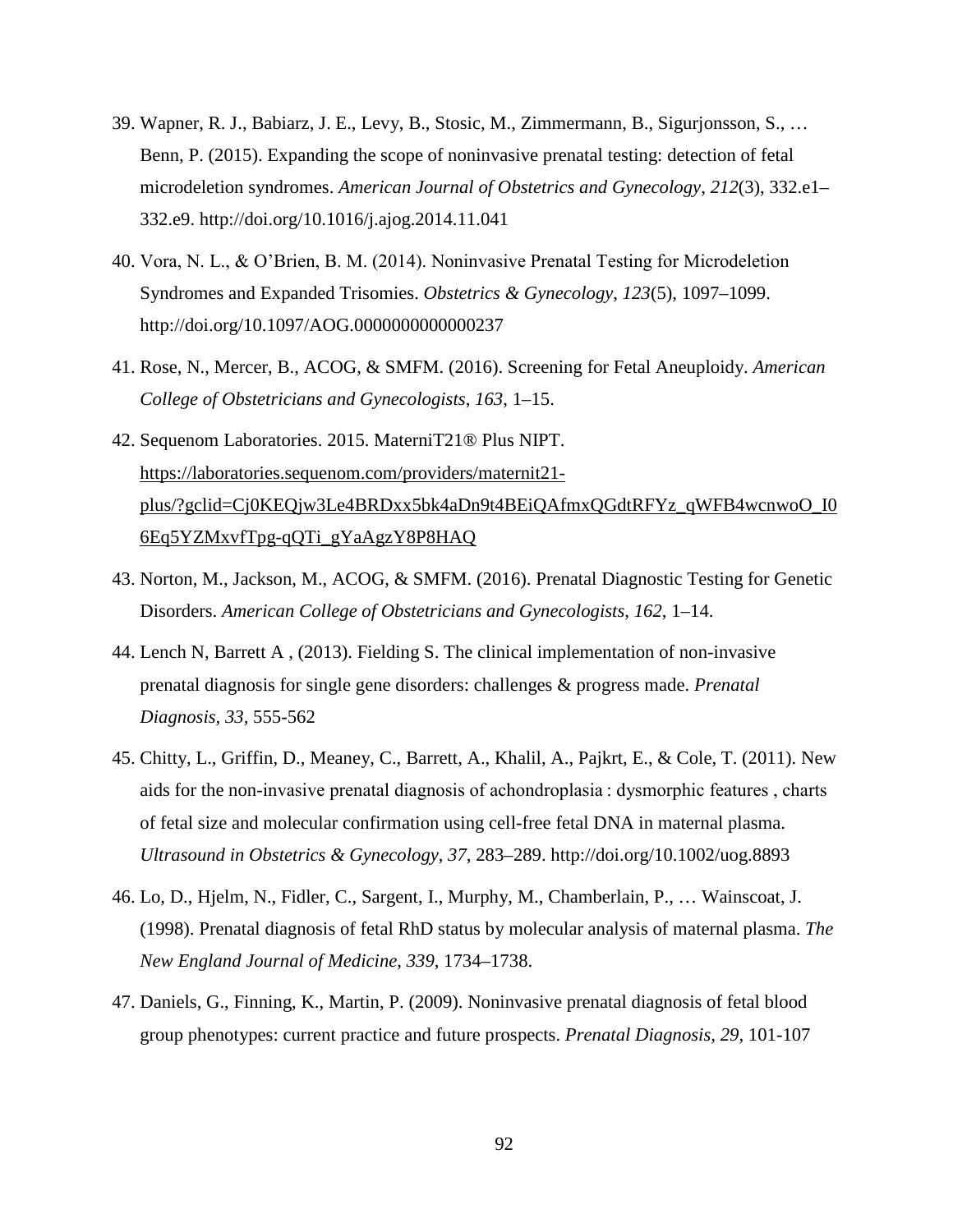- 48. Wright, D. (2013). and 13 by Ultrasound and Biochemical Testing First-Trimester Screening for Trisomies 21 , 18 and 13 by Ultrasound and. *Fetal Diagnosis and Therapy*, 1–9. http://doi.org/10.1159/000357430
- 49. Baer, R. J., Flessel, M. C., Jelliffe-pawlowski, L. L., Goldman, S., Hudgins, L., Hull, A. D., … Currier, R. J. (2015). Detection Rates for Aneuploidy by First-Trimester and Sequential Screening. *Obstetrics & Gynecology*, *126*(4), 753–759. http://doi.org/10.1097/AOG.0000000000001040
- 50. Dey, M., Sharma, S., & Aggarwal, S. (2015). Prenatal Screening Methods for Aneuploidies. *North American Journal of Medical Sciences, 5*(3):182-190.
- 51. Fairbrother, G., Johnson, S., Musci, T. J., & Song, K. (2013). Clinical experience of noninvasive prenatal testing with cell-free DNA for fetal trisomies 21, 18, and 13, in a general screening population. *Prenatal Diagnosis*, *33*(6), 580–583. http://doi.org/10.1002/pd.4092
- 52. Malone F.D., Canick J.A., Ball R.H., Nyberg D.A., Comstock C.H., Bukowski R., Berkowitz, R. L., Gross, S. J., Dugoff, L., Craigo, S. D., Timor-Tritsch, I. E., Carr, S. R., Wolfe, H. M., Dukes, K., Bianchi, D. W., Rudnicka, A. R., Hackshaw, A. K., Lambert-Messerlian, G., Wald, N. J., D'Alton, M. E., & First- and Second-Trimester Evaluation of Risk (FASTER) Research Consortium (2005). First-trimester or second-trimester screening, or both, for Down's syndrome. *New England Journal of Medicine, 353*, 2001–11.
- 53. Palomaki, G. E., Kloza, E. M., Lambert-Messerlian, G. M., Haddow, J. E., Neveux, L. M., Ehrich, M., Canick, J. A. (2011). DNA sequencing of maternal plasma to detect Down syndrome: An international clinical validation study. *Genetics in Medicine*, *13*(11), 913–920. http://doi.org/10.1097/GIM.0b013e3182368a0e
- 54. Spencer, K., Ong, C., Skentou, H., Liao, A. W., & Nicolaides, K. H. (2000). Screening for trisomy 13 by fetal nuchal translucency and maternal serum free beta-hCG and PAPP-A at 10–14 weeks of gestation. *Prenatal Diagnosis, 20*, 411–416.
- 55. McPherson, E., Thomas, G.D., Manlick, C., Zaleski, C.A., Reynolds, K.K., Rasumssen, K., et al. (2011). Extreme values of maternal serum analytes in second trimester screnning: looking beyond trisomy and NTD's. *Journal of Genetic Counsling, 20,* 396-403.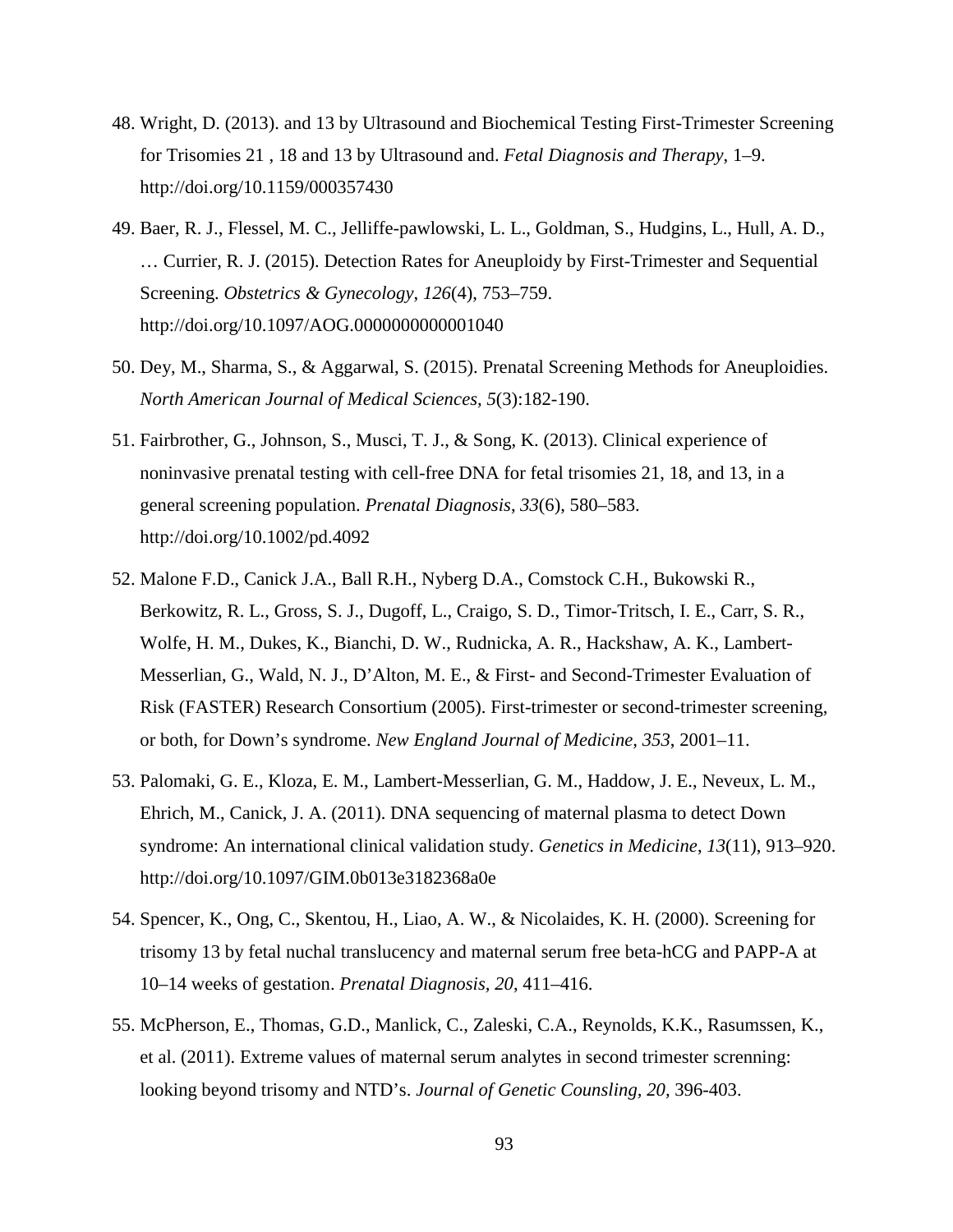- 56. Palomaki G.E., Neveux, L.M., Knight, G.J., Haddow, J.E., Pandian, R. (2004). Maternal serum invasive trophoblast antigen (hyperglycosylated hCG) as a screening marker for Down syndrome during the second trimester. *Clinical Chemistry, 50,* 1804-1808.
- 57. Newberger, D. S. (2000). Down Syndrome: Prenatal Risk Assessment and Diagnosis. *American Family Physician, 62*(4), 825-832.
- 58. Wright D, Bradbury I, Benn P, Cuckle H, Ritchie K. (2004). Contingent screening for Down syndrome is an efficient alternative to non-disclosure sequential screening*. Prenatal Diagnosis 24,* 762-766.
- 59. Breathnach, F.M., Fleming, A., & Malone, F.D. (2007). The second trimester genetic sonogram. *American Journal of Medical Genetics Part C, 145C*, 62-72.
- 60. Cuckle H, Benn P, Wright D. (2005). Down syndrome screening in the first and/or second trimester: model predicted performance using meta-analysis parameters. *Seminars in Perinatology, 29,* 252-257
- 61. Wald NJ, Huttly WJ, Hackshaw AK. (2003b). Antenatal screening for Down's syndrome with the quadruple test. *Lancet, 361,* 835-836
- 62. Lo, Y. M. D., Lau, T. K., Zhang, J., Leung, T. N., Chang, A. M. Z., Hjelm, N. M., … Bianchi, D. W. (1999). Increased Fetal DNA Concentrations in the Plasma of Pregnant Women Carrying Fetuses with Trisomy 21. *Molecular Diagnostics and Genetics*, *1751*, 1747–1751.
- 63. Chiu, R. W. K., Akolekar, R., Zheng, Y. W. L., Leung, T. Y., Sun, H., Chan, K. C. A., … Lo, Y. M. D. (2011). Non-invasive prenatal assessment of trisomy 21 by multiplexed maternal plasma DNA sequencing: large scale validity study. *British Medical Journal*, (342), 1–9. http://doi.org/10.1136/bmj.c7401
- 64. Piechan, J. L., Hines, K. A., Koller, D. L., Stone, K., Quaid, K., Torres-martinez, W., & Mathews, D. W. (2016). NIPT and Informed Consent : an Assessment of Patient Understanding of a Negative NIPT Result. *Journal of Genetic Counseling*, 1–11. http://doi.org/10.1007/s10897-016-9945-x
- 65. Mersy, E., Smits, L. J. M., Winden, L. A. A. P. V, Die-Smulders, C. E. M. D., Paulussen, A. D. C., Macville, M. V. E., … Frints, S. G. M. (2013). Noninvasive detection of fetal trisomy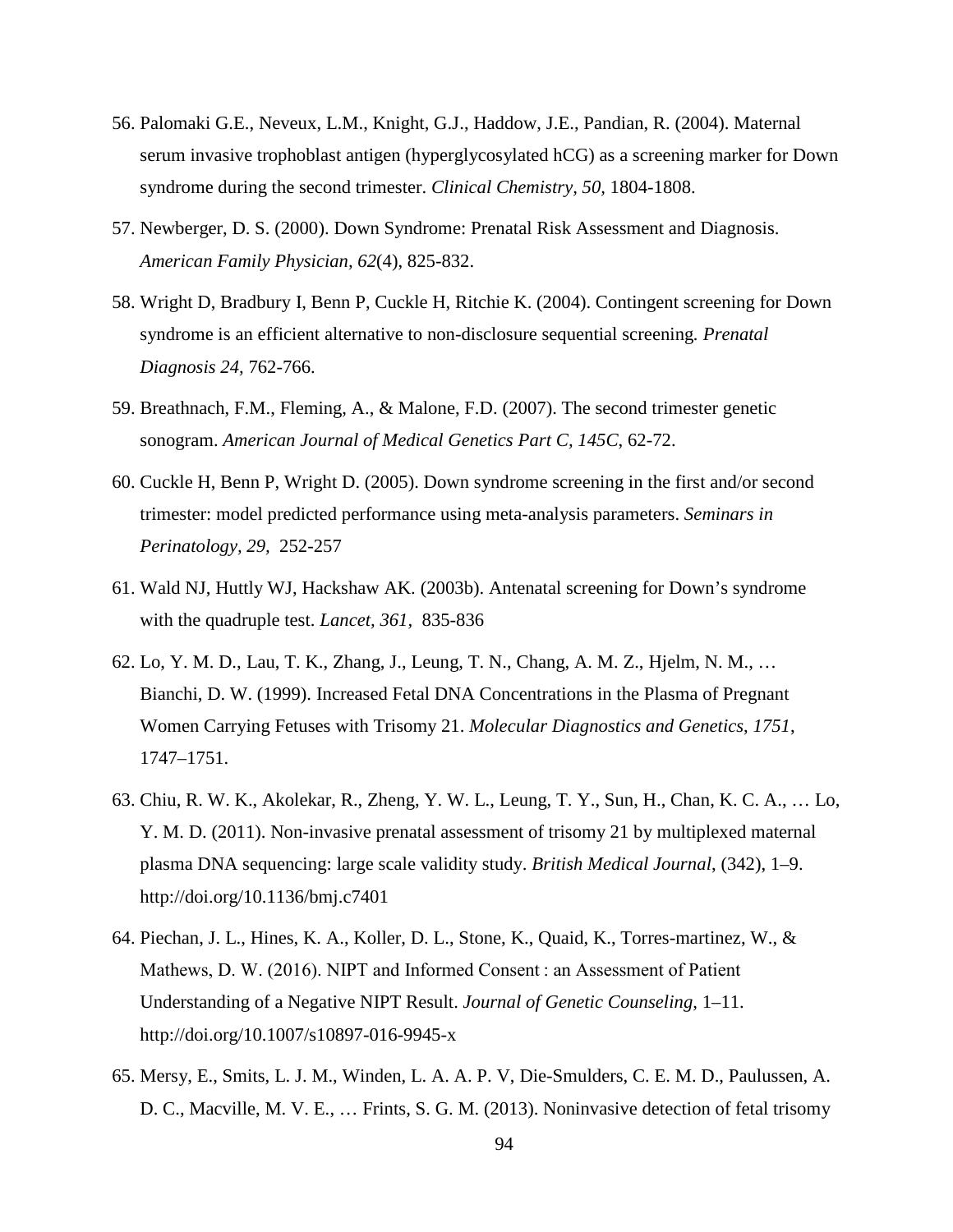21: Systematic review and report of quality and outcomes of diagnostic accuracy studies performed between 1997 and 2012. *Human Reproduction Update*, *19*(4), 318–329. http://doi.org/10.1093/humupd/dmt001

- 66. Fan HC, Blumenfeld YJ, Chitkara U. (2008). Noninvasive diagnosis of fetal aneuploidy by shotgun sequencing DNA from maternal blood. *Proceedings of the National Academy of Science USA, 105,* 16266-16271
- 67. Bianchi, D. W., Sehnert, A. J., & Rava, R. P. (2012). Genome-Wide Fetal Aneuploidy Detection by Maternal Plasma DNA Sequencing. *Obstetrics & Gynecology*, *119*(5), 890– 901. http://doi.org/10.1097/AOG.0b013e318258c419
- 68. Palomaki GE, Deciu C, Kloza EM. (2012). DNA sequencing of maternal plasma reliably identifies trisomy 18 and trisomy 13 as well as Down syndrome: an international collaborative study. *Genetics in Medicine, 14,* 296-305
- 69. Chen EZ, Chiu RW, Sun H, et al. (2011). Noninvasive prenatal diagnosis of fetal trisomy 18 and trisomy 13 by maternal plasma DNA sequencing. *Public Library of Science One, 6,* e21791
- 70. Bianchi DW, Platt LD, Goldberg JD. (2012). Maternal blood is source to accurately diagnose fetal aneuploidy (MELISSA) study group. Genome-wide fetal aneuploidy detection by maternal plasma DNA sequencing. *Obstetrics and Gynecology, 119,* 890-901
- 71. Sparks AB, Wang ET, Struble CA, et al. (2012). Selective analysis of cell-free DNA in maternal blood for evaluation of fetal trisomy. *Prenatal Diagnosis, 32,* 3-9
- 72. Norton ME, Brar H, Weiss J, et al. (2012). Non-Invasive Chromosomal Evaluation (NICE) Study: results of a multicenter prospective cohort study for detection of fetal trisomy 21 and trisomy 13. *American Journal of Obstetrics and Gynecology, 207,* 137.e1-8
- 73. Ashoor G, Syngelaki A, Wang E, et al. (2013). Trisomy 13 detection in the first trimester of pregnancy using a chromosome-selective cell-free DNA analysis method. *Ultrasound in Obstetrics and Gynecology, 41,* 21-25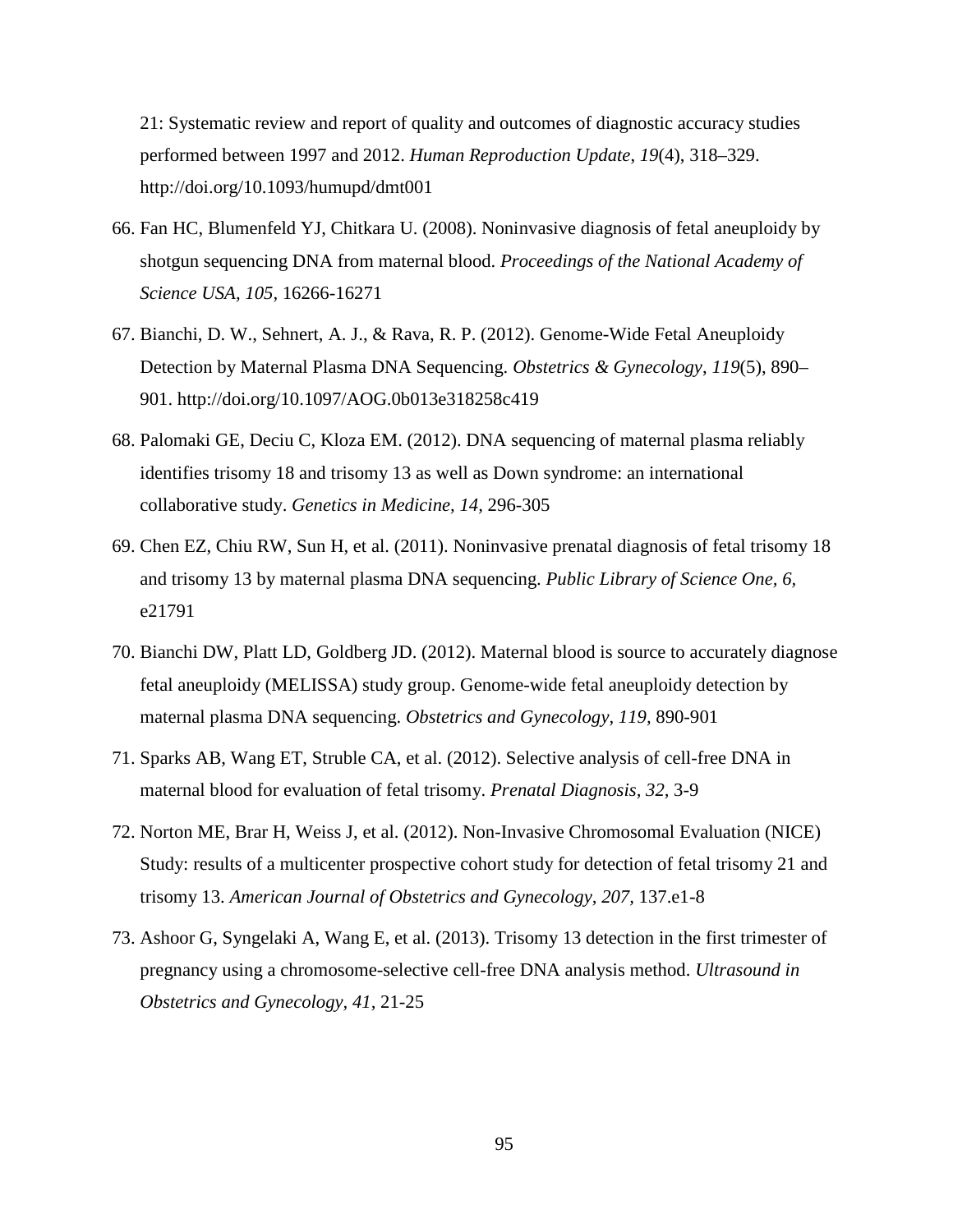- 74. Grati, F. R., Barlocco, A., Grimi, B., Milani, S., Frascoli, G., Maria, A., … Simoni, G. (2010). Chromosome Abnormalities Investigated by Non-Invasive Prenatal Testing Account for Approximately 50 % of Fetal Unbalances Associated With Relevant Clinical Phenotypes. *American Journal of Medical Genetics*, *152A*, 1434–1442. http://doi.org/10.1002/ajmg.a.33370
- 75. Bianchi, D. W., Parker, R. L., Wentworth, J., Madankumar, R., Saffer, C., Das, A. F., … Sehnert, A. J. (2014). DNA Sequencing versus Standard Prenatal Aneuploidy Screening. *New England Journal of Medicine*, *370*(9), 799–808. http://doi.org/10.1056/nejmoa1311037
- 76. Norton, M. E., Brar, H., Weiss, J., Karimi, A., Laurent, L. C., Caughey, A. B., … Song, K. (2012). Non-Invasive Chromosomal Evaluation (NICE) Study: results of a multicenter prospective cohort study for detection of fetal trisomy 21 and trisomy 18. *American Journal of Obstetrics and Gynecology*, *207*(2), 137.e1–137.e8. http://doi.org/10.1016/j.ajog.2012.05.021
- 77. Goldberg, J. D., & Wohlferd, M. M. (1997). Incidence and outcome of chromosomal mosaicism found at the time of chorionic villus sampling. *American Journal of Obstetrics and Gynecology*, *176*, 1349–1353.
- 78. Gregg, A. R., Gross, S. J., Best, R. G., Monaghan, K. G., Bajaj, K., Skotko, B. G., … Prenatal, N. (2013). ACMG Policy Statement ACMG statement on noninvasive prenatal screening for fetal aneuploidy. *Genetics in Medicine*, *15*(5), 395–398. http://doi.org/10.1038/gim.2013.29
- 79. Choi H, Lau TK, Jiang FM, et al. (2013). Fetal aneuploidy screening by maternal plasma DNA sequencing: 'false positive' due to confined placental mosaicism. *Prenatal Diagnosis, 33,* 198-200
- 80. Forabosco, A., Percesepe, A., & Santucci, S. (2009). Incidence of non-age-dependent chromosomal abnormalities : a population-based study on 88965 amniocenteses. *European Journal of Human Genetics*, *17*(7), 897–903. http://doi.org/10.1038/ejhg.2008.265
- 81. Parikh, R., Mathai, A., Parikh, S., Chandra Sekhar, G., & Thomas, R. (2008). Understanding and using sensitivity, specificity and predictive values. *Indian Journal of Ophthalmology*, *56*(1), 45–50.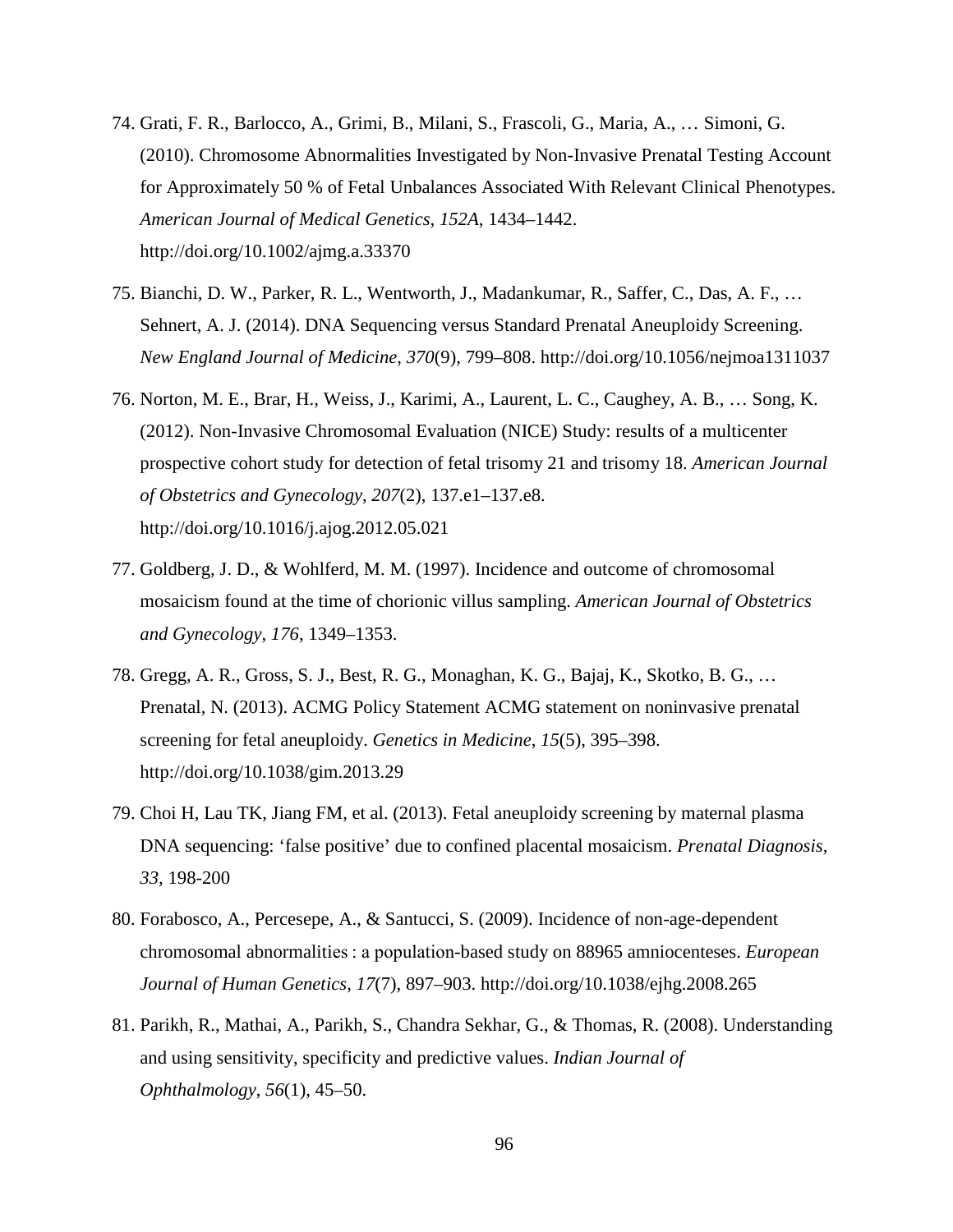- 82. Nicoladies KH, Syngelaki A, Ashoor G, Birdir C, Touzet G. (2012). Noninvasive prenatal testing for fetal trisomies in a routinely screened first-trimester population. *American Journal of Obstetrics and Gynecology* 207:374.e1-374.e6
- 83. Ehrich M, Deciu C, Zwiefelhofer T, et al. (2011). Noninvasive detection of fetal trisomy 21 by sequencing DNA in maternal blood: a study in a clinical setting. *American Journal of Obstetrics and Gynecology* 204:205.e1-205.11
- 84. Oepkes, D., Yaron, Y., Kozlowski, P., Rego de Sousa, M. J., Bartha, J. L., van den Akker, E. S., … Tabor, A. (2014). Counseling for non-invasive prenatal testing (NIPT): what pregnant women may want to know. *Ultrasound in Obstetrics & Gynecology*, *44*, 1–5. http://doi.org/10.1002/uog.13394
- 85. Taylor, J. B., Chock, V. Y., & Hudgins, L. (2014). NIPT in a clinical setting: An analysis of uptake in the first months of clinical availability. *Journal of Genetic Counseling*, *23*, 72–78. http://doi.org/10.1007/s10897-013-9609-z
- 86. Illumina. (2016). NIPT. [http://www.illumina.com/clinical/reproductive-genetic](http://www.illumina.com/clinical/reproductive-genetic-health/clinical-labs/nipt.html)[health/clinical-labs/nipt.html](http://www.illumina.com/clinical/reproductive-genetic-health/clinical-labs/nipt.html)
- 87. Natera. (2015). How Panorama Works. [http://www.panoramatest.com/en/healthcare](http://www.panoramatest.com/en/healthcare-provider/our-science)[provider/our-science](http://www.panoramatest.com/en/healthcare-provider/our-science)
- 88. Ariosa Diagnostics. (2014). Combined Harmony Performance Across All Clinical Studies. <http://www.ariosadx.com/healthcare-professionals/>
- 89. Integrated Genetics. (2016). informaSeq non-invasive prenatal test. [https://www.labcorp.com/wps/portal/!ut/p/c1/04\\_SB8K8xLLM9MSSzPy8xBz9CP0os3h\\_U2](https://www.labcorp.com/wps/portal/!ut/p/c1/04_SB8K8xLLM9MSSzPy8xBz9CP0os3h_U2cv30B_IwN_f3MDA88APyM_byN_Q3cfU30_j_zcVP2CbEdFAOwTccM!/dl2/d1/L0lDU0lKSWdrbUEhIS9JRFJBQUlpQ2dBek15cXchL1lCSkoxTkExTkk1MC01RncvN19PNUNKTVFPMjBPTzcwMElQTjJOSzJPMUdENi9JX19fXzE!/?WCM_PORTLET=PC_7_O5CJMQO20OO700IPN2NK2O1GD6_WCM&WCM_GLOBAL_CONTEXT=/wps/wcm/connect/IntGeneticsLib/integratedgenetics/resources/pdfs/brochures/informaseq+-+physician+brochure&informaSeq%20Prenatal%20Test%20-%20Physician%20Brochure) [cv30B\\_IwN\\_f3MDA88APyM\\_byN\\_Q3cfU30\\_j\\_zcVP2CbEdFAOwTccM!/dl2/d1/L0lDU0l](https://www.labcorp.com/wps/portal/!ut/p/c1/04_SB8K8xLLM9MSSzPy8xBz9CP0os3h_U2cv30B_IwN_f3MDA88APyM_byN_Q3cfU30_j_zcVP2CbEdFAOwTccM!/dl2/d1/L0lDU0lKSWdrbUEhIS9JRFJBQUlpQ2dBek15cXchL1lCSkoxTkExTkk1MC01RncvN19PNUNKTVFPMjBPTzcwMElQTjJOSzJPMUdENi9JX19fXzE!/?WCM_PORTLET=PC_7_O5CJMQO20OO700IPN2NK2O1GD6_WCM&WCM_GLOBAL_CONTEXT=/wps/wcm/connect/IntGeneticsLib/integratedgenetics/resources/pdfs/brochures/informaseq+-+physician+brochure&informaSeq%20Prenatal%20Test%20-%20Physician%20Brochure) [KSWdrbUEhIS9JRFJBQUlpQ2dBek15cXchL1lCSkoxTkExTkk1MC01RncvN19PNUNKT](https://www.labcorp.com/wps/portal/!ut/p/c1/04_SB8K8xLLM9MSSzPy8xBz9CP0os3h_U2cv30B_IwN_f3MDA88APyM_byN_Q3cfU30_j_zcVP2CbEdFAOwTccM!/dl2/d1/L0lDU0lKSWdrbUEhIS9JRFJBQUlpQ2dBek15cXchL1lCSkoxTkExTkk1MC01RncvN19PNUNKTVFPMjBPTzcwMElQTjJOSzJPMUdENi9JX19fXzE!/?WCM_PORTLET=PC_7_O5CJMQO20OO700IPN2NK2O1GD6_WCM&WCM_GLOBAL_CONTEXT=/wps/wcm/connect/IntGeneticsLib/integratedgenetics/resources/pdfs/brochures/informaseq+-+physician+brochure&informaSeq%20Prenatal%20Test%20-%20Physician%20Brochure) [VFPMjBPTzcwMElQTjJOSzJPMUdENi9JX19fXzE!/?WCM\\_PORTLET=PC\\_7\\_O5CJMQ](https://www.labcorp.com/wps/portal/!ut/p/c1/04_SB8K8xLLM9MSSzPy8xBz9CP0os3h_U2cv30B_IwN_f3MDA88APyM_byN_Q3cfU30_j_zcVP2CbEdFAOwTccM!/dl2/d1/L0lDU0lKSWdrbUEhIS9JRFJBQUlpQ2dBek15cXchL1lCSkoxTkExTkk1MC01RncvN19PNUNKTVFPMjBPTzcwMElQTjJOSzJPMUdENi9JX19fXzE!/?WCM_PORTLET=PC_7_O5CJMQO20OO700IPN2NK2O1GD6_WCM&WCM_GLOBAL_CONTEXT=/wps/wcm/connect/IntGeneticsLib/integratedgenetics/resources/pdfs/brochures/informaseq+-+physician+brochure&informaSeq%20Prenatal%20Test%20-%20Physician%20Brochure) [O20OO700IPN2NK2O1GD6\\_WCM&WCM\\_GLOBAL\\_CONTEXT=/wps/wcm/connect/Int](https://www.labcorp.com/wps/portal/!ut/p/c1/04_SB8K8xLLM9MSSzPy8xBz9CP0os3h_U2cv30B_IwN_f3MDA88APyM_byN_Q3cfU30_j_zcVP2CbEdFAOwTccM!/dl2/d1/L0lDU0lKSWdrbUEhIS9JRFJBQUlpQ2dBek15cXchL1lCSkoxTkExTkk1MC01RncvN19PNUNKTVFPMjBPTzcwMElQTjJOSzJPMUdENi9JX19fXzE!/?WCM_PORTLET=PC_7_O5CJMQO20OO700IPN2NK2O1GD6_WCM&WCM_GLOBAL_CONTEXT=/wps/wcm/connect/IntGeneticsLib/integratedgenetics/resources/pdfs/brochures/informaseq+-+physician+brochure&informaSeq%20Prenatal%20Test%20-%20Physician%20Brochure) [GeneticsLib/integratedgenetics/resources/pdfs/brochures/informaseq+-](https://www.labcorp.com/wps/portal/!ut/p/c1/04_SB8K8xLLM9MSSzPy8xBz9CP0os3h_U2cv30B_IwN_f3MDA88APyM_byN_Q3cfU30_j_zcVP2CbEdFAOwTccM!/dl2/d1/L0lDU0lKSWdrbUEhIS9JRFJBQUlpQ2dBek15cXchL1lCSkoxTkExTkk1MC01RncvN19PNUNKTVFPMjBPTzcwMElQTjJOSzJPMUdENi9JX19fXzE!/?WCM_PORTLET=PC_7_O5CJMQO20OO700IPN2NK2O1GD6_WCM&WCM_GLOBAL_CONTEXT=/wps/wcm/connect/IntGeneticsLib/integratedgenetics/resources/pdfs/brochures/informaseq+-+physician+brochure&informaSeq%20Prenatal%20Test%20-%20Physician%20Brochure) [+physician+brochure&informaSeq%20Prenatal%20Test%20-%20Physician%20Brochure](https://www.labcorp.com/wps/portal/!ut/p/c1/04_SB8K8xLLM9MSSzPy8xBz9CP0os3h_U2cv30B_IwN_f3MDA88APyM_byN_Q3cfU30_j_zcVP2CbEdFAOwTccM!/dl2/d1/L0lDU0lKSWdrbUEhIS9JRFJBQUlpQ2dBek15cXchL1lCSkoxTkExTkk1MC01RncvN19PNUNKTVFPMjBPTzcwMElQTjJOSzJPMUdENi9JX19fXzE!/?WCM_PORTLET=PC_7_O5CJMQO20OO700IPN2NK2O1GD6_WCM&WCM_GLOBAL_CONTEXT=/wps/wcm/connect/IntGeneticsLib/integratedgenetics/resources/pdfs/brochures/informaseq+-+physician+brochure&informaSeq%20Prenatal%20Test%20-%20Physician%20Brochure)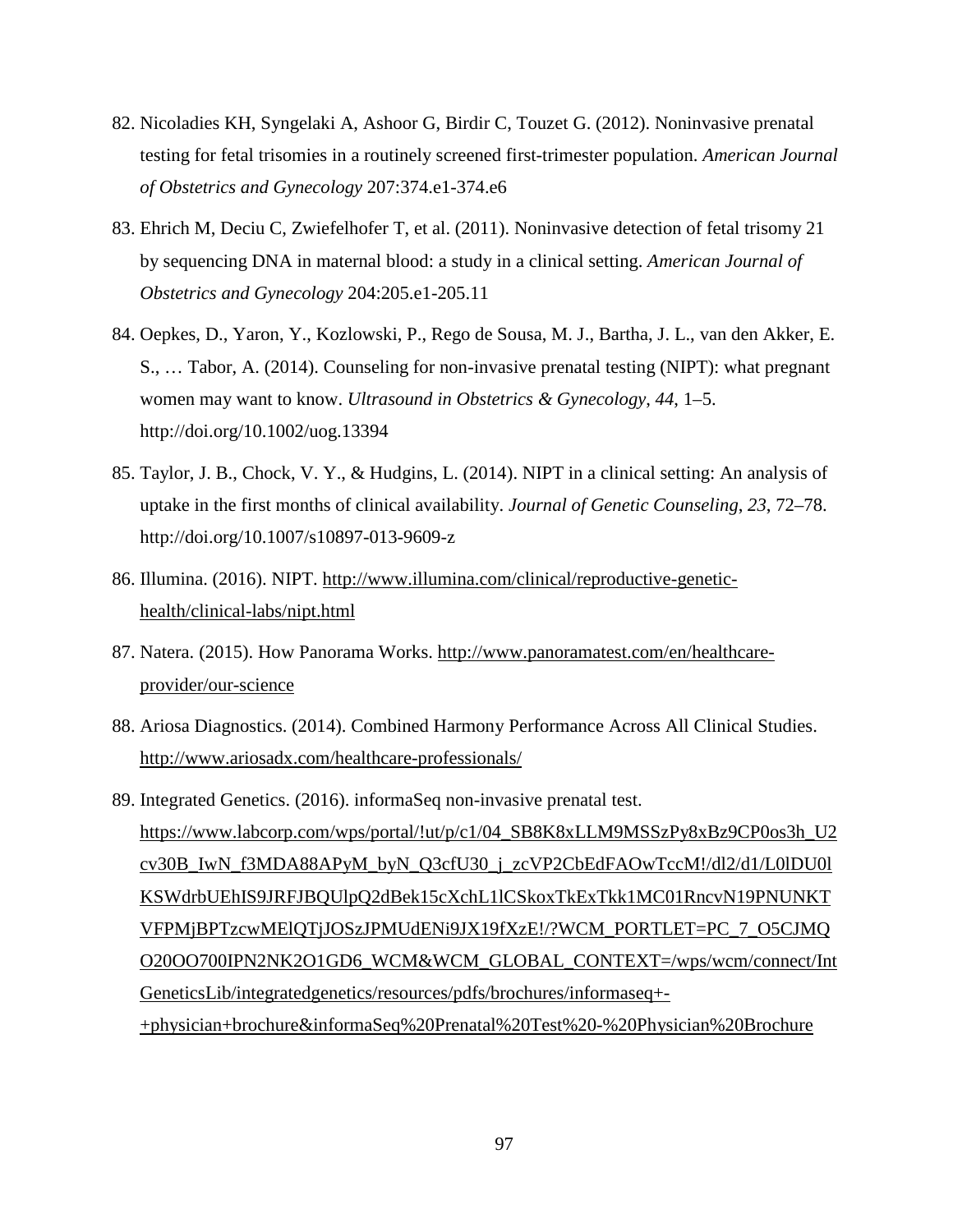- 90. Swaney, P., Hardisty, E., Sayres, L., [Wiegand, S., & Vora, N. \(2015\). Attitudes](http://doi.org/10.1007/s10897-015-9844-6) and Knowledge of Maternal-Fetal Medicine Fellows Regarding Noninvasive Prenatal Testing. *Journal of Genetic Counseling*, 1–6. http://doi.org/10.1007/s10897-015-9844-6
- 91. Musci, T. J., Fairbrother, G., Batey, A., Bruursema, J., Struble, C., & Song, K. (2013). Noninvasive prenatal testing with cell-free DNA: US physician attitudes toward implementation in clinical practice. *Prenatal Diagnosis*, *33*(5), 424–428. http://doi.org/10.1002/pd.4091
- 92. Mayes, S., Hashmi, S., Turrentine, M. A., Darilek, S., Friel, L. A., & Czerwinski, J. (2016). Obstetrician and Gynecologist Utilization of the Noninvasive Prenatal Testing Expanded Option. *American Journal of Perinatol Reports*, *6*(1), e18–24. http://doi.org/10.1055/s-0035- 1566313
- 93. Jackson, G., Zachary, J., Fowler, S., Desnick, R., Golbus, M., Ledbetter, D., … Wapner, R. (1992). A Randomized Comparison of Transcervical and Transabdominal Chorionic-Villus Sampling. *New England Journal of Medicine*, *327*, 594–598.
- 94. Wilson, K. L., Czerwinski, J. L., Hoskovec, J. M., Noblin, S. J., Sullivan, C. M., Harbison, A., ... & Singletary, C. N. (2013). NSGC practice guideline: prenatal screening and diagnostic testing options for chromosome aneuploidy. *Journal of genetic counseling*, *22*(1), 4-15.
- 95. Marion JL, Bianchi DW. (2007). Prenatal diagnosis using cell-free nucleic acids in maternal body fluids: a decade of progress. *American Journal of Medical Genetics Part C* 145c:5-17
- 96. Petersen, O. B., Vogel, I., Ekelund, C., Hyett, J., & Tabor, A. (2014). Potential diagnostic consequences of applying non-invasive prenatal testing: Population-based study from a country with existing first-trimester screening. *Ultrasound in Obstetrics and Gynecology*, *43*, 265–271. http://doi.org/10.1002/uog.13270
- 97. Wald, N. J., Cuckle, H. S., Densem, J. W., Nanchahal, K., Royston, P., Chard, T., … Canick, J. A. (1988). Maternal serum screening for Down's syndrome in early pregnancy. *British Medical Journal*, *297*, 883–887. http://doi.org/10.1136/bmj.297.6653.883
- 98. Wald, N. J., Kennard, A., Densem, J. W., Cuckle, H. S., Chard, T., & Butler, L. (1992). Antenatal maternal serum screening for Down's syndrome: results of a demonstration project. *British Medical Journal*, *305*, 391–394.